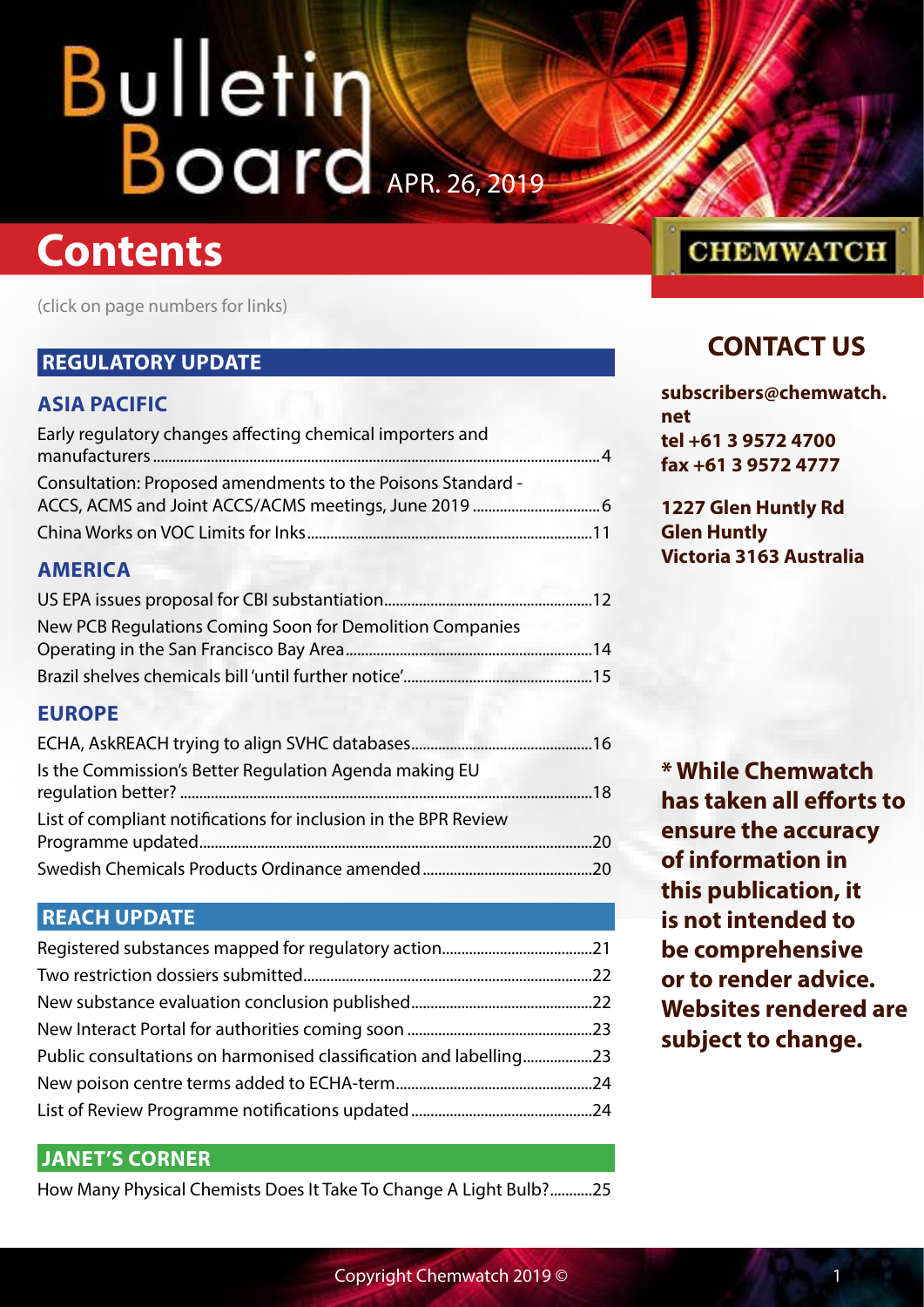## **Contents**

## **[HAZARD ALERT](#page-25-0)**

## **[GOSSIP](#page-32-0)**

## **[CURIOSITIES](#page-61-0)**

| Long-term hormone use after menopause tied to Alzheimer's risk64   |  |
|--------------------------------------------------------------------|--|
| Bacteria may travel thousands of miles through the air globally66  |  |
|                                                                    |  |
| From Canadian Coal Mines, Toxic Pollution That Knows No Borders 68 |  |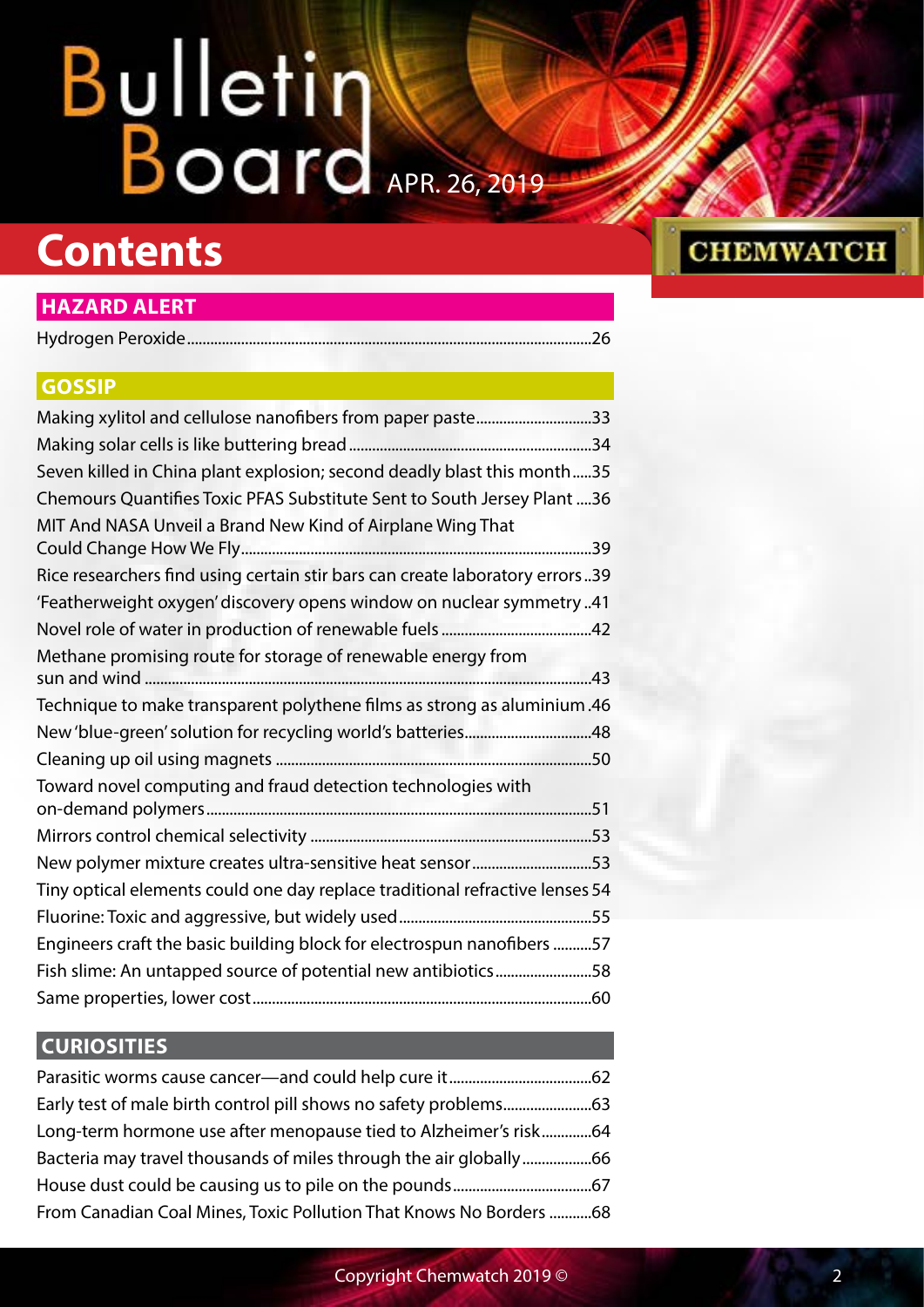## **Contents**

|                                                                 | .74 |
|-----------------------------------------------------------------|-----|
|                                                                 |     |
| 'Generation-long epidemic': Compensation funds running out as   |     |
|                                                                 |     |
| Dead People And Pets Are Being Forged Into Pretty Blue Diamonds | .83 |
| Contact lenses that reduce eye itch may become a reality        | .86 |
|                                                                 |     |
| Stowaway mozzies enter Australia from Asian holiday spots – and | .88 |

## **[TECHNICAL NOTES](#page-91-0)**

| (Note: Open your Web Browser and click on Heading to link to section)92 |  |
|-------------------------------------------------------------------------|--|
|                                                                         |  |
|                                                                         |  |
|                                                                         |  |
|                                                                         |  |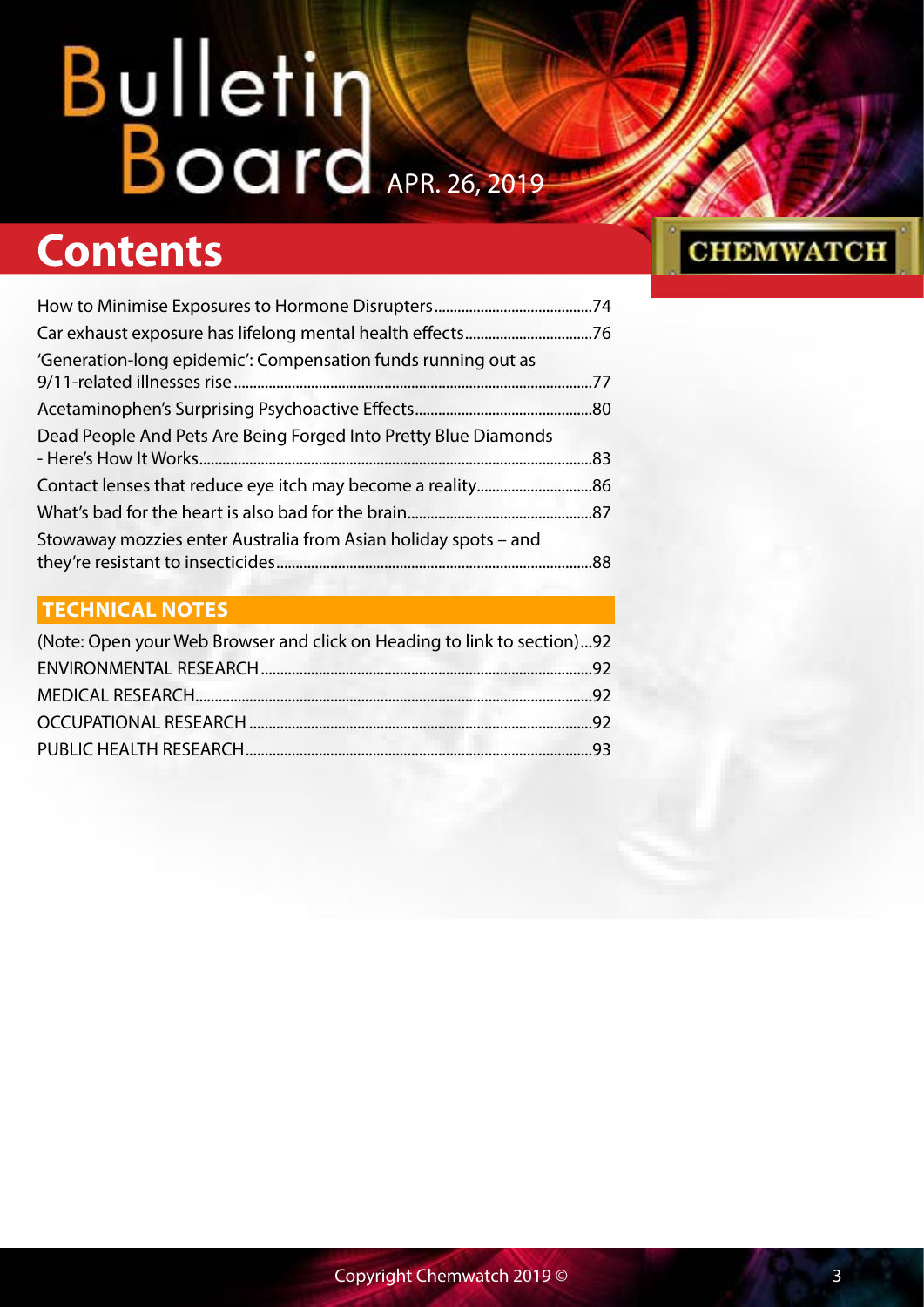## <span id="page-3-0"></span>**Bulletin Board**

## **Regulatory Update**

## **CHEMWATCH**

## **ASIA PACIFIC**

## **Early regulatory changes affecting chemical importers and manufacturers**

### *2019-04-18*

The National Industrial Chemicals Notification and Assessment Scheme (NICNAS) has announced that early regulatory changes are now in effect. Whilst the new scheme will begin on 1 July 2020, early regulatory changes are now in effect under the current scheme. These changes will reduce regulatory burden for introducers of some lower risk chemicals such as polymers of low concern.

The following changes are now in effect:

- no more annual reporting for permit holders and self-assessed assessment certificate holders
- shorter timeframes for Approved Foreign Scheme assessments
- polymers of low concerns (PLCs) are exempt from notification
- expansion of the PLC criteria
- changes to the definition of a new synthetic polymer
- no more Safety Data Sheets (SDS) and labels required for cosmetics introduced at low volumes

The following is a summary of changes:

No annual reports for permits and self-assessed assessment certificates

Annual reports are not required to be submitted for the following permits and self-assessment certificates:

- commercial evaluation permits
- low volume permits
- controlled use permits
- self-assessment PLCs (SAPLC)
- self-assessment non-hazardous chemicals
- self-assessment non-hazardous polymers.

#### Shorter time frames for Approved Foreign Scheme assessments

The time frame for assessments under the Approved Foreign Scheme category will be reduced from 90 days to 60 days. This applies to new chemical certificate applications under the current Approved Foreign Scheme categories for Limited and Standard certificates.

**The National Industrial Chemicals Notification and Assessment Scheme (NICNAS) has announced that early regulatory changes are now in effect.**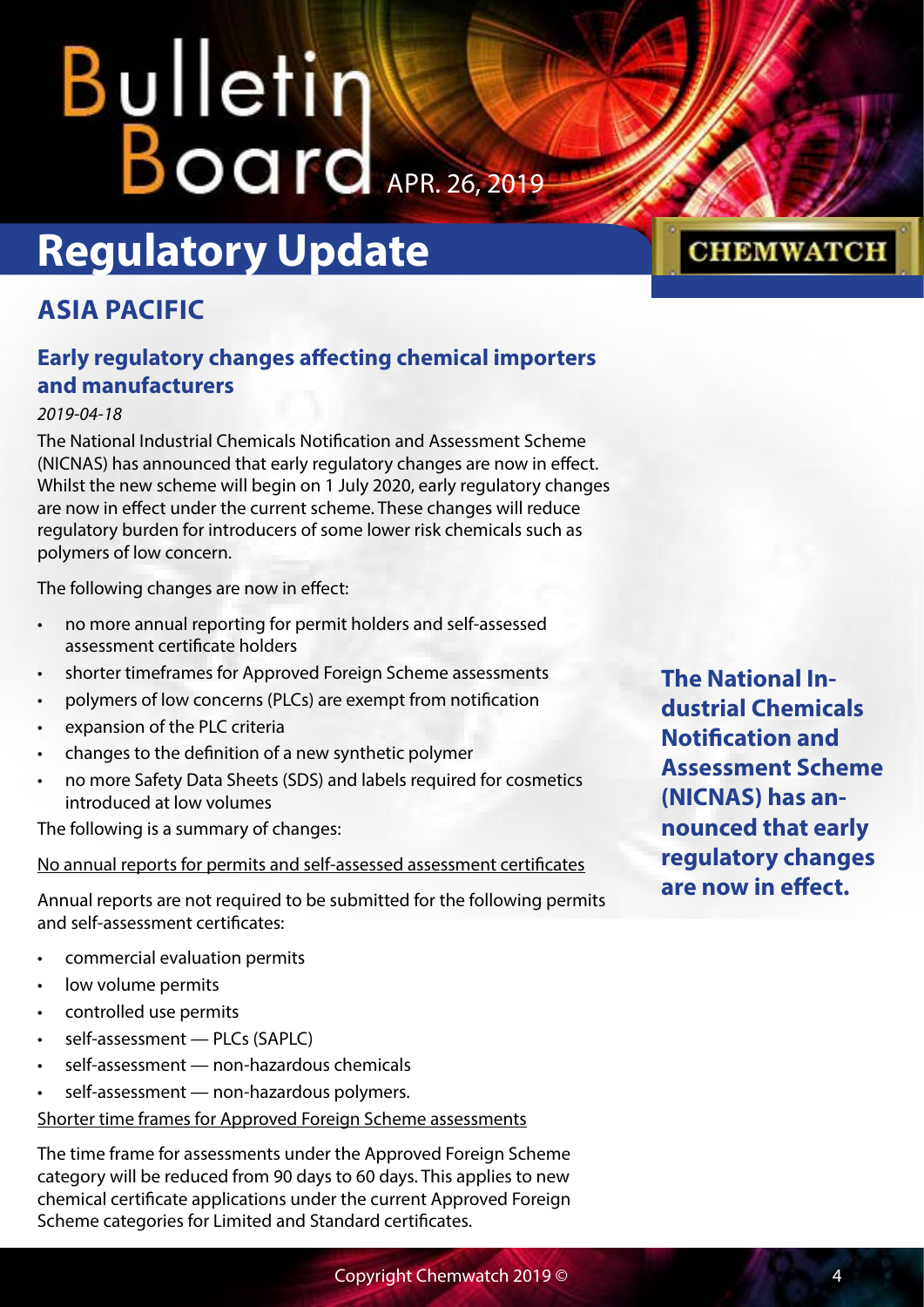## **Regulatory Update**

### Polymers of low concern are exempt from notification

PLCs can now be introduced without notification.

[Find out more about PLC changes here](https://www.nicnas.gov.au/notify-your-chemical/chemicals-exempt-from-notification)

Expansion of the PLC criteria

New criteria for PLCs are now in effect. These new criteria mean more polymers will meet the definition of a PLC and thus a greater number will be exempt from notification. The changes to the PLC criteria are:

- removal of the molecular weight specification for polyesters
- addition of chemicals to the prescribed reactants list for polyesters
- alignment of molecular weight boundaries with those used in USA
- alignment of the moderate and high concern functional groups with those used in USA and Canada
- restrictions on perfluorinated polymers so they cannot be PLCs

[Go to our revised PLC section for more information on PLC criteria](https://www.nicnas.gov.au/New-scheme-1-July-2020/Early-commencement-whats-already-changed-for-importers-and-manufacturers/Polymers-of-low-concern-criteria)

[Use our online questionnaire to see if your polymer is a PLC](https://www.nicnas.gov.au/media/components/decision-trees/plc-notification-decision-tree)

#### Change to synthetic polymer definition

The definition of new synthetic polymer has changed. References to 'at least 2%' in the current definition have been amended to read 'greater than 2%. This provides greater international alignment with the USA and Canada.

A new synthetic polymer is now defined as a synthetic polymer:

- that includes a combination of monomers and other reactive components each representing greater than 2% by weight, being a combination not listed in the Inventory; or
- with a weight greater than 2% is attributable to a monomer or other reactive component that is not listed in the Inventory as a component of a synthetic polymer.

Removal of SDS and labelling requirements for exempt cosmetics

Safety Data Sheets and labels no longer have to be provided if the cosmetic is introduced under the 'no unreasonable risk' category in volumes greater than 10kg per annum.

## Copyright Chemwatch 2019 © 5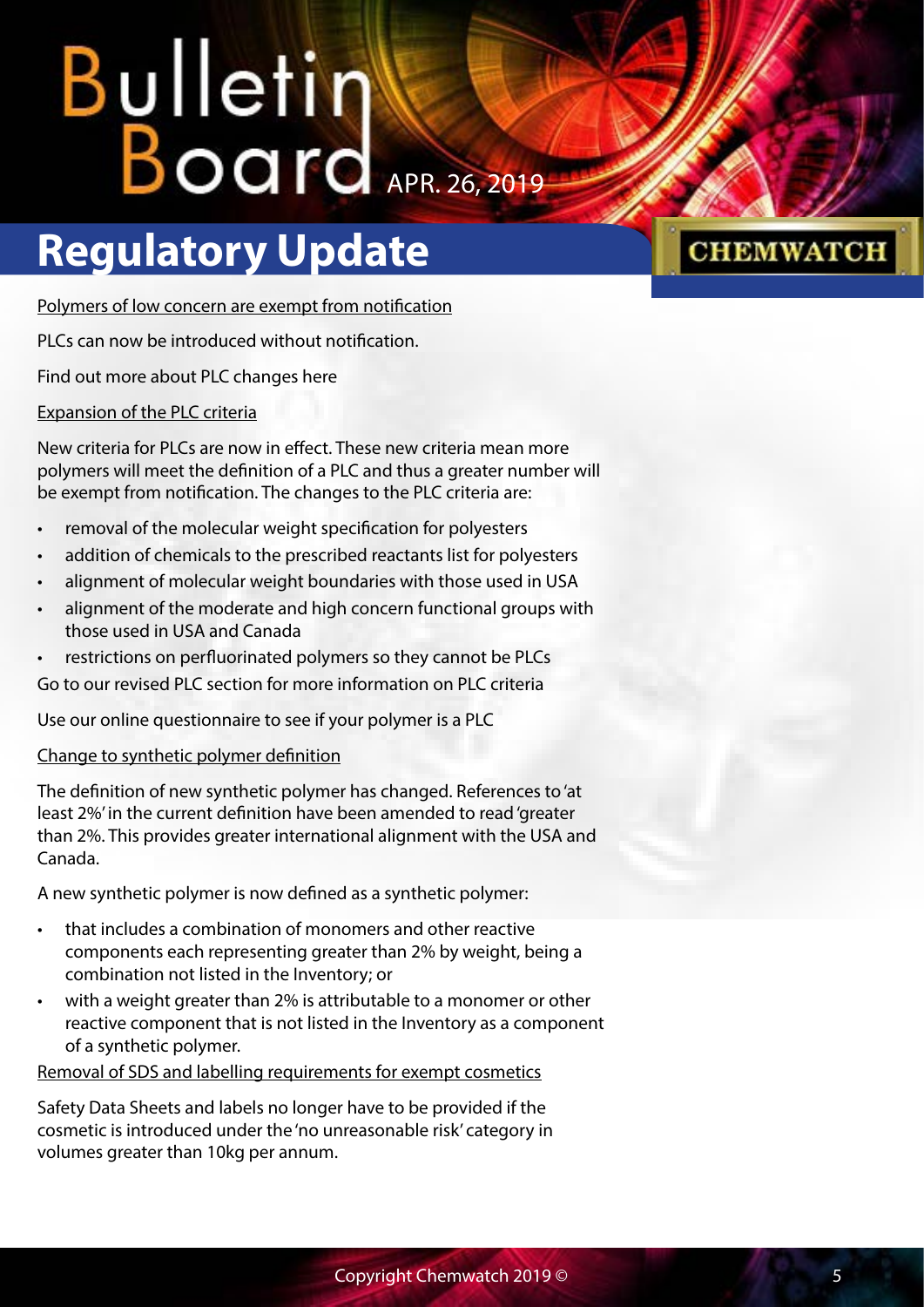## <span id="page-5-0"></span>**Bulletintendents**

## **Regulatory Update**

Further information is available at: [Low volume cosmetics](https://www.nicnas.gov.au/notify-your-chemical/chemicals-exempt-from-notification)

NICNAS, 8 April 2019

<http://www.nicnas.gov.au>

## **Consultation: Proposed amendments to the Poisons Standard - ACCS, ACMS and Joint ACCS/ACMS meetings, June 2019**

#### *2019-04-18*

On 11 April 2019, the Therapeutic Goods Administration published a proposed amendment to the Poisons Standard. The consultation is now open for public comment on scheduling proposals referred to the June 2019 meetings of the Advisory Committee on Medicines Scheduling (ACMS #27) and the Joint Advisory Committee on Medicines and Chemicals Scheduling (Joint ACMS-ACCS #22).

Submissions must be received by close of business 13 May 2019.

#### Proposed scheduling

To amend the finasteride entry in the Poisons Standard as follows:

Schedule 4 - Amend Entry

FINASTERIDE for human therapeutic use except when included in Schedule 3.

Schedule 3 - New Entry

FINASTERIDE for use in males with androgenetic alopecia (male pattern hair loss) in preparations containing not more than 1 mg per dose unit in packs not greater than 30 dosage units.

Appendix H - New Entry

FINASTERIDE

Index - Amend Entry

FINASTERIDE

Schedule 4

Schedule 3

Appendix H

**On 11 April 2019, the Therapeutic Goods Administration published a proposed amendment to the Poisons Standard.**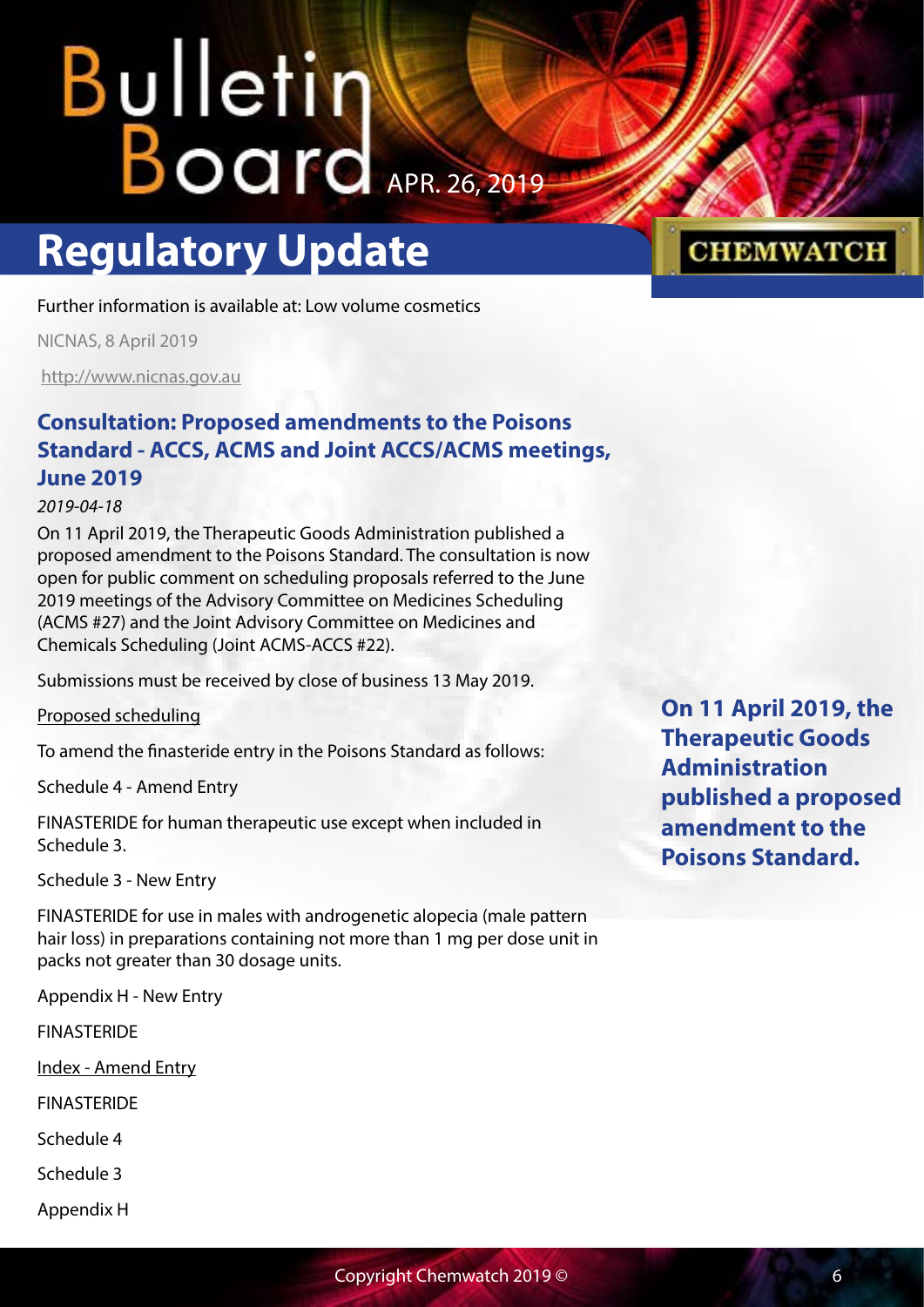## **Regulatory Update**

### Key uses / expected use

For the treatment of androgenetic alopecia (male patterned hair loss) in men over 18.

**CHEMWATCH** 

### Reasons for proposal

Finasteride fulfils the criteria for a Schedule 3 substance and will provide an alternative to topical minoxidil for consumers. Consumers can easily identify the symptoms of male pattern hair loss and it can quite easily be verified by the pharmacist to ensure that there is no other reason for the hair loss. The product has been on the market for a number of years and pharmacists are well equipped to provide advice to consumers on the adverse effects, interactions and contraindications (in particular, the potential risk to the male foetus if finasteride is handled by pregnant women). The risk profile of the medicine is well defined and there are no identified drug interactions of clinical significance. There is little risk of misuse, abuse or illicit use as it does not have any effect outside of its use in hair loss or in larger doses for benign prostatic hyperplasia (BPH).

### Proposed scheduling

To include 1,4-dimethylpentylamine (DMPA) DMP as a specific entry in the Poisons Standard as follows:

Schedule 10 - New Entry

1,4-DIMETHYLPENTYLAMINE (DMPA)

Index - New Entry

1,4-DIMETHYLPENTYLAMINE (DMPA)

Schedule 10

Index - Add cross reference

ALKYLAMINES WITH STIMULANT PROPERTIES - Amend Entry cross reference: 1,3-dimethylbutylamine, DMBA, octodrine, 1-aminoisoheptane, DMHA, 1,5-dimethylhexylamine, 4methylhexane-2 amine, 1,3-dimethylamylamine, DMAA, 4-amino-2-methylpentane citrate (AMP citrate), 1,4-dimethylpentylamine, DMPA.

Schedule 10

Key uses / expected use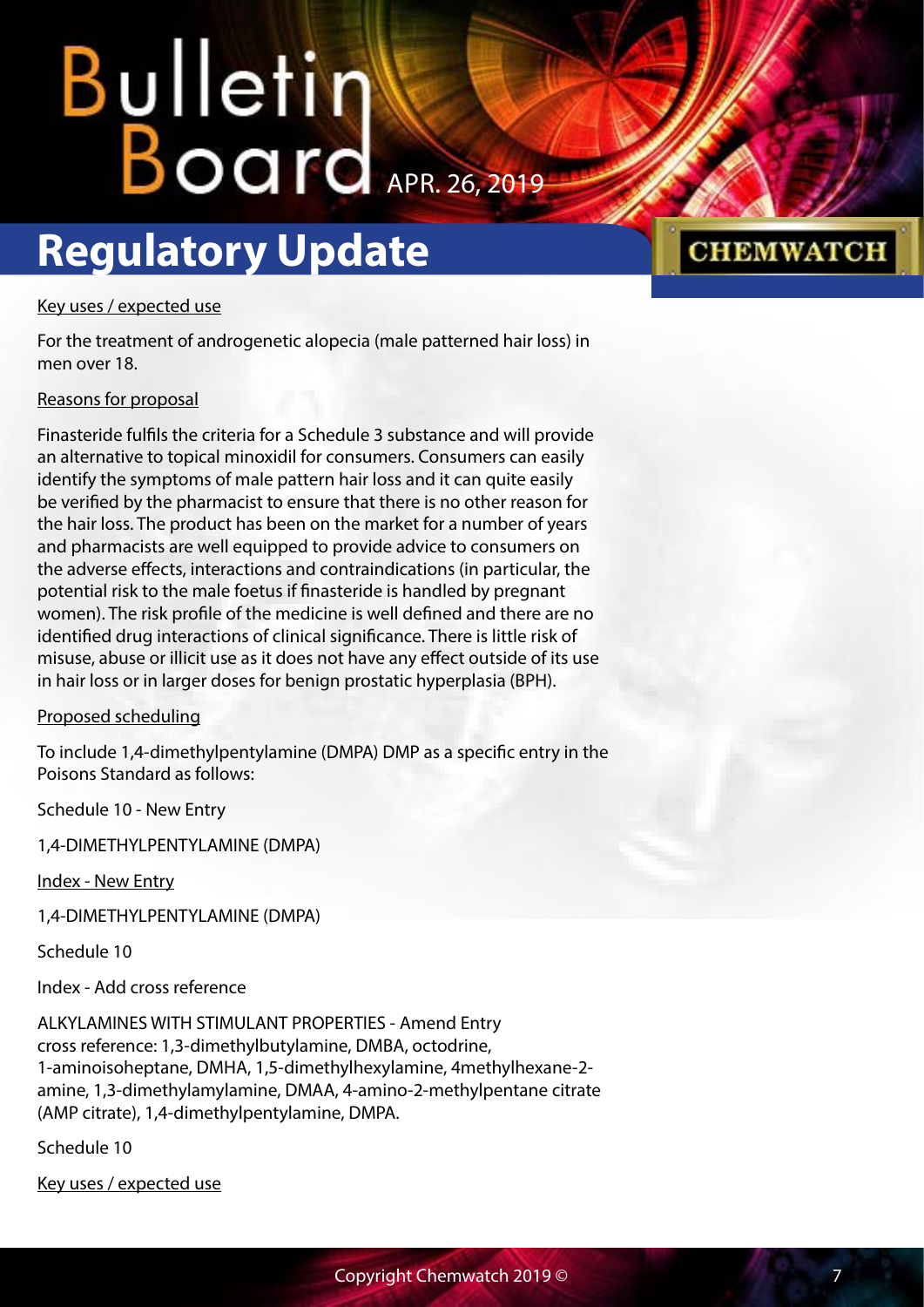## **Regulatory Update**

An ingredient in sports supplements being used by athletes and members of the broader community as a stimulant before physical activity.

### Reasons for proposal

This substance is currently captured under the Schedule 10 entry for alkylamines with stimulant properties due to its similarities to 1,3-dimethylamylamine (DMAA) and 1,3-dimethylbutylamine (DMBA). The new entry for DMPA is proposed in order to remove any potential ambiguity about the scheduling status of this substance. This would characterise DMPA as a substance of such danger to health as to warrant prohibition of sale, supply and use.

### Proposed scheduling

To create a new entry for phenpromethamine in the Poisons Standard as follows:

Schedule 10 - New Entry

PHENPROMETHAMINE

Index - New Entry

PHENPROMETHAMINE

Schedule 10

Key uses / expected use

The substance is being used by athletes and members of the broader sporting community as a stimulant in so called 'pre-workout' sports supplements typically ingested before physical activity. Sports supplements found to contain phenpromethamine were marketed as providing a stimulant effect, to improve athletic performance, and to increase weight loss.

### Reasons for proposal

Phenpromethamine is considered a primary analogue of methamphetamine (structural isomers) as per section 301.9 of the *Criminal Code Act 1995*. Phenpromethamine is a stimulant; it is chemically and structurally related to amphetamine, its derivatives (e.g. methamphetamine) and analogues. Phenpromethamine is a substance prohibited from sport by the World Anti-Doping Agency (WADA). Phenpromethamine is currently controlled by the German regulator Betäubungsmittelgesetz (BtMG) and is classified as Anlage I, non-tradeable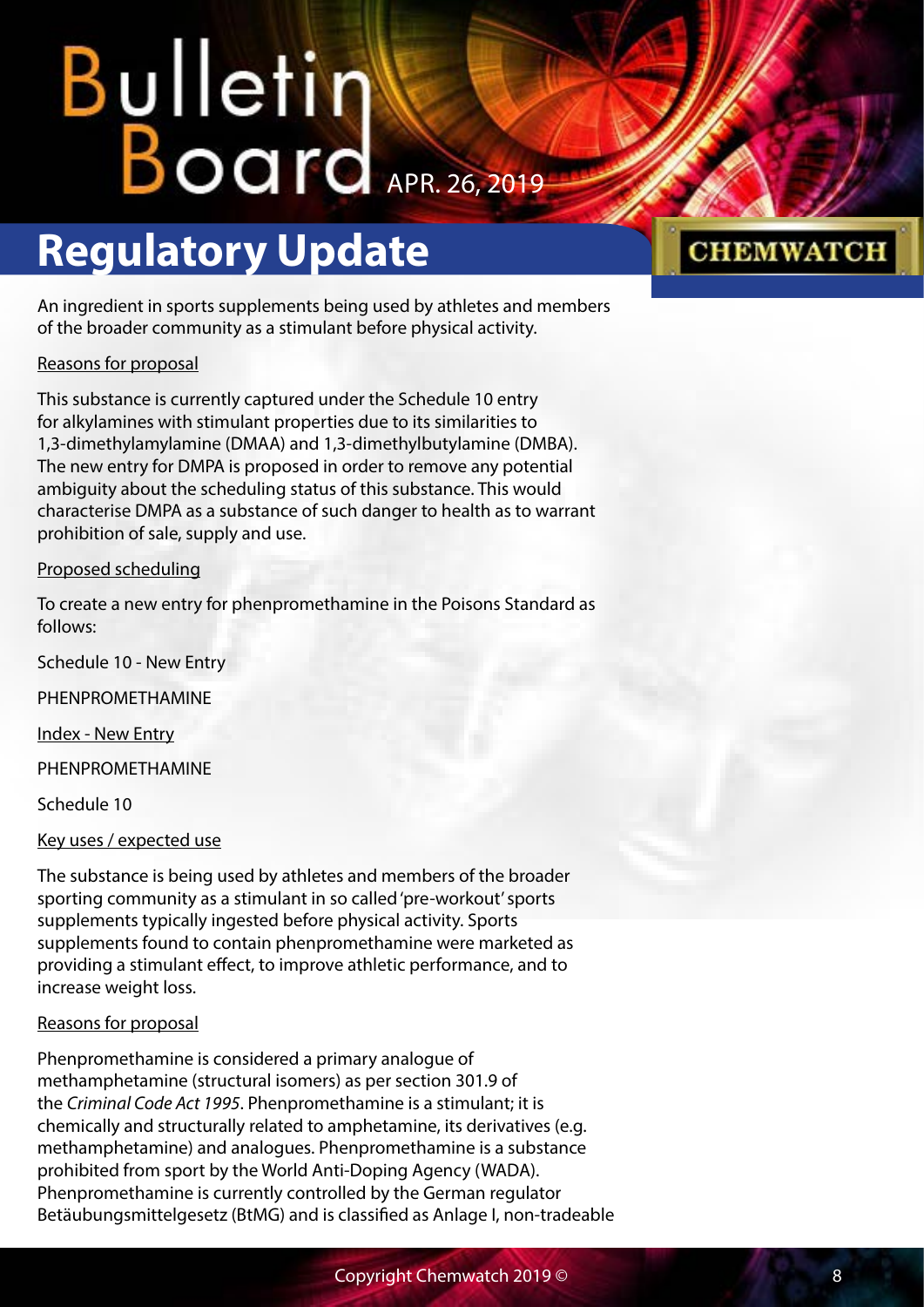## **Bulletintendents**

## **Regulatory Update**

substances available only by special permission of the authorities, which is granted for scientific or other public interest purposes.

Phenpromethamine has been reported to the Early Warning Advisory on New Psychoactive Substances of the United Nations Office on Drugs and Crime (UNODC).

#### Proposed scheduling

It has been proposed to amend the Poisons Standard as follows:

Schedule 10 - New Entry

SANGUINARINE for therapeutic use except in preparations containing 0.1 per cent or less.

Index - New Entry

SANGUINARINE

Schedule 10

Key uses / expected use

Alternative medicines

Reasons for proposal

*Sanguinaria Canadensis* (also known as 'bloodroot') is a key ingredient of black salve. Sanguinarine derived from the root of *Sanguinaria Canadensis* is used as an alternative treatment for cancer, including skin cancer Sanguinarine leads to the indiscriminate death of normal and cancerous cells and results in extensive tissue necrosis and the formation of a thick black scab (eschar) which eventually sloughs off, leaving an open wound. Multiple case studies have shown that sanguinarine is not selective for tumour cells and that extensive tissue damage can result as well as a recurrence or metastasis of skin cancer Sanguinarine has the potential to cause epidemic dropsy, a severe form of oedema that results from ingesting sanguinarine. Sanguinarine is in two listed medicines on the ARTG. There has never been a published controlled clinical trial conducted in black salve's 160-year history of clinical use.

#### Proposed scheduling

To include arbutin as a specific entry in the Poisons Standard as follows:

Schedule 4 - New Entry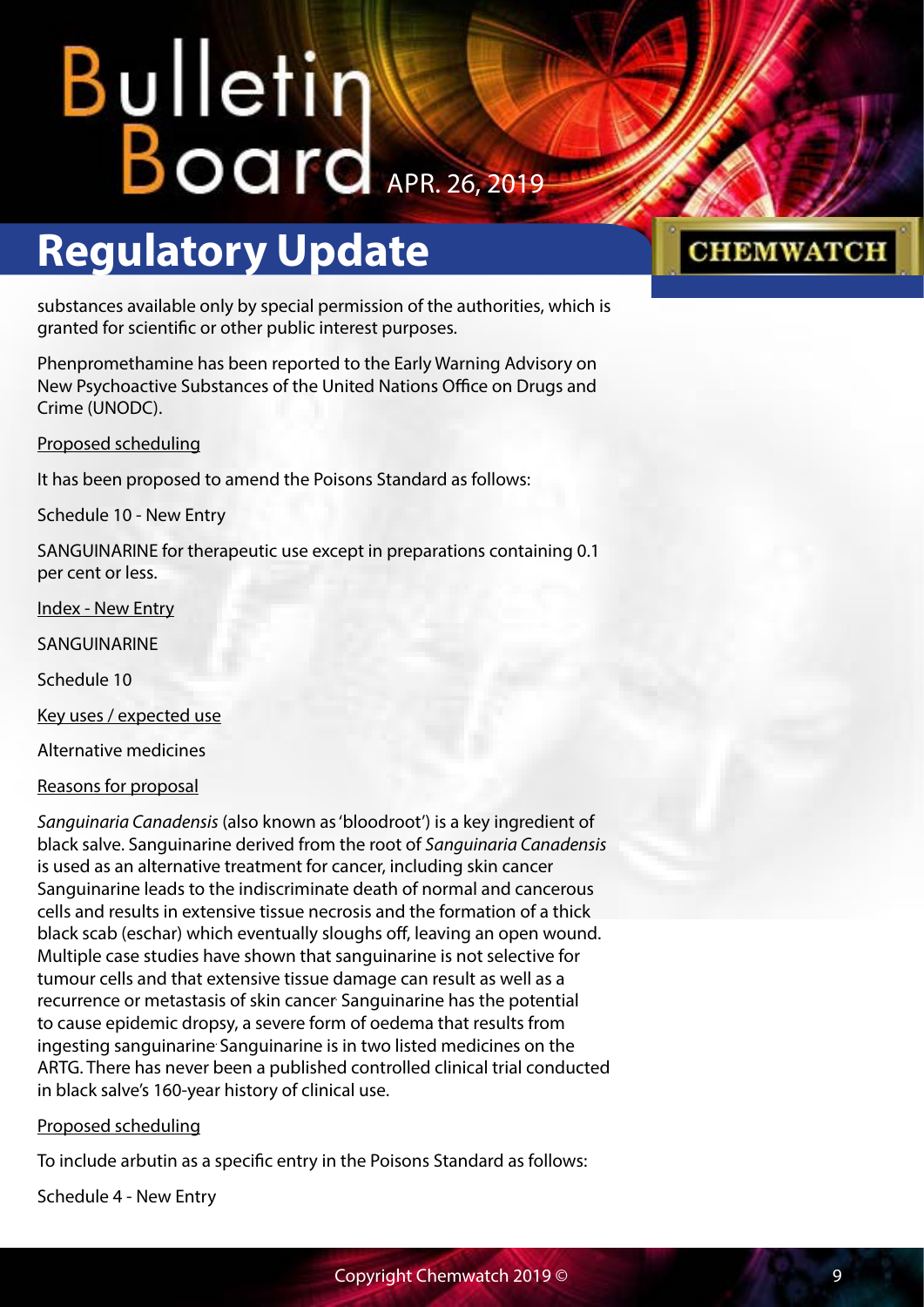## **Regulatory Update**

ARBUTIN in preparations for human therapeutic or cosmetic use except:

- when included in Schedule 2; or
- in hair preparations containing 0.75 per cent; or
- in cosmetic nail preparations containing 0.05 per cent; or
- in oral herbal preparations containing 500mg or less of arbutin per recommended daily dose.

Schedule 2 - New Entry

ARBUTIN in preparations for human external therapeutic or cosmetic use containing 5% or less of arbutin except:

- in hair preparations containing 0.75 per cent; or
- in cosmetic nail preparations containing 0.05 per cent

Index - New Entry/Amended entry

ARBUTIN

Schedule 4

Schedule 2

Key uses / expected use

Medicines and cosmetics

Reasons for proposal

- Commonplace and frequent population exposure to arbutin and hydroquinone via common dietary components at levels equal to likely levels arising from herbal exposure, combined with a lack of reports of adverse or toxic effects linked to naturally occurring arbutin, provides an established history of safety;
- available evidence shows that almost all hydroquinone released upon ingestion of arbutin is rapidly conjugated and eliminated with the urine;
- available evidence shows that the quantity of free, unconjugated hydroquinone released from arbutin *in vivo* is two orders of magnitude lower than the EMA permitted daily exposure (PDE) level for hydroquinone;
- naturally occurring arbutin in herbal medicines therefore does not present an unacceptable risk to human health.

#### How to respond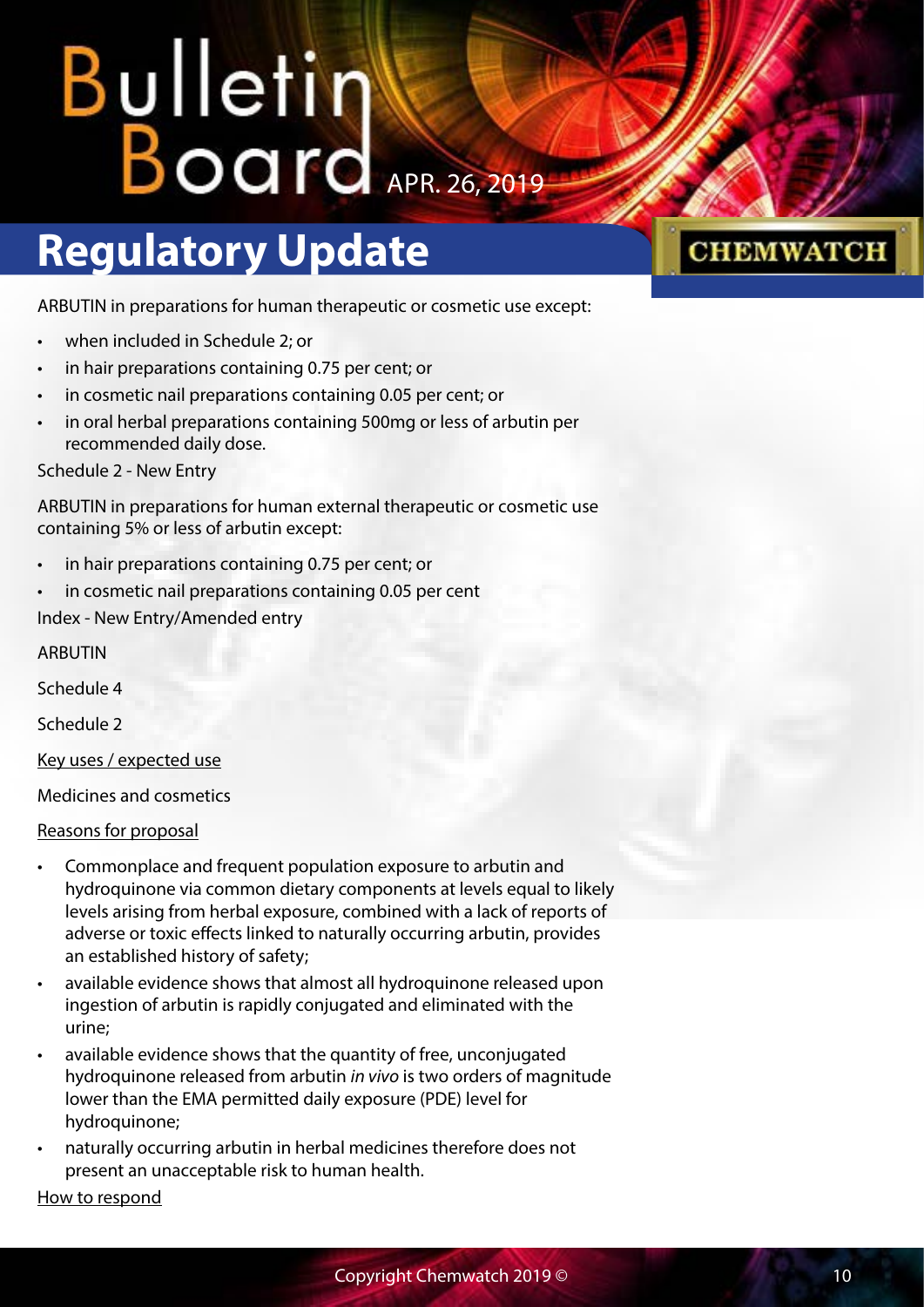## <span id="page-10-0"></span>**Regulatory Update**

- Submissions must be relevant to the proposed amendment;
- address matters mentioned in section 52E of the *Therapeutic Goods Act 1989*;
- include whether or not you support the amendment/s;
- Suggested improvements; and/or
- An assessment of how the proposed change will impact on you. That is, what do you see as the likely benefits or costs to you (these may be financial or non-financial). If possible, please attempt to quantify these costs and benefits.

## What will happen

All public submissions will be published on the TGA website at [Public](https://www.tga.gov.au/public-submissions-scheduling-matters)  [submissions on scheduling matters,](https://www.tga.gov.au/public-submissions-scheduling-matters) unless marked confidential or indicated otherwise in the submission cover sheet. Following consideration of public submissions received before the closing date and advice from the expert advisory committee/s, decisions on the proposed amendments will be published as interim decisions on the TGA website: [Scheduling delegate's interim decisions & invitations for further comment](https://www.tga.gov.au/scheduling-delegates-interim-decisions-invitations-further-comment) on 12 September 2019.

TGA, 11 April 2019

<http://www.tga.gov.au/>

## **China Works on VOC Limits for Inks**

## *2019-04-18*

According to the "[Three –year Plan on Defending the Blue Sky](https://chemlinked.com/news/chemical-news/chinas-three-year-environmental-protection-plan-emphasize-control-vocs)", mandatory national standards specifying VOC limits of coating, ink, adhesives, detergents, etc. are required to be established by 2019 and key regions will take the lead in executing such standards from Jul 1, 2020. China's Standardization Administration (SAC) has announced on April 4th the project for formulating a new standard ["Limits of volatile organic](http://www.std.gov.cn/gb/search/gbDetailed?id=7B38A1F887A8C148E05397BE0A0AE41E)  [compounds \(VOCs\) in printing ink"](http://www.std.gov.cn/gb/search/gbDetailed?id=7B38A1F887A8C148E05397BE0A0AE41E)on its website. As planned, it will be drafted by June of 2019 and formulated by the end of 2019. The standard will cover all types of ink products and promote industrial transformation and upgrading. Ink products need to conform to strict standards in order to make it to market. In addition, some organic solvents may be restricted to use as primary solvent/diluent components. Further information is available at:

Three -year Plan on Defending the Blue Sky

**According to the "Three –year Plan on Defending the Blue Sky", mandatory national standards specifying VOC limits of coating, ink, adhesives, detergents, etc.**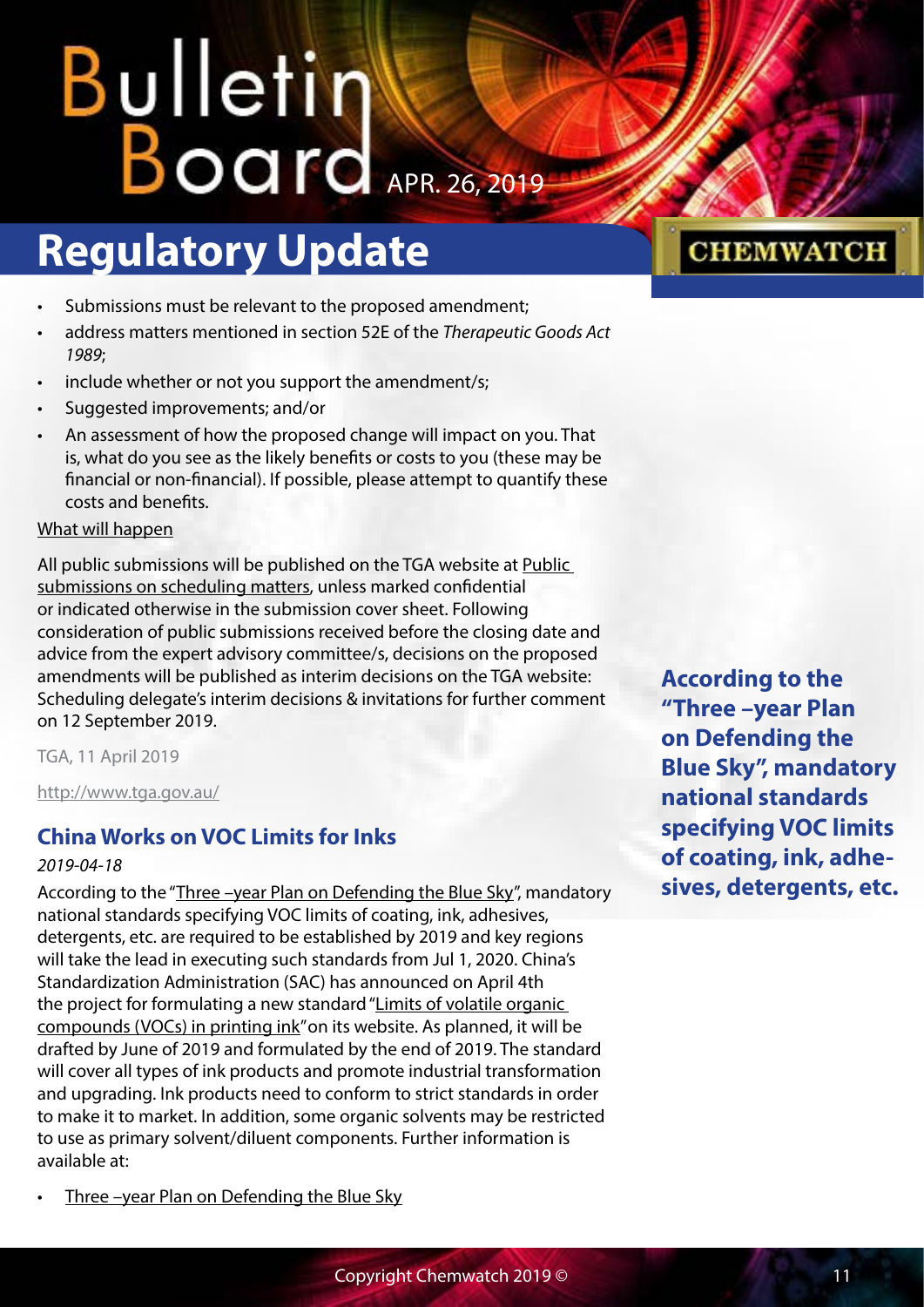## <span id="page-11-0"></span>**Regulatory Update**

[Limits of volatile organic compounds \(VOCs\) in printing ink](http://www.std.gov.cn/gb/search/gbDetailed?id=7B38A1F887A8C148E05397BE0A0AE41E)

Chemlinked, 11 April 2019

<http://chemlinked.com/en/news>

## **AMERICA**

## **US EPA issues proposal for CBI substantiation**

#### *2019-04-18*

The United States Environmental Protection Agency (EPA) has issued a proposed rule that would establish a procedure for confirming certain confidentiality claims under TSCA. The proposal, which was developed in accordance with the 2016 amendments to TSCA, relates to existing claims to protect as confidential business information (CBI) the specific chemical identity of an active substance. There are 7,757 active confidential substances, according to the 19 February update to the TSCA inventory. The EPA is required to put a final rule in place within one year of publishing its updated 'active-inactive inventory', outlining how companies must substantiate these claims. The agency then must complete reviews of that substantiation within five years, or by 19 February 2024. The procedure applies to companies that asserted a confidentiality claim during the 2017- 18 inventory notification reporting process ('[inventory reset'](https://chemicalwatch.com/58178/)) in a Notice of Activity (NOA) Form A submission. The EPA has proposed to exempt claims that have otherwise been substantiated in the past five years. But companies would still need to report and identify these past submissions to the agency.

**Agency lays out plan for confirming substance identity protection claims under TSCA**

**CHEMWATCH** 

### Substantiation process

The EPA has proposed to require that all substantiation, or request for exemption, be filed electronically no later than 90 days after the final rule takes effect. The types of substantiation required to demonstrate the confidentiality claim include:

- demonstration that disclosure of the information would likely result in substantial competitive harm;
- steps the business has taken to protect the confidential information;
- outcomes of previous confidentiality determinations by the EPA, other federal agencies or a court; and
- a statement certifying the accuracy of the information.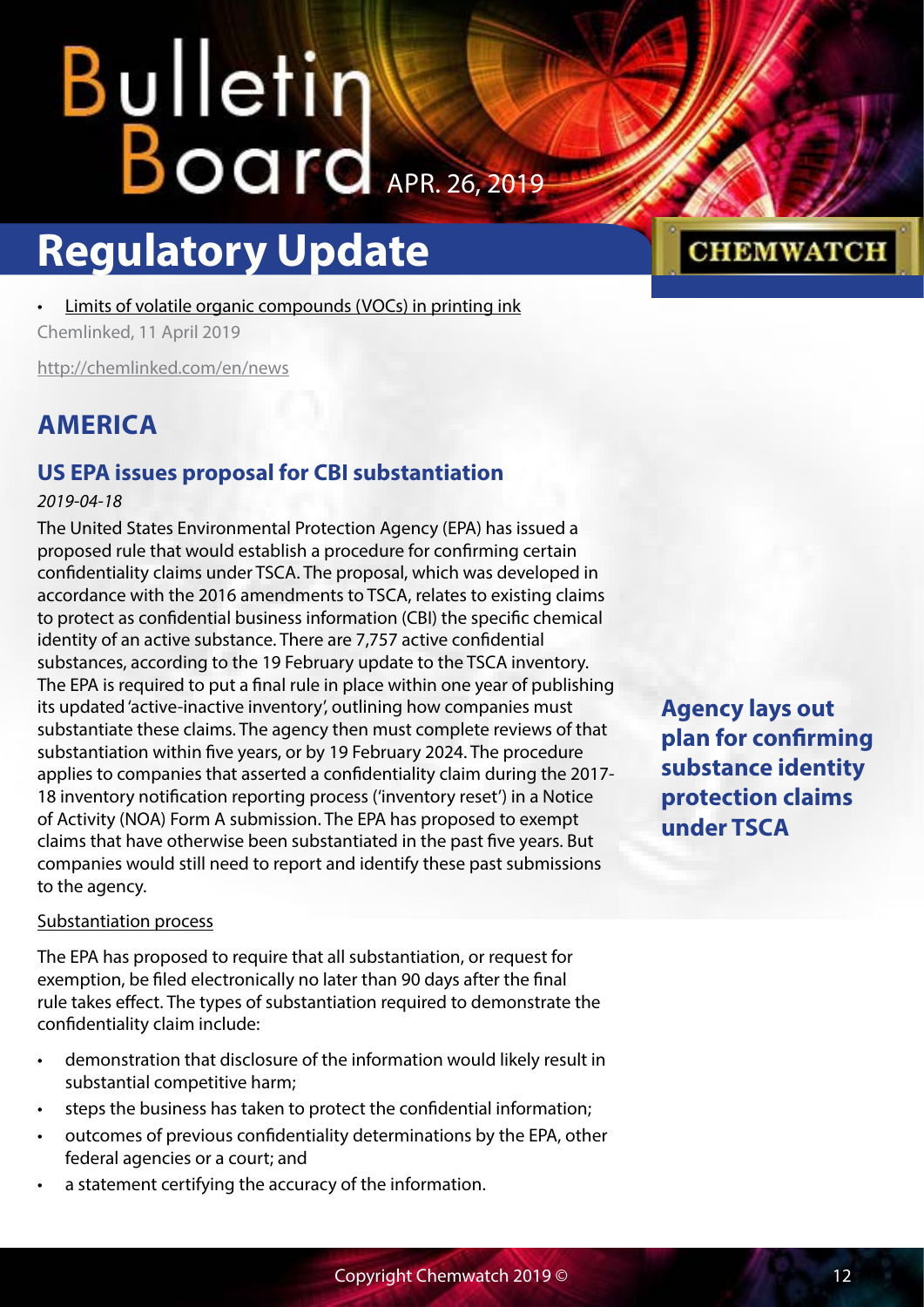## **Regulatory Update**

• The agency plans to review submissions – together with previously issued confidentiality determinations and other reasonably available information – to "determine the information's entitlement to confidential treatment".

Approved claims will be valid for a ten-year period. If, however, the EPA denies a claim, it would notify the submitter of its intent to disclose a chemical identity 30 days before doing so. Submitters could challenge a denial in court. For those claims that are not notified within the 90 day timeframe, the EPA is proposing to consider them "deficient" and to make those chemical identities public without further notice. The agency, however, has requested comment on the validity of this, particularly for those cases where a party may have substantiated the claim within the past five years but simply failed to notify them.

#### Review procedure

The EPA says it intends to complete its reviews by the 2024 deadline. It will set annual goals that "take into consideration this target completion date, the number of claims needing review and available resources." And it said it may begin reviewing claims that were already voluntarily substantiated during the inventory reset process (subject to the outcome of pending litigation on that rule – see box), or for those substances that "appear to be clearly not entitled to protection from disclosure based upon other information," even before the final rule takes effect. The agency plans to publish annual updates on its goals and completed reviews. Although there is the possibility of a two-year extension, it does not currently anticipate a need for it; however, "possible justifications" for an extension might include competing TSCA obligations or litigation over the process.

There will be a 60-day comment period on the proposed rule.

### Outcome of CBI litigation looms

Even as the EPA's CBI procedure takes shape, litigation is ongoing over its treatment of confidentiality under the amended TSCA.

The Environmental Defence Fund sued the agency over its inventory notification rule in 2017, alleging that the rule inappropriately allowed any person to maintain an existing confidentiality claim, regardless of whether they were the original claimant. The EPA has defended in court, however, that its interpretation of the statute was "reasonable". Oral arguments in the case were heard last autumn, with a ruling possible before the year's end.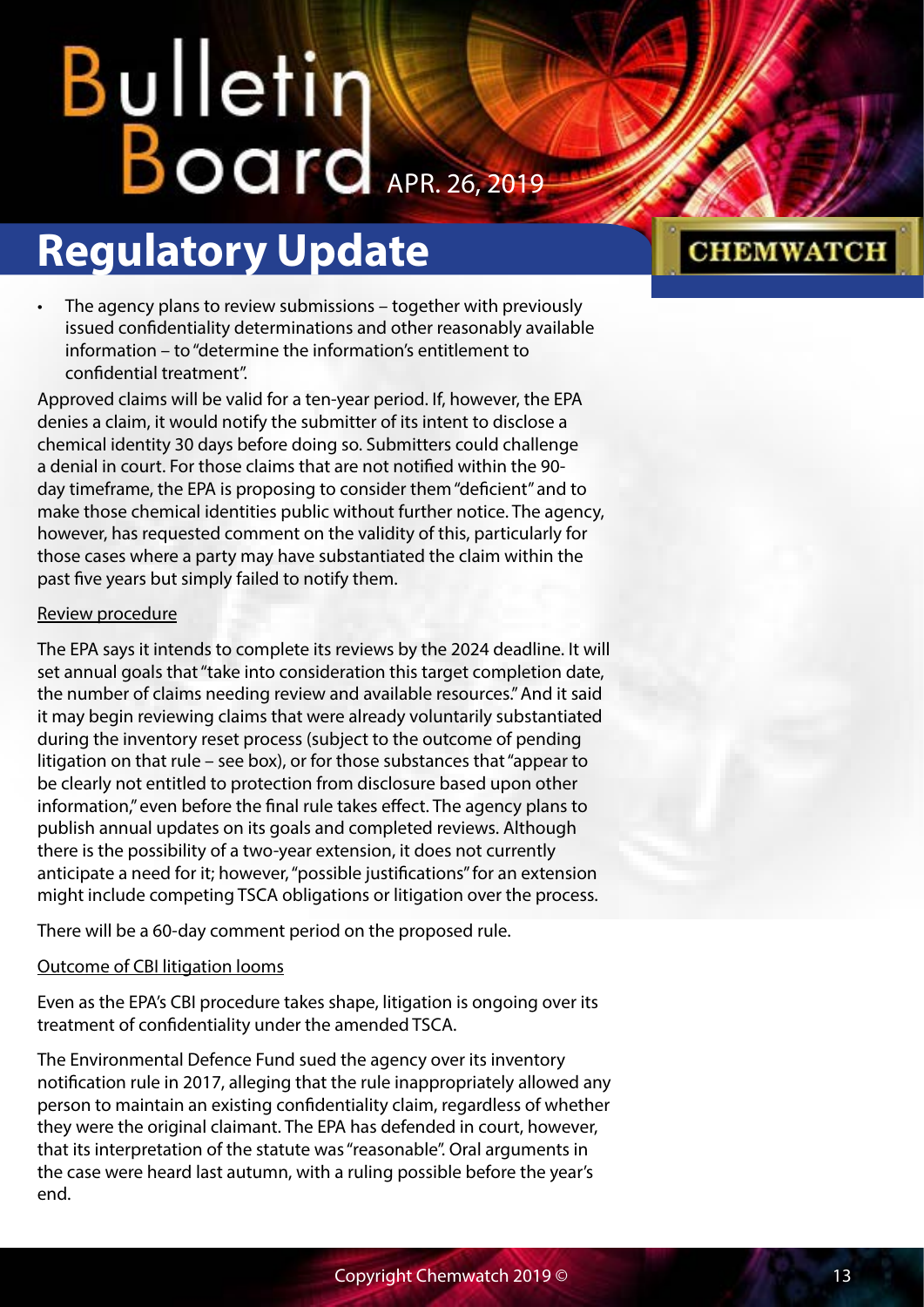## <span id="page-13-0"></span>**Regulatory Update**

Further information is available at:

- [Proposal \(pre-publication\)](https://www.epa.gov/tsca-inventory/chemical-identity-cbi-claims-active-chemicals-tsca-inventory)
- [CBI of active chemicals](https://www.epa.gov/tsca-inventory/chemical-identity-cbi-claims-active-chemicals-tsca-inventory)
- [Press release](https://www.epa.gov/newsreleases/epa-proposes-rule-certain-confidential-business-information-claims-reaching-another)
- **TSCA** inventory

Chemical Watch, 11 April 2019

<http://chemicalwatch.com>

## **New PCB Regulations Coming Soon for Demolition Companies Operating in the San Francisco Bay Area**

#### *2019-04-18*

New demolition regulations are coming soon for businesses involved with demolition activities in seven counties surrounding San Francisco Bay. Effective 1 July 2019, companies involved with the demolition of buildings constructed between 1950 and 1980 will face new regulations concerning polychlorinated biphenyls (PCBs) as part of the demolition permit application process. These new changes come from the Bay Area Stormwater Management Agencies Association (BASMAA) and its effort to prevent runoff from building demolition projects that could contain PCBs. These PCB-containing materials, found in some older buildings, may include some forms of caulking materials, pipe insulation, fiberglass insulation, adhesives and mastics. Other materials that may contain PCBs include fluorescent light ballasts and some old paints and specialty coatings. PCBs are manmade toxic chemicals that are no longer produced in the United States. Their use was discontinued in 1979 because the chemicals persist in the environment and can bioaccumulate in humans and animals. Their chemical structure allows them to remain for long periods of time cycling between air, water and soil. Exposure to PCBs has been demonstrated to cause a variety of adverse health effects on the immune, reproductive, nervous and endocrine systems. "The only way to know if old building materials contain PCBs is to have them tested," said Jeff Bannon, Vice President of Environmental Services at Clark Seif Clark (CSC). "The building science and environmental professionals at CSC offer PCB testing and monitoring from these materials and from environmental samples to assist companies in their screening and compliance efforts as part of the new regulations and permitting process."

Benzinga, 8 April 2019

https://www.benzinga.com

**New demolition regulations are coming soon for businesses involved with demolition activities in seven counties surrounding San Francisco Bay.**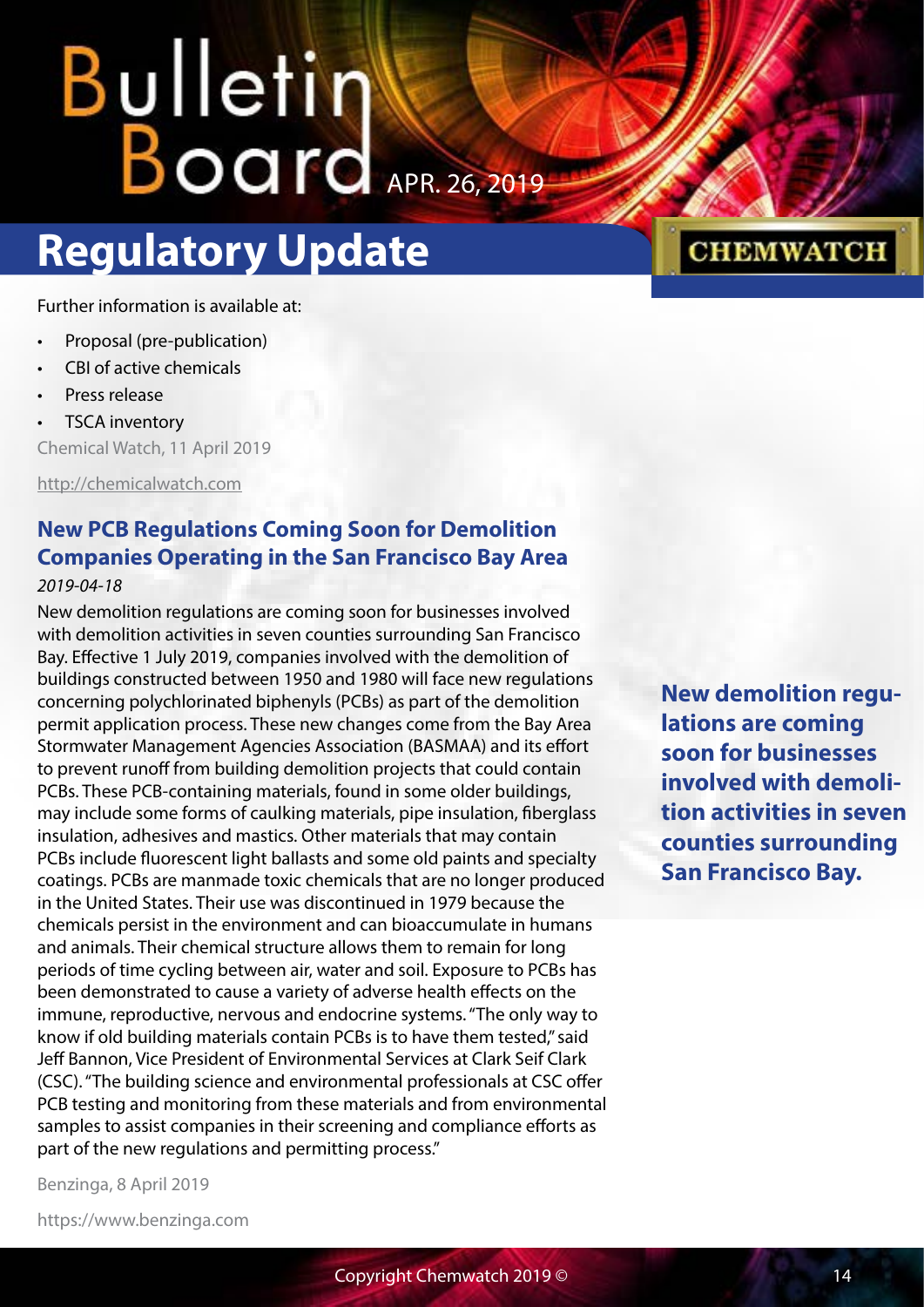## <span id="page-14-0"></span>**Regulatory Update**

## **Brazil shelves chemicals bill 'until further notice'**

### *2019-04-18*

Brazil's environment minister has shelved the country's draft chemicals bill, according to a government source. The bill, which has been sitting with the [Civil House](https://chemicalwatch.com/73245/) since January, was awaiting review by the country's president, Jair Bolsonaro. However, Mr Bolsonaro, who took office on 1 January, has sent the bill back to his environment Minister Ricardo Salles, who has shelved it without review, the source says. All scheduled meetings of the working groups tasked with reviewing and shaping the draft bill for final approval have been cancelled "until further notice". Some Brazilian industry sources say that they have been dropped for the rest of the year.

### OECD accession

The source says this "demonstrates that there is no intention to send the proposal back to the presidency, despite being informed about its importance under the OECD membership process". In 2017, Brazil applied to become a full OECD member country. It has not yet been invited to start the process of accession but if it is, the country will have to show its ability and willingness to implement the OECD council acts related to chemical safety. Brazil's bill, if adopted, would have addressed some of those council acts, such as the Decision-Recommendation on the Systematic Investigation of Existing Chemicals. However, the OECD would need to confirm this through a more in-depth evaluation during the accession process. The bill would establish a national chemicals register and technical committees for selecting substances and imposing regulatory measures.

## **Brazil's environment minister has shelved the country's draft chemicals bill, according to a government source.**

**CHEMWATCH** 

## UN funding

In December last year, UN Environment granted Brazil more than \$400,000 to help implement its chemicals bill, once adopted. This money will also be used on implementing the Basel, Rotterdam, Stockholm and Minamata Conventions, as well as activities under the UN's voluntary chemicals programme, the Strategic Approach to International Chemicals Management (Saicm). The funding, the source says, has not yet been received because the new government is reviewing the projects, agreements and acts, associated with the money. However, formal signing over of the funding is expected to happen soon. UN Environment has not called for a "review of the value or the objectives of the Project," the source said. In relation to implementing the BRS Conventions, "nothing has changed". However, MoE staff responsible for the conventions will not be attending the conferences of the Parties (COPs) to the Basel, Rotterdam

Copyright Chemwatch 2019 © 15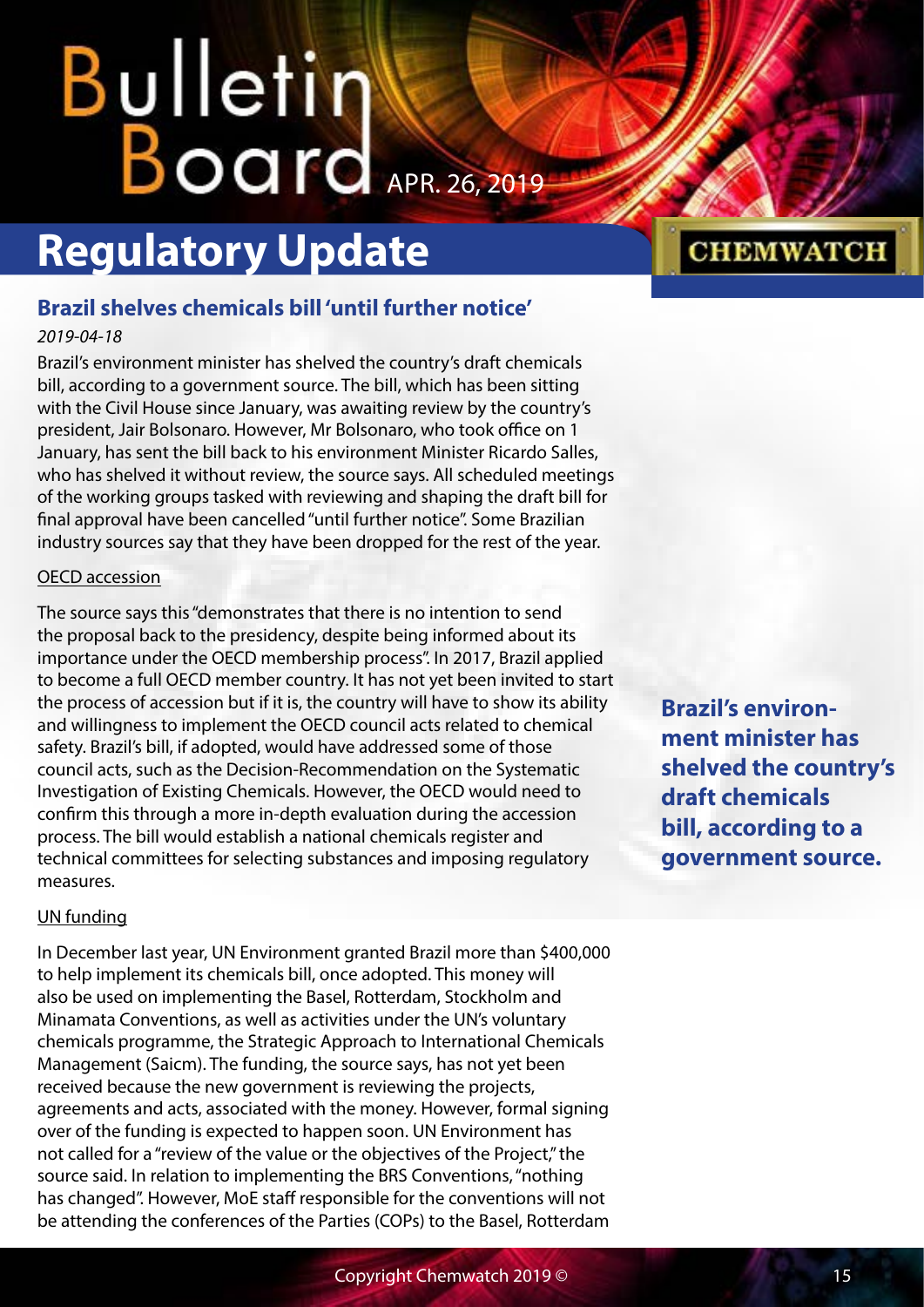## <span id="page-15-0"></span>**Regulatory Update**

and Stockholm conventions meetings later this month in Geneva. Nevertheless, despite shelving the chemicals bill, Brazil's draft Regulation on the control and use of hazardous substances in electrical and electronic equipment (EEE) will move ahead. It will be sent to the country's national environment council (Conama) for review "very soon", a government source told Chemical Watch. Further Information is available at: [Chemicals](http://files.chemicalwatch.com/BrazilDraftLaw.docx)  [Bill](http://files.chemicalwatch.com/BrazilDraftLaw.docx)

Chemical Watch, 11 April 2019

<http://chemicalwatch.com>

## **EUROPE**

## **ECHA, AskREACH trying to align SVHC databases**

#### *2019-04-18*

The European Chemicals Agency (ECHA) and the pan-European AskREACH project are "working closely together" to reach a harmonisation of their two SVHC databases, the German Environment Agency (UBA) has said. The UBA addressed the overlap between the two projects in a workshop, *Compliance digital – Simplified corporate communication on SVHCs in articles*, in Berlin this week. Both ECHA and AskREACH are developing databases where companies feed in information on SVHCs in articles. The consumer and supplier awareness-focused AskREACH project was launched by the UBA and 19 project partners in September 2017. ECHA's database came out of the [revised](https://chemicalwatch.com/64958/) waste framework Directive (WFD) that entered into force in July. Although they will collect the same information, there are obstacles to joining up the two projects just yet, UBA's Ioannis Dosis told the workshop. ECHA can't tap into the information collected under AskREACH because it is legally tied under the WFD to build and operate its own database, he said. The two projects also serve different purposes, with AskREACH fostering consumer awareness and supply chain communiction, and ECHA's project aimed at waste operators. In addition, they work to different timelines and use different identifiers for articles, as well as different formats for inputting the data, the UBA said. But Mr Dosis said the two parties are "working together closely" and "exploring opportunities for synergies" between their two databases. In any case, the consumer app that will be linked to the AskREACH database could become a "valuable add-on" for passing on information about SVHCs in articles to consumers, Mr Dosis said. And AskREACH will have access to the information held in ECHA's database.

**The European Chemicals Agency (ECHA) and the pan-European AskREACH project are "working closely together" to reach a harmonisation of their two SVHC databases, the German Environment Agency (UBA) has said.**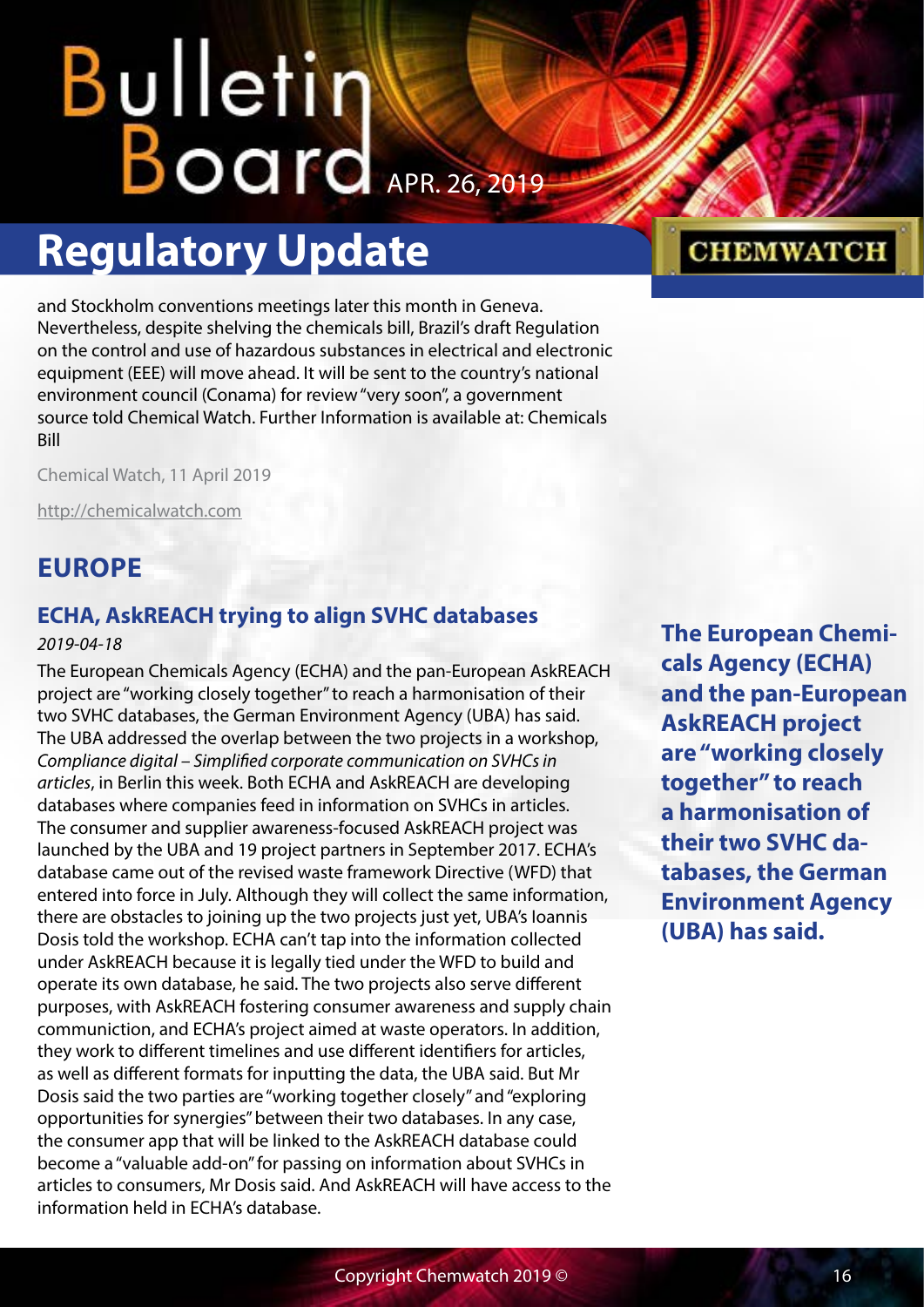## **Bulletintendents**

## **Regulatory Update**

## **CHEMWATCH**

### Industry concerns

With both projects gearing up for different launch dates, however, industry is wary of being asked to submit information on their products twice and in different formats. This could discourage them from contributing to the voluntary AskREACH database and focus their resources on the mandatory ECHA database instead, workshop attendees said. Concerns at the meeting also centred on whether different players in the supply chain – from the manufacturer to the retailer – can input different information on the same article in the AskREACH database. One attendee put forward the possibility of only the manufacturer having the right to input data on an article, saying it would be "sensible if information is added at the earliest point possible in the supply chain". Addressing fears that other actors in the supply chain could enter false information without the article manufacturer knowing, the UBA said the latter will be notified of any changes to their articles' entries. And, it added, manufacturers will be encouraged to get involved in the project, by checking any information given by retailers.

### Next steps

Companies can now take part in the project's beta test phase and start filling up the AskREACH database, the UBA said in Berlin. The project is preparing to 'soft launch' the AskREACH app in June, with field testers visiting shops, scanning barcodes and sending SVHC information requests to the article suppliers. Besides testing the app, this should help article suppliers prepare for the rising number of consumer requests, the UBA says. The agency expects about 3m app downloads and 30m Article 33 requests to suppliers across Europe, by the time the project finishes in August 2022. The app will be fully launched in October, accompanied by consumer awareness raising campaigns that will run until early 2022. A supply chain communication tool for companies will also be launched in the autumn. ECHA, meanwhile, has until the end of the year to develop its SVHC database. Further Information is available at:

• [Workshop agenda](https://www.umweltbundesamt.de/dokument/vorlaeufige-tagesordnung-compliance-digital)

### **[AskREACH](https://www.askreach.eu/)**

Chemical Watch, 11 April 2019

<http://chemicalwatch.com>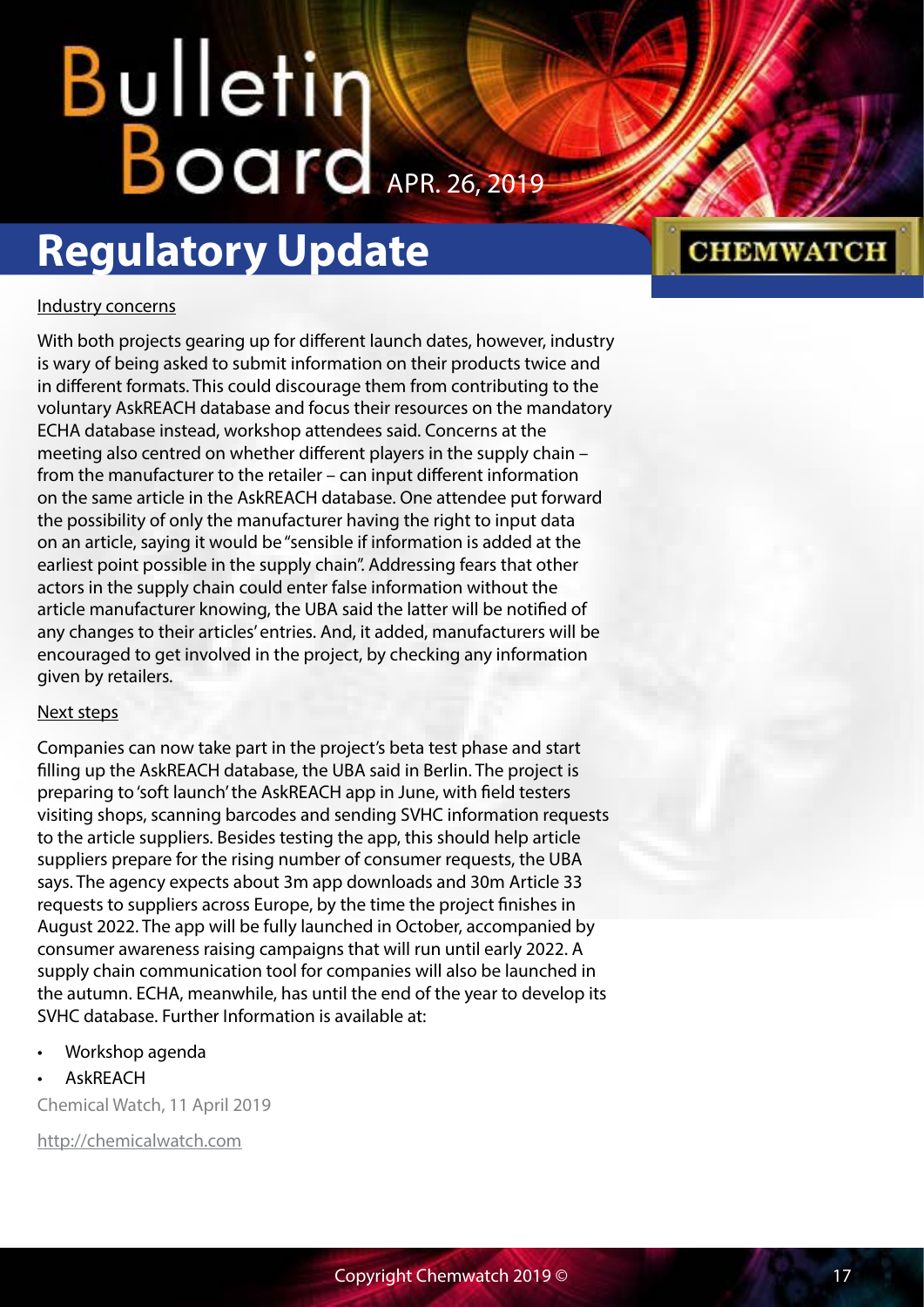## <span id="page-17-0"></span>**Regulatory Update**

## **Is the Commission's Better Regulation Agenda making EU regulation better?**

### *2019-04-18*

The Better Regulation Agenda is regarded by authors as a step forward for the EU to become a leading example of good regulatory governance worldwide. The great majority of the authors who have analysed the Commission's Better Regulation Agenda welcome the ambition of the reforms and see them as further strengthening the EU's regulatory system. The Better Regulation Agenda is regarded by authors as a step forward for the EU in closing the policy cycle and becoming a leading example of good regulatory governance worldwide. A commitment to evidenceinformed policy making and evaluation, an increased responsiveness to stakeholders, a greater role of scrutiny, transparency and consideration for subsidiarity are highlighted as positive outcomes of the Commission's Better Regulation Agenda. Many authors recognise that the Better Regulation Agenda attempts to address the most relevant criticism and the difficulties encountered in the past. These are some of the main findings of a fresh JRC analysis on the papers published in peer-reviewed journals and literature on the Commission's Better Regulation Agenda.

### The Better Regulation Agenda responds to past criticism

Responding to the concerns of citizens and businesses about lack of transparency in EU decision-making, the European Commission launched the Better Regulation Agenda in 2015. It is a comprehensive set of reforms covering the entire policy cycle. The reforms aim to ensure that policymaking is priority-driven, evidence-informed, transparent and effective. The Agenda intends to boost openness and transparency in the EU decision-making process, improve the quality of new laws and promote consistent review of existing EU laws so that they achieve their objectives in the most effective and efficient way.

### Commitment to evidence-informed policy-making is a step forward

The authors welcome the European Commission's commitment to evidence-informed policy-making in all policy making activities. The attempt to provide practical and coherent guidance via the Better Regulation guidelines and toolbox is also seen as a positive sign, as well as the consideration of both qualitative and quantitative approaches. Some authors also note, however, that the rich toolbox still allows for a variety of practices and that a consolidated methodological framework and appropriate standards to select and weigh evidence could be beneficial.

**The Better Regulation Agenda is regarded by authors as a step forward for the EU to become a leading example of good regulatory governance worldwide.**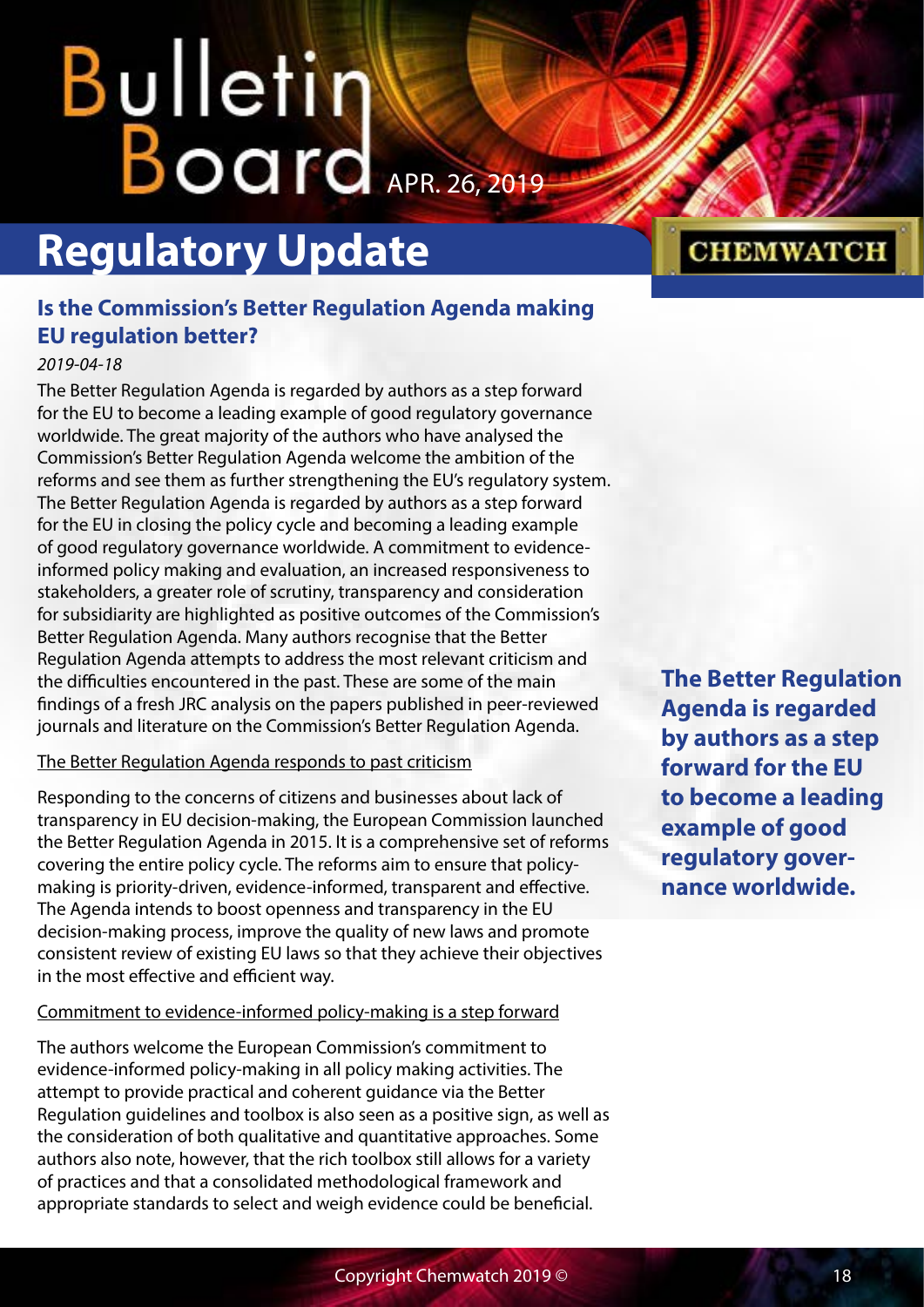## **Regulatory Update**

### The Better Regulation Agenda has led to stronger stakeholder involvement

The literature recognises that the Better Regulation Agenda strengthens stakeholder involvement, commitments and their implementation. Consultation has been extended to more types of EU legislation and to every stage of the policy cycle. This process provides the opportunity for new information to be gathered by the EC, contributing to better insights into stakeholders' positions. As a potential point for improvement, some authors observe that current procedures generate a high workload on stakeholders and the EC itself, and that participation in consultations is often confined to the actors already having access to the political process.

### More transparency in EU policy making

The literature recognises that the Better Regulation Agenda strives to open up EU policy-making for public participation, and thus make the EU more transparent and accountable. However, it is also highlighted that further improvement is needed. For example, some authors claim that it is not easy to obtain a complete picture of all ongoing and completed EU evaluations, and that the access to original studies is sometimes difficult. Some authors propose that EU institutions and EU Member States commit to providing information throughout the whole policy cycle. Some reviews underline the importance of more widely communicating actions taken within the Better Regulation framework, and of developing a renewed narrative which highlights the benefits of EU regulation. They also acknowledge that success of the Better Regulation depends, ultimately, on effective and constructive co-operation from all of the actors participating in and benefitting from policy-making.

### **JRC study support's Commission's stocktaking on Better Regulation** approach

The [JRC study](https://ec.europa.eu/jrc/en/publication/eur-scientific-and-technical-research-reports/debate-eu-better-regulation-agenda-literature-review) was carried out in support of the [Stocktaking of the](https://ec.europa.eu/info/law/law-making-process/planning-and-proposing-law/better-regulation-why-and-how/better-regulation-taking-stock-take-it-forward_en)  [Commission's 'Better Regulation' Approach.](https://ec.europa.eu/info/law/law-making-process/planning-and-proposing-law/better-regulation-why-and-how/better-regulation-taking-stock-take-it-forward_en) It is used in Staff Working Document SWD (2019) 156, and in Communication COM (2019) 178. As the science and knowledge service of the Commission, JRC supports the Better Regulation approach by providing independent evidence throughout the policy cycle.

Conference "Better regulation: taking stock and sustaining our commitment"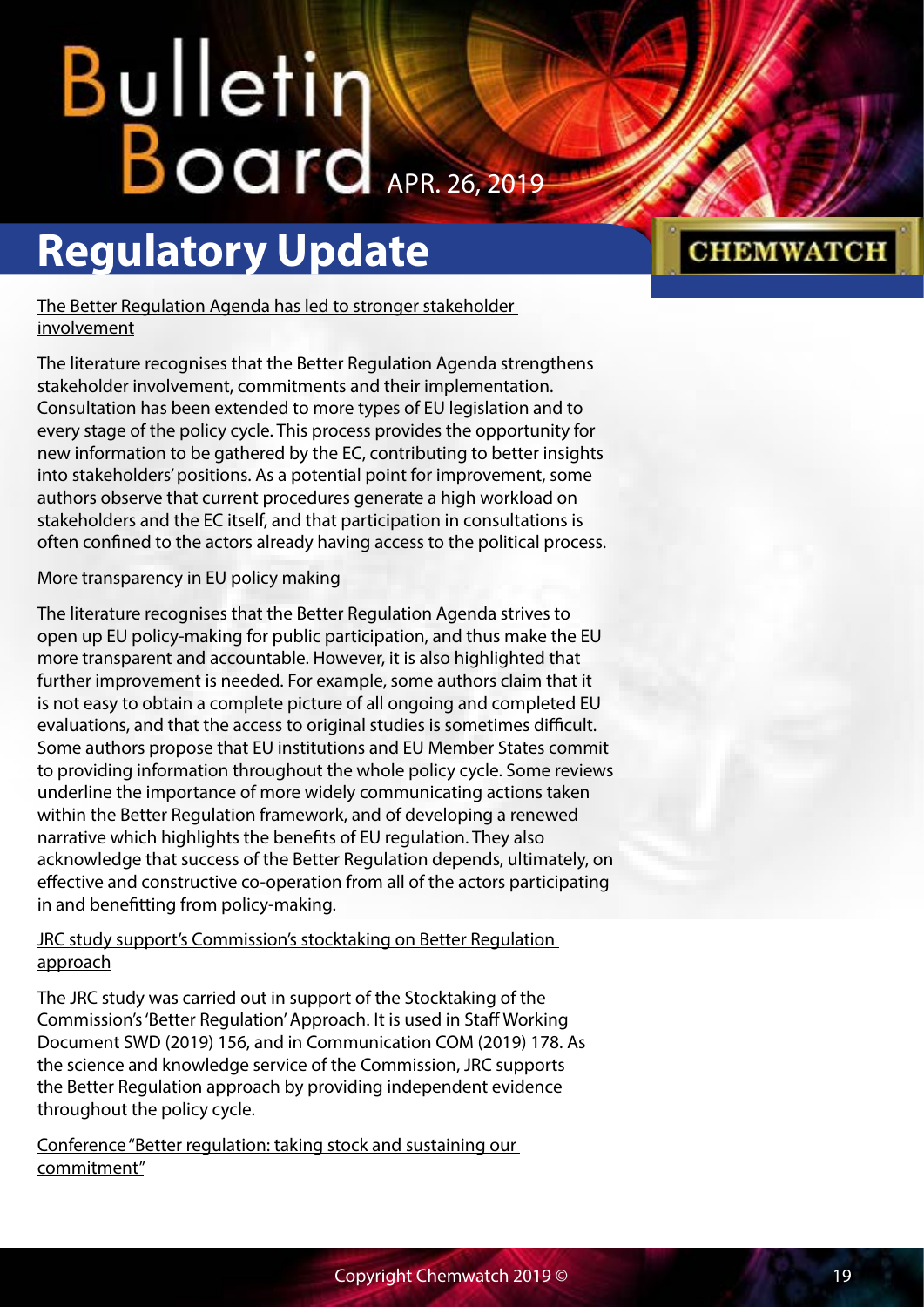## <span id="page-19-0"></span>**Bulletin Warner**

## **Regulatory Update**

On 29 April 2019, [the European Commission is holding a conference](https://ec.europa.eu/info/events/conference-better-regulation-taking-stock-take-it-forward-2019-apr-29_en)  [in Brussels](https://ec.europa.eu/info/events/conference-better-regulation-taking-stock-take-it-forward-2019-apr-29_en) to discuss the results of the better regulation stocktaking exercise, exchange views on possible ways forward and further build the community of better regulation practitioners.

EU Joint Research Centre, 16 April 2019

<http://ec.europa.eu/dgs/jrc/index.cfm>

## **List of compliant notifications for inclusion in the BPR Review Programme updated**

*2019-04-18*

On 5 April 2019, the European Chemicals Agency (ECHA) updated the list of those active substance/product-type combinations for which a compliant notification for inclusion in the BPR Review Programme has been made. The following substances were updated:

- Formic acid
- Performic acid generated from formic acid and hydrogen peroxide
- Active chlorine generated from hydrochloric acid by electrolysis Yorda's Hive, 10 April 2019

https://www.yordasgroup.com/hive/news

## **Swedish Chemicals Products Ordinance amended**

*2019-04-18*

On 3 April 2019, SFS 2019:173 was published, amending the Swedish Chemicals Products Ordinance. The following substance was added:

• Ammonium carbonate

Yorda's Hive, 10 April 2019

https://www.yordasgroup.com/hive/news

**On 5 April 2019, the European Chemicals Agency (ECHA) updated the list of those active substance/product-type combinations for which a compliant notification for inclusion in the BPR Review Programme has been made.**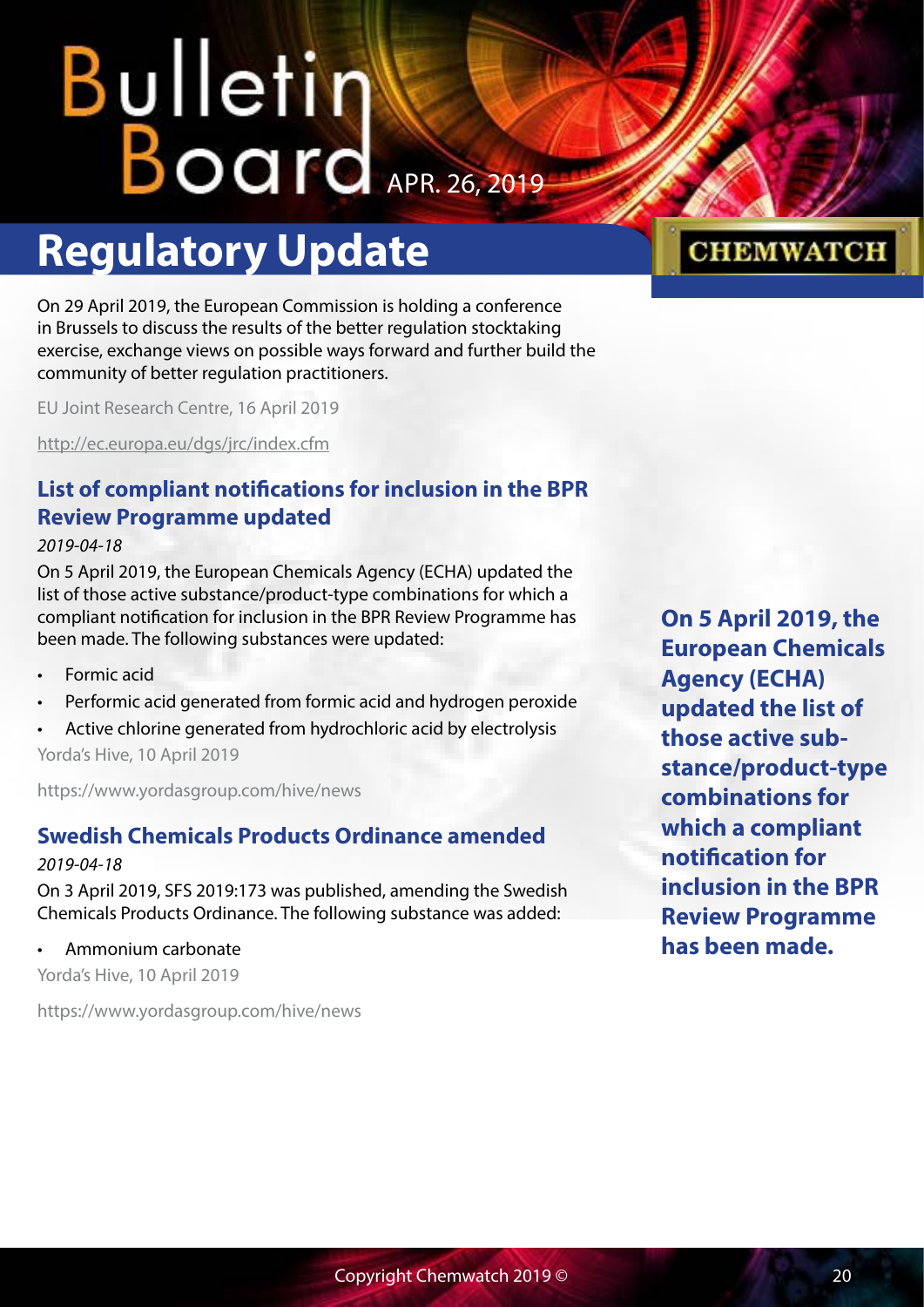## <span id="page-20-0"></span>**REACH Update**

## **Registered substances mapped for regulatory action**

### *2019-04-19*

The first report of the Integrated Regulatory Strategy presents a mapping of the universe of registered substances that are on the EU market. This information helps authorities to identify, plan and monitor the progress on identifying and regulating substances of concern. The report visualises the work that the European Chemicals Agency (ECHA) and the Member States have done to transform the vast data generated under REACH into knowledge on which substances need further hazard information, further risk management measures or for which substances authorities can conclude that they are not a priority at the moment. "Our work enables authorities to focus on activities that improve human health and the environment in Europe and make the European industry more competitive. We remind industry to further improve the compliance of their registration information, in particular for substances with a high potential for exposure and for which hazard data is currently lacking," states ECHA's Executive Director Bjorn Hansen. Within the report, registered substances are divided into three main pools:

- High priority for risk management, covering around 270 substances. These are substances with an identified concern and for which further regulatory work is ongoing or can start based on currently available information.
- High priority for data generation and assessment, with around 1 300 substances of potential concern. Here further data needs to be generated or assessed to enable authorities to decide whether further regulatory risk management is needed.
- Low priority for further regulatory action at present. In this group, around 450 substances are considered as already sufficiently regulated and almost 500 substances have been concluded as low priority after assessment.

Currently, the focus is on the 4 700 substances registered above 100 tonnes. We have allocated already more than 40 % of these substances to the above pools of substances. The list of the substances will be published at the end of the year on ECHA website and will be updated as the work progresses. However, authorities still need to clarify in which pool the remaining 2 700 substances belong. This uncertain area is what is left after more than 10 years of systematic screening, focusing on substances of high concern. ECHA foresees that a significant number of them will undergo compliance checks or substance evaluation in the coming years to generate the necessary information for priority setting and assessment. **The first report of the Integrated Regulatory Strategy presents a mapping of the universe of registered substances that are on the EU market.**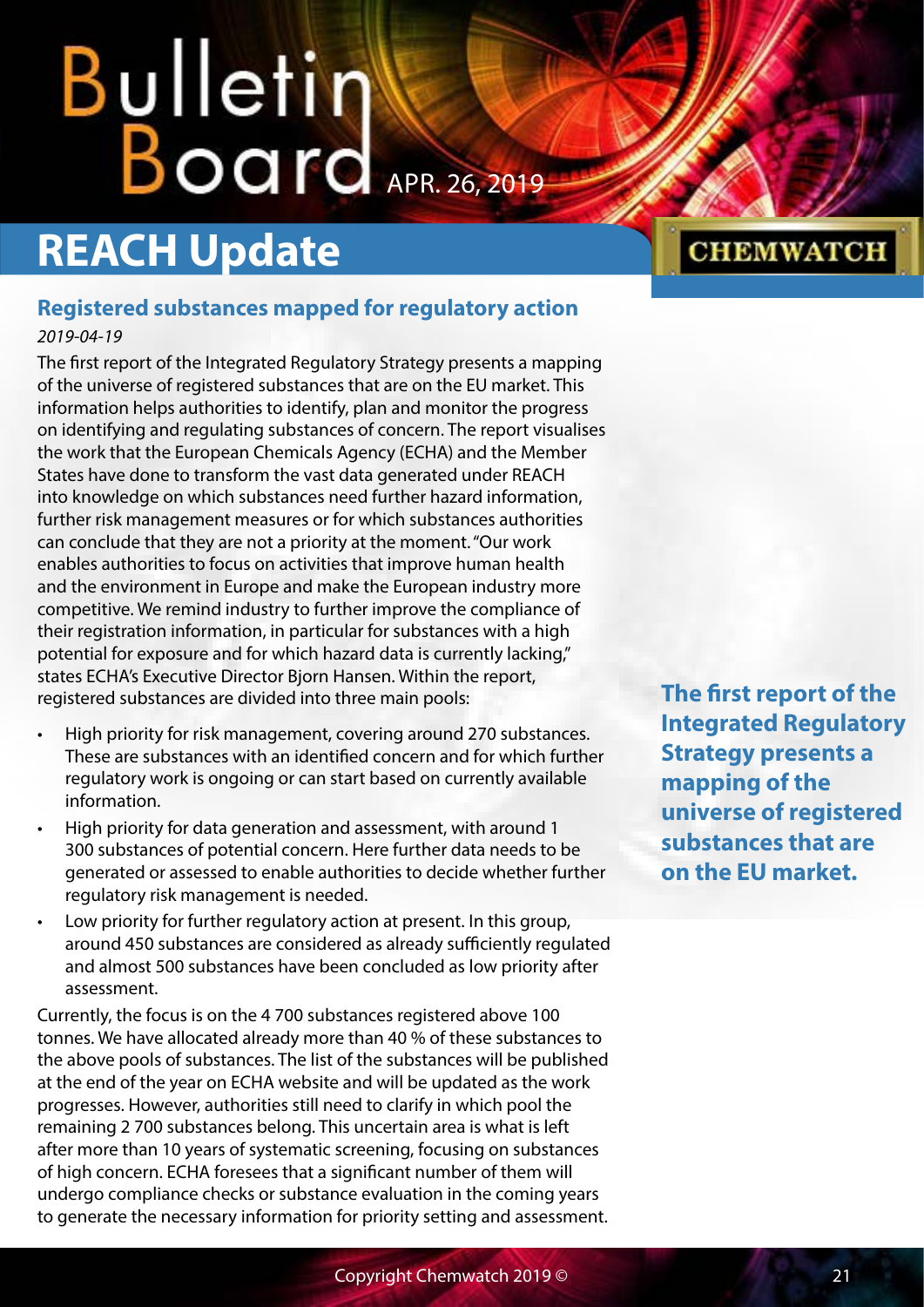## <span id="page-21-0"></span>**REACH Update**

Authorities need to speed up work on this uncertain area and to shorten the time between identifying a concern and initiating risk management measures. In particular, action to harmonise the classification or action under other legislation should be taken faster. Further information is available at:

- Report: mapping the universe of registered substances to address [substances of concern](https://echa.europa.eu/documents/10162/27467748/irs_annual_report_2018_en.pdf/69988046-25cc-b39e-9d43-6bbd4c164425)
- [Addressing substances of concern](https://echa.europa.eu/substances-of-potential-concern)

ECHA, 17 April 2019

<http://echa.europa.eu>

## **Two restriction dossiers submitted**

*2019-04-19*

On 12 April, the following restriction dossiers were submitted:

- A proposal by France and Sweden to restrict [skin sensitising, irritative](http://elmlinks.echa.europa.eu/c/4/?T=OTMzMDcxOTU%3AcDEtYjE5MTA3LTgwYzY4YTBiNDM4YjQ4ODk5NjhmZWYyODVkYWQ2MTBl%3AbmF0QGNoZW13YXRjaC5uZXQ%3AbGVhZC1hMDI0MDJjZmMwZTBlNzExODBmYTAwNTA1Njk1MmIzMS1mOTJjMWZkZGU2ZWY0MTcxYmVkNzMyMzc5YWNkZDliZQ%3AZmFsc2U%3ANA%3A%3AaHR0cHM6Ly9lY2hhLmV1cm9wYS5ldS9yZWdpc3RyeS1vZi1yZXN0cmljdGlvbi1pbnRlbnRpb25zLy0vZGlzbGlzdC9kZXRhaWxzLzBiMDIzNmUxODI0NDYxMzY_X2NsZGVlPWJtRjBRR05vWlcxM1lYUmphQzV1WlhRJTNkJnJlY2lwaWVudGlkPWxlYWQtYTAyNDAyY2ZjMGUwZTcxMTgwZmEwMDUwNTY5NTJiMzEtZjkyYzFmZGRlNmVmNDE3MWJlZDczMjM3OWFjZGQ5YmUmZXNpZD1mM2JjMDk0My1lZDYwLWU5MTEtODEwYi0wMDUwNTY5NTJiMzE&K=29Xcy5uC3QWVXpwV58Cvbg)  [and/or corrosive substances](http://elmlinks.echa.europa.eu/c/4/?T=OTMzMDcxOTU%3AcDEtYjE5MTA3LTgwYzY4YTBiNDM4YjQ4ODk5NjhmZWYyODVkYWQ2MTBl%3AbmF0QGNoZW13YXRjaC5uZXQ%3AbGVhZC1hMDI0MDJjZmMwZTBlNzExODBmYTAwNTA1Njk1MmIzMS1mOTJjMWZkZGU2ZWY0MTcxYmVkNzMyMzc5YWNkZDliZQ%3AZmFsc2U%3ANA%3A%3AaHR0cHM6Ly9lY2hhLmV1cm9wYS5ldS9yZWdpc3RyeS1vZi1yZXN0cmljdGlvbi1pbnRlbnRpb25zLy0vZGlzbGlzdC9kZXRhaWxzLzBiMDIzNmUxODI0NDYxMzY_X2NsZGVlPWJtRjBRR05vWlcxM1lYUmphQzV1WlhRJTNkJnJlY2lwaWVudGlkPWxlYWQtYTAyNDAyY2ZjMGUwZTcxMTgwZmEwMDUwNTY5NTJiMzEtZjkyYzFmZGRlNmVmNDE3MWJlZDczMjM3OWFjZGQ5YmUmZXNpZD1mM2JjMDk0My1lZDYwLWU5MTEtODEwYi0wMDUwNTY5NTJiMzE&K=29Xcy5uC3QWVXpwV58Cvbg) (EC/CAS -).
- A proposal by Norway to restrict [perfluorohexane-1-sulphonic acid, its](http://elmlinks.echa.europa.eu/c/4/?T=OTMzMDcxOTU%3AcDEtYjE5MTA3LTgwYzY4YTBiNDM4YjQ4ODk5NjhmZWYyODVkYWQ2MTBl%3AbmF0QGNoZW13YXRjaC5uZXQ%3AbGVhZC1hMDI0MDJjZmMwZTBlNzExODBmYTAwNTA1Njk1MmIzMS1mOTJjMWZkZGU2ZWY0MTcxYmVkNzMyMzc5YWNkZDliZQ%3AZmFsc2U%3ANQ%3A%3AaHR0cHM6Ly9lY2hhLmV1cm9wYS5ldS9yZWdpc3RyeS1vZi1yZXN0cmljdGlvbi1pbnRlbnRpb25zLy0vZGlzbGlzdC9kZXRhaWxzLzBiMDIzNmUxODI3Zjg3ZGE_X2NsZGVlPWJtRjBRR05vWlcxM1lYUmphQzV1WlhRJTNkJnJlY2lwaWVudGlkPWxlYWQtYTAyNDAyY2ZjMGUwZTcxMTgwZmEwMDUwNTY5NTJiMzEtZjkyYzFmZGRlNmVmNDE3MWJlZDczMjM3OWFjZGQ5YmUmZXNpZD1mM2JjMDk0My1lZDYwLWU5MTEtODEwYi0wMDUwNTY5NTJiMzE&K=GEHSfwgCDAEhm2cjmyDi9g)  [salts and related substances](http://elmlinks.echa.europa.eu/c/4/?T=OTMzMDcxOTU%3AcDEtYjE5MTA3LTgwYzY4YTBiNDM4YjQ4ODk5NjhmZWYyODVkYWQ2MTBl%3AbmF0QGNoZW13YXRjaC5uZXQ%3AbGVhZC1hMDI0MDJjZmMwZTBlNzExODBmYTAwNTA1Njk1MmIzMS1mOTJjMWZkZGU2ZWY0MTcxYmVkNzMyMzc5YWNkZDliZQ%3AZmFsc2U%3ANQ%3A%3AaHR0cHM6Ly9lY2hhLmV1cm9wYS5ldS9yZWdpc3RyeS1vZi1yZXN0cmljdGlvbi1pbnRlbnRpb25zLy0vZGlzbGlzdC9kZXRhaWxzLzBiMDIzNmUxODI3Zjg3ZGE_X2NsZGVlPWJtRjBRR05vWlcxM1lYUmphQzV1WlhRJTNkJnJlY2lwaWVudGlkPWxlYWQtYTAyNDAyY2ZjMGUwZTcxMTgwZmEwMDUwNTY5NTJiMzEtZjkyYzFmZGRlNmVmNDE3MWJlZDczMjM3OWFjZGQ5YmUmZXNpZD1mM2JjMDk0My1lZDYwLWU5MTEtODEwYi0wMDUwNTY5NTJiMzE&K=GEHSfwgCDAEhm2cjmyDi9g).

ECHA's committees are currently performing a conformity check on the reports. ECHA will publish the reports on its website to ensure transparency and to help stakeholders prepare for the six-month public consultations on the reports. The public consultations are expected in June 2019 if the reports pass conformity. Further information is available at: [Registry of restriction intentions until outcome](http://elmlinks.echa.europa.eu/c/4/?T=OTMzMDcxOTU%3AcDEtYjE5MTA3LTgwYzY4YTBiNDM4YjQ4ODk5NjhmZWYyODVkYWQ2MTBl%3AbmF0QGNoZW13YXRjaC5uZXQ%3AbGVhZC1hMDI0MDJjZmMwZTBlNzExODBmYTAwNTA1Njk1MmIzMS1mOTJjMWZkZGU2ZWY0MTcxYmVkNzMyMzc5YWNkZDliZQ%3AZmFsc2U%3ANg%3A%3AaHR0cHM6Ly9lY2hhLmV1cm9wYS5ldS9yZWdpc3RyeS1vZi1yZXN0cmljdGlvbi1pbnRlbnRpb25zP19jbGRlZT1ibUYwUUdOb1pXMTNZWFJqYUM1dVpYUSUzZCZyZWNpcGllbnRpZD1sZWFkLWEwMjQwMmNmYzBlMGU3MTE4MGZhMDA1MDU2OTUyYjMxLWY5MmMxZmRkZTZlZjQxNzFiZWQ3MzIzNzlhY2RkOWJlJmVzaWQ9ZjNiYzA5NDMtZWQ2MC1lOTExLTgxMGItMDA1MDU2OTUyYjMx&K=KjXmdvsF3pbkWZWfyXpT-g)

ECHA News, 17 April 2019

<http://echa.europa.eu>

## **New substance evaluation conclusion published**

### *2019-04-19*

The European Chemicals Agency (ECHA) have published a new substance evaluation conclusion document on its website. The new substance evaluation is for [imidazole](http://elmlinks.echa.europa.eu/c/4/?T=OTMzMDcxOTU%3AcDEtYjE5MTA3LTgwYzY4YTBiNDM4YjQ4ODk5NjhmZWYyODVkYWQ2MTBl%3AbmF0QGNoZW13YXRjaC5uZXQ%3AbGVhZC1hMDI0MDJjZmMwZTBlNzExODBmYTAwNTA1Njk1MmIzMS1mOTJjMWZkZGU2ZWY0MTcxYmVkNzMyMzc5YWNkZDliZQ%3AZmFsc2U%3ANw%3A%3AaHR0cHM6Ly9lY2hhLmV1cm9wYS5ldS9pbmZvcm1hdGlvbi1vbi1jaGVtaWNhbHMvZXZhbHVhdGlvbi9jb21tdW5pdHktcm9sbGluZy1hY3Rpb24tcGxhbi9jb3JhcC10YWJsZS8tL2Rpc2xpc3QvZGV0YWlscy8wYjAyMzZlMTgwN2UzZWUxP19jbGRlZT1ibUYwUUdOb1pXMTNZWFJqYUM1dVpYUSUzZCZyZWNpcGllbnRpZD1sZWFkLWEwMjQwMmNmYzBlMGU3MTE4MGZhMDA1MDU2OTUyYjMxLWY5MmMxZmRkZTZlZjQxNzFiZWQ3MzIzNzlhY2RkOWJlJmVzaWQ9ZjNiYzA5NDMtZWQ2MC1lOTExLTgxMGItMDA1MDU2OTUyYjMx&K=X3m3epq-dm6HS__CcTPvFQ) (EC 206-019-2, CAS 288-32-4), which was added to the CoRAP list in 2012 and evaluated by United Kingdom. Further information is available at:

• [Community rolling action plan](http://elmlinks.echa.europa.eu/c/4/?T=OTMzMDcxOTU%3AcDEtYjE5MTA3LTgwYzY4YTBiNDM4YjQ4ODk5NjhmZWYyODVkYWQ2MTBl%3AbmF0QGNoZW13YXRjaC5uZXQ%3AbGVhZC1hMDI0MDJjZmMwZTBlNzExODBmYTAwNTA1Njk1MmIzMS1mOTJjMWZkZGU2ZWY0MTcxYmVkNzMyMzc5YWNkZDliZQ%3AZmFsc2U%3AOA%3A%3AaHR0cHM6Ly9lY2hhLmV1cm9wYS5ldS9pbmZvcm1hdGlvbi1vbi1jaGVtaWNhbHMvZXZhbHVhdGlvbi9jb21tdW5pdHktcm9sbGluZy1hY3Rpb24tcGxhbi9jb3JhcC10YWJsZT9fY2xkZWU9Ym1GMFFHTm9aVzEzWVhSamFDNXVaWFElM2QmcmVjaXBpZW50aWQ9bGVhZC1hMDI0MDJjZmMwZTBlNzExODBmYTAwNTA1Njk1MmIzMS1mOTJjMWZkZGU2ZWY0MTcxYmVkNzMyMzc5YWNkZDliZSZlc2lkPWYzYmMwOTQzLWVkNjAtZTkxMS04MTBiLTAwNTA1Njk1MmIzMQ&K=RpdF_sJhP51lsW0iYgNQjw)

**CHEMWATCH** 

**The European Chemicals Agency (ECHA) have published a new substance evaluation conclusion document on its website.**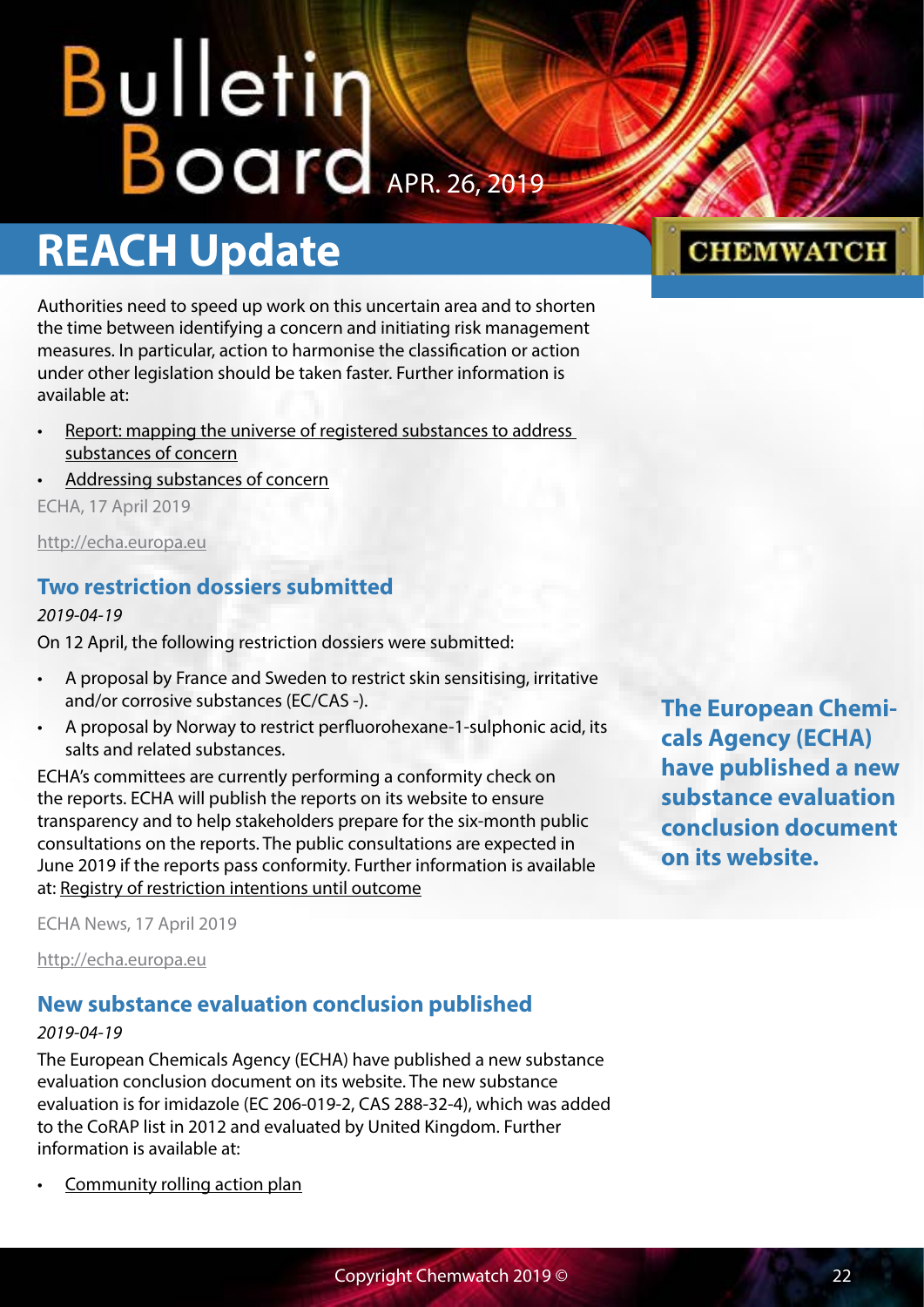## <span id="page-22-0"></span>**REACH Update**

### • [Substance evaluation](http://elmlinks.echa.europa.eu/c/4/?T=OTMzMDcxOTU%3AcDEtYjE5MTA3LTgwYzY4YTBiNDM4YjQ4ODk5NjhmZWYyODVkYWQ2MTBl%3AbmF0QGNoZW13YXRjaC5uZXQ%3AbGVhZC1hMDI0MDJjZmMwZTBlNzExODBmYTAwNTA1Njk1MmIzMS1mOTJjMWZkZGU2ZWY0MTcxYmVkNzMyMzc5YWNkZDliZQ%3AZmFsc2U%3AOQ%3A%3AaHR0cHM6Ly9lY2hhLmV1cm9wYS5ldS9yZWd1bGF0aW9ucy9yZWFjaC9ldmFsdWF0aW9uL3N1YnN0YW5jZS1ldmFsdWF0aW9uP19jbGRlZT1ibUYwUUdOb1pXMTNZWFJqYUM1dVpYUSUzZCZyZWNpcGllbnRpZD1sZWFkLWEwMjQwMmNmYzBlMGU3MTE4MGZhMDA1MDU2OTUyYjMxLWY5MmMxZmRkZTZlZjQxNzFiZWQ3MzIzNzlhY2RkOWJlJmVzaWQ9ZjNiYzA5NDMtZWQ2MC1lOTExLTgxMGItMDA1MDU2OTUyYjMx&K=XzVh2J-zkw3KCzIUZVUnxA)

ECHA News, 17 April 2019

<http://echa.europa.eu>

## **New Interact Portal for authorities coming soon**

#### *2019-04-19*

The European Chemicals Agency's (ECHA) Interact Portal will provide a single point of access for Member State authorities, ECHA's committees and the Agency. The portal will provide users with easy access to useful information and to tools relevant for their work, such as REACH-IT, R4BP, ePIC and IUCLID. Through the Interact portal, members of ECHA's scientific committees, advisers and rapporteurs will also be able to access the Collaboration tool for the joint preparation of documents. The Interact Portal replaces the previous Portal Dashboards for Member State competent authorities and national enforcement authorities.

ECHA News, 17 April 2019

<http://echa.europa.eu>

## **Public consultations on harmonised classification and labelling**

### *2019-04-19*

The European Chemicals Agency (ECHA) is looking for comments on the harmonised classification and labelling proposals for 2 new substances. The new substances are:

- [Pendimethalin](http://elmlinks.echa.europa.eu/c/4/?T=OTMzMDcxOTU%3AcDEtYjE5MTA3LTgwYzY4YTBiNDM4YjQ4ODk5NjhmZWYyODVkYWQ2MTBl%3AbmF0QGNoZW13YXRjaC5uZXQ%3AbGVhZC1hMDI0MDJjZmMwZTBlNzExODBmYTAwNTA1Njk1MmIzMS1mOTJjMWZkZGU2ZWY0MTcxYmVkNzMyMzc5YWNkZDliZQ%3AZmFsc2U%3AMTA%3A%3AaHR0cHM6Ly9lY2hhLmV1cm9wYS5ldS9oYXJtb25pc2VkLWNsYXNzaWZpY2F0aW9uLWFuZC1sYWJlbGxpbmctY29uc3VsdGF0aW9uLy0vc3Vic3RhbmNlLXJldi8yMzEwMS90ZXJtP19jbGRlZT1ibUYwUUdOb1pXMTNZWFJqYUM1dVpYUSUzZCZyZWNpcGllbnRpZD1sZWFkLWEwMjQwMmNmYzBlMGU3MTE4MGZhMDA1MDU2OTUyYjMxLWY5MmMxZmRkZTZlZjQxNzFiZWQ3MzIzNzlhY2RkOWJlJmVzaWQ9ZjNiYzA5NDMtZWQ2MC1lOTExLTgxMGItMDA1MDU2OTUyYjMx&K=-xkC1Qg27Aq318frWeq_VA) (ISO); N-(1-ethylpropyl)-2,6-dinitro-3,4-xylidine (EC 254-938-2, CAS 40487-42-1). The substance has an existing harmonised classification and labelling in Annex VI to CLP. Comments are invited on the hazard classes skin sensitisation, reproductive toxicity and hazardous to the aquatic environment.
- [Ammonium bromide](http://elmlinks.echa.europa.eu/c/4/?T=OTMzMDcxOTU%3AcDEtYjE5MTA3LTgwYzY4YTBiNDM4YjQ4ODk5NjhmZWYyODVkYWQ2MTBl%3AbmF0QGNoZW13YXRjaC5uZXQ%3AbGVhZC1hMDI0MDJjZmMwZTBlNzExODBmYTAwNTA1Njk1MmIzMS1mOTJjMWZkZGU2ZWY0MTcxYmVkNzMyMzc5YWNkZDliZQ%3AZmFsc2U%3AMTE%3A%3AaHR0cHM6Ly9lY2hhLmV1cm9wYS5ldS9oYXJtb25pc2VkLWNsYXNzaWZpY2F0aW9uLWFuZC1sYWJlbGxpbmctY29uc3VsdGF0aW9uLy0vc3Vic3RhbmNlLXJldi8yMzEwMi90ZXJtP19jbGRlZT1ibUYwUUdOb1pXMTNZWFJqYUM1dVpYUSUzZCZyZWNpcGllbnRpZD1sZWFkLWEwMjQwMmNmYzBlMGU3MTE4MGZhMDA1MDU2OTUyYjMxLWY5MmMxZmRkZTZlZjQxNzFiZWQ3MzIzNzlhY2RkOWJlJmVzaWQ9ZjNiYzA5NDMtZWQ2MC1lOTExLTgxMGItMDA1MDU2OTUyYjMx&K=ajF3eO2RxF_grAz6Rzt8Tw) (EC 235-183-8, CAS 12124-97-9). The substance has no existing harmonised classification and labelling in Annex VI to CLP. Comments are invited on all health hazard classes except respiratory sensitisation and aspiration hazard.

**The European Chemicals Agency's (ECHA) Interact Portal will provide a single point of access for Member State authorities, ECHA's committees and the Agency.**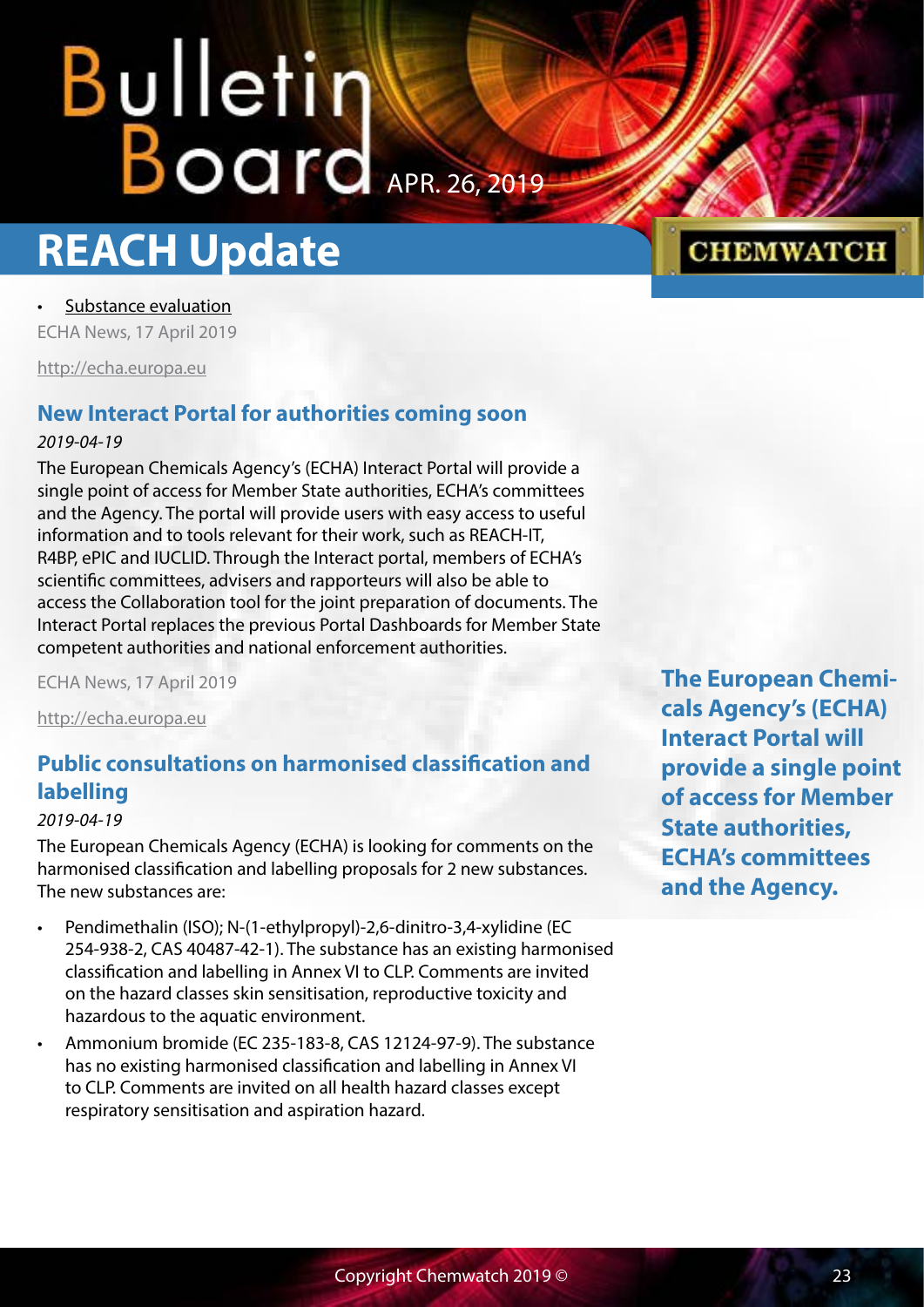## <span id="page-23-0"></span>**REACH Update**

The deadline for comments is 14 June 2019. To submit comments, go to: [Give comments](http://elmlinks.echa.europa.eu/c/4/?T=OTMzMDcxOTU%3AcDEtYjE5MTA3LTgwYzY4YTBiNDM4YjQ4ODk5NjhmZWYyODVkYWQ2MTBl%3AbmF0QGNoZW13YXRjaC5uZXQ%3AbGVhZC1hMDI0MDJjZmMwZTBlNzExODBmYTAwNTA1Njk1MmIzMS1mOTJjMWZkZGU2ZWY0MTcxYmVkNzMyMzc5YWNkZDliZQ%3AZmFsc2U%3AMTI%3A%3AaHR0cDovL2VjaGEuZXVyb3BhLmV1L2hhcm1vbmlzZWQtY2xhc3NpZmljYXRpb24tYW5kLWxhYmVsbGluZy1jb25zdWx0YXRpb24_X2NsZGVlPWJtRjBRR05vWlcxM1lYUmphQzV1WlhRJTNkJnJlY2lwaWVudGlkPWxlYWQtYTAyNDAyY2ZjMGUwZTcxMTgwZmEwMDUwNTY5NTJiMzEtZjkyYzFmZGRlNmVmNDE3MWJlZDczMjM3OWFjZGQ5YmUmZXNpZD1mM2JjMDk0My1lZDYwLWU5MTEtODEwYi0wMDUwNTY5NTJiMzE&K=3taMH-PVJbmB322LermVKw)

ECHA News, 17 April 2019

<http://echa.europa.eu>

## **New poison centre terms added to ECHA-term**

#### *2019-04-19*

Sixty new terms and their definitions can now be found in ECHA-term in 23 EU languages. The majority of the new terms and abbreviations are related to poison centre activities. ECHA-term is a multilingual terminology database supporting your work in 23 EU languages. You can look up terms and their definitions in different languages as well as download them free of charge. Further information is available at: [ECHA-term](http://elmlinks.echa.europa.eu/c/4/?T=OTMzMDcxOTU%3AcDEtYjE5MTA3LTgwYzY4YTBiNDM4YjQ4ODk5NjhmZWYyODVkYWQ2MTBl%3AbmF0QGNoZW13YXRjaC5uZXQ%3AbGVhZC1hMDI0MDJjZmMwZTBlNzExODBmYTAwNTA1Njk1MmIzMS1mOTJjMWZkZGU2ZWY0MTcxYmVkNzMyMzc5YWNkZDliZQ%3AZmFsc2U%3AMTM%3A%3AaHR0cHM6Ly9lY2hhLXRlcm0uZWNoYS5ldXJvcGEuZXUvP19jbGRlZT1ibUYwUUdOb1pXMTNZWFJqYUM1dVpYUSUzZCZyZWNpcGllbnRpZD1sZWFkLWEwMjQwMmNmYzBlMGU3MTE4MGZhMDA1MDU2OTUyYjMxLWY5MmMxZmRkZTZlZjQxNzFiZWQ3MzIzNzlhY2RkOWJlJmVzaWQ9ZjNiYzA5NDMtZWQ2MC1lOTExLTgxMGItMDA1MDU2OTUyYjMx&K=7LK0RoKz8b7glM_56Xhbtw)

ECHA News, 17 April 2019

<http://echa.europa.eu>

## **List of Review Programme notifications updated**

#### *2019-04-19*

An updated list of the substance and product-type combinations for which compliant notifications for inclusion in the Review Programme have been made is now available. The names of the notifying companies have been included to promote collaboration on applications and to help avoid unnecessary testing on animals. The updated list is available at: List of [notifications](http://elmlinks.echa.europa.eu/c/4/?T=OTMzMDcxOTU%3AcDEtYjE5MTA3LTgwYzY4YTBiNDM4YjQ4ODk5NjhmZWYyODVkYWQ2MTBl%3AbmF0QGNoZW13YXRjaC5uZXQ%3AbGVhZC1hMDI0MDJjZmMwZTBlNzExODBmYTAwNTA1Njk1MmIzMS1mOTJjMWZkZGU2ZWY0MTcxYmVkNzMyMzc5YWNkZDliZQ%3AZmFsc2U%3AMTQ%3A%3AaHR0cHM6Ly9lY2hhLmV1cm9wYS5ldS9yZWd1bGF0aW9ucy9iaW9jaWRhbC1wcm9kdWN0cy1yZWd1bGF0aW9uL2FwcHJvdmFsLW9mLWFjdGl2ZS1zdWJzdGFuY2VzL2V4aXN0aW5nLWFjdGl2ZS1zdWJzdGFuY2U_cGFuZWw9Y29tcGxpYW50LW5vdGlmI2NvbXBsaWFudC1ub3RpZiZfY2xkZWU9Ym1GMFFHTm9aVzEzWVhSamFDNXVaWFElM2QmcmVjaXBpZW50aWQ9bGVhZC1hMDI0MDJjZmMwZTBlNzExODBmYTAwNTA1Njk1MmIzMS1mOTJjMWZkZGU2ZWY0MTcxYmVkNzMyMzc5YWNkZDliZSZlc2lkPWYzYmMwOTQzLWVkNjAtZTkxMS04MTBiLTAwNTA1Njk1MmIzMQ&K=EnsUj0NdW5UBru3h4VZKGQ)

ECHA News, 17 April 2019

<http://echa.europa.eu>

**Sixty new terms and their definitions can now be found in ECHA-term in 23 EU languages.**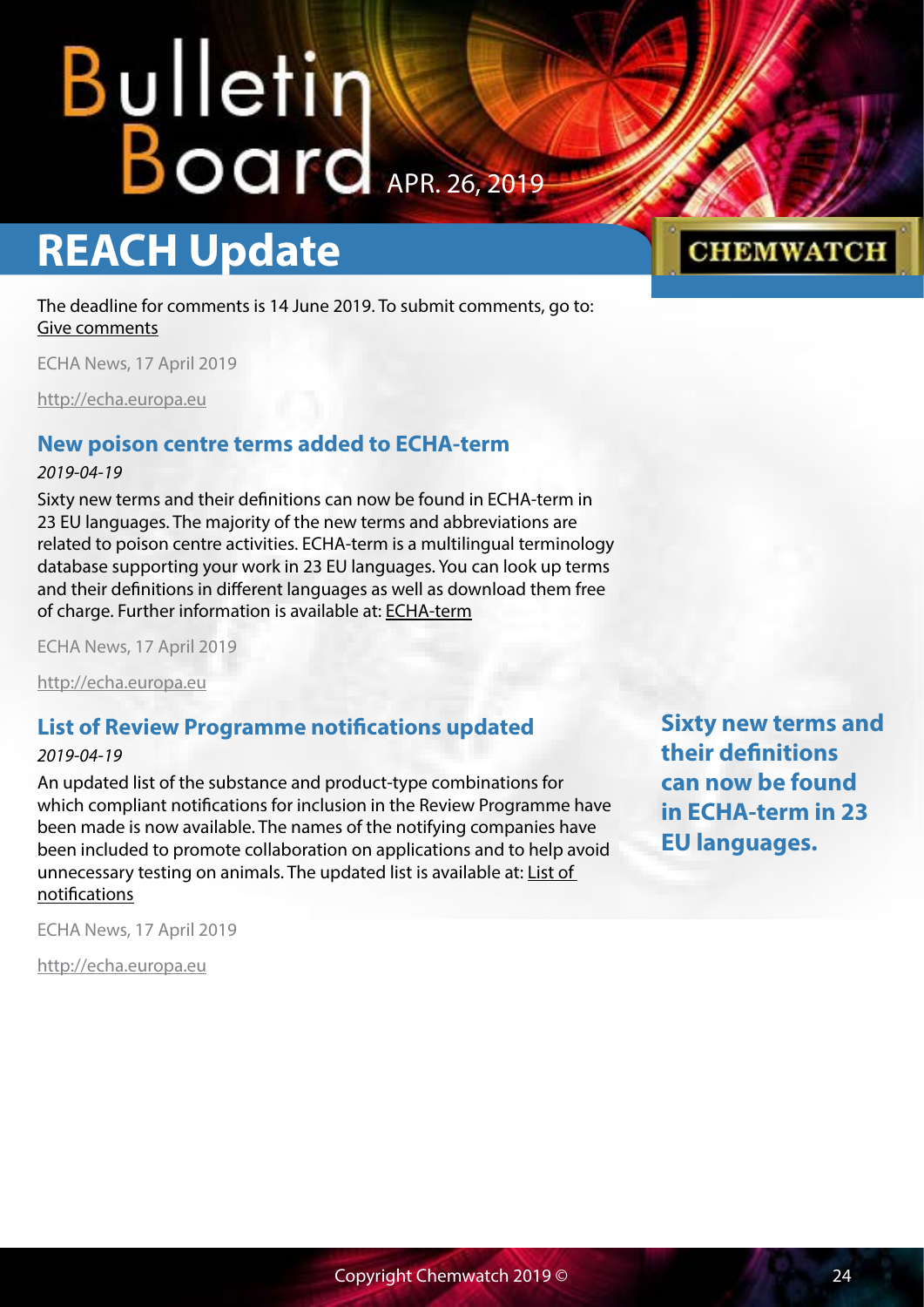## <span id="page-24-0"></span>**Janet's Corner**

**How Many Physical Chemists Does It Take To Change A Light Bulb?**

2019-04-19



- Q: How many physical chemists does it take to change a light bulb?
- A: Only one, but he'll change it three times, plot a straight line through the data, and then extrapolate to zero concentration.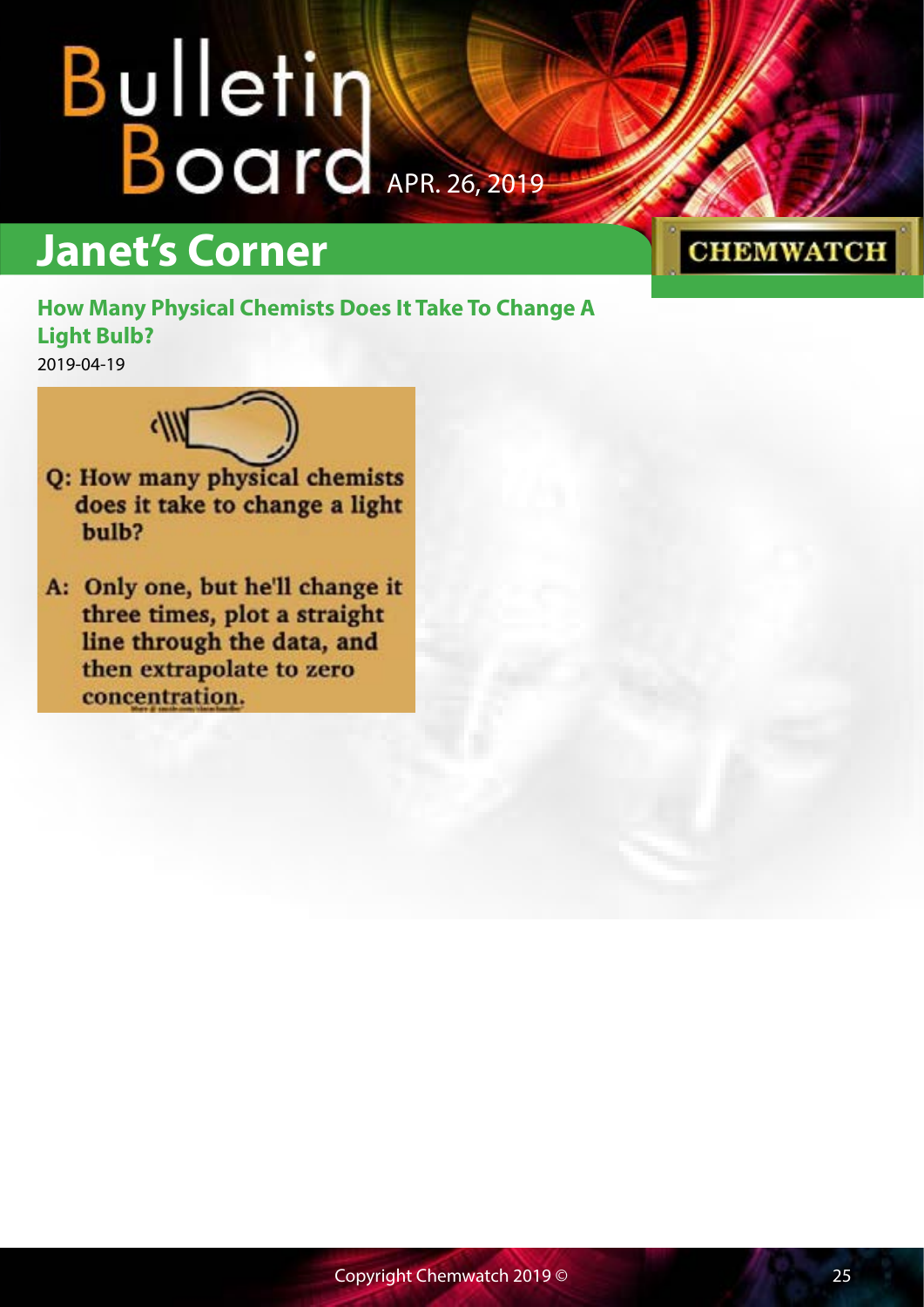## <span id="page-25-0"></span>**Hazard Alert**

## **Hydrogen Peroxide**

### *2019-04-01*

Hydrogen peroxide is a chemical compound with the formula  ${\sf H}_2{\sf O}_2^{\vphantom{\dagger}}[1]$ It is a colourless liquid at room temperature with a bitter taste. Small amounts of gaseous hydrogen peroxide occur naturally in the air. It is unstable, decomposing readily to oxygen and water with release of heat. Although non-flammable, it is a powerful oxidising agent that can cause spontaneous combustion when it comes in contact with organic material. [2]

## **USES [1]**

### Industrial

- Hydrogen peroxide is used for pulp- and paper-bleaching.
- It is also used in the manufacture of sodium percarbonate and sodium perborate, which are used as mild bleaches in laundry detergents.
- Hydrogen peroxide is used in the production of various organic peroxides including dibenzoyl peroxide, which are used as a flour bleaching agent and as a treatment for acne.
- Peroxy acids, such as peracetic acid and meta-chloroperoxybenzoic acid are also typically produced using hydrogen peroxide.
- Hydrogen peroxide is used in certain waste-water treatment processes to remove organic impurities.

### Medical

### **Disinfectant**

- Hydrogen peroxide can be used for the sterilisation of various surfaces, including surgical tools and may be deployed as a vapour (VHP) for room sterilisation.
- Historically hydrogen peroxide was used for disinfecting wounds. It is now thought to slow healing and lead to scarring because it destroys newly formed skin cells.

#### **Cosmetic applications**

- Diluted hydrogen peroxide (between 1.9% and 12%) mixed with ammonium hydroxide is used to bleach human hair.
- Hydrogen peroxide is also used for tooth whitening and can be mixed with baking soda and salt to make a home-made toothpaste.

**Hydrogen peroxide is a chemical compound with the formula H2O2.**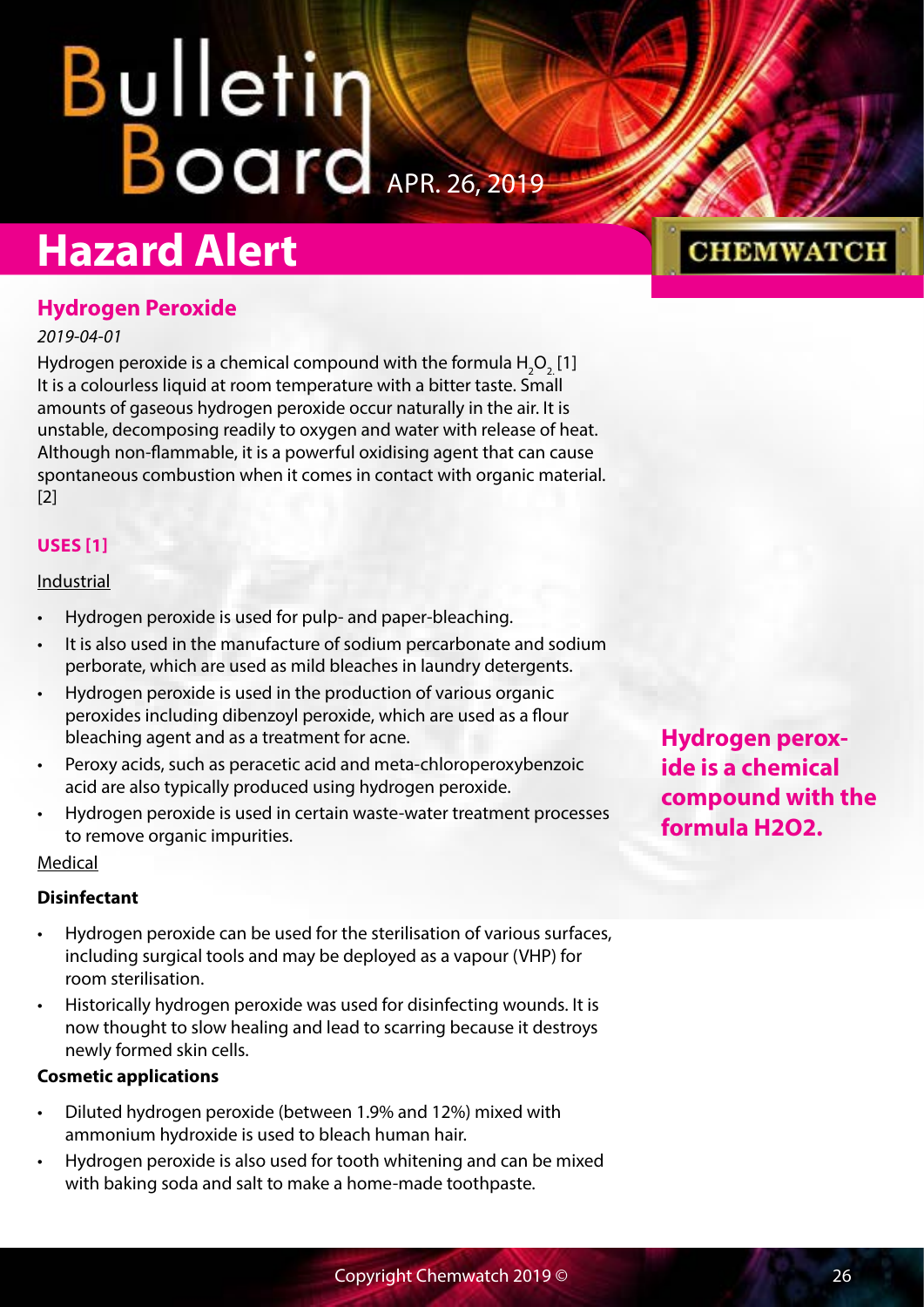## **Hazard Alert**

• Hydrogen peroxide may be used to treat acne, although benzoyl peroxide is a more common treatment.

### Propellant

Hydrogen peroxide is a component of rocket fuel.

### Explosives

Hydrogen peroxide has been used for creating organic peroxide-based explosives, such as acetone peroxide, for improvised explosive devices.

#### Other uses

• Glow sticks: Hydrogen peroxide reacts with certain di-esters, such as phenyl oxalate ester (cyalume), to produce chemiluminescence; this application is most commonly encountered in the form of glow sticks.

### **Horticulture**

Some horticulturalists and users of hydroponics advocate the use of weak hydrogen peroxide solution in watering solutions. Its spontaneous decomposition releases oxygen that enhances a plant's root development and helps to treat root rot (cellular root death due to lack of oxygen) and a variety of other pests.

#### Fish aeration

Laboratory tests conducted by fish culturists in recent years have demonstrated that common household hydrogen peroxide can be used safely to provide oxygen for small fish. The hydrogen peroxide releases oxygen by decomposition when it is exposed to catalysts such as manganese

### **SOURCES & ROUTES OF EXPOSURE**

### **Sources of Exposure [2]**

- You can be exposed to hydrogen peroxide through its use as a general disinfectant. Hydrogen peroxide solutions used for this purpose are sold at almost all drugstores or supermarkets.
- Because hydrogen peroxide is used in many industries for a variety of purposes, workers in such industries may be exposed to this chemical through inhalation or contact with the skin.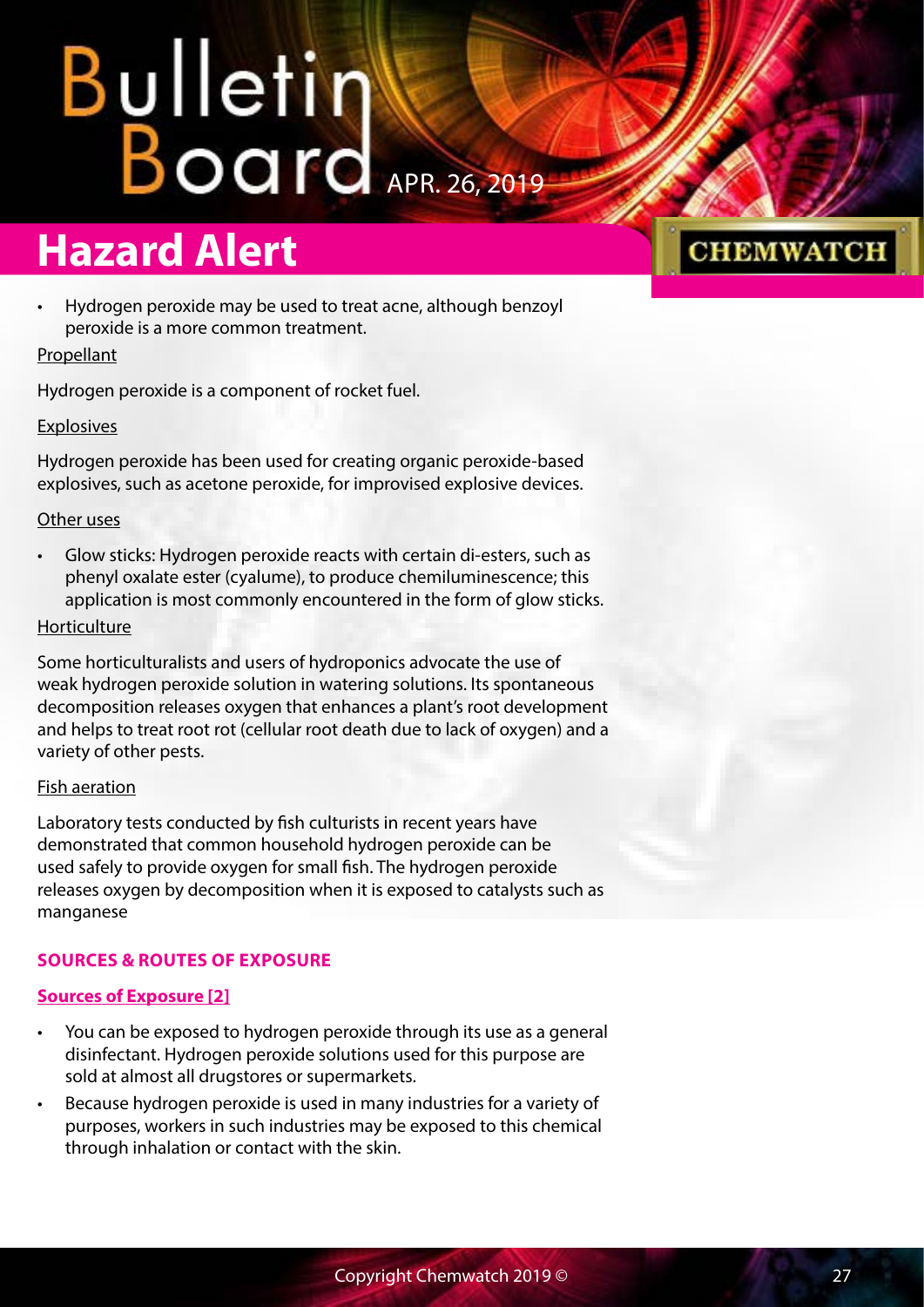## **Hazard Alert**

## **CHEMWATCH**

### **Routes of Exposure [3]**

- Inhalation: Inhalation of vapours, mists, or aerosols from concentrated solutions of hydrogen peroxide can cause significant morbidity. Because it is nearly odourless and non-irritating except at high concentrations, persons may not be aware of its presence.
- Skin/Eye Contact: Hydrogen peroxide is poorly absorbed through intact skin. When used for household disinfectant purposes (3% to 5%), it is mildly irritating to the skin and mucous membranes. At a concentration of 10%, which is found in some hair-bleaching solutions, it is strongly irritating and may be corrosive.
- Ingestion: If ingested, solutions of hydrogen peroxide up to concentrations of 9% are generally nontoxic; however, even a 3% solution is mildly irritating to mucosal tissue and may cause vomiting and diarrhoea. Ingestion of industrial-strength solutions causes systemic toxicity and has been associated with fatalities.

### **HEALTH EFFECTS [2]**

- Hydrogen peroxide can be toxic if ingested, inhaled, or by contact with the skin or eyes.
- Inhalation of household strength hydrogen peroxide (3%) can cause respiratory irritation.
- Exposure to household strength hydrogen peroxide can cause mild ocular irritation.
- Inhalation of vapours from concentrated (higher than 10%) solutions may result in severe pulmonary irritation.
- Ingestion of dilute solutions of hydrogen peroxide may result in vomiting, mild gastrointestinal irritation, gastric distension, and on rare occasions, gastrointestinal erosions or embolism (blockage of blood vessels by air bubbles). Ingestion of solutions of 10-20% strength produces similar symptoms, but exposed tissues may also be burned. Ingestion of even more concentrated solutions, in addition to the above, may also induce rapid loss of consciousness followed by respiratory paralysis.
- Eye exposure to 3% hydrogen peroxide may result in pain and irritation, but severe injury is rare. More concentrated solution may result in ulceration or perforation of the cornea.
- Skin contact can cause irritation and temporary bleaching of the skin and hair. Contact with concentrated solutions may cause severe skin burns with blisters.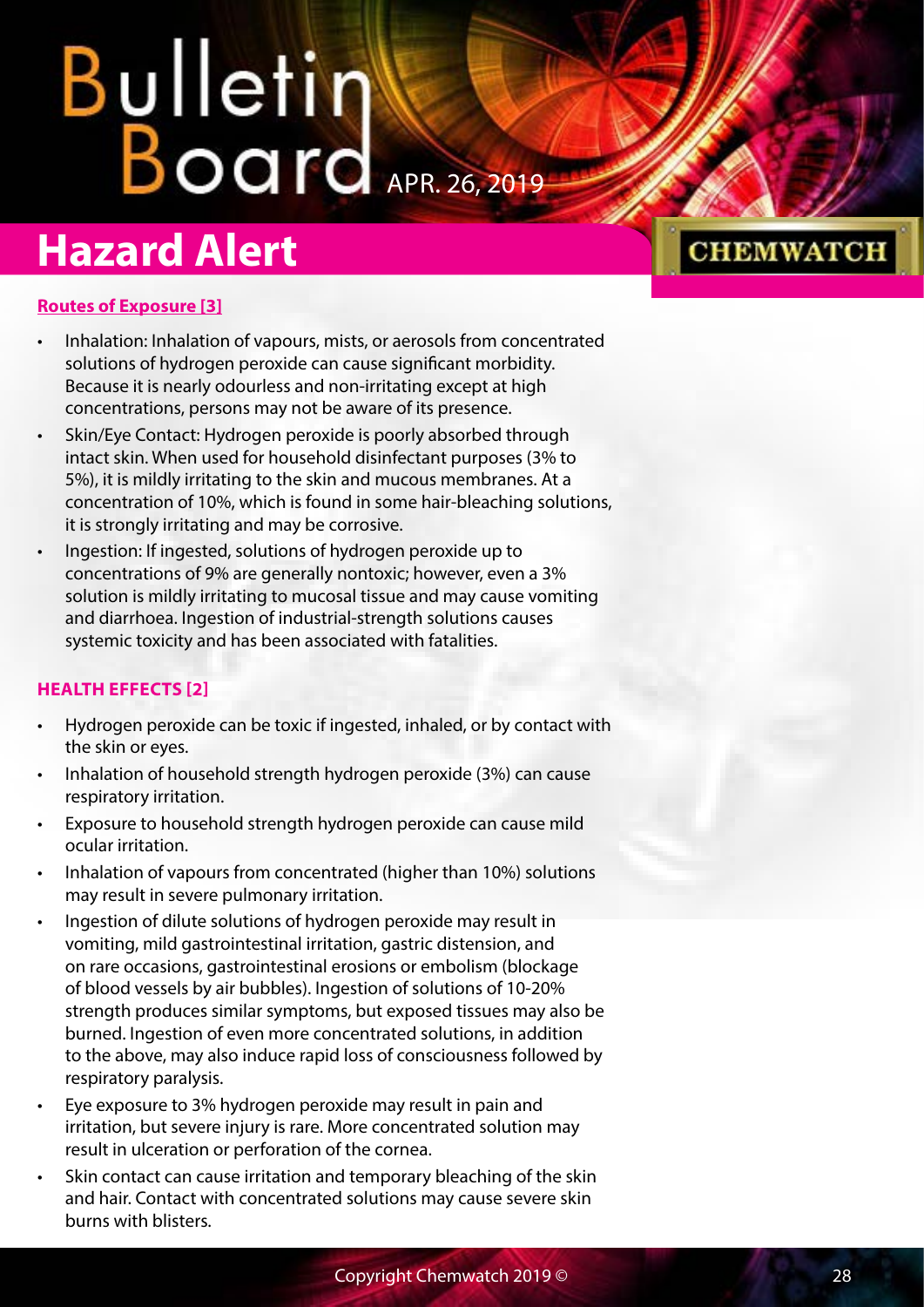## **Hazard Alert**

It is unknown whether hydrogen peroxide affects in humans.

## **SAFETY [4]**

### **First Aid Measures**

- Eye Contact: Check for and remove any contact lenses. In case of contact, immediately flush eyes with plenty of water for at least 15 minutes. Cold water may be used. Get medical attention immediately.
- Skin Contact: In case of contact, immediately flush skin with plenty of water for at least 15 minutes while removing contaminated clothing and shoes. Cover the irritated skin with an emollient. Cold water may be used. Wash clothing before reuse. Thoroughly clean shoes before reuse. Get medical attention immediately.
- Serious Skin Contact: Wash with a disinfectant soap and cover the contaminated skin with an anti-bacterial cream. Seek immediate medical attention.
- Inhalation: If inhaled, remove to fresh air. If not breathing, give artificial respiration. If breathing is difficult, give oxygen. Get medical attention immediately.
- Serious Inhalation: Evacuate the victim to a safe area as soon as possible. Loosen tight clothing such as a collar, tie, belt or waistband. If breathing is difficult, administer oxygen. If the victim is not breathing, perform mouth-to-mouth resuscitation. WARNING: It may be hazardous to the person providing aid to give mouth-to-mouth resuscitation when the inhaled material is toxic, infectious or corrosive. Seek immediate medical attention.
- Ingestion: Do NOT induce vomiting unless directed to do so by medical personnel. Never give anything by mouth to an unconscious person. Loosen tight clothing such as a collar, tie, belt or waistband. Get medical attention if symptoms appear.

### **Fire & Explosion Information**

- Hydrogen peroxide is non-flammable;
- It is slightly explosive in presence of open flames and sparks, of heat, of organic materials, of metals, of acids.
- Small fires should be extinguished with water. Do not use dry chemicals or foams. CO<sub>2</sub>, or Halon may provide limited control.
- Large fires should be extinguished with water from a distance. Move containers from fire area if you can do it without risk. Do not move cargo or vehicle if cargo has been exposed to heat. Fight fire from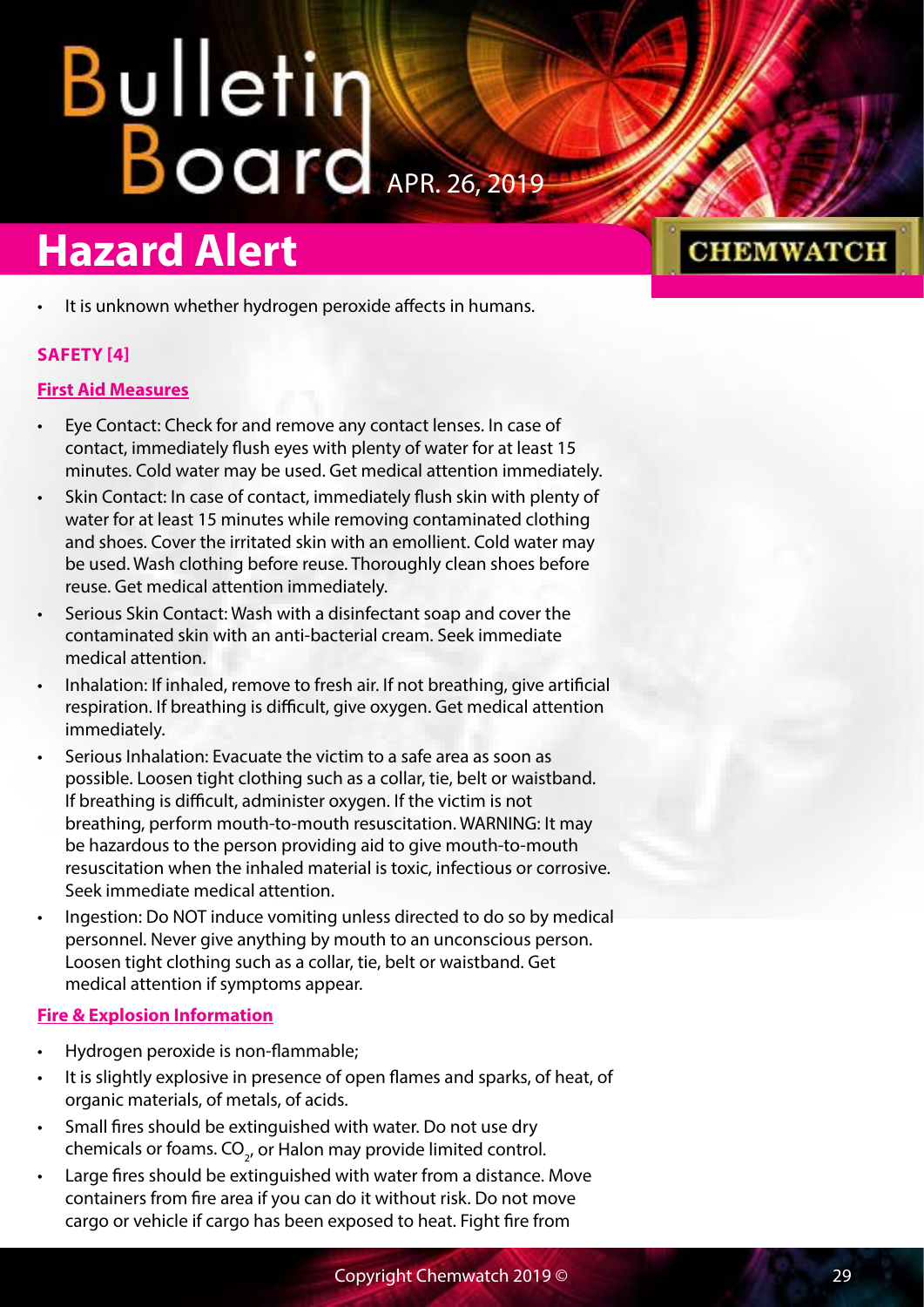## **Hazard Alert**

maximum distance or use unmanned hose holders or monitor nozzles. Cool containers with flooding quantities of water until well after fire is out. ALWAYS stay away from tanks engulfed in fire.

- For massive fire, use unmanned hose holders or monitor nozzles; if this is impossible, withdraw from area and let fire burn.
- Hydrogen Peroxide is a strong oxidiser. It is not flammable itself, but it can cause spontaneous combustion of flammable materials and continued support of the combustion because it liberates oxygen as it decomposes.
- Hydrogen peroxide mixed with magnesium and a trace of magnesium dioxide will ignite immediately.
- Soluble fuels (acetone, ethanol, glycerol) will detonate on a mixture with peroxide over 30% concentration, the violence increasing with concentration.
- Explosive with acetic acid, acetic anhydride, acetone, alcohols, carboxylic acids, nitrogen containing bases, As2S3, Cl2 + KOH, FeS, FeSO4 + 2 methylpryidine + H2SO4, nitric acid, potassium permanganate, P2O5, H2Se, Alcohols + H2SO4, Alcohols + tin chloride, antimony trisulfide, chlorosulfonic acid, aromatic hydrocarbons + trifluoroacetic acid, azeliac acid + sulfuric acid (above 45 C), benzenesulfonic anhydride, tert-butanol + sulfuric acid, hydrazine, Sulfuric acid, Sodium iodate, tetrahydrothiophene, thiodiglycol, mercurous oxide, mercuric oxide, lead dioxide, lead oxide, manganese dioxide, lead sulfide, gallium + HCl, ketenes + nitric acid, Iron (II) sulfate  $+$  2-methylpyridine  $+$  sulfuric acid, Iron (II) sulfate  $+$  nitric acid, + sodium carboxymethylcellulose (when evaporated), Vinyl acetate, trioxane, water + oxygenated compounds (eg: acetaldehyde, acetic acid, acetone, ethanol, formaldehyde, formic acid, methanol, 2-propanol, propionaldehyde), organic compounds. Beware: Many mixtures of hydrogen peroxide and organic materials may not explode upon contact. However, the resulting combination is detonatable either upon catching fire or by impact.
- Explosion hazard is severe when highly concentrated or pure hydrogen peroxide is exposed to heat. Mechanical impact or caused to decompose catalytically by metals and their salts, dusts and alkalis.
- Another source of hydrogen peroxide explosions is from sealing the materials in strong containers.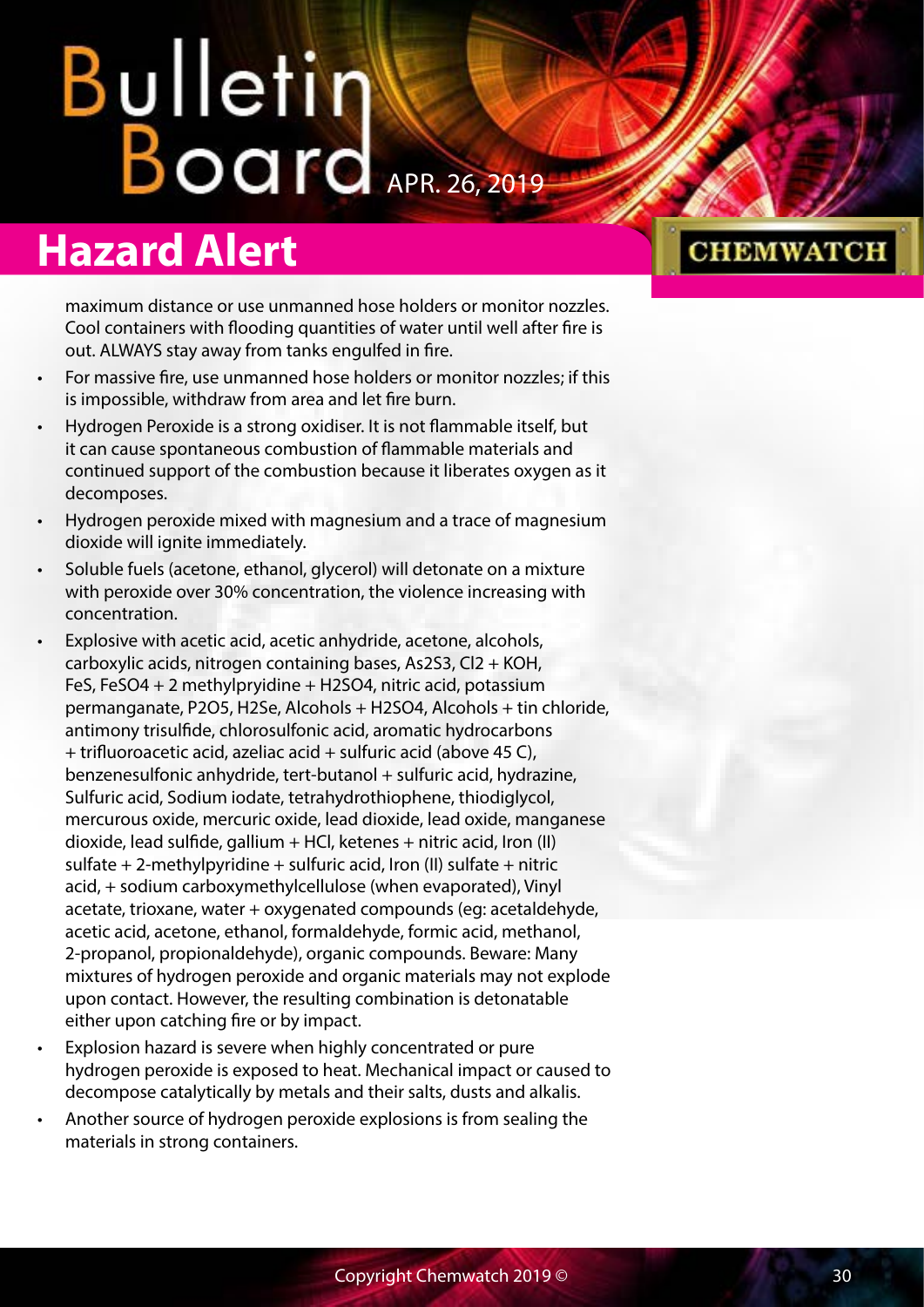## **Hazard Alert**

### **Exposure Controls & Personal Protective Equipment**

### Engineering Controls

- Provide exhaust ventilation or other engineering controls to keep the airborne concentrations of vapours below their respective threshold limit value.
- Ensure that eyewash stations and safety showers are proximal to the work-station location.

### Personal Protective Equipment

The following personal protective equipment is recommended when handling hydrogen peroxide:

- Face shield:
- Full suit;
- Vapour respirator (be sure to use an approved/certified respirator or equivalent);
- Gloves:
- Boots.

Personal Protection in Case of a Large Spill:

- Splash goggles;
- Full suit;
- Vapour respirator;
- Boots;
- Gloves:
- A self-contained breathing apparatus should be used to avoid inhalation of the product.
- Suggested protective clothing might not be sufficient; consult a specialist BEFORE handling this product.

### **REGULATION**

### **United States**

OSHA: The Occupational Safety & Health Administration has set the following Permissible Exposure Limits (PEL) for hydrogen peroxide:

- General Industry: 29 CFR 1910.1000 Table Z-1 -- 1 ppm, 1.4 mg/m3 TWA
- Construction Industry: 29 CFR 1926.55 Appendix A -- 1 ppm, 1.4 mg/ m3 TWA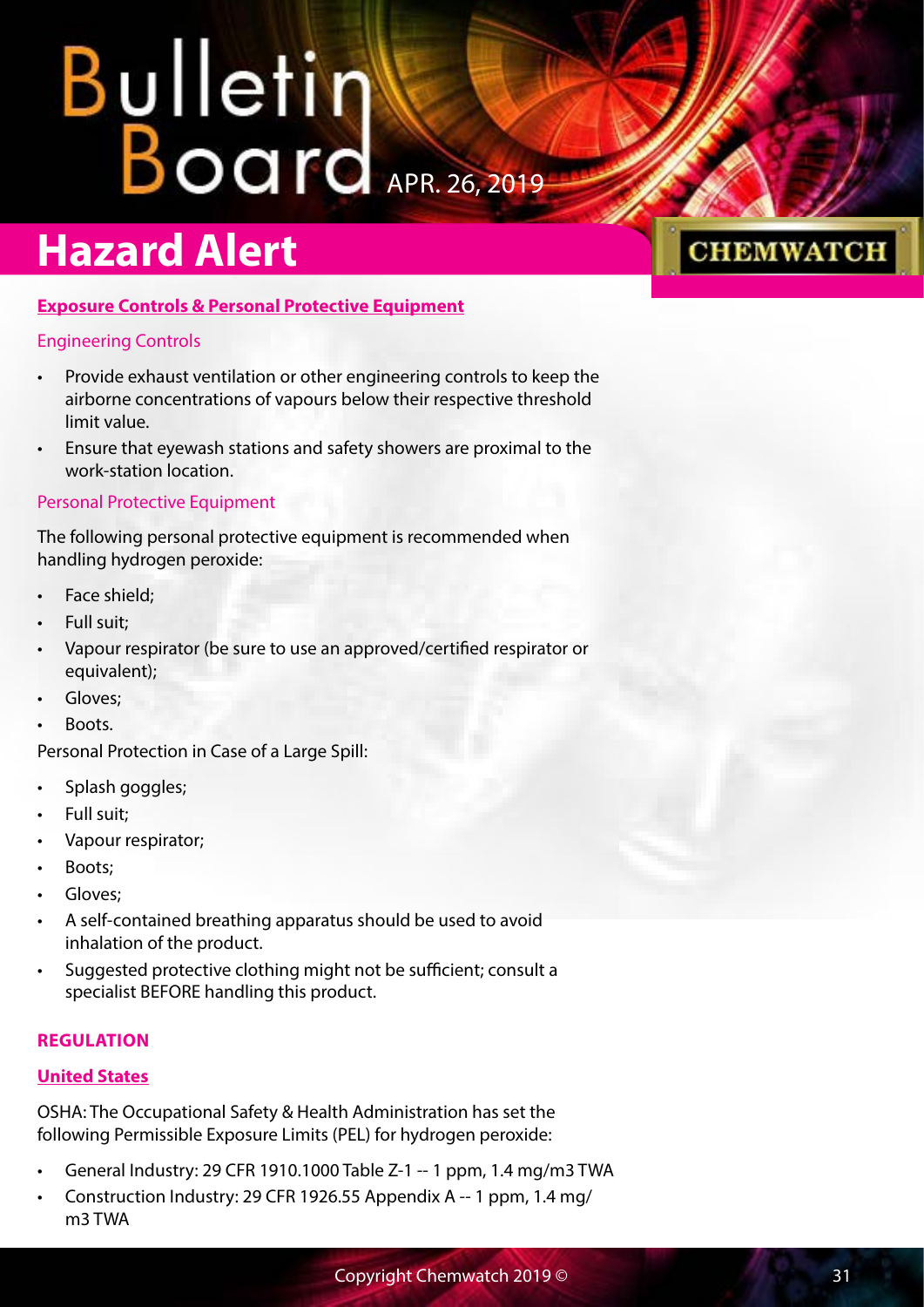## **Hazard Alert**

• Maritime: 29 CFR 1915.1000 Table Z-Shipyards -- 1 ppm, 1.4 mg/m3 TWA

ACGIH: The American Conference of Governmental Industrial Hygienists has set a Threshold Limit Value (TLV) for hydrogen peroxide of 1 ppm, 1.4 mg/m3 TWA; Appendix A3 - Confirmed Animal Carcinogen with Unknown Relevance to Humans

NIOSH: The National Institute for Occupational Safety and Health has set a Recommended Exposure Limit (REL) for hydrogen peroxide of 1 ppm, 1.4 mg/m3 TWA

### **Australia**

Safe Work Australia: Safe Work Australia has set a Time Weighted Average Concentration (TWA) for hydrogen peroxide of 1 ppm or 1.4 mg/m3 for a 40-hour work week.

### **REFERENCES**

- 1. [https://en.wikipedia.org/wiki/Hydrogen\\_peroxide](https://en.wikipedia.org/wiki/Hydrogen_peroxide)
- 2. <http://www.atsdr.cdc.gov/toxfaqs/tf.asp?id=305&tid=55>
- 3. <http://www.atsdr.cdc.gov/MMG/MMG.asp?id=304&tid=84>
- 4. <http://www.sciencelab.com/msds.php?msdsId=9924299>
- 5. [https://www.osha.gov/dts/chemicalsampling/data/CH\\_246600.html](https://www.osha.gov/dts/chemicalsampling/data/CH_246600.html)
- 6. [http://www.safeworkaustralia.gov.au/sites/SWA/about/Publications/](http://www.safeworkaustralia.gov.au/sites/SWA/about/Publications/Documents/772/Workplace-exposure-standards-airborne-contaminants.pdf) [Documents/772/Workplace-exposure-standards-airborne](http://www.safeworkaustralia.gov.au/sites/SWA/about/Publications/Documents/772/Workplace-exposure-standards-airborne-contaminants.pdf)[contaminants.pdf](http://www.safeworkaustralia.gov.au/sites/SWA/about/Publications/Documents/772/Workplace-exposure-standards-airborne-contaminants.pdf)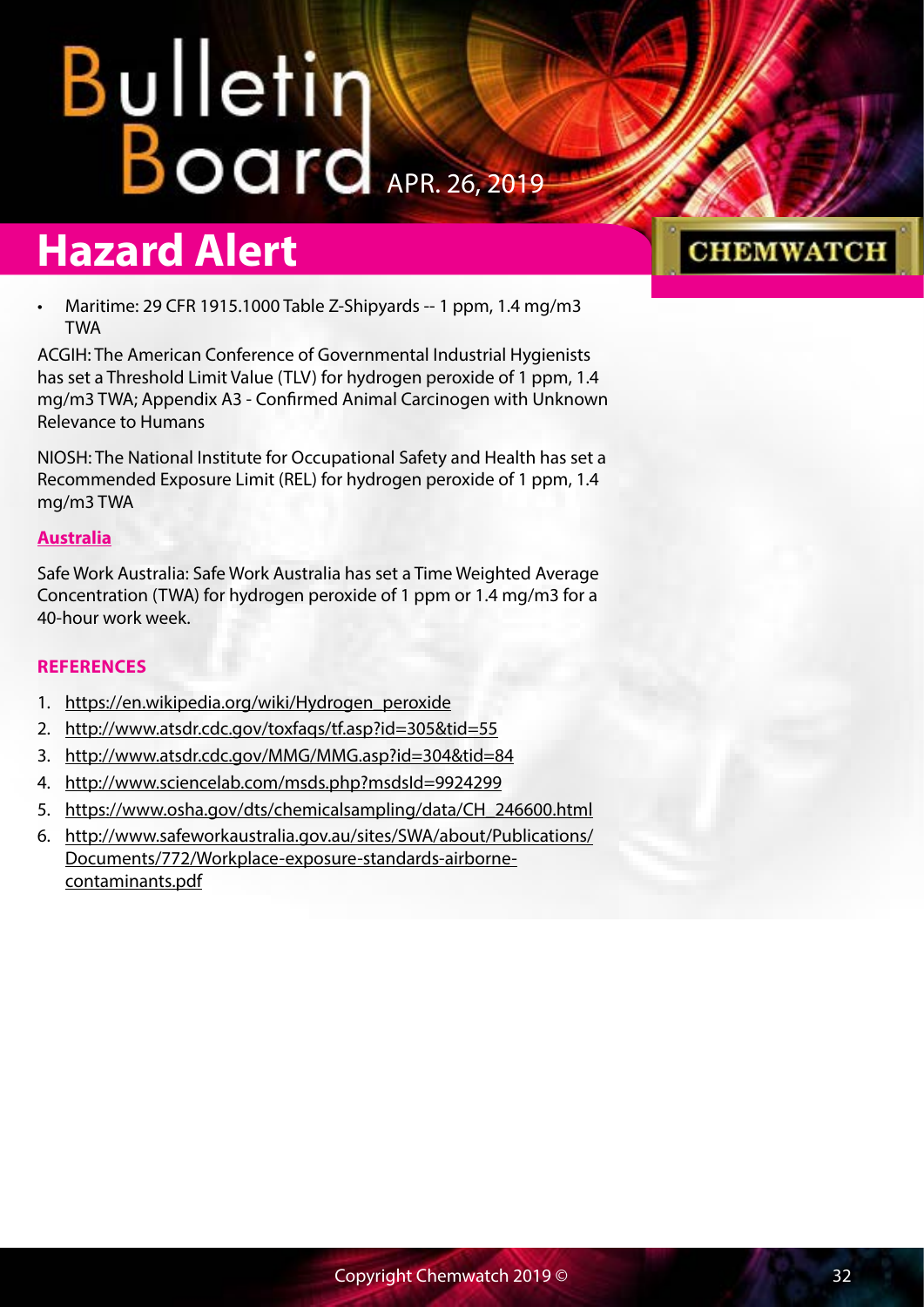## <span id="page-32-0"></span>**Gossip**

## **Making xylitol and cellulose nanofibers from paper paste**

2019-04-03

The ecological bio-production of xylitol and cellulose nanofibers using modified yeast cells, from material produced by the paper industry has been achieved by a Japanese research team. This discovery could contribute to the development of a greener and more sustainable society. The findings were published on 4 March, in Green Chemistry. The research was carried out by a group led by Assistant Professor Gregory Guirimand-Tanaka, Professor Tomohisa Hasunuma and Professor Akihiko Kondo from the Graduate School of Science, Technology and Innovation and the Engineering Biology Research Centre of Kobe University. In his effort to develop innovative processes to achieve a sustainable society, Professor Kondo has focused on a variety of bio-compounds such as xylitol, a highly valuable commodity chemical, which is widely used in both the food and pharmaceutical industries (for example, as a sugar substitute in chewing gum). Professor Kondo's group is also interested in innovative nanomaterials such as cellulose nanofibers, which present huge economic potential due to the properties of nanocellulose (mechanical properties, film-forming properties, viscosity etc.), and significant applications in food, hygiene, absorbent, medical, cosmetic and pharmaceutical products. The worldwide demand for both xylitol and cellulose nanofibers is constantly growing, and the cost and environmental impact of their industrial production remain very high. The industrial production of xylitol and cellulose nanofibers from purified D-xylose and cellulose fibres respectively involve costly and polluting processes. In order to solve these issues and realise a sustainable and environmentally-conscious society, we must make use of renewable biomass such as paper paste (Kraft pulp) and develop innovative processes. Biotechnological production of xylitol and cellulose nanofibers using Kraft pulp, deriving from the paper industry, could be an advantageous option, as this material is abundant, contains reasonable amounts (17%) of D-xylose, and can be converted into highly valuable commodity compounds and nanomaterials. To release the D-xylose contained in Kraft pulp, we usually need to add a large amount of commercial enzymes (CE), which are very costly. Therefore, we decided to use microorganisms such as modified yeast, which is capable of producing these enzymes by itself, in order to reduce the amount of CE initially required. The modified yeast cells developed are carrying these enzymes directly on their own cell surface, and we call this strategy "cell surface display" technology. In this study, xylitol and cellulose nanofibers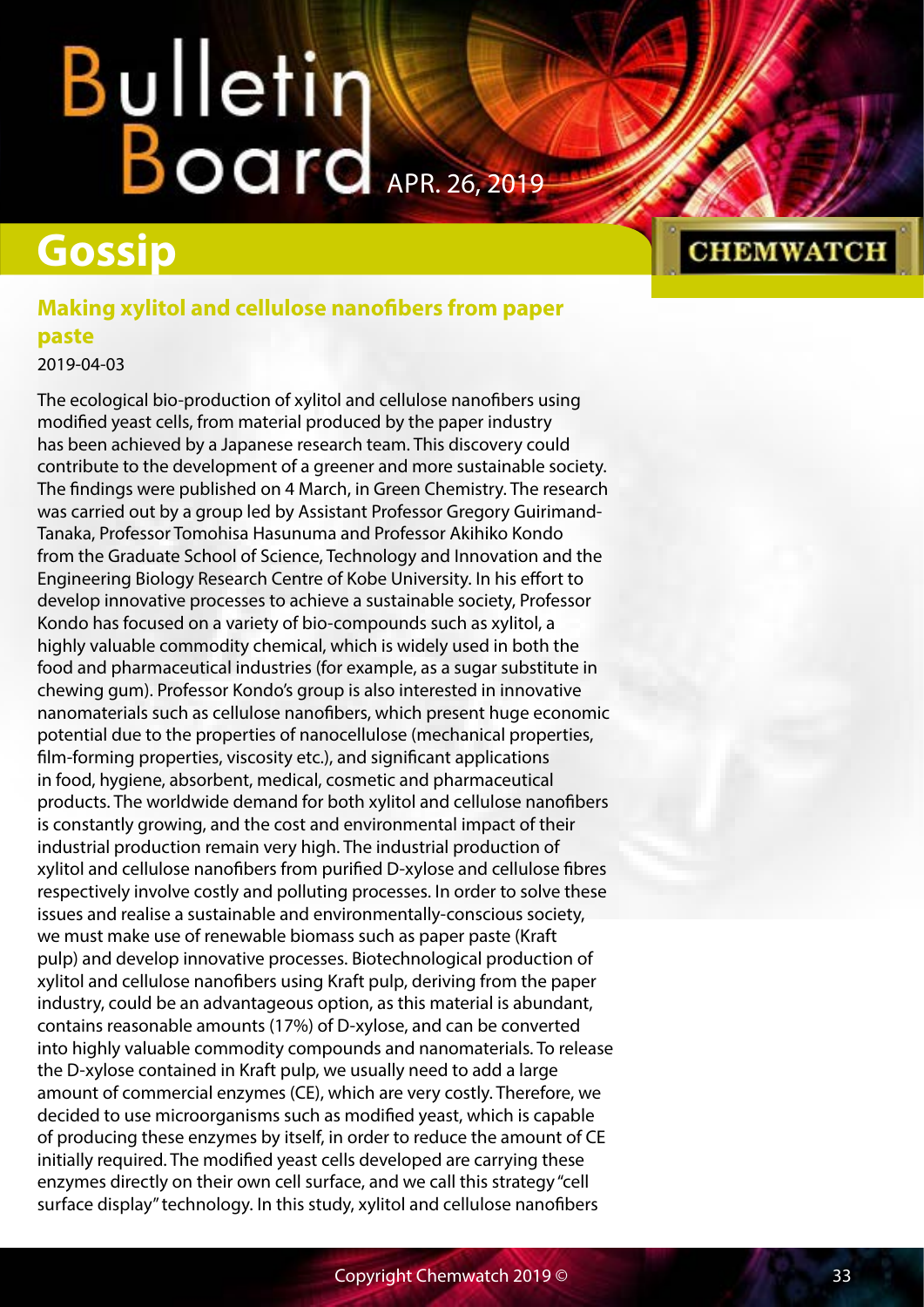## **Gossip**

were co-produced from Kraft pulp by using a modified strain of baker's yeast (Saccharomyces cerevisiae YPH499 strain) expressing three different enzymes (β-D-glucosidase (BGL), xylosidase (XYL) and xylanase (XYN)) co-displayed on the cell surface. By using this strategy, we were not only able to produce xylitol and cellulose nanofibers, but also to considerably increase the purity of the cellulose itself and the cost efficiency of the process by reducing the amount of CE initially required. Last but not least, our team was able to successfully perform these experiments in larger volumes by using 2-litre jar fermenters, enabling us to further scale up biorefinery industrial production of xylitol and cellulose nanofibers from Kraft pulp. Based on these findings, the team will continue to look for ways to increase the sustainable bio-production of xylitol and cellulose nanofibers through genetic engineering of yeast cells.

Science Daily, 19 March 2019

http://www.sciencedaily.com

## **Making solar cells is like buttering bread**

#### 2019-04-03

Formamidinium lead iodide is a very good material for photovoltaic cells, but getting the correct and stable crystal structure is a challenge. The techniques developed so far have produced rather poor results. However, University of Groningen scientists, led by Professor of Photophysics and Optoelectronics Maria Antonietta Loi, have now cracked it - using a blade and a dipping solution. The results were published in the journal Nanoscale on 15 March 2019. Formamidinium lead iodide (FAPbI3) is a perovskite, a crystal with a distinctive structure. Perovskites are named after a mineral that has the chemical formula ABX3. In an idealised cubic unit cell, the X position is occupied by anions that form an octahedron with a central cation in the B position while the corners of the cube are occupied by the A position cations.

### Industrial production

'This formamidinium lead iodide material has very good characteristics, but the A position formamidinium ion causes instability in the structure,' explains Loi. 3D films made from this material most often turn out to be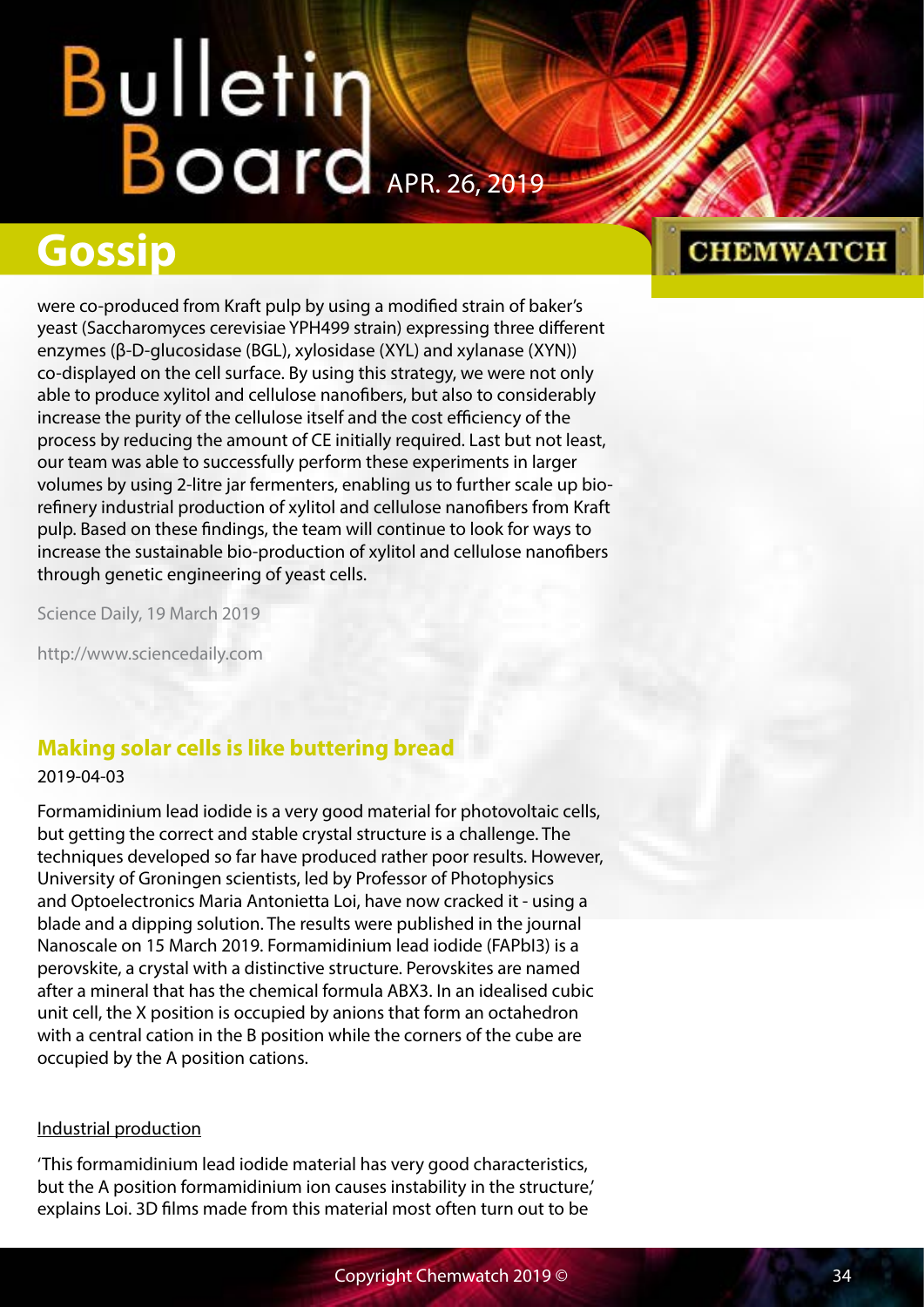## **Bulleting Board**

## **Gossip**

a mixture of a photoactive and a photoinactive phase, the latter being detrimental to the final application. Loi therefore set her PhD student Sampson Adjokatse to work to find a solution. After trying different strategies, he found one that worked. 'And most importantly, one that is scalable and could be used for industrial production,' says Loi. After all, solar cells must be produced in large panels and it is very important to find a good and cheap technique to do so. Adjokatse started with a different perovskite, in which the formamidinium was replaced by a larger 2 phenylethylammonium molecule, and in doing so formed a 2D perovskite. This material was deposited as a thin film using the 'doctorblade' technique, related to techniques widely used in industrial processes such as printing.

### Blade

'Basically, you spread the material onto a substrate using a blade,' explains Adjokatse. The blade can be set to produce a film with a thickness of around 500 nanometres, creating the 2D perovskite layer. 'The important point is that these films are very smooth with large crystalline domains of up to 15 micrometres,' says Adjokatse. The smooth 2D films based on 2-phenylethylammonium lead iodide were used as a template to produce 3D formamidinium lead iodide films. This was achieved by dipping the 2D film in a solution containing formamidinium iodide. This resulted in the growth of a 3D film through 'cation exchange', where formamidinium took the place of 2 phenylethylammonium. 'These films show much higher photoluminescence compared to reference 3D formamidinium lead iodide films and show increased stability when exposed to light or moisture,' says Loi. 'This means that we now have a method for the production of high-quality films for perovskite solar cells using an industrially scalable technique.'

EurekAlert, 21 March 2019

http://www.eurekalert.org

## **Seven killed in China plant explosion; second deadly blast this month**

2019-04-03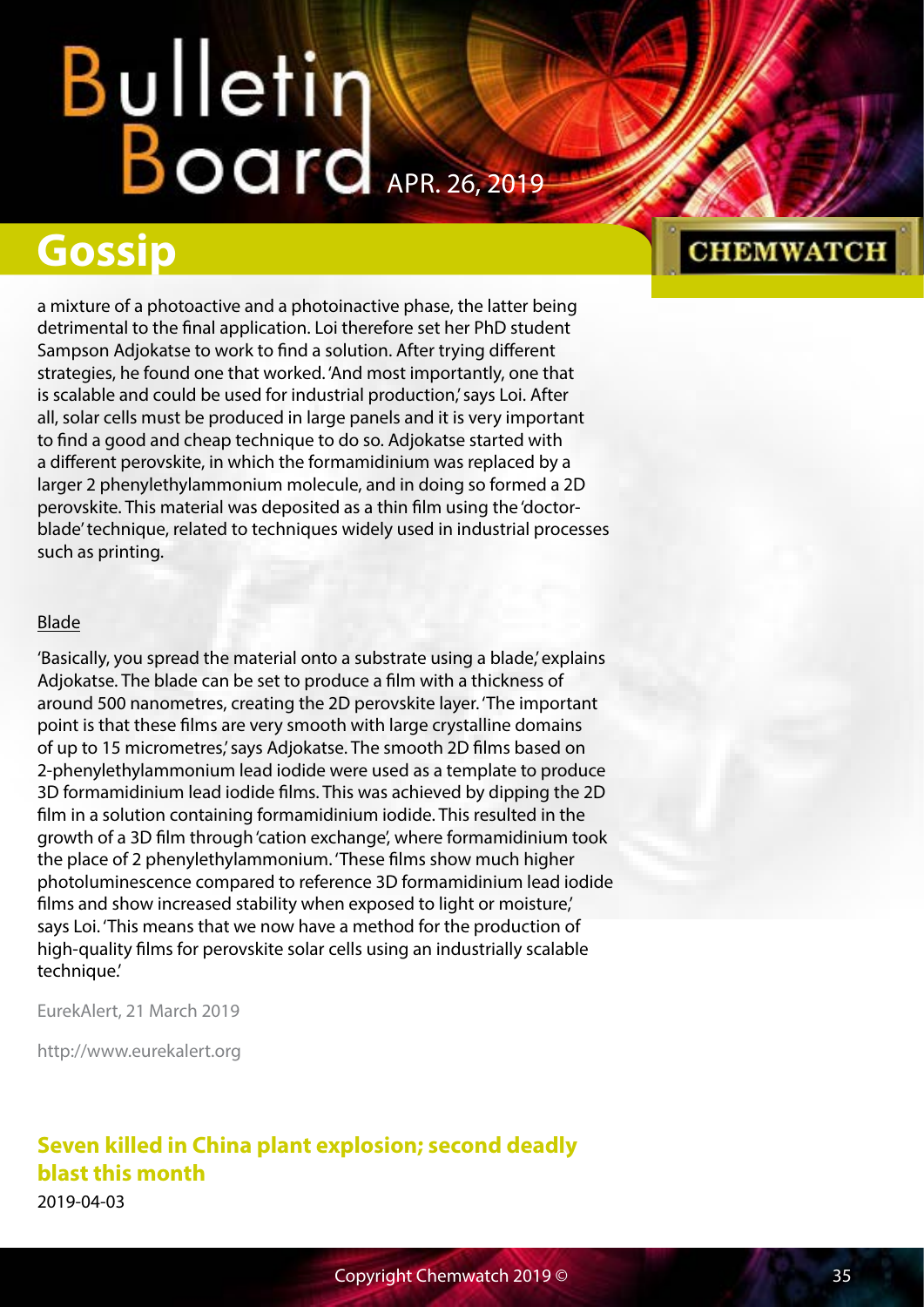## **Gossip**

A recent plant explosion in China's Jiangsu province killed seven people authorities said, the second deadly blast in the province this month as Beijing begins a nationwide industrial safety inspection campaign. The blast involved a container of scrap metal that exploded in the outdoor yard of a metal-moulding plant in a bonded area in the city of Kunshan, causing the plant to catch fire, the local government said on its official Weibo account. "The cause of the incident is being investigated," it said. Five people were also injured, one severely, in the blast. Plant owner Kunshan Waffer Technology Corp Ltd, a Taiwan-based maker of magnesium alloy injection moulding products and aluminium alloy die castings, said the incident would reduce the company's April revenue by about 40-50 percent. The firm said it could not tell when production would be resumed in the plant in Kunshan. The company was fined last May by the Kunshan environmental protection bureau for violating water pollution rules, according to state-owned newspaper the Beijing News. Kunshan, about 70 km (43 miles) west of Shanghai, is home to more than 1,000 technology companies and manufacturers, including many Taiwanese firms. Sunday's incident follows a deadly blast on 21 March at a chemical park in the city of Yancheng, also in Jiangsu province, that killed 78 people and focused attention on safety at small chemical firms. Beijing said it will launch a month-long, nationwide inspection campaign into hazardous chemicals, mines, transportation and fire safety, adding that authorities needed to absorb lessons from the Yancheng disaster. The country has a history of major work safety accidents which often trigger inspection campaigns aimed at rooting out violations and punishing officials for cutting corners or failing their supervisory duties. China has clamped down on scrap metal imports as part of an environmental campaign against "foreign garbage", tightening supply sources for metal producers, as it aims to cut solid waste imports by the end of 2020.

Reuters, 31 March 2019

http://www.reuters.com

## **Chemours Quantifies Toxic PFAS Substitute Sent to South Jersey Plant**

2019-04-03

The chemical company Chemours shipped thousands of pounds of a toxic PFAS substitute to its Chambers Works site in South Jersey between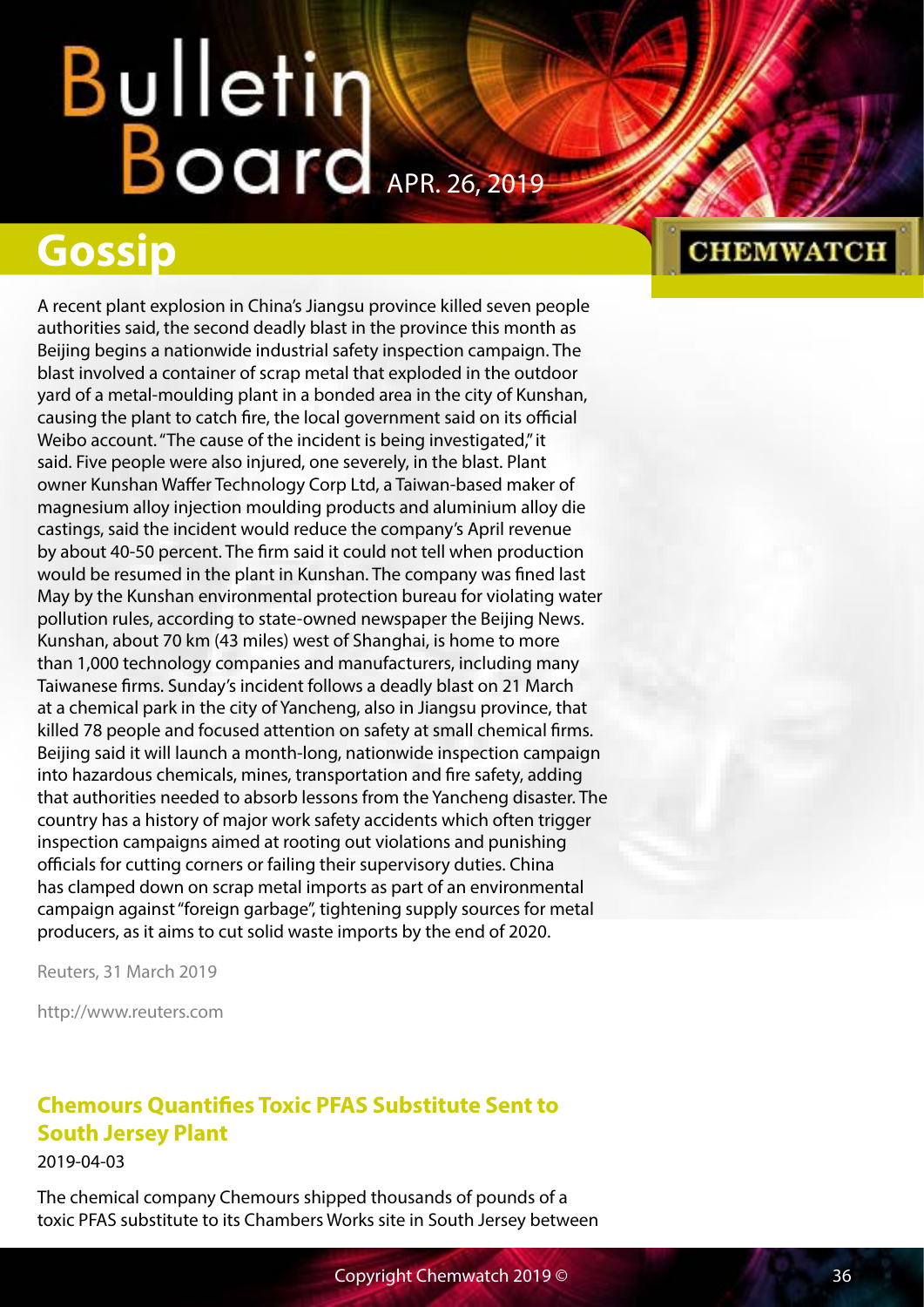## **Gossip**

2015 and 2018, and generated specific quantities of chemical waste at the plant over a longer period, according to a newly released document that raises fresh concerns over the possible contamination of local drinking water. In a report to the U.S. Environmental Protection Agency, the company quantified nine shipments of GenX, a replacement for the PFAS chemical PFOA, to the plant over the three-year period. It also provided exact quantities of GenX waste that were generated as part of waste streams containing other materials between 2009 and 2017. The inbound shipments ranged from 3,451 kilograms (7,608 pounds) in January 2016 to 2,043 kg (4,504 pounds) in June 2017 — quantities that dwarf the tiny amounts, measured in parts per trillion, that New Jersey regulators have set as safe health limits for some other PFAS chemicals in drinking water. Although GenX has not been studied as fully as better-known PFAS chemicals like PFOA and PFOS, some scientists and state officials believe it is just as risky to human health as the chemical it is designed to replace. PFOA and other PFAS chemicals are linked to some cancers, immune-system problems, high cholesterol, and other illnesses. They have been found in many public and private water systems around the country, including New Jersey. In North Carolina, GenX from a Chemours plant at Fayetteville was found in the Cape Fear River, prompting state environmental officials to order the company to halt discharges of all fluorinated compounds in 2017.

#### Impacts on environment and public health

Jeff Tittel, director of the New Jersey Sierra Club, said the quantities of GenX shown by the document are significant, and represent a threat to air and water around the plant. "You are talking about chemicals that in parts per billion or trillion are harmful, and here we have 10 thousand pounds or more," Tittel said. "We are talking about a very hazardous chemical that has impacts to the environment and to public health." He said the shipments represent another potential source of contamination to a site that has been badly polluted since it opened in the late 19th century. "Shipping in more toxins, it boggles my mind considering how toxic that site is already," he said. Chemours, which was spun off from DuPont in 2015, did not immediately respond to a request for comment. The document, dated May 18, 2018, was obtained from the state Department of Environmental Protection through an open-records request from the environmental group Delaware Riverkeeper Network. Recently, the DEP said Chemours is currently using GenX and other PFAS-replacement chemicals for manufacturing at the Chambers Works site, and is discharging the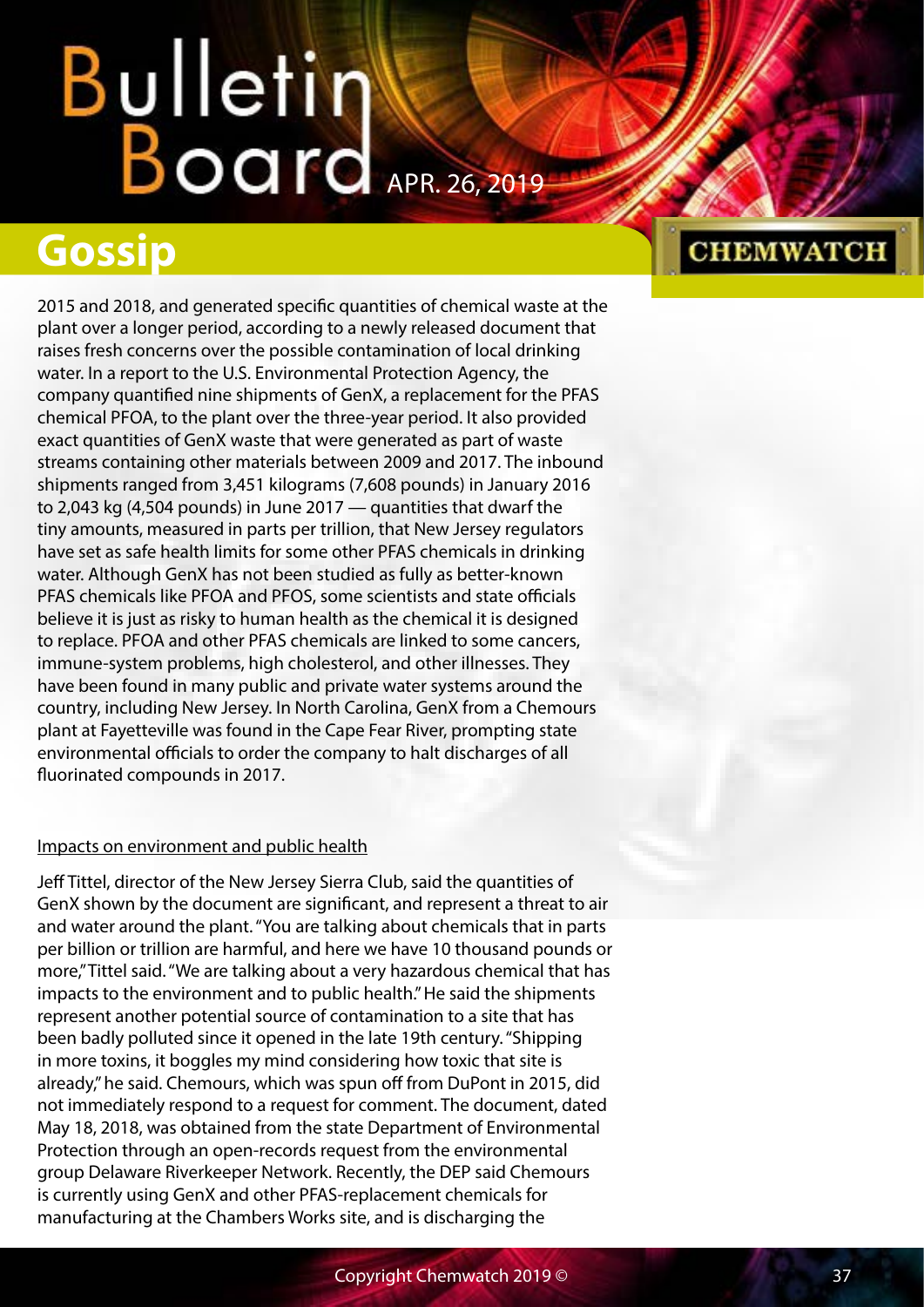# **Bulletintendents**

## **Gossip**

chemical into water and air. In an order that also accused four other companies of PFAS pollution, the DEP noted that GenX has been found in some residential water wells near the Salem County site. Tracy Carluccio of Delaware Riverkeeper Network, a long-time campaigner for tighter curbs on PFAS chemicals, said the new information about GenX at Chambers Works may prompt the DEP to increase financial penalties on Chemours. "DEP expressly says they'll be looking at and requiring funding to clean up the replacements as well, so Chemours is not off the hook at all," she said. The company was also targeted this week by New Jersey Attorney General Gurbir Grewal, who filed a natural resource damage suit against the company, accusing it of contaminating the Chambers Works environment. While the existence of GenX shipments to the plant was previously known, the document — though partially redacted — provides the first public evidence of shipment quantities, their timing, and the amount of GenX waste generated over years.

#### Provides glimpse of plant operations

It also contains a series of responses from Chemours to the EPA's questions about how and when the company has been using GenX at the plant, whether it was made there, and whether it generated waste. The company said the chemical, also known as HFPO-DA, had never been manufactured at Chambers Works but was brought to the site as a raw material. It is used in the manufacture of Krytox, an industrial lubricant. Asked by the EPA whether there was any GenX waste present at the site, Chemours produced a table showing seven types of waste generated each year between 2009 and 2017, and what quantity of GenX was in each batch. It said all waste was shipped off site for treatment including incineration. But some parts of the document were redacted, obscuring the company's responses to EPA questions including what pathways allowed the escape of GenX into the environment at the plant, and how the company treats for the chemical. Asked to provide details of any GenX spills at the site, the company denied there had been any. "We are not aware of any spills of HFPO-DA at the Chambers Works site," the company said in its response.

NJ Spotlight, 29 March 2019

https://www.njspotlight.com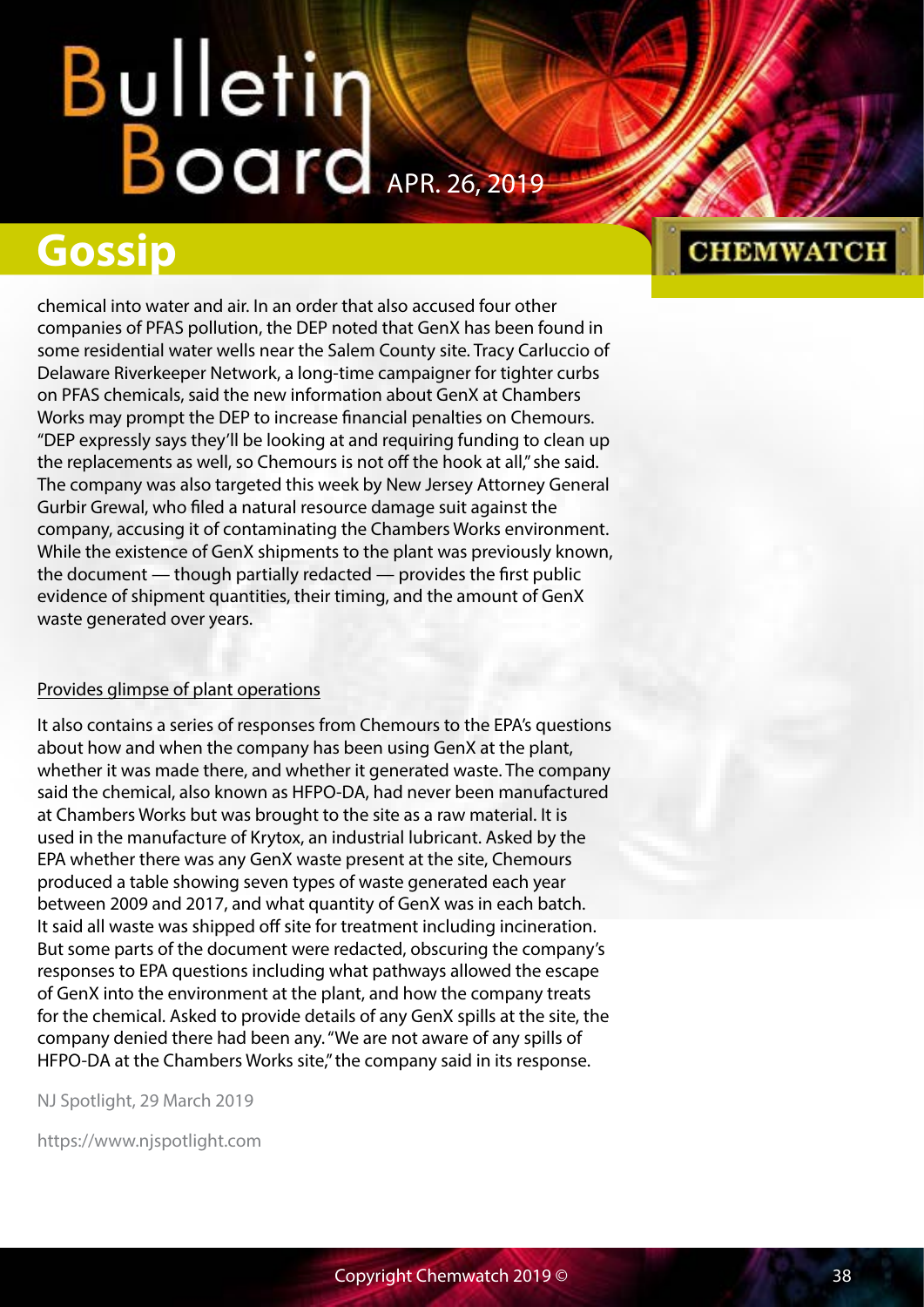## **Gossip**

### **CHEMWATCH**

#### **MIT And NASA Unveil a Brand New Kind of Airplane Wing That Could Change How We Fly** 2019-04-03

A team from NASA and MIT has created a new type of airplane wing and it could make air travel far more efficient. In a paper published in the journal Smart Materials and Structures, the researchers describe how they built an airplane wing from hundreds of identical, lightweight cubelike structures, all bolted together and then covered with a thin polymer material. The design allows the wing to change shape automatically, adjusting itself to whatever configuration is optimal for the current phase of flight — with one configuration for take-off, for example, and another for landing.

#### **Bigger And Better**

The wing the researchers created and tested for the new paper is about the same size as what you'd find on a single-seater plane, according to MIT News, but they'd already demonstrated their design's feasibility with a smaller wing several years ago. Not only does this new wing show that the concept scales up to a size that could carry a person, but it also demonstrates a new manufacturing process that cuts the time needed to produce each individual structure down from several minutes to just 17 seconds. "The research shows promise for reducing cost and increasing the performance for large, light weight, stiff structures," Aurora Flight Sciences structures researcher Daniel Campbell, who wasn't involved in the research, told MIT News. "Most promising near-term applications are structural applications for airships and space-based structures, such as antennas."

Science Alert, 2 April 2019

http://www.sciencealert.com.au

### **Rice researchers find using certain stir bars can create laboratory errors**

2019-04-03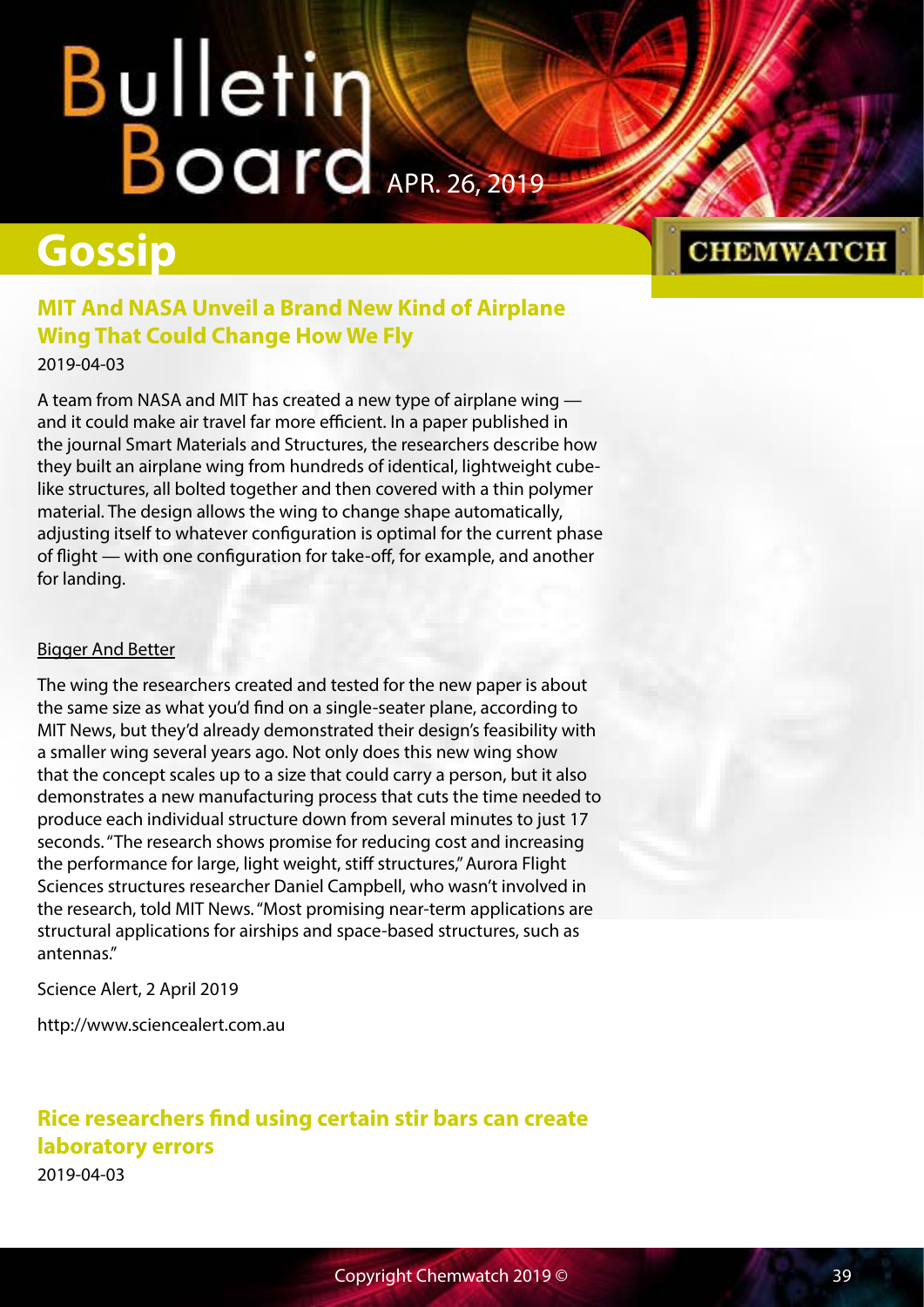## **Gossip**

The stirrers that mix cream into your coffee probably don't make much difference to the drink. But in a chemistry lab, it turns out using the wrong stirrer can skew the science. Rice University scientists have determined that stir bars made of PTFE, more commonly known as Teflon, can introduce errors into a standard lab reaction used to manipulate the properties of carbon or boron-nitride nanotubes. Stir bars are pelletlike rods of ferromagnetic metal covered in PTFE that sit in the bottom of a beaker and are turned by a rotating magnetic field. They allow a solution to be mixed in a closed flask without manual stirring. The Rice lab of Angel Martí published a paper in the American Chemical Society journal ACS Omega outlining what happens when PTFE stir bars are used to functionalise nanotubes through Billups-Birch reduction, a longused reaction developed in part by Rice Professor Emeritus of Chemistry Edward Billups that frees electrons to bind with other atoms. Reduction is often used to make nanotubes more amenable to functionalisation, the process of customising them for applications by adding molecules like proteins. That can be as simple as dispersing nanotubes in a chemical bath laden with the molecules you want to add. Billups-Birch is one such method, a one-step process used to functionalise nanotubes with a variety of molecules, according to the researchers. Rice University chemists discovered that stir bars covered in PTFE, also known as Teflon, react with chemicals in an unexpected way during the modification of nanotubes through Billups-Birch reduction. When they used it to modify nanotubes of boron-nitride, the researchers were surprised to see their tubes turn grey, while the PTFE stir bars turned black. Standard thermogravimetric analysis, usually adequate to see evidence of functionalisation, didn't see anything wrong – but the researchers did. "Aside from that, we couldn't get consistent results," Martí said. "Sometimes we would get very high functionalisation – or apparent functionalisation – and sometimes we wouldn't. That was really strange." They found the lithium in the ammonia-based solvent used in the Billups-Birch reaction was reacting with the white PTFE from the bars, turning them black. "Because carbon nanotubes are black, it would be easy to believe that nanotubes were depositing on the bars throughout the reaction," Martí said. "But that's not what happens. We found that in Billups-Birch conditions, the PTFE reacts. "Teflon doesn't generally react with anything," he said. "That's why it's used in stir bars, and in cookware. That's why it's also easy to overlook what we saw happening in the lab." Martí said search of the literature turned up nothing about avoiding PTFE in Billups-Birch. "That was odd, too," he said. "Maybe everybody else knows – but just in case we decided to explore the problem. That's why we decided to write a paper." The researchers suspect the unexpected reaction with Teflon is creating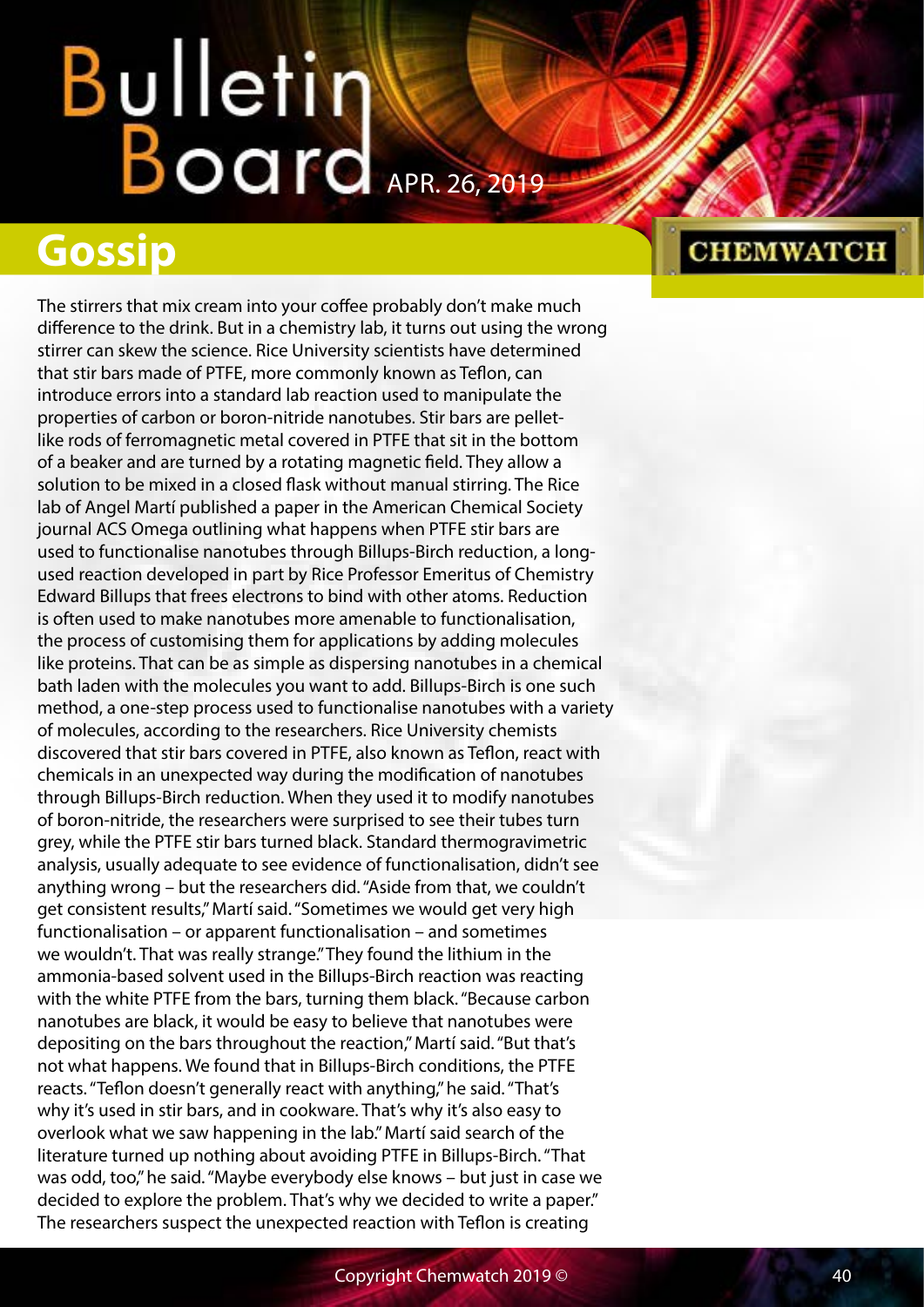## **Gossip**

radicals that reduce the efficiency of the reaction and that can attack the boron-nitride or carbon nanotubes. In the meantime, their quick solution to the problem is perhaps the simplest. "Now we use glass-coated stir bars," Martí said. "Glass is completely inert. That gives us reproducibility and good functionalisation." Rice graduate student Carlos de los Reyes is lead author of the paper. Co-authors are Rice graduate student Ashleigh Smith McWilliams, research assistant Kendahl Walz-Mitra, undergraduate students Katharyn Hernandez and Selin Ergülin, and Matteo Pasquali, the A.J. Hartsook Professor of Chemical and Biomolecular Engineering and a professor of materials science and nanoengineering and of chemistry. Martí is an associate professor of chemistry, of bioengineering and of materials science and nanoengineering. The National Science Foundation, the Air Force Office of Scientific Research and the Welch Foundation supported the research.

Rice University, 29 March 2019

https://news.rice.edu

### **Featherweight oxygen' discovery opens window on nuclear symmetry**

2019-04-03

Researchers at Washington University in St. Louis have discovered and characterized a new form of oxygen dubbed "featherweight oxygen" -- the lightest-ever version of the familiar chemical element oxygen, with only three neutrons to its eight protons. Oxygen is one of the most abundant elements in the solar system, but oxygen-11 can be produced only in a laboratory. It decays immediately after its creation by emitting two protons, and it can be observed solely through detection of its decay products. Two-proton decay is the most recently discovered nuclear decay channel. "What is most interesting to the nuclear physics community, however, is that oxygen-11 is the nuclear mirror of lithium-11, a very well-studied heavy isotope of lithium," said Tyler Webb, a PhD candidate in physics in Arts & Sciences at Washington University, who works with Robert J. Charity, research professor of chemistry in Arts & Sciences, and Lee G. Sobotka, professor of chemistry and of physics. Webb is the first author of a new paper on the discovery in Physical Review Letters. In nuclear physics, nuclei are said to be mirrors when one has a certain number of neutrons and protons and the other has a reversed amount,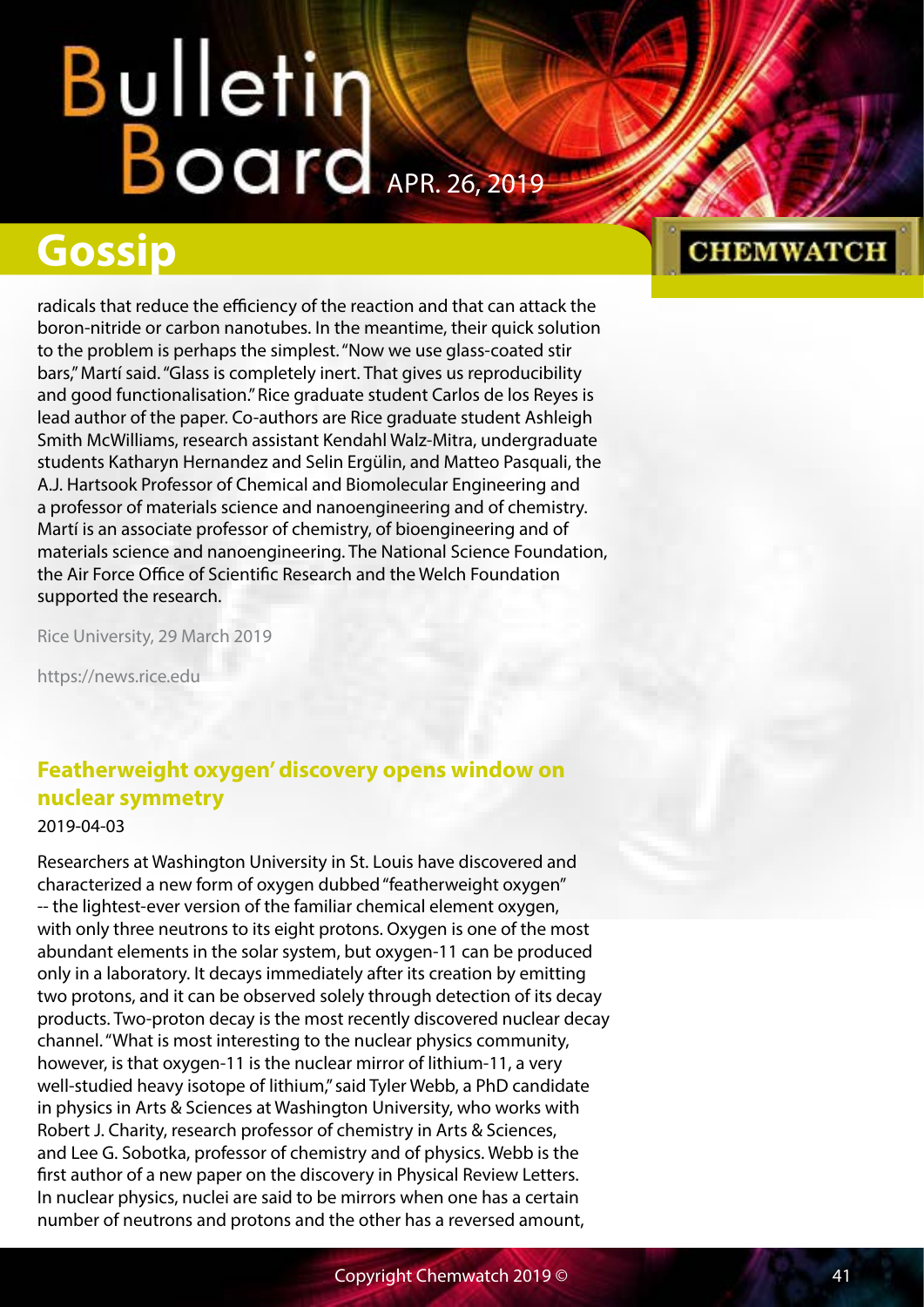## **Gossip**

such as the 3:8 ratio of neutrons to protons in oxygen-11 as compared to the 8:3 ratio in lithium-11. "When talking about mirror nuclei, we expect a sort of symmetry to hold," Webb said. "The properties of a nucleus and its mirror should be similar: Quantum states should be roughly close in energy relative to the nucleus's ground state and the wave functions of those states should be similar." This symmetry can be stretched or broken, however. Scientists can compare the actual structure of mirror nuclei against their expected structure to learn more about this important symmetry of atomic nuclei, the stuff that composes the visible matter of the universe. In this case, the researchers are most excited to compare lithium-11, which they know has two very loosely bound neutrons in a "halo" orbiting its core, to oxygen-11, which has two unbound protons. The Washington University researchers pieced together evidence of oxygen-11 in an experiment conducted at the National Superconducting Cyclotron Laboratory on the campus of Michigan State University. The Physical Review Letters paper outlines both the experiment and the supporting calculations conducted by theoretical nuclear physicists Witold "Witek" Nazarewicz and Simin Wang of Michigan State University. Researchers from University of Connecticut and Western Michigan University also participated in the collaboration.

Science Daily, 1 April 2019

http://www.sciencedaily.com

### **Novel role of water in production of renewable fuels** 2019-04-03

University of Oklahoma engineers in collaboration with the University of Tulsa have discovered a novel approach for the water-assisted upgrading of the renewable chemical, furfural, doubling or tripling the rate of conversion. "Energy and water are interconnected in the production of renewable fuels. On the one hand, energy is needed to extract, purify and distribute water. On the other hand, water is useful in producing energy," said Daniel Resasco, professor in the School of Chemical, Biological and Materials Engineering, Gallogly College of Engineering. "It is known that water plays an important role as an environmentally-friendly solvent, replacing organic solvents. The novelty is that it can accelerate the rate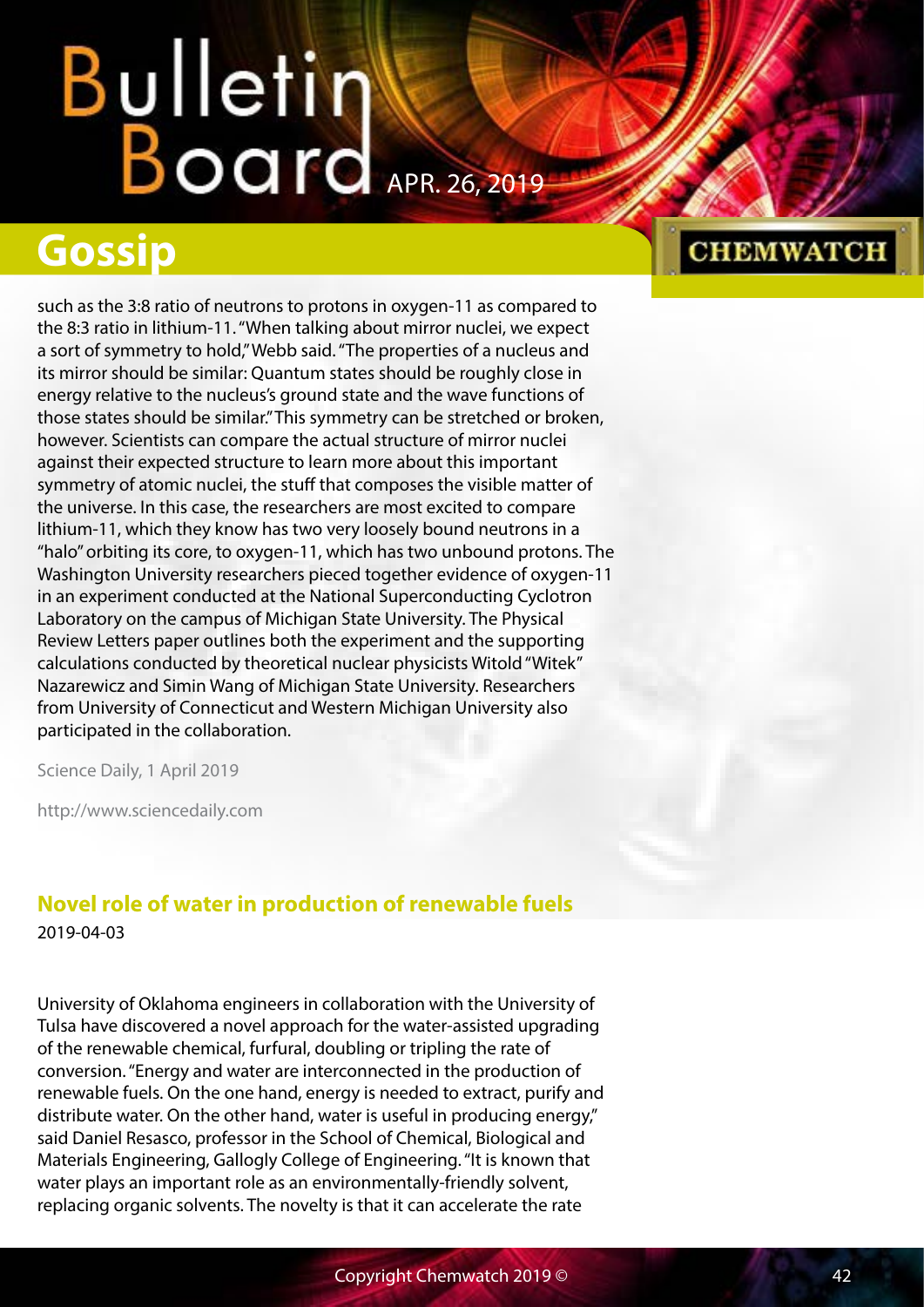# **Bulletin Karl Board**

## **Gossip**

of hydrogenation." In the chemical production of energy in conventional refining, the presence of water in the reactors is undesirable. Normally, when water is present in a reacting system where a catalytic reaction is taking place, it typically absorbs where the reaction should occur, which inhibits the rate of conversion. "A group of chemical engineering graduate and undergraduate students participated in the discovery of water as a participant in the catalytic conversion of furfural without inhibiting the reaction and leading to a great rate enhancement in the process," said Bin Wang, assistant professor in the School of Chemical, Biological and Materials Engineering, Gallogly College of Engineering. Furfural is a biomass-derived compound that is considered a valuable platform for production of fuels and chemicals. An important strategy is to hydrogenate the molecule so it can be used in the chemical industry later. The group has shown that when the molecule contains an oxygenated group, hydrogenation occurs from the liquid phase instead of the catalyst surface. In the absence of water, all steps in the reaction occur on the catalyst surface. In the presence of water as a solvent, the hydrogen can be 'shuttled' through the water molecule in a higher rate for the reaction. This latter path requires a lower energy barrier to take place and is faster. An article describing this unique mechanism has been published in Nature Catalysis.

Science Daily, 1 April 2019

http://www.sciencedaily.com

#### **Methane promising route for storage of renewable energy from sun and wind** 2019-04-03

Storing renewable electricity in molecules can solve two problems at once: first of all, environmentally harmful CO2 can be used as a feedstock, and secondly it can enhance the capacity to store renewable electricity in chemical bonds for long periods of time. The latter is necessary because traditional batteries do not yet have the capacity to ensure enough flexibility, stability and security to store wind and solar energy on a large scale for extended time periods. Utrecht University researchers published a Perspective article on the status quo of "power to methane" earlier this month in Nature Catalysis. First author Charlotte Vogt says, "Aside from understanding fundamental physical and chemical concepts behind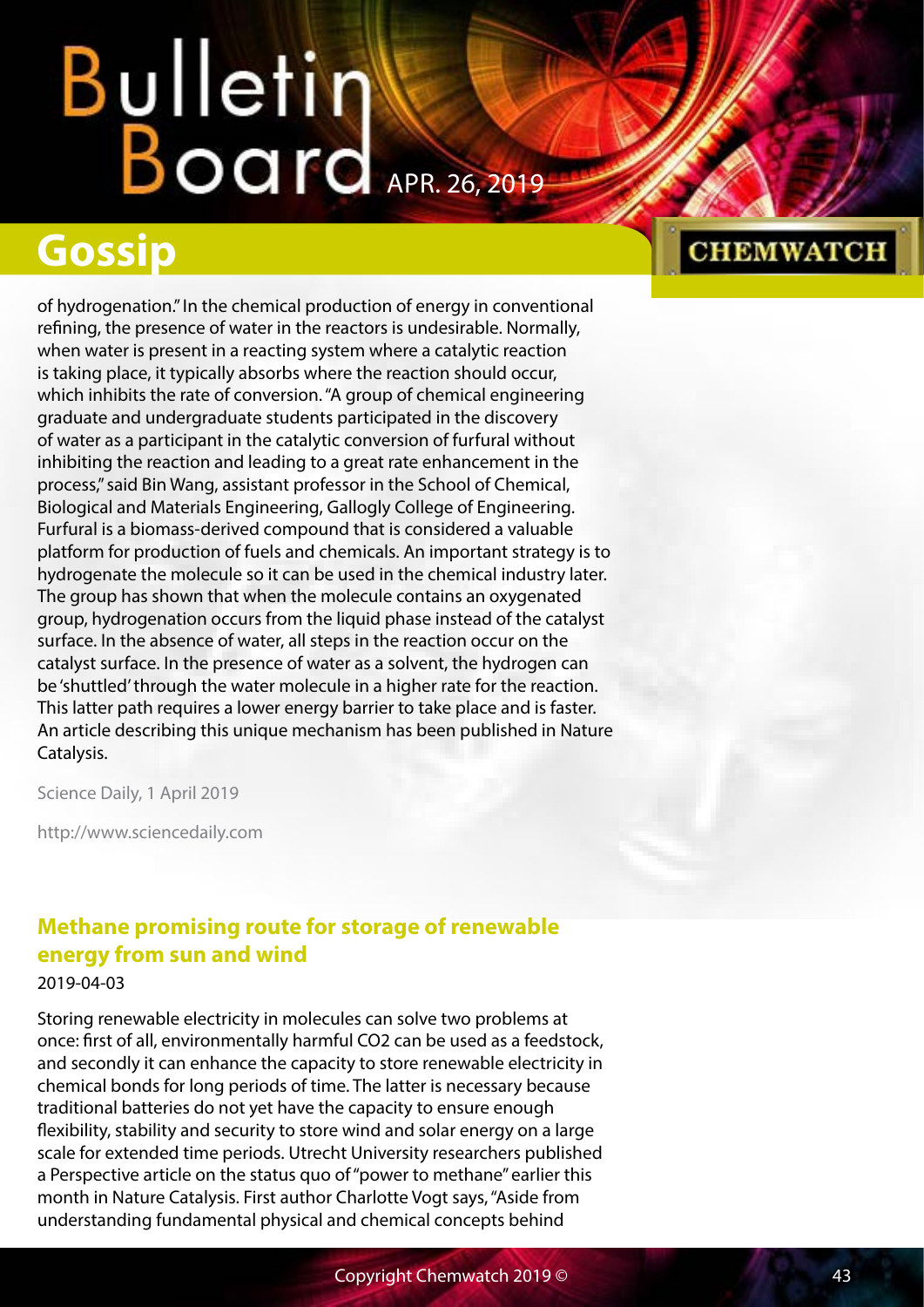# Bulletin<br>Board

## **Gossip**

catalytic reactions, I'm especially interested to know if and how the research I am doing can impact society. That's why I wanted to start this societally relevant, but still fundamental research project."

#### Ten times cheaper

Another process that can be used to store electricity in molecules is the conversion of water to hydrogen via electrolysis. This process is cheaper than methanation, because it involves fewer reaction steps. The researchers have now calculated that despite this higher cost of the process, it can still be beneficial to make methane out of CO2 because storage of methane is ten times cheaper than hydrogen. This way, we can store electricity for seasons in a potentially cheaper manner than by using only hydrogen. "The important part of this idea is that we do not send the methane to houses, where it gets re-emitted as CO2, but rather to recycle this carbon again and again in a closed-loop process," says Vogt. "This process of using methane as a chemical battery has an overall efficiency of roughly 34%, so we need a lot of CO2 to ensure that our 'battery' gets big enough." Another option is to make methane out of sustainably resourced biomass or municipal waste. In this case, the methane could be sent to houses through our natural gas network. However, without a carbon tax this synthetic natural gas (SNG) will be more expensive than fossil methane, so it is unlikely that this process will come to fruition in the near future. The researchers thus conclude that 'Power to Methane' is indeed a promising research direction for certain geographical sweet spots in the world where there are many CO2 emissions (near large scale industry for example, called point sources), together with the production of renewable electricity. Examples of such CO2 point sources are petrochemical and metallurgical industries, both present in the Netherlands. The researchers finally conclude that the future of non-fossil fuel dependent energy supply is mainly dependent on how fast we can make the conversion of water to hydrogen much cheaper, and in the long run directly convert water and CO2 into hydrocarbons, which we can directly use in the energy transportation grid, methane being an example of it. The work involved a close collaboration between Prof. Gert Jan Kramer of the Copernicus Institute of Sustainable Development at Utrecht University, and Charlotte Vogt, Matteo Monai, and Prof. Bert Weckhuysen, who are chemists at the Inorganic Chemistry and Catalysis group of Utrecht University. Bert Weckhuysen: "We have a responsibility as scientific researchers to be aware of the socioeconomical impact of our science, and catalytic chemistry in particular. By collaborating in this way, we utilise our combined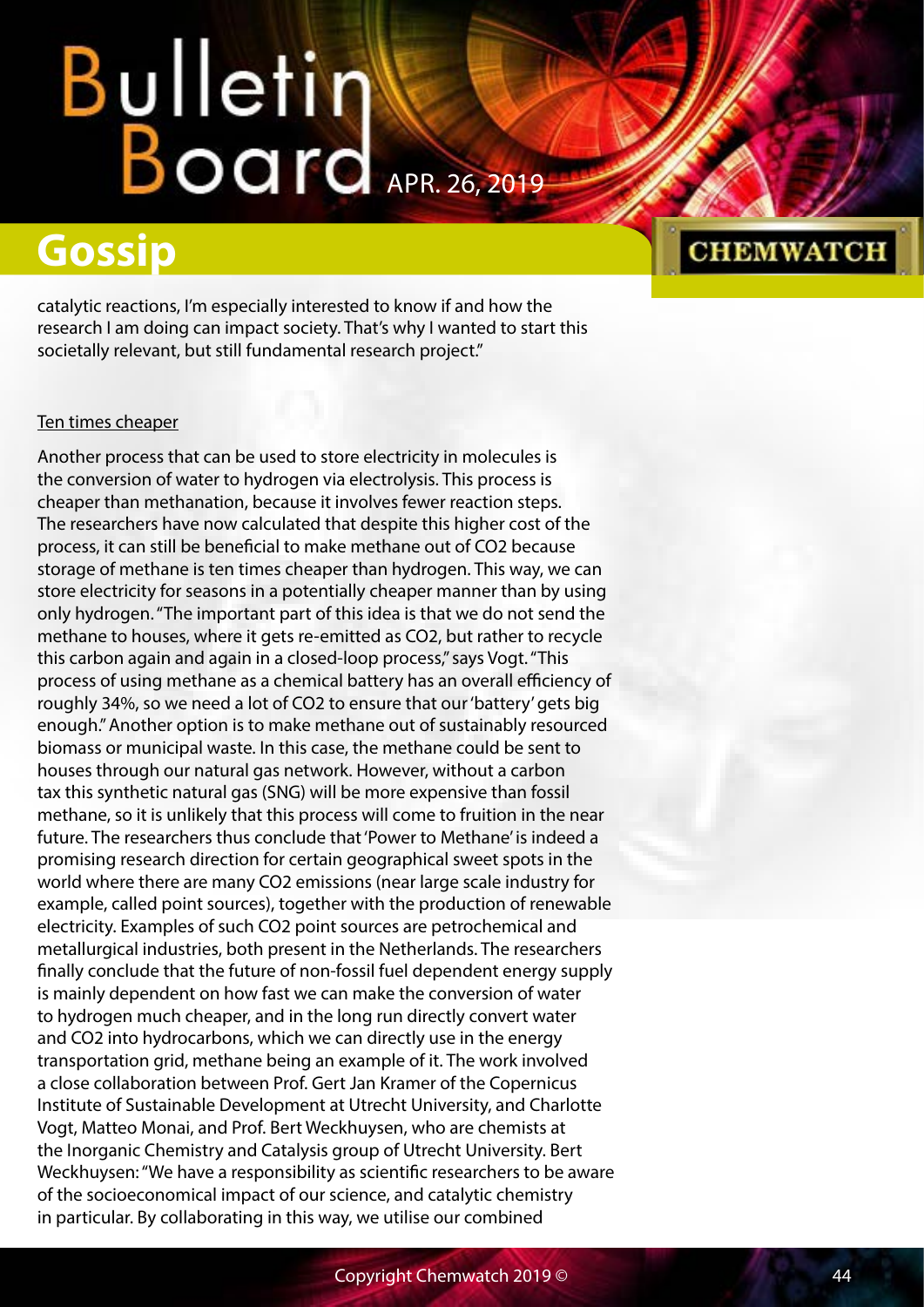## **Gossip**

knowledge to help determine what research and technology directions society should put emphasis on."

Phys.org, 1 April 2019

http://phys.org

Technique to make transparent polythene films as strong as aluminium

#### 2019-04-03

Research led by Professor Ton Peijs of WMG at the University of Warwick and Professor Cees Bastiaansen at Queen Mary University of London, has devised a processing technique that can create transparent polythene film that can be stronger as aluminium but at a fraction of the weight, and which could be used use in glazing, windscreens, visors and displays in ways that add strength and resilience while reducing weight. In a new research paper entitled "Glass-like transparent high strength polyethylene films by tuning drawing temperature." Published online today—1st April 2019—in the journal Polymer, the authors show that after carefully selecting the type polythene and by tuning the temperature during the creation of oriented polythene films a balance can be created that produces a highly useful and lightweight transparent material with a significant strength and resilience approaching, and in some ways, exceeding that of metals. Previously anyone looking to replace heavy and often brittle glasses with a transparent plastic have looked at conventional transparent plastics like polycarbonate (PC) and poly(methylmethacrylate) (PMMA) both of which possess relatively unsatisfactory mechanical performance compared to an engineering material like aluminium. Current methods of creating high strength plastic films such as hotdrawing of high-density polyethylene (HDPE) can lead to materials that can compete or even out-perform traditional engineering materials like metals. "The microstructure of polymers before drawing very much resembles that of a bowl of cooked spaghetti or noodles, while after stretching or drawing the molecules become aligned in a way similar to that of uncooked spaghetti, meaning that they can carry more load" explains Yunyin Lin, a Ph.D. student in Professors Peijs and Bastiaansen's team. However, drawn polythene materials normally have an opaque appearance due to defects and voids introduced by the drawing process, limiting applications where both mechanical properties and optical transparency are required. Some success has recently been achieved by using highly specific additives in hot-drawn HDPE materials that can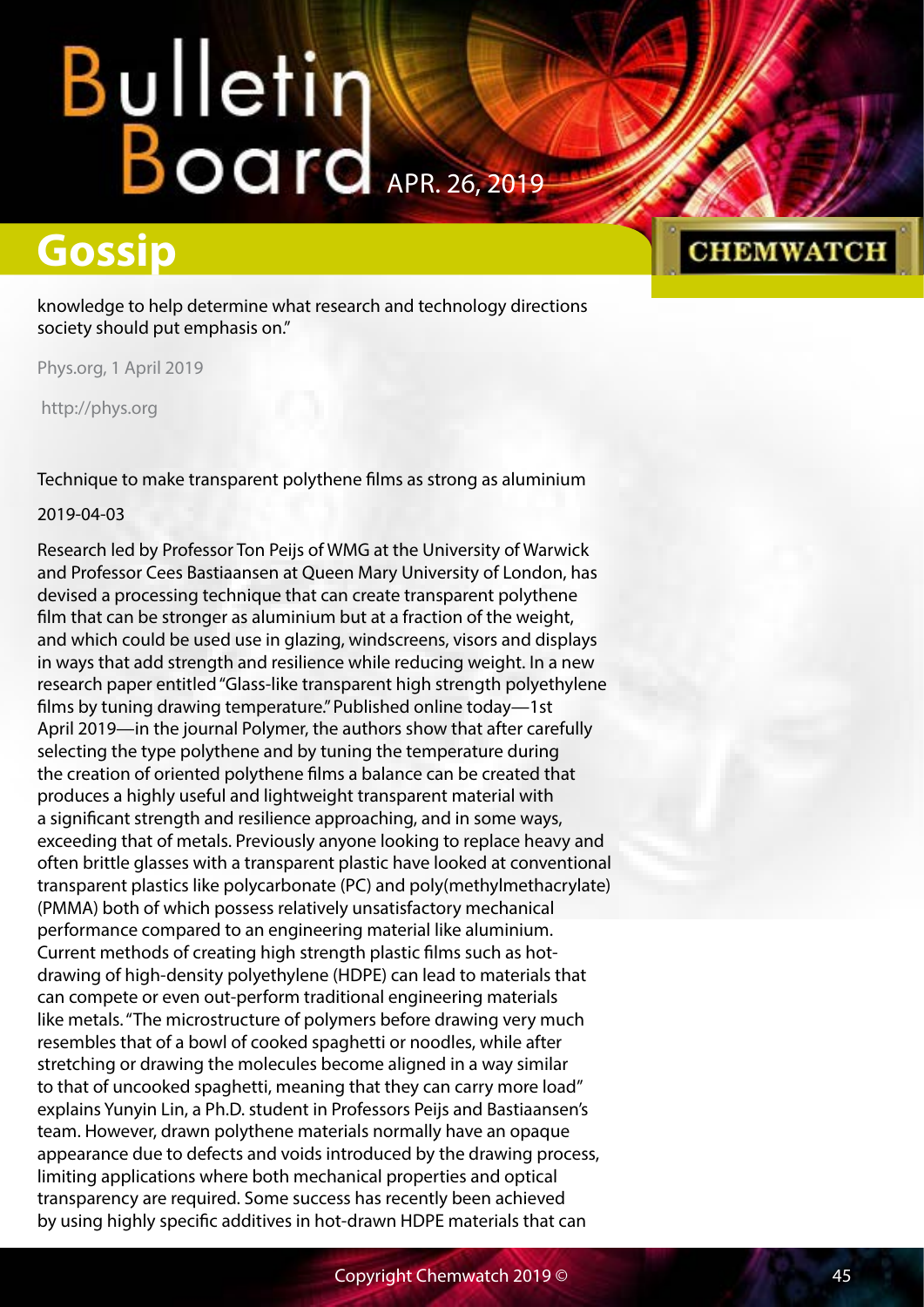# Bulletin Karl 2019

## **Gossip**

then produce 90% transparency while giving high strength. However, the research team led by Professors Peijs and Bastiaansen have now developed a new post-manufacturing technique for HDPE that endows strength and resilience while preserving transparency without using additives. The researchers took HDPE polythene sheets and drew out these sheets at a range of temperatures below the melting temperature of HDPE. By tuning the drawing temperature, they could achieve a transparency of 90% in the visible range. However, the best balance between strength and transparency was achieved at drawing temperatures between 90 and 110 degrees centigrade. Professor Ton Peijs of WMG at the University of Warwick said: "We expect greater polymer chain mobility at these high drawing temperatures to be responsible for creating fewer defects in the drawn films, resulting in less light scattering by defects and therefore a higher clarity". The highly transparent films possess a maximum resilience or Young's Modulus of 27 GPa and a maximum tensile strength of 800 MPa along the drawing direction, both of which are more than 10 times higher than those of PC and PMMA plastics. For comparison, aluminium has a Young's Modulus of 69 GPa and aerospace grade aluminium alloy can have tensile strengths up to around 500 MPa. However, polythene has a density of less than 1000 kg/m3 while aluminium has a density of around 2700 kg/m3, meaning that on weight basis these high strength transparent polymer films can outperform such metals. Professor Ton Peijs in WMG at the University of Warwick concludes that: "Our results showed that a wide processing window ranging from 90 °C to 110 °C can be used to tailor the required balance between optical and mechanical performance. It is anticipated that these lightweight, low-cost, highly transparent, high strength and high stiffness HDPE films can be used in laminates and laminated composites, replacing or strengthening traditional inorganic or polymeric glass for applications in automotive glazing, buildings, windshields, visors, displays etc."

Phys.org, 1 April 2019

http://phys.org

### **New 'blue-green' solution for recycling world's batteries**

2019-04-03

Rice University researchers literally have a solution to deal with the glut of used lithium-ion batteries left behind by the ever-increasing demand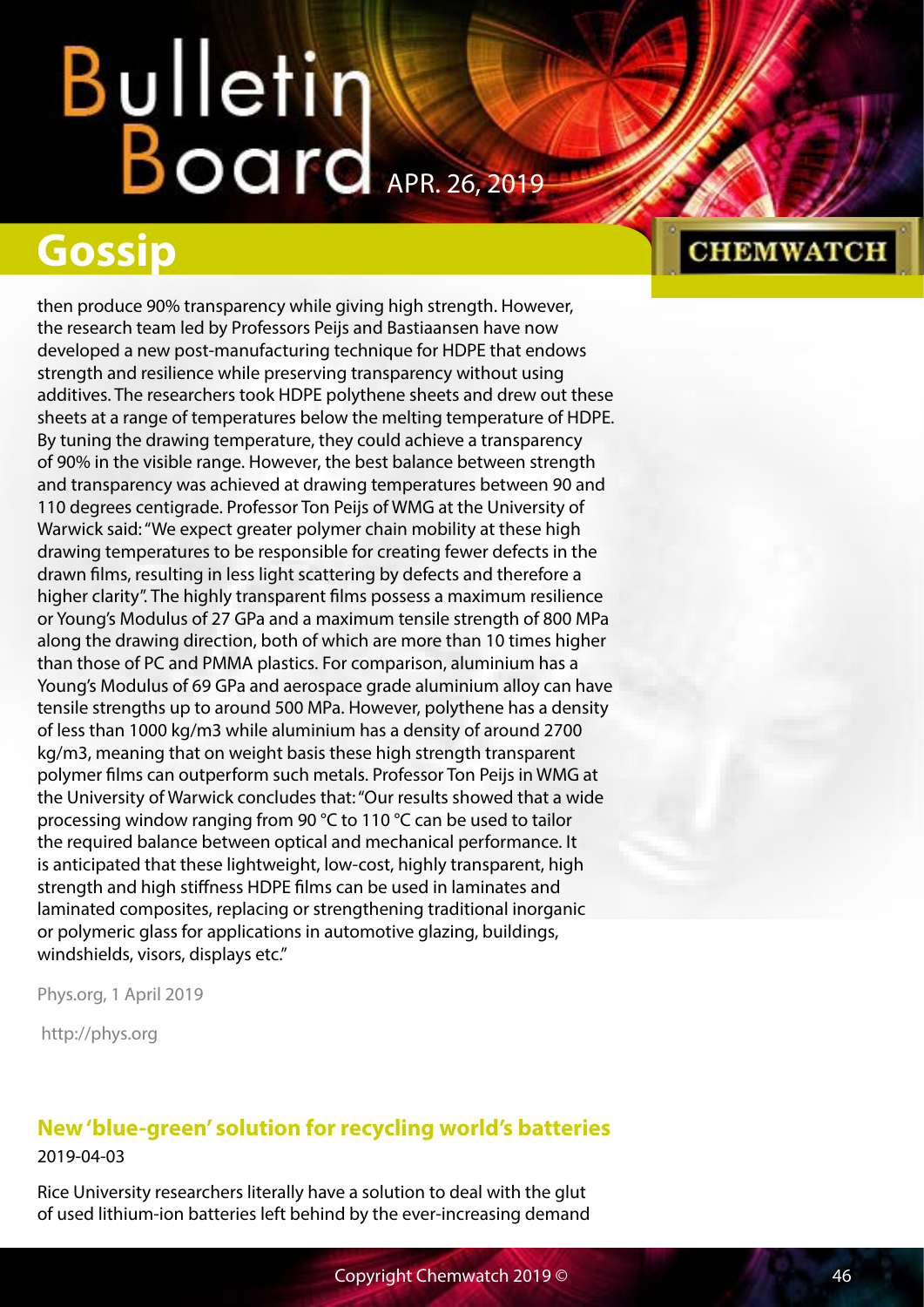## **Gossip**

for electric vehicles, cellphones and other electronic devices. The Rice lab of materials scientist Pulickel Ajayan used an environmentally friendly deep eutectic solvent to extract valuable elements from the metal oxides commonly used as cathodes in lithium-ion batteries. The goal, researchers said, is to curtail the use of harsh processes to recycle batteries and keep them out of landfills. The solvent, made of commodity products choline chloride and ethylene glycol, extracted more than 90 percent of cobalt from powdered compounds, and a smaller but still significant amount from used batteries. "Rechargeable battery waste, particularly from lithium-ion batteries, will become an increasingly menacing environmental challenge in the future as the demand for these through their usage in electric vehicles and other gadgets increases dramatically," Ajayan said. "It's important to recover strategic metals like cobalt that are limited in supply and are critical for the performance of these energystorage devices," he said. "Something to learn from our present situation with plastics is that it is the right time to have a comprehensive strategy for recycling the growing volume of battery waste." The results appear in Nature Energy. "This has been attempted before with acids," said Rice graduate student and lead author Kimmai Tran. "They're effective, but they're corrosive and not eco-friendly. As a whole, recycling lithium-ion batteries is typically expensive and a risk to workers." Other processes also have drawbacks, she said. Pyrometallurgy involves crushing and mixing at extreme temperatures, and the harmful fumes require scrubbing. Hydrometallurgy requires caustic chemicals, while other "green" solvents that extract metal ions often require additional agents or hightemperature processes to fully capture them. "The nice thing about this deep eutectic solvent is that it can dissolve a wide variety of metal oxides," Tran said. "It's literally made of a chicken feed additive and a common plastic precursor that, when mixed together at room temperature, form a clear, relatively nontoxic solution that has effective solvating properties." A deep eutectic solvent is a mixture of two or more compounds that freezes at temperatures much lower than each of its precursors. In that way, she said, one can literally obtain a liquid from a simple combination of solids. "The large depression of freezing and melting points is due to the hydrogen bonds formed between the different chemicals," Tran said. "By selecting the right precursors, inexpensive 'green' solvents with interesting properties can be fabricated." When Tran joined, the Rice group was already testing a eutectic solution as an electrolyte in next-generation high-temperature supercapacitors. "We tried to use it in metal oxide supercapacitors, and it was dissolving them," said Rice research scientist and co-corresponding author Babu Ganguli. "The colour of the solution would change." The eutectic was pulling ions from the supercapacitor's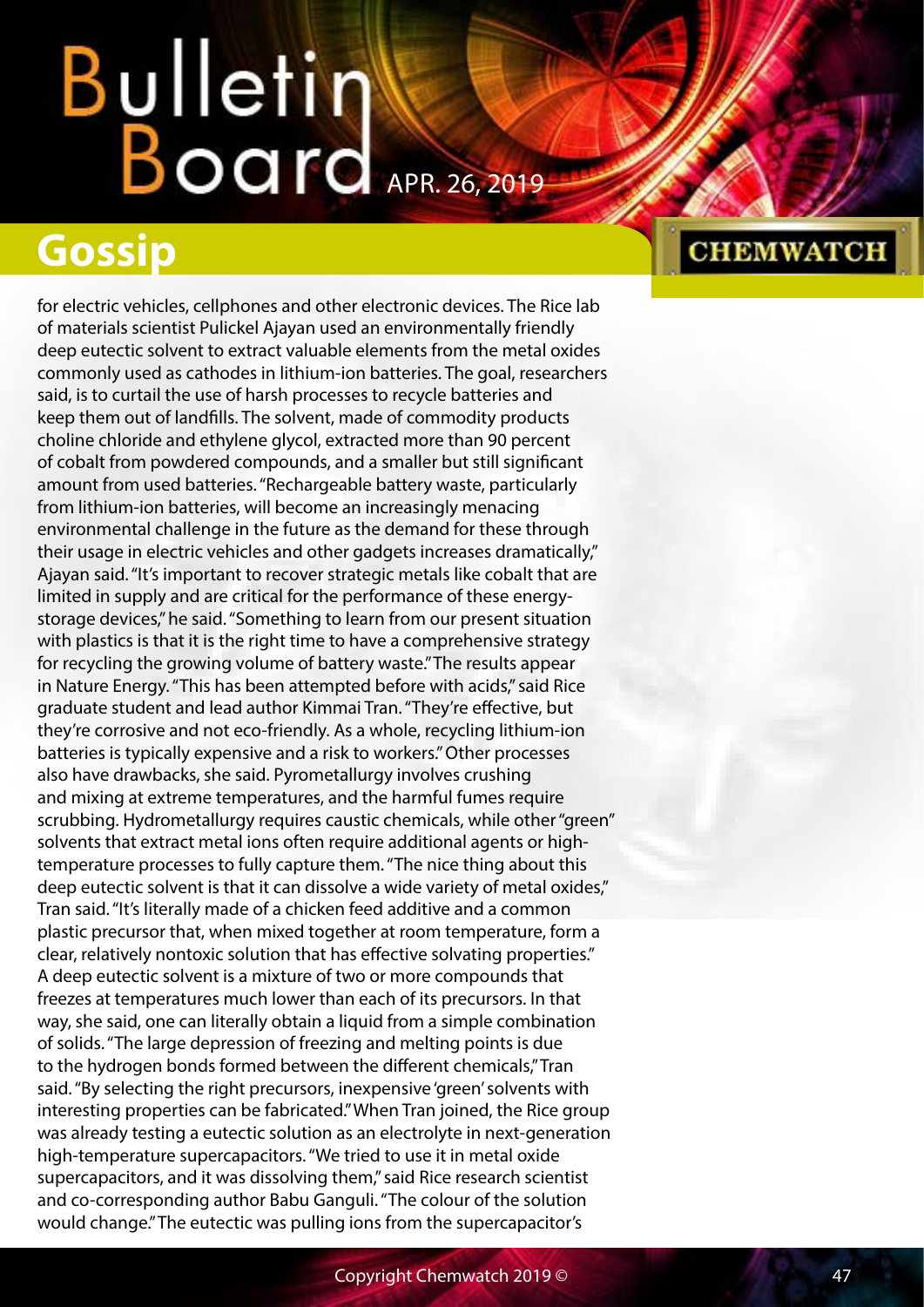# **Bulletin Board**

## **Gossip**

nickel. "Our team was discussing this and we soon realised we could use what was thought to be a disadvantage for electrolyte as an advantage for dissolving and recycling spent lithium batteries," Ganguli said. That became Tran's focus, as she tested deep eutectic solvents on metal oxides at different temperatures and time scales. During tests with lithium cobalt oxide powder, the clear solvent yielded a wide spectrum of blue-green colours that indicated the presence of cobalt dissolved within. At 180 degrees Celsius (356 degrees Fahrenheit), the solvent extracted nearly 90 percent of lithium ions, and up to 99 percent of cobalt ions from the powder when certain conditions were satisfied. The researchers built small prototype batteries and cycled them 300 times before exposing the electrodes to the same conditions. The solvent proved adept at dissolving the cobalt and lithium while separating the metal oxides from the other compounds present in the electrode. They found that cobalt could be recovered from the eutectic solution through precipitation or even electroplating to a steel mesh, as this latter method potentially allowed for the deep eutectic solvent itself to be reused. "We focused on cobalt," said Rice alumnus Marco Rodrigues, now a postdoctoral researcher at Argonne National Laboratory. "From a resource standpoint, it's the most critical part. The battery in your phone will surely have lots of it. Lithium is very valuable too, but cobalt in particular is not only environmentally scarce but also, from a social standpoint, hard to get." He noted the Department of Energy is mounting new efforts to advance battery recycling technologies and recently announced a centre for Li-ion battery recycling. The path forward will require continued efforts. "It's likely we won't be able to recycle and replace mining completely," Tran said. "These technologies are relatively new, and there is a lot of optimization that needs to be done, such as exploring other deep eutectic solvents, but we truly believe in the potential for greener ways to do dirty chemistry. Sustainability is in the heart of the work I do and what I want to do for the rest of my career."

EurekAlert, 1 April 2019

http://www.eurekalert.org

#### **Cleaning up oil using magnets**

2019-04-03

In future, it could be possible to remove oil spills on the surface of the ocean by using magnets. An interdisciplinary group of researchers at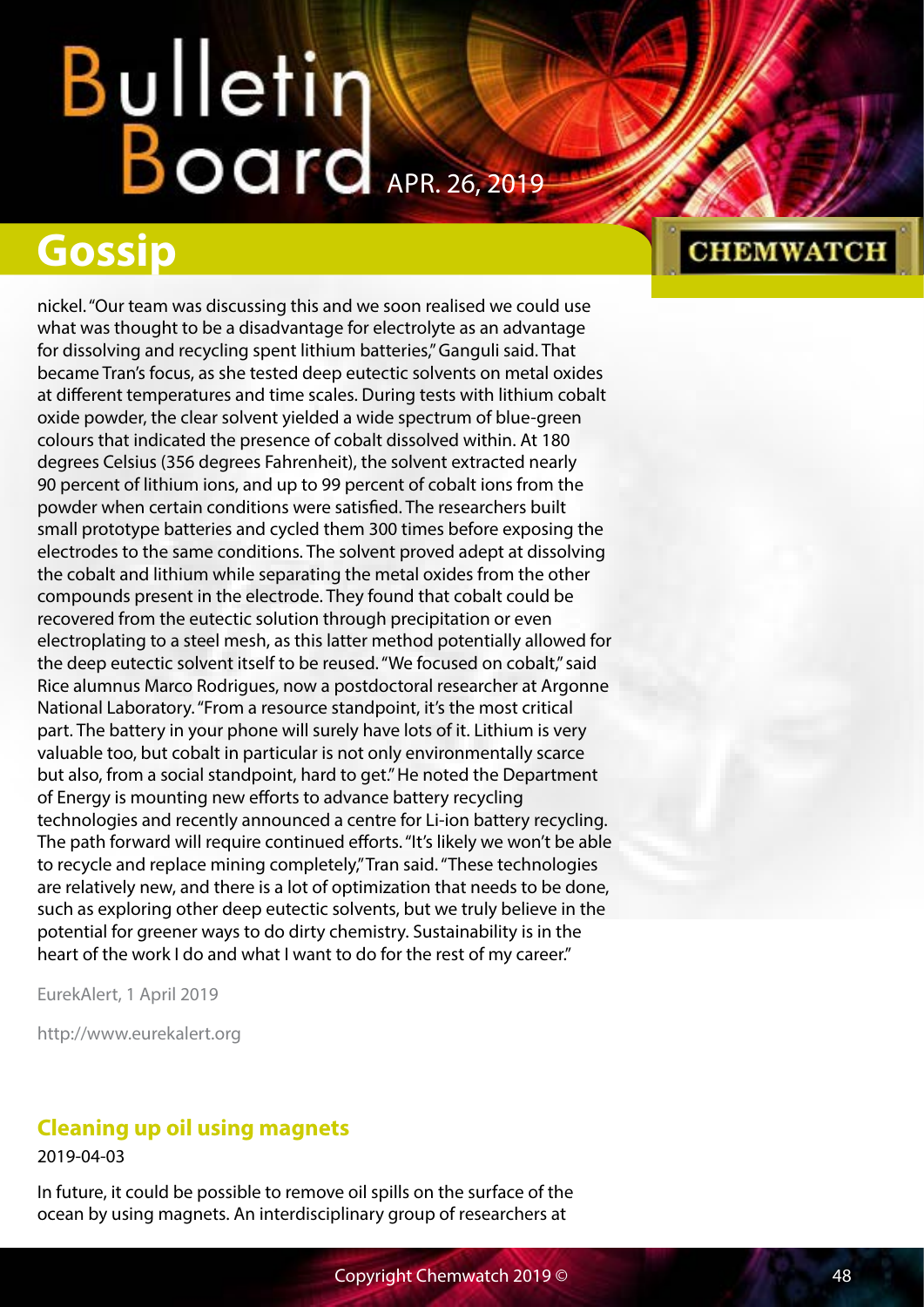## **Gossip**

Friedrich-Alexander-Universität Erlangen-Nürnberg (FAU) led by Prof. Dr. Marcus Halik has developed functionalised iron oxide particles that can attract any types of hydrocarbons. The magnetic particles and their shells can then be removed from the water relatively simply and in an environmentally-friendly manner and can even be reused after being cleaned. The researchers have now published their study in the renowned journal Advanced Functional Materials. In the study, they describe how functionalised iron oxide particles can be modified with a self-assembled monolayer so that they only adsorb hydrocarbons. This group of chemical substances includes light compounds such as alkanes and aromates but also crude oil, petrol and diesel. Such hydrocarbon molecules surround the very fine particles as if they are being sucked in and reach a volume that can grow to 14 times the size of the core of the particle. A video on the researchers' website shows how iron oxide powder is applied to liquid oil and the instant transformation into a substance that can be removed by a magnet. Iron oxide is a magnetic substance by nature. In addition to the multiple reusability of the source material, the large surface to volume ratio provided by nanoparticles and the favourable ratio to the quantity of the hydrocarbons to be adsorbed all contribute to the very high efficiency of the process. In addition, it allows water to be completely cleaned of oil and oil products. Conventional methods, on the other hand, create dispersions or mixtures of substances that enable the hydrocarbons to be more easily digested by bacteria, but remain in the seawater until this process is complete. In addition to manufacturing and characterising the particles, the research involved experiments using various hydrocarbons and different sources of water at different temperatures supplemented by molecular simulations that enabled the materials to be improved further. Three working groups from the Faculty of Engineering and the Faculty of Sciences at Friedrich-Alexander Universität Erlangen-Nürnberg (FAU) contributed to the research that involved scientists led by Prof. Dr. Marcus Halik (Department of Materials Science and Engineering, Organic Materials and Devices), Prof. Dr. Andreas Hirsch (Department of Chemistry and Pharmacy, Organic Chemistry II) and Prof. Dr. Dirk Zahn (Professorship for Theoretical Chemistry, Computer Chemistry Centre). The work was supported by the Cluster of Excellence EAM (Engineering of Advanced Materials) from the Excellence Initiative of the German Federal and State Government and by the Graduate School for Molecular Science (GSMS) at FAU. In future, the system could help to considerably reduce the impact of contamination by oil on the environment. The FAU researchers are currently working with partners in industry to scale up the manufacturing of the materials and to transfer the concept to real applications in clean-up operations.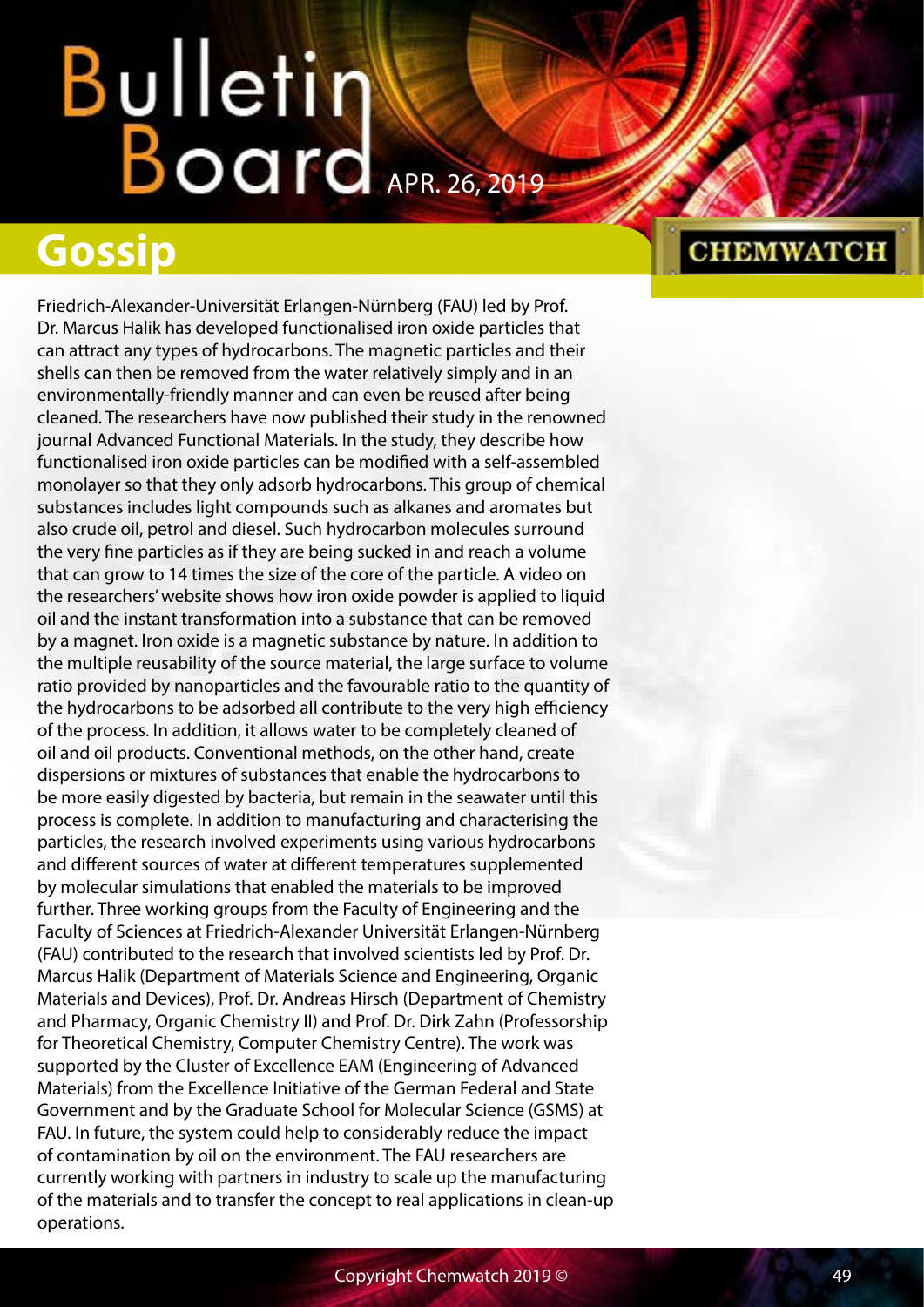## **Gossip**

EurekAlert, 1 April 2019

http://www.eurekalert.org

#### **Toward novel computing and fraud detection technologies with on-demand polymers** 2019-04-03

Drawing inspiration from nature, researchers are making polymers with ever-more precise compositions on demand. Using multistep synthesis tools pulled from biology, biochemistry and organic synthesis, a group is reporting that it is developing ultra-high precision synthetic polymers with precisely controlled chain lengths and monomer sequences. The resulting information-containing macromolecules can be deployed for data storage, anti-counterfeiting and traceability technologies. The researchers will present their results today at the American Chemical Society (ACS) Spring 2019 National Meeting & Exposition. "There are basically two types of polymers," says Jean-François Lutz, Ph.D. "One type is plastic, which is made by humans. The other type is called a biopolymer, and it is a much more defined molecule. In fact, humans are mostly constructed with polymers -- DNA and proteins." Conventional chemistry fabrication techniques can produce polymers of irregular lengths and sequences. But, Lutz notes, nature is more precise. There is a huge difference in structural quality between humanmade and biological polymers, he explains. "The purpose of our work is to fill in the gap -- to make synthetic polymers using biological inspiration." Generally, sequence-controlled polymers can be constructed either by chain-growth or step-growth polymerizations. Both approaches can achieve polymer chains of different lengths. However, when different monomers are combined into polymers, they will vary in chain-to-chain composition and sequence. Such polymers are not ideal for applications, such as coding, in which a precise, uniform structure is needed. Lutz and his group at the Institut Charles Sadron have been working on building synthetic molecules with the same precision and uniformity as biological macromolecules. "We got the initial inspiration from DNA, which is a polymer made with four monomers: adenine, thymine, guanine and cytosine," Lutz says. "Although DNA is a polymer that codes for the very information that makes us human -- an important achievement -- it is really not the best structure for many other things. We thought that maybe we could make a polymer that is just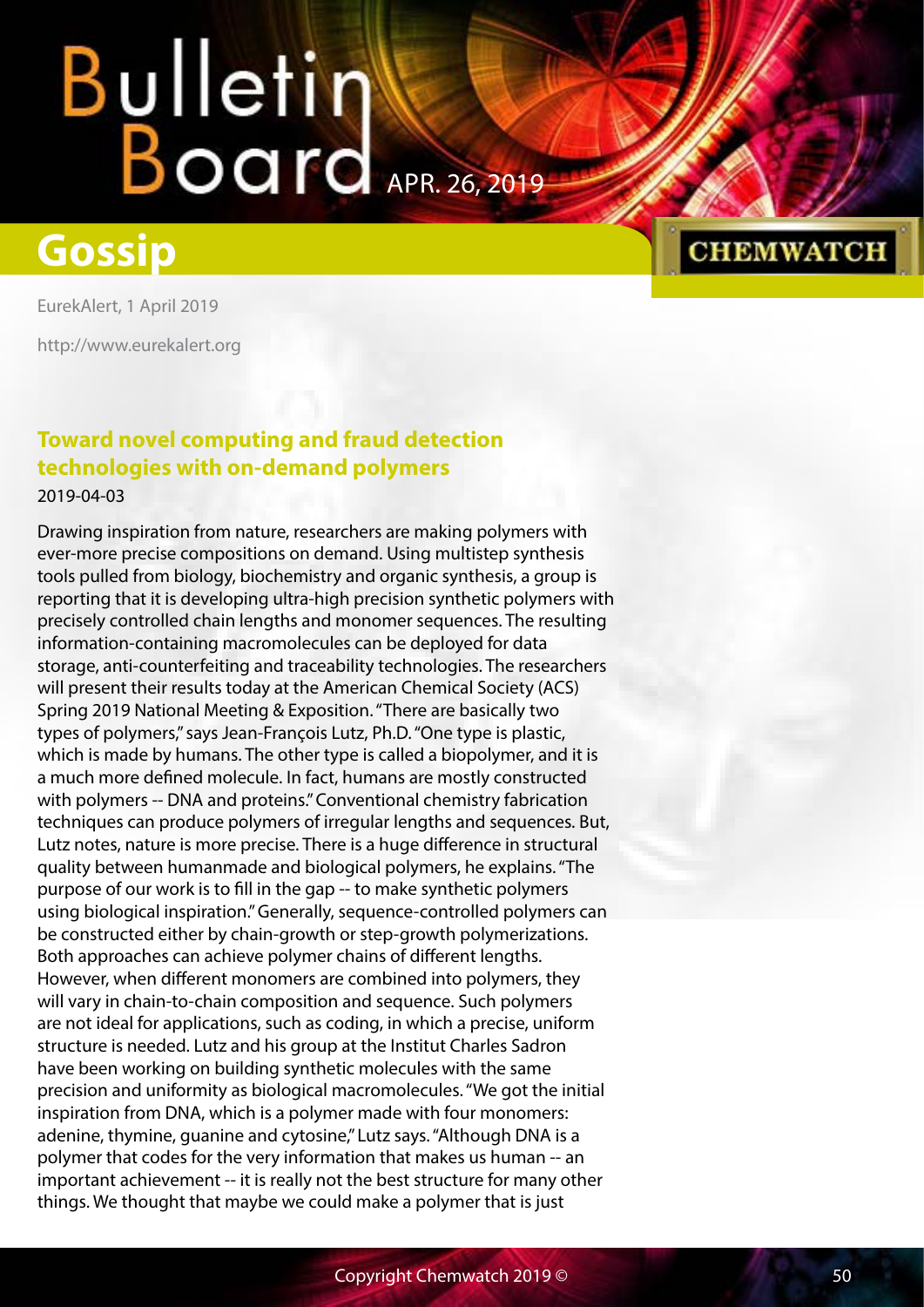## **Gossip**

as information-rich, but enhance the structure so it could be used for a variety of applications." The group constructs its synthetic polymers with fully controlled primary structures using solid-phase iterative chemistry, a process that was originally developed to make peptides, or short bits of proteins. In the last few years, the team has been making precisely tailored polymers for data-storage applications. In these polymers, each monomer or subunit stands for a specific piece of information. So far, the researchers have created tiny data storage devices made of layered sequencecoded polymers. Recently, they also have studied the crystallization of coded synthetic polymers and observed that the molecular bits that they contain occupy much smaller volumes than do the nucleotides in DNA. "Abiotic sequence-coded polymers are now well beyond proof-ofconcept," Lutz says. "We were the first group. Now it is a trend or field in polymer chemistry." Lutz believes that within the next 10 years, his group will bring anti-counterfeiting and traceability technologies using their precisely tailored polymers to market. Counterfeiting of medical devices is a significant problem. The World Health Organization estimates that more than eight percent of the medical devices in circulation are counterfeits. Lutz's group is building and inserting sequence-defined polymers in medical devices like ocular implants. The polymers can be extracted later and identified by tandem mass spectroscopy. "When you can store code in a molecule, you can imagine that with a single molecule you can write something, such as the name of a company, a batch number or production date," Lutz says. "You have a molecule that you can directly blend with various materials, such as plastics or ceramics. We could put the molecule in the screen of a smartphone, a medical device or an implant in the body. We could even put it in a pricey luxury bag."

Science Daily, 1 April 2019

http://www.sciencedaily.com

#### **Mirrors control chemical selectivity**

#### 2019-04-03

A chemical reaction transforms the molecules that make up matter. To influence chemical reactions, chemists typically act on the molecules themselves, rather than the space in which the reaction takes places. However, researchers at the University of Strasbourg have shown that chemical reactions can indeed be influenced simply by conducting them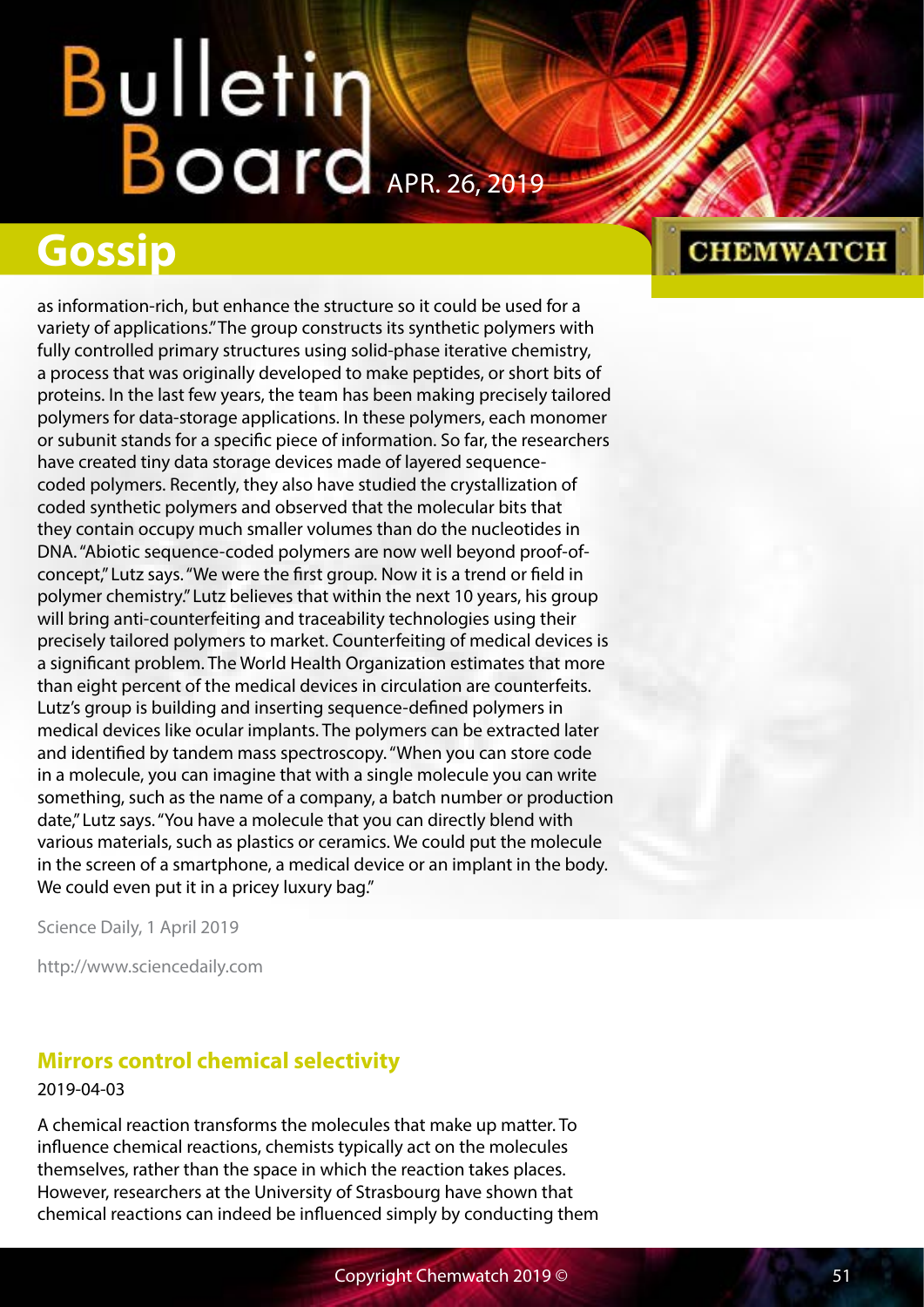## **Gossip**

between two appropriately spaced mirrors, kept only micrometres apart, a vessel physicist call an "optical cavity". Inside these microscopic "optical cavities", like everywhere else in the universe, electromagnetic fluctuations happen, even in the dark. These fluctuations can be thought of as waves confined between two walls. When the walls are spaced at a suitable distance, the waves are amplified, just as the movement of a swing is amplified when pushed at regular intervals corresponding to its swinging frequency. When a liquid is injected between the walls of the cavity, the electromagnetic fluctuations interact with the molecules inside, provided that the cavity resonates with one of the molecule's vibrations. If the interaction is strong enough, the vibrations and optical resonance form hybrid states (half photonic, half vibrational). In that case, the molecules can be said to be under the influence of vibrational strong coupling (VSC). The teams of professors Thomas Ebbesen and Joseph Moran, specialised in nanoscience and chemical catalysis, respectively, began a collaboration in 2015 to try to understand if VSC could have an effect on chemical reactions. The following year, they published a first article showing that it is possible to slow down the deprotection of a trimethylsilyl protecting group by fluoride by a factor of five. These promising results led them to try to control the selectivity of chemical reactions by VSC. In other words, to study the possibility of promoting the formation of one product over another in a transformation that could give two different outcomes. For this purpose, they designed a substrate comprising two distinct silyl groups that can react with the fluoride ion to form two different products. By tuning the optical cavity to different vibrations of the molecule, they could not only change the relative yield of two products, but also show which vibrations are involved in the reaction mechanism. This pioneering discovery is a proof of concept that opens the way to control chemical reactions by simple physical means: by adjusting the distance between two mirrors in the dark. Moreover, it is a tool to understand fundamental chemical reactivity. But the collaboration between the two teams does not stop there. They are currently studying other types of reactions to try to understand the rules that govern chemistry under the influence of VSC.

Phys.org, 28 March 2019

<http://phys.org>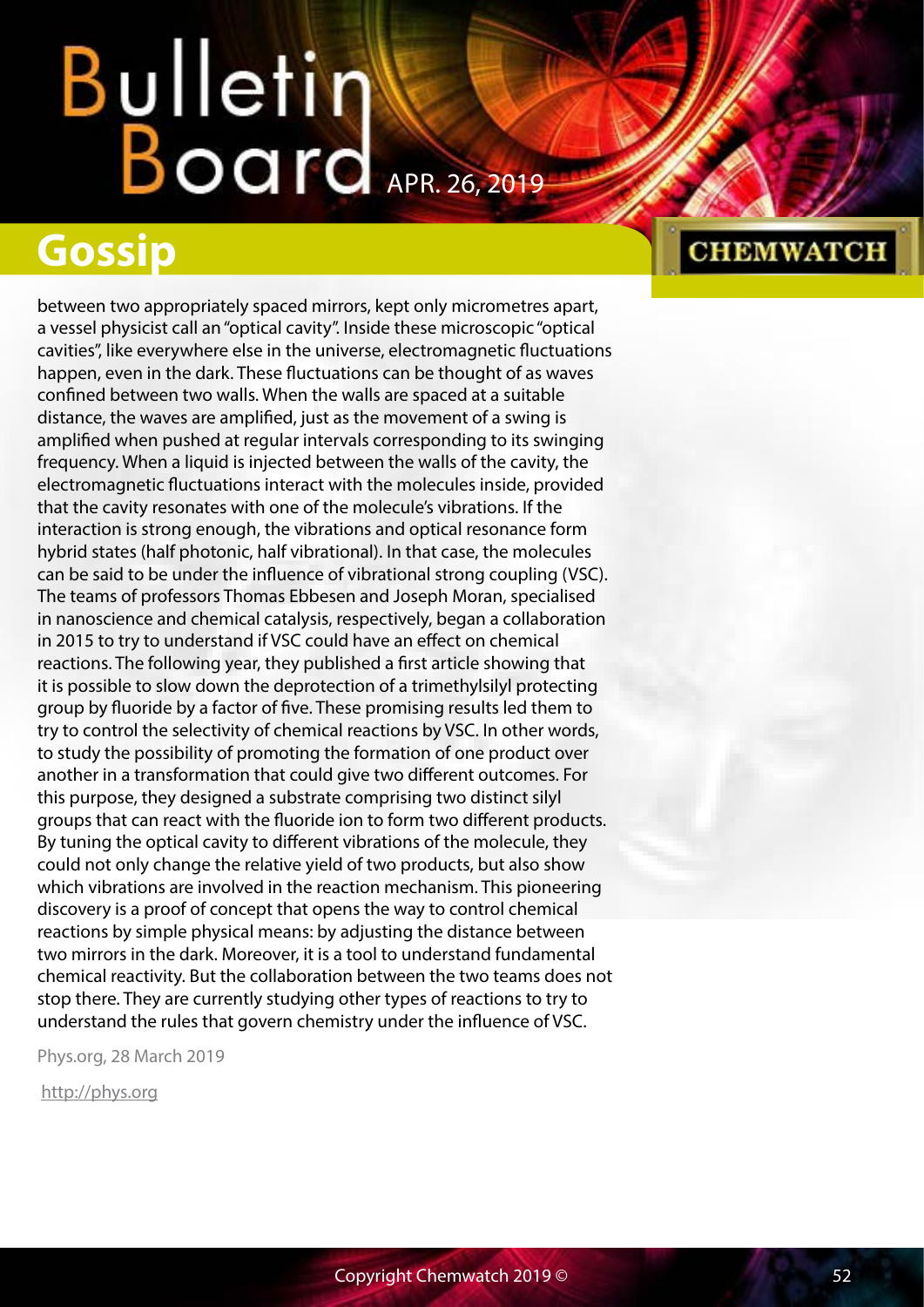## **Gossip**

#### **New polymer mixture creates ultra-sensitive heat sensor**

#### *2019-04-03*

Scientists at the Laboratory of Organic Electronics have developed an ultra-sensitive heat sensor that is flexible, transparent and printable. The results have potential for a wide range of applications – from wound healing and electronic skin to smart buildings. The ultra-sensitive heat sensor is based on the fact that certain materials are thermoelectric. The electrons in a thermoelectric material move from the cold side to the warm side when a temperature difference arises between the two sides, and a voltage difference arises. In this present project, however, the researchers have developed a thermoelectric material that uses ions as charge carriers instead of electrons, and the effect is a hundred times larger. A thermoelectric material that uses electrons can develop 100 µV/K (microvolt per Kelvin), which is to be compared with 10 mV/K from the new material. The signal is thus 100 times stronger, and a small temperature difference gives a strong signal. The results from the research, carried out by scientists at the Laboratory of Organic Electronics at Linköping University, Chalmers University of Technology, Stuttgart Media University and the University of Kentucky, have been published in Nature Communications. Dan Zhao, research fellow at Linköping University and one of three principal authors of the article, has discovered the new material, an electrolyte that consists of a gel of several ionic polymers. Some of the components are polymers of p-type, in which positively charged ions carry the current. Such polymers are well-known from previous work. However, she has also found a highly conductive polymer gel of n-type, in which negatively charged ions carry the current. Very few such materials have been available until now. With the aid of previous results from work with electrolytes for printed electronics, the researchers have now developed the first printed thermoelectric module in the world to use ions as charge carriers. The module consists of linked n- and p-legs, where the number of leg connections determines how strong a signal is produced. The scientists have used screen printing to manufacture a highly sensitive heat sensor, based on the different and complementary polymers. The heat sensor has the ability that convert a tiny temperature difference to a strong signal: a module with 36 connected legs gives 0.333 V for a temperature difference of 1 K. "The material is transparent, soft and flexible and can be used in a highly sensitive product that can be printed and, in this way, used on large surfaces. Applications are found within wound healing, where a bandage that shows the progress of the healing

**CHEMWATCH** 

**Scientists at the Laboratory of Organic Electronics have developed an ultrasensitive heat sensor that is flexible, transparent and printable.**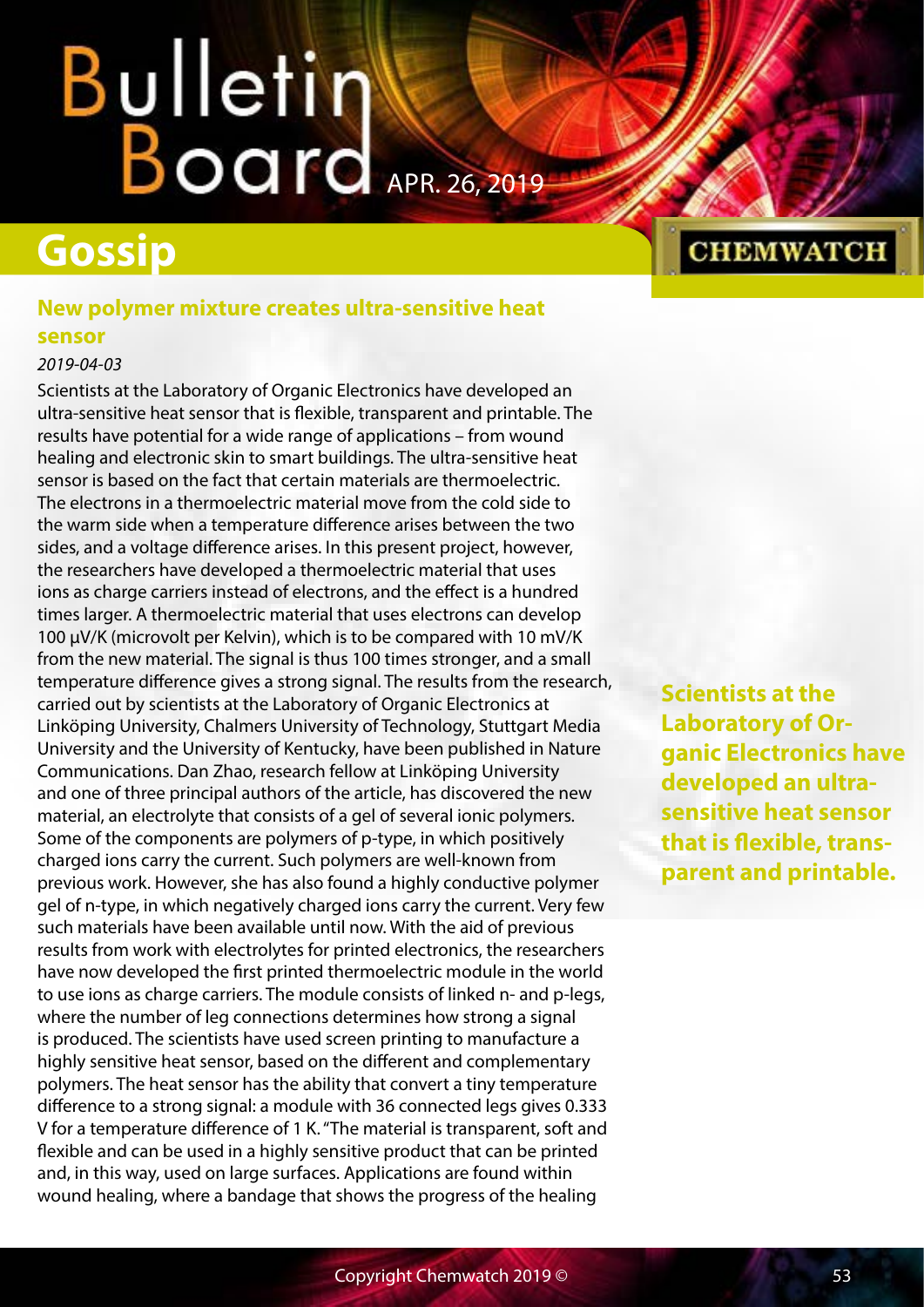## **Gossip**

process is used, and for electronic skin," says Dan Zhao. Another possible application is in temperature exchange in smart buildings.

Phys.org, 1 April 2019

<http://phys.org>

### **Tiny optical elements could one day replace traditional refractive lenses**

#### *2019-04-03*

A Northwestern University research team has developed tiny optical elements from metal nanoparticles and a polymer that one day could replace traditional refractive lenses to realize portable imaging systems and optoelectronic devices. The flat and versatile lens, a type of metalens, has a thickness 100 times smaller than the width of a human hair. "This miniaturisation and integration with detectors offers promise for highresolution imaging in devices from small wide-angle cameras to miniature endoscopes," said Teri W. Odom, who led the research. She is the Charles E. and Emma H. Morrison Professor of Chemistry in the Weinberg College of Arts and Sciences and chair of the department of chemistry. The properties of metalenses depend on the rationally designed arrangement of nanoscale units. Metalenses have emerged as an attractive option for flat lenses but are currently limited by their static, as-fabricated properties and their complex and expensive fabrication. For imaging operations such as zooming and focusing, however, most metalenses cannot adjust their focal spots without physical motion. One major reason, Odom said, is that the building blocks of these lenses are made of hard materials that cannot change shape once fabricated. It is difficult in any materials systems to adjust nanoscale-sized features on demand to obtain tunable focusing in metalenses. "In this study, we demonstrated a versatile imaging platform based on fully reconfigurable metalenses made from silver nanoparticles," said Odom, a member of Northwestern's International Institute for Nanotechnology. "During a single imaging session, our metalens device can evolve from a single-focus lens to a multi-focal lens that can form more than one image at any programmable 3D position." The paper, titled "Lattice-Resonance Metalenses for Fully Reconfigurable Imaging," was published recently by the journal ACS Nano. The Northwestern team built their lenses out of an array of cylindrical silver nanoparticles and a layer of polymer patterned into blocks on top of the metal array. By simply controlling the arrangement of the polymer patterns, the nanoparticle array could direct visible light to any targeted focal points without needing to change the nanoparticle structures. This scalable method enables

**A research team has developed tiny optical elements from metal nanoparticles and a polymer that one day could replace traditional refractive lenses to realise portable imaging systems and optoelectronic devices.**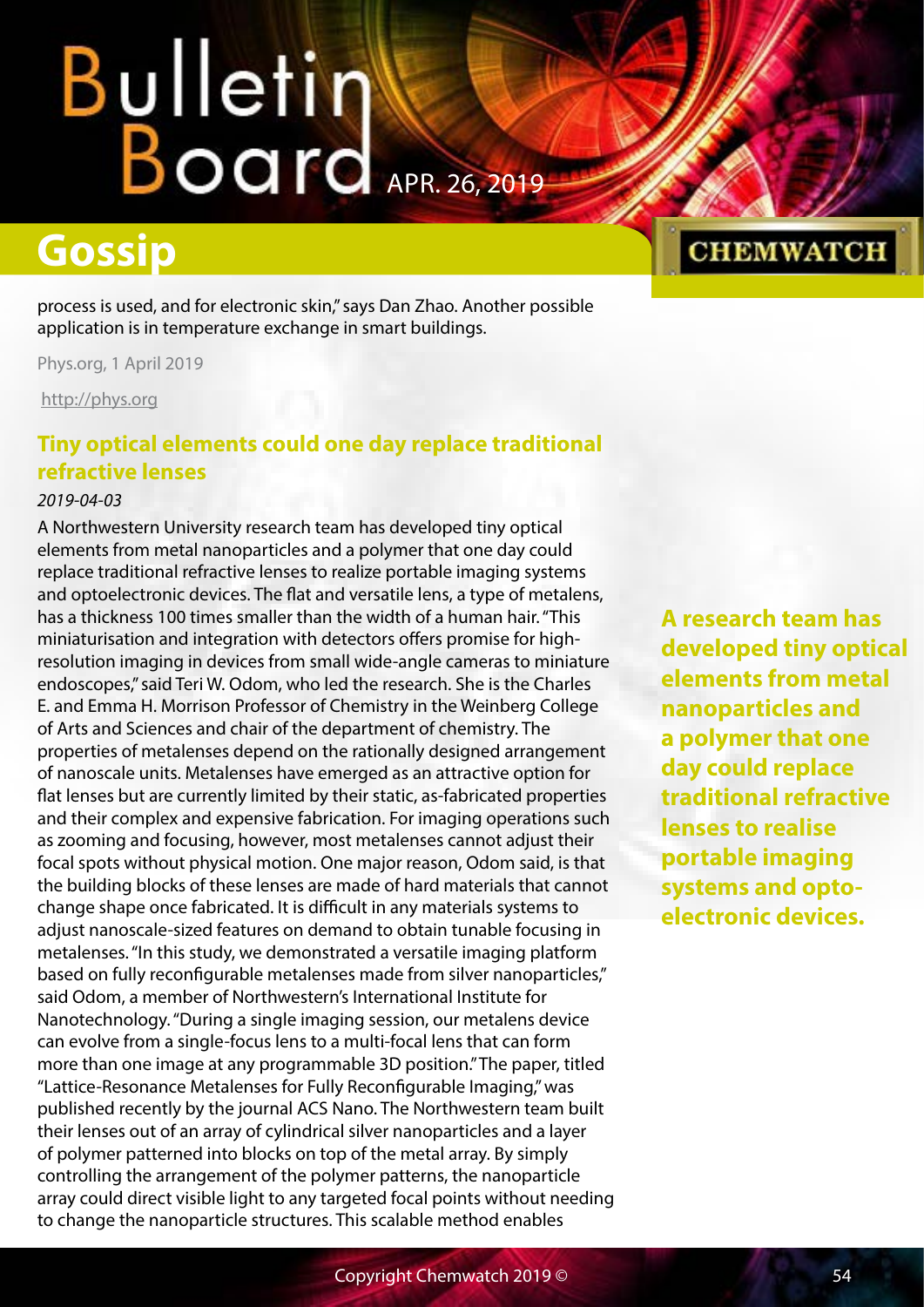## **Gossip**

different lens structures to be made in one step of erasing and writing, with no noticeable degradation in nanoscale features after multiple eraseand-write cycles. The technique that can reshape any pre-formed polymer pattern into any desirable pattern using soft masks made from elastomers. The research was supported by the Vannevar Bush Faculty Fellowship from the Department of Defence (grant no. N00014-17-1-3023) and the Air Force Research Laboratory (agreement number FA8650-15-2-5518).

Science Daily, 28 March 2019

<http://www.sciencedaily.com>

#### **Fluorine: Toxic and aggressive, but widely used**

#### *2019-04-03*

In toothpaste, Teflon, LEDs and medications, it shows its sunny side -- but elemental fluorine is extremely aggressive and highly toxic. Attempts to determine the crystal structure of solid fluorine using X-rays ended with explosions 50 years ago. A research team has now clarified the actual structure of the fluorine using neutrons from the Heinz Maier Leibnitz Research Neutron Source (FRM II). Fluorine is the most reactive chemical element and highly toxic. It is nonetheless widely deployed. In the first attempt to determine the atomic distances of solid fluorine in 1968, a research team in the United States used X-rays. A difficult task, because fluorine only becomes solid at about minus 220 °C. And already cooling down the aggressive element resulted in explosions. Nobel laureate Linus Pauling was sceptical about the results of the team and in 1970 proposed an alternative structural model -- without delivering the experimental proof. For 50 years, no other chemist ventured to take on the delicate task. Using neutrons from the Heinz Maier-Leibnitz Research Neutron Source in Garching, scientists from the University of Marburg, the Technical University of Munich (TUM) and the Aalto University in Finland have now finally elucidated the structure.

#### Neutrons -- the ideal probes

Neutrons are particularly well suited for localising fluorine atoms with high precision. Since they can penetrate even thick-walled sample containers, neutrons provided the method of choice for Professor Florian Kraus and his team in Marburg. They were supported in their investigations on the powder diffractometer SPODI at the FRM II by the TUM scientist Dr. Markus Hölzel and his colleagues. For their investigations, the researchers implemented a special measuring setup to study fluorine at very low

**Investigations with neutrons settle scientific dispute about the structure of solid fluorine**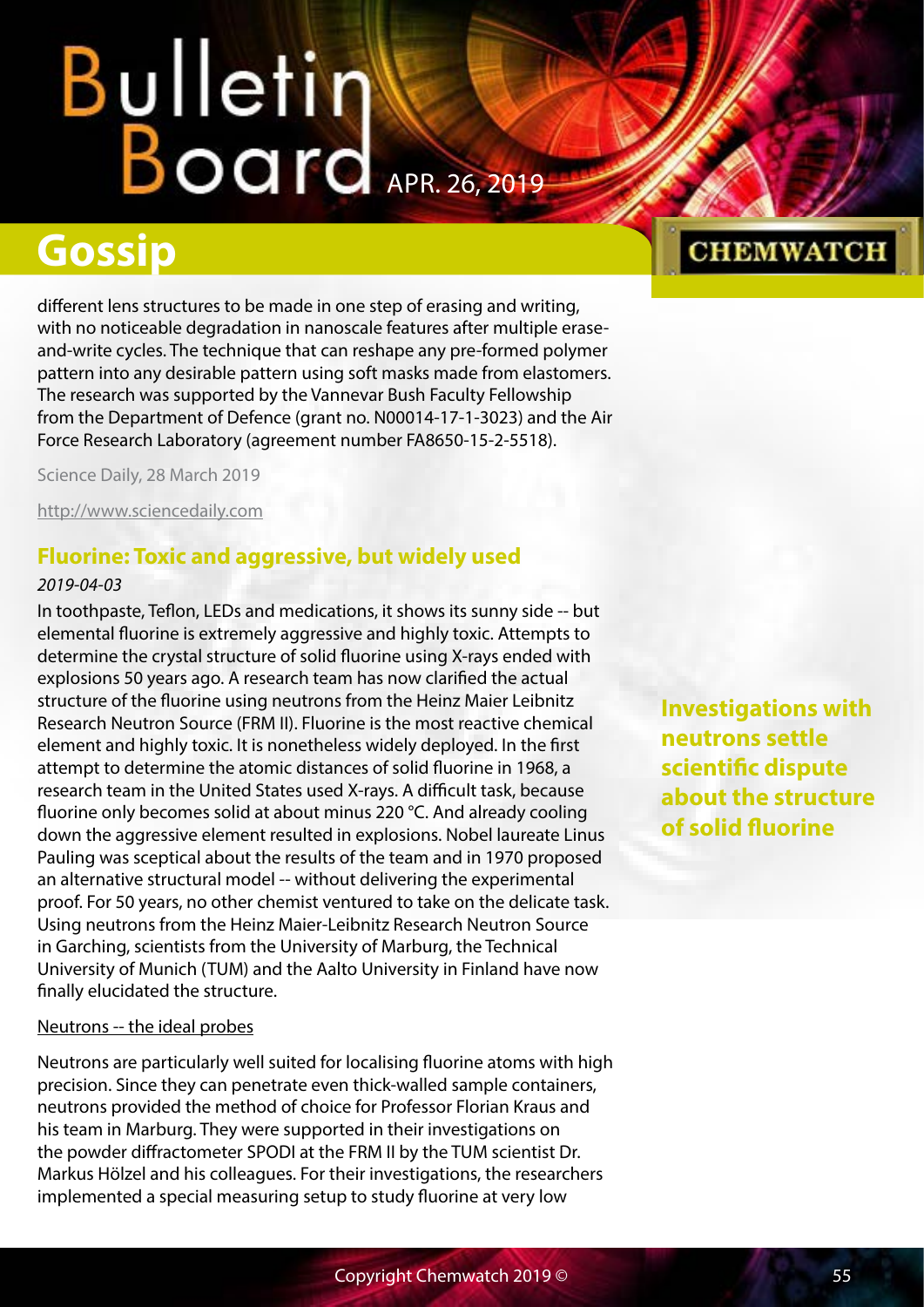# **Bulletintendents**

## **Gossip**

temperatures. To this end, they deployed materials that are particularly resistant to fluorine and ensure safe handling.

#### Application in LEDs, toothpaste and pharmaceuticals

"Extremely precise measurements with neutrons are important to facilitate calculations for a wide variety of applications," says Florian Kraus. "For other elements, high-precision crystal structures have been available for years. The crystal structure of oxygen, for example, has been investigated 35 times and carbon even 108 times." But fluorine is also an essential part of everyday life. Among other things, fluorides are used as additives to toothpaste. They are used in LED bulbs to turn the cold LED light into a warm white. Fluorine compounds are also added to many pharmaceuticals to increase their effectiveness.

#### Neutron measurements confirm the suspicions of the Nobel Prize winner

Even though the results of the measurements from the 1960s were not precise, Florian Kraus was nonetheless quite surprised by the great difference: "Using neutron measurements, we were able to resolve the atomic distance 70 percent more accurately," says the chemist. "And the crystal structure shows that Nobel laureate Linus Pauling was spot on with his doubts"

Science Daily, 27 March 2019

<http://www.sciencedaily.com>

### **Engineers craft the basic building block for electrospun nanofibers**

#### *2019-04-03*

Electrospinning uses electric fields to manipulate nanoscale and microscale fibres. The technique is well-developed but time-intensive and costly. A team from Michigan Technological University came up with a new way to create customisable nanofibers for growing cell cultures that cuts out time spent removing toxic solvents and chemicals. Their work is published in Materialia. Smitha Rao, assistant professor of biomedical engineering at Michigan Tech, led the research. She said the approach is innovative, "we're coming at this completely sideways," and the team focused on streamlining electrospun nanofiber production. Nanofibers are used as scaffolds, made up of strands and pockets, that can grow cells. "We want an assembled, highly aligned scaffold that has ideal structures and patterns on it that cells will like," Rao said. "Take a cell, put it on porous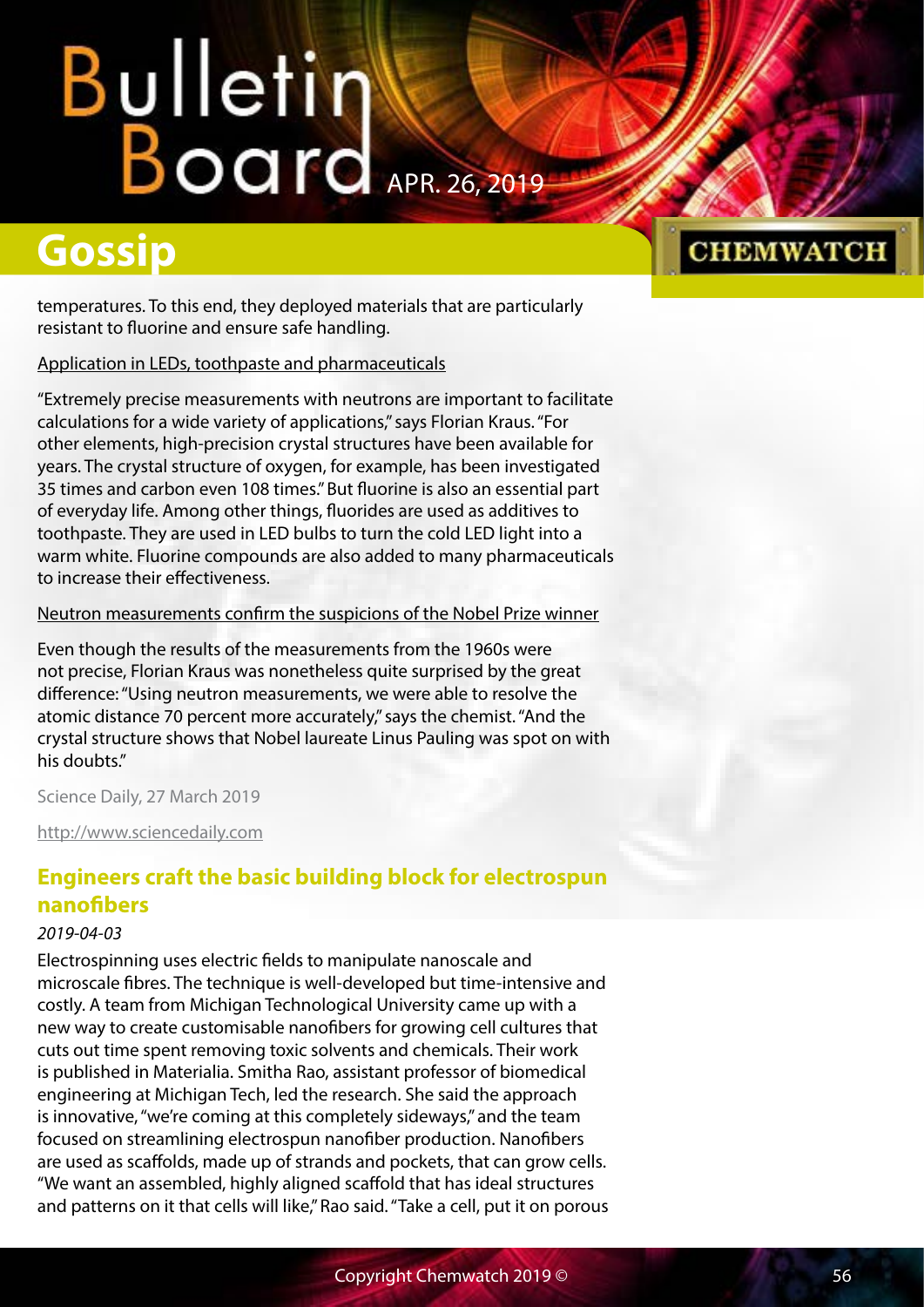# Bulletin Board APR. 26, 2019

## **Gossip**

materials versus elastic materials versus hard materials, and it turns out the cell does different things. Usually you use varied materials to get these diverse characteristics. Cells respond differently when you put them on different surfaces, so can we make scaffolds that provide these different conditions while keeping the materials same?" In a nutshell, yes. And making customizable scaffolds is surprisingly simple, especially when compared to the laborious casting and additive processes typically used to produce scaffolds suitable for electrospinning. Plus, Rao's team discovered a pleasant side effect. "We take the polymers, then we put them into solutions, and we came up with this magical formula that works—and then we had to go electrospin it," Rao explained, adding that the team noticed something odd during the process. "We saw that the cells aligned without us applying anything externally. Typically, to make them align you have to put them in an electric field, or put them in a chamber and agitate the scaffold to force them to align in a particular direction by applying external stresses," she said. "We're basically taking pieces of this scaffold, throwing it in a culture plate and dropping cells on it." When spun in an electric field—imagine a cotton candy machine—the self-aligning cells follow the strand-and-pocket pattern of the underlying nanofibers. Rao's team, including lead author and Ph.D. student Samerender Nagam Hanumantharao and masters student Carolynn Que, found that varying electric field strengths result in different pocket sizes. At 18 kilovolts, the magic happens and the fibres align just so. At 19 kilovolts, small pockets form, ideal for cardiac myoblasts. At 20 kilovolts, honeycombs of pockets expand in the fibres. Bone cells prefer the pockets formed at 21 kilovolts; dermal cells aren't picky, but especially like the spacious rooms that grow at 22 kilovolts. Rao's team tested a variety of polymer mixes and found that some of the most common materials remain tried-and-true. Their magical two-polymer blend let them manipulate the nanofiber pocket size; a three-polymer blend made tweaking the mechanical properties possible. The polymers include polycaprolactone (PCL), biodegradable and easy to shape, and conductive polyaniline (PANI), which together made a two-polymer blend, which could be combined with polyvinylidene difluoride (PVDF). "Because polyaniline is conducting in nature, people can throw it into the fibre matrix to get conductive scaffolds for cells such as neurons," Rao said. "However, no one has used these materials to manipulate the process conditions." Being able to use the same materials to create different nanofiber characteristics means eliminating chemical and physical variables that can mess with experimental results. Rao hopes that as more researchers use her team's blends and process that it will speed up research to better understand neural mechanisms, speed up wound healing technology, test cell lines and boost rapid prototyping in

### **CHEMWATCH**

**A team from Michigan Technological University came up with a new way to create customisable nanofibers for growing cell cultures that cuts out time spent removing toxic solvents and chemicals.**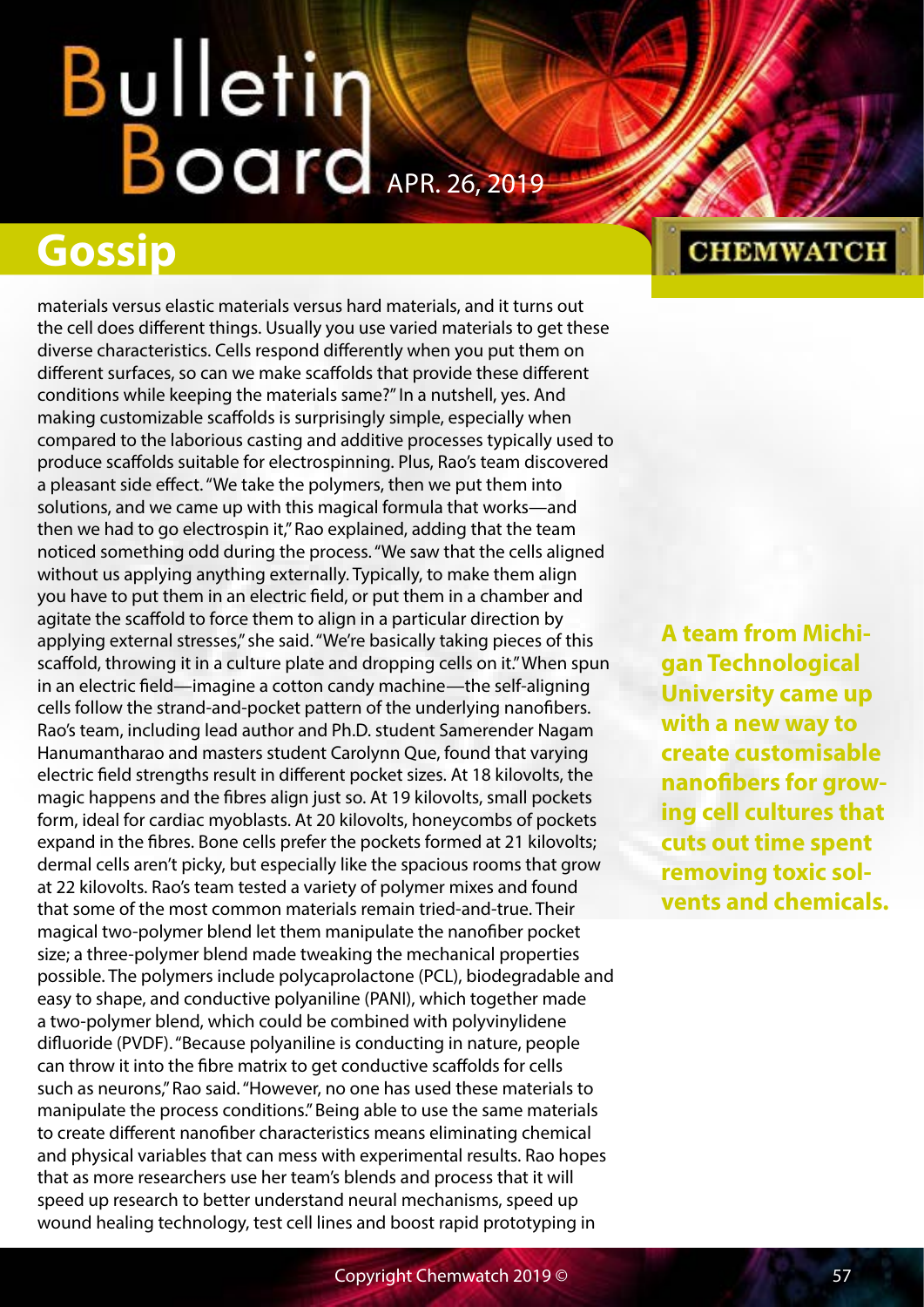## **Gossip**

biomedical engineering. "We're trying to simplify the process to answer a highly complex question: how do cells proliferate and grow?" Rao said. "This is our basic building block; this is the two-by-two Lego. And you can build whatever you want from there."

Phys.org, 27 March 2019

<http://phys.org>

### **Fish slime: An untapped source of potential new antibiotics**

#### *2019-04-03*

As current antibiotics dwindle in effectiveness against multidrugresistant pathogens, researchers are seeking potential replacements in some unlikely places. Now a team has identified bacteria with promising antibiotic activity against known pathogens—even dangerous organisms, such as the microbe that causes MRSA infections—in the protective mucus that coats young fish. The researchers will present their results today at the American Chemical Society (ACS) Spring 2019 National Meeting & Exposition. "For us, any microbe in the marine environment that could provide a new compound is worth exploring," says Sandra Loesgen, Ph.D., the group's principal investigator. According to Loesgen, who is at Oregon State University, while novel chemical reagents have been found in the human microbiome, the marine equivalent remains relatively unstudied. One potential goldmine of microbes is the mucus that coats the surfaces of fish. This viscous substance protects fish from bacteria, fungi, and viruses in their environment, trapping the microbes before they can cause infections. The slime is also rich in polysaccharides and peptides known to have antibacterial activity. "Fish mucus is really interesting because the environment the fish live in is complex," says Molly Austin, an undergraduate chemistry student in Loesgen's laboratory, who conducted some of the studies. "They are in contact with their environment all the time with many pathogenic viruses." According to Austin, it would be interesting to figure out if anything in the mucus, which protects the fish, could actually help protect humans. Collaborator Erin (Misty) Paig-Tran, Ph.D., who is at California State University, Fullerton, supplied the mucus, swabbed from juvenile deep-sea and surface-dwelling fish caught off the Southern California coast. The team examined young fish because they have a less-developed immune system and more mucus on the outside of their scales that could contain a greater concentration of active bacteria than adult fish. Loesgen, Austin and graduate student Paige Mandelare isolated and screened 47 different strains of bacteria from the slime. Five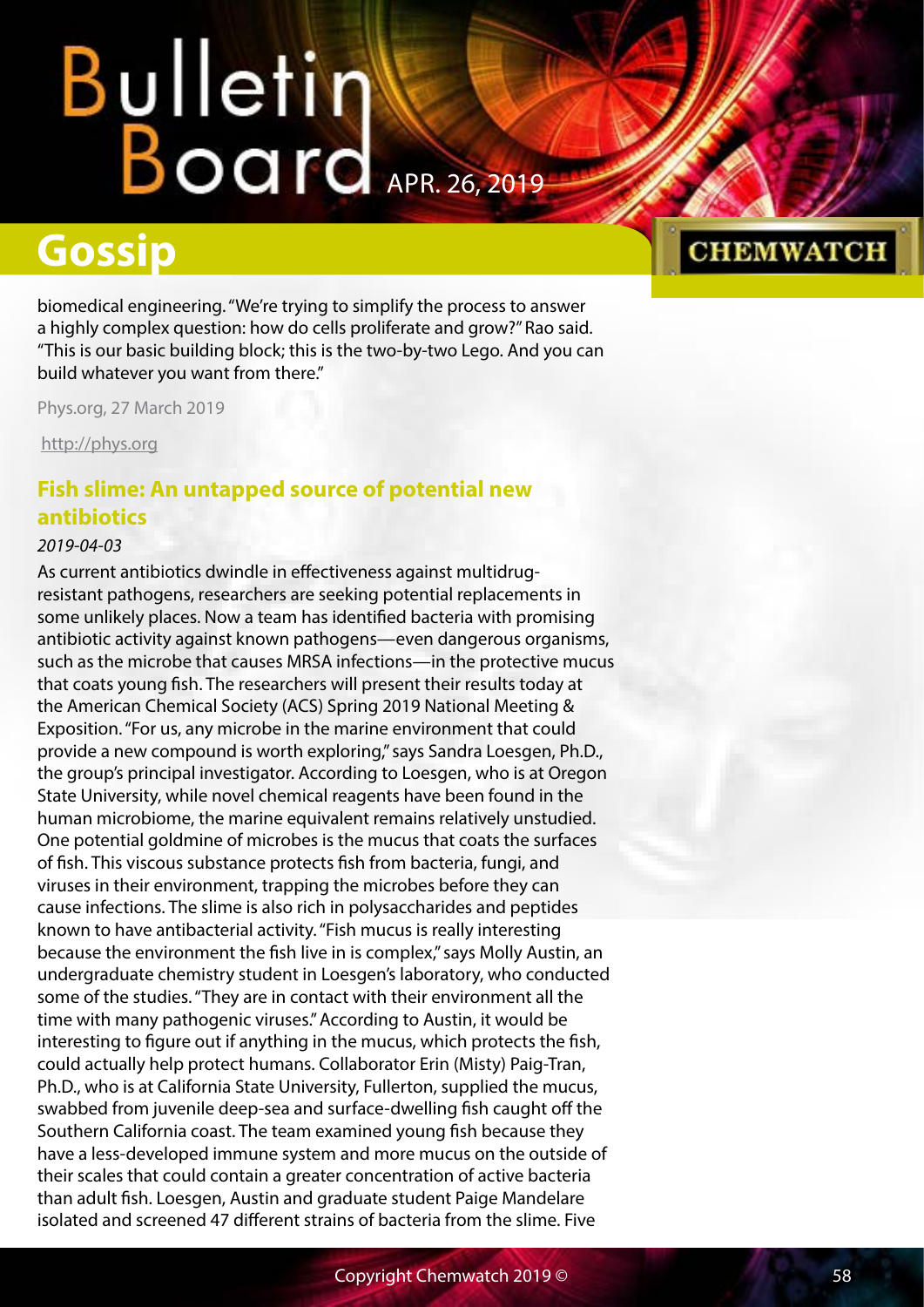## **Gossip**

bacterial extracts strongly inhibited methicillin-resistant S. aureus (MRSA), and three inhibited Candida albicans, a fungus pathogenic to humans. A bacteria from mucus derived from a particular Pacific pink perch showed strong activity against MRSA and against a colon carcinoma cell line. Austin is now focusing her work on the Pseudomonas aeruginosa, a Gramnegative bacteria derived from that fish, to study the many potentially interesting phenazine natural products and antibiotics that this bacteria makes. While the team members are interested in new sources for antibiotics to help humans, they are also looking at other ways to apply this knowledge. For example, the study of fish mucus could also help reduce the use of antibiotics in fish farming by leading to better antibiotics specifically targeted to the microbes clinging to certain types of fish. But first, the researchers want to understand more fundamental questions. For example, "We don't even know what a healthy microbiome is," Loesgen says. She explains that it's unclear whether the bacteria they studied in the fish slime were typical of their microbiomes and are protecting their hosts, or if these bacteria just happened to hitch a ride on these individual fish. Learning more about healthy fish microbiomes and how environmental factors in the Pacific can affect them could help inform conservation efforts, the researchers say.

Phys.org, 31 March 2019

<http://phys.org>

#### **Same properties, lower cost**

#### *2019-04-01*

Japanese scientists have developed a technique to transform a copperbased substance into a material that mimics properties of precious and pricey metals, such as gold and silver. The new medium, made of copper nanoparticles (very small copper-based structures) has promising applications in the production of electronic devices that would otherwise depend on expensive gold and silver counterparts. It is also suitable in the fabrication of electronic components using printing technologies that are recognised as environmentally friendly production methods. The study was published on January 29 in Scientific Reports, an online open access journal managed by Nature. The development of the Internet of Things (IoT) has quickly increased the demand for thin and wearable electronic devices. For example, IoT depends on communication between devices, which requires antennas that have so far required expensive gold and silver-based metal composites. To date, existing techniques for the preparation of copper nanoparticles have not been ideal as they

#### Copyright Chemwatch 2019 © 59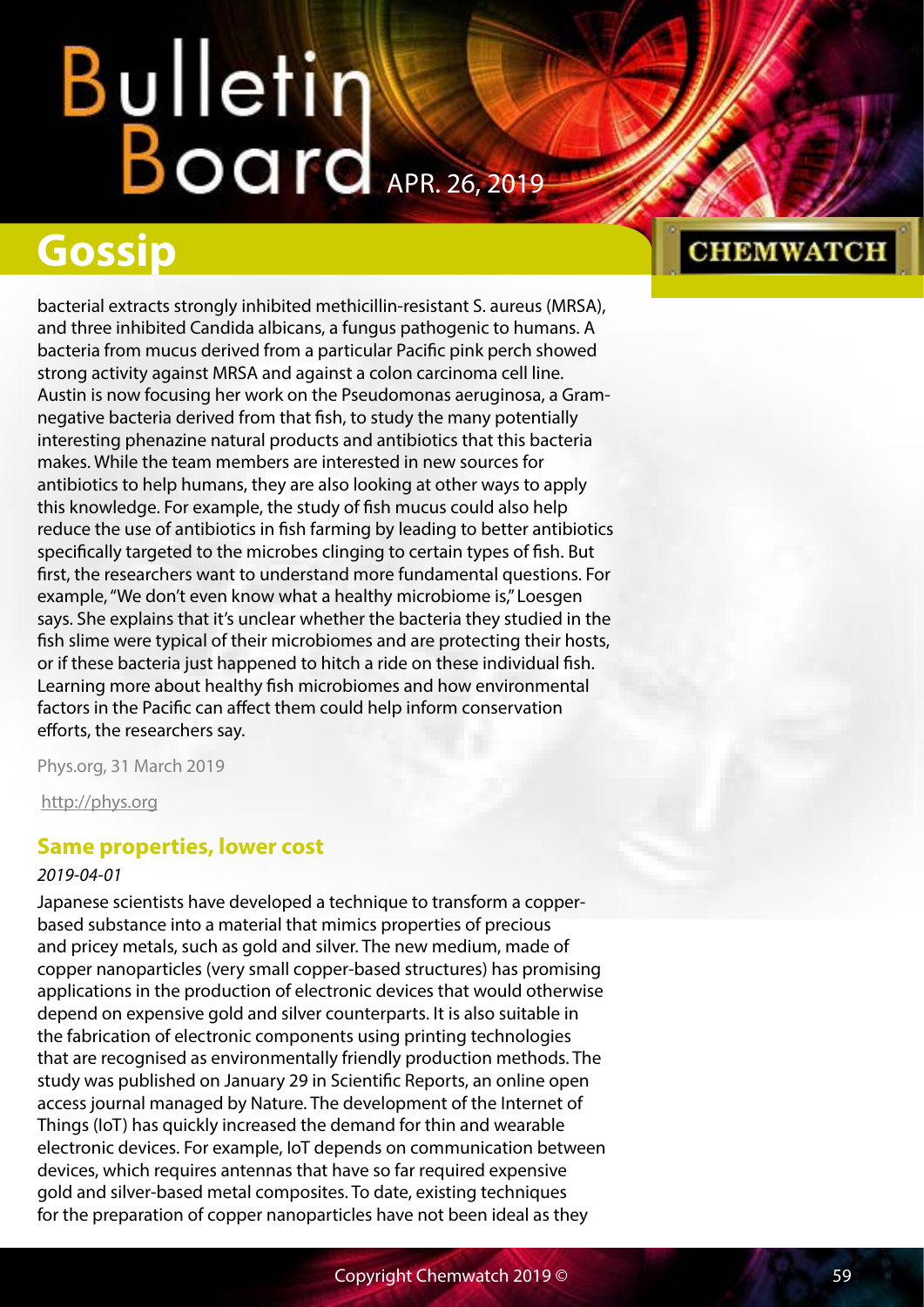## **Gossip**

resulted in impurities attaching to the material. Since these impurities could only be removed via extremely high temperatures, copper nanoparticles that were created at room temperature were impure and thus could not solidify into usable parts. Until now, this has been one of the hurdles to creating a more cost-effective alternative to gold and silver parts in electronic devices. The joint study between researchers at Tohoku University and Mitsui Mining & Smelting Co., Ltd in Tokyo reports the successful synthesis of copper nanoparticles with the ability of solidifying at much lower temperatures while remaining pure. The team has altered the structure of the copper nanoparticles and rendered them more stable so that they do not degrade at low temperatures. "Copper has been an attractive alternative material in the preparation of electric circuits. The most important part of using copper is altering it so that it solidifies at low temperatures. So far, that has been difficult because copper readily interacts with the moisture in the air and degrades, which turns into unstable nanoparticles. With the methods used in this study that alter the structure of the carbon and thereby making it more stable, we have successfully overcome this instability issue," adds Kiyoshi Kanie, Ph.D., associate professor at the Institute of Multidisciplinary Research for Advanced Materials of Tohoku University. The researchers hope to expand the application of their copper-based nanoparticles beyond just electronics. They believe that this material will be useful in other sectors as well. "Our method effectively created copper nanoparticle-based materials that can be utilized in various types of on-demand flexible and wearable devices that can be fabricated easily via printing processes at a very low cost," Kanie adds.

EurekAlert, 1 April 2019

<http://www.eurekalert.org>

### **CHEMWATCH**

**Japanese scientists have developed a technique to transform a copperbased substance into a material that mimics properties of precious and pricey metals, such as gold and silver.**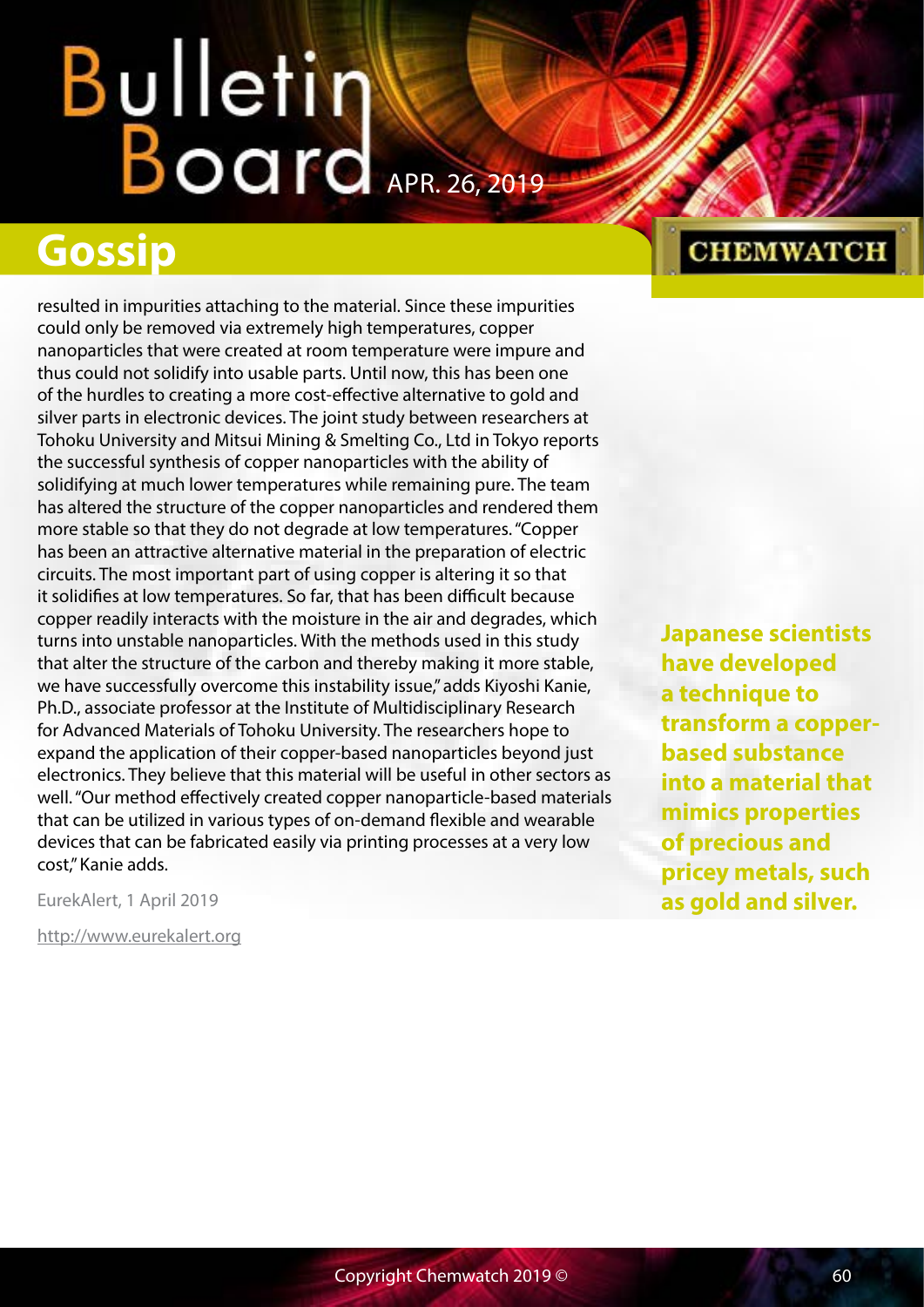# **Bulletings**

## **Gossip**



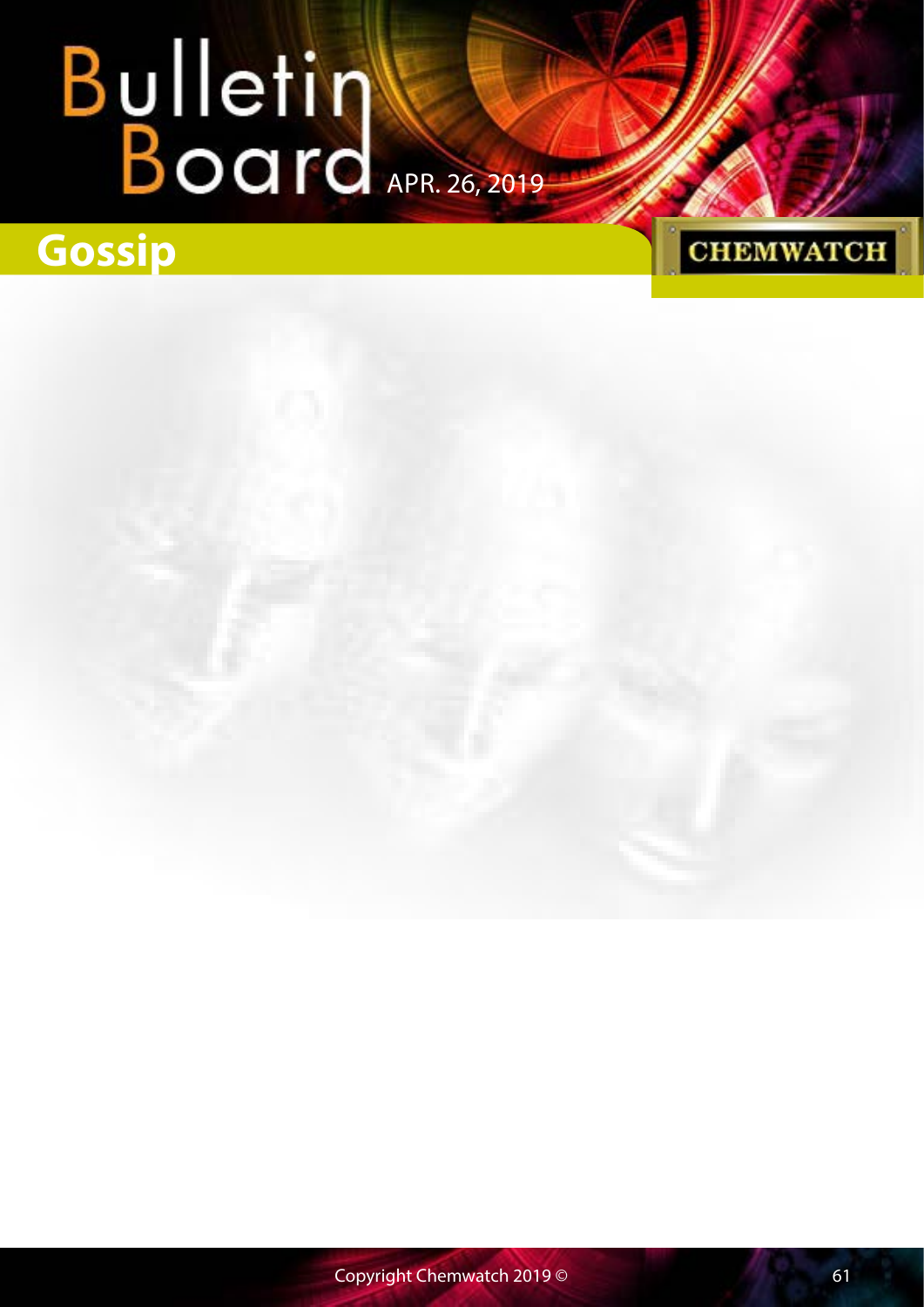## **Curiosities**

#### **Parasitic worms cause cancer—and could help cure it** 2019-04-04

Billions worldwide are infected with tropical worms. Unsurprisingly, most of these people live in poor countries, kept poor by the effects of wormrelated malnourishment. What may surprise many is that worms also cause the majority of cases of some cancers in these countries. Published in Frontiers in Medicine as a special article collection on parasite-associated malignancy, new research aims to inform prevention and treatment—and perhaps even turn worms against cancer.

#### Worms cause cancer

Over a million worm species are classified as helminths. A single characteristic unites them: parasitism. "Helminths take many forms, but all of them harm their host in some way. In humans, they can live in the intestinal tract, urinary tract or bloodstream, causing a variety of illness from malnutrition to organ failure" explains co-editor of the research Dr. Monica Botelho of Portugal's National Institute of Health. In 2015 a more bizarre case of infection put helminths into the headlines: a man with HIV-AIDS died after his tapeworm contracted cancer and spread around his body. This remains the only such case ever recorded. Meanwhile, scientists have known for decades that helminths can turn human cells into cancers. "Three species of helminth are classified as class 1 carcinogens by the WHO," adds Botelho. "These are all designated trematodes—after the Latin name for the grisly feeding cavity with which they latch onto their host's insides."

#### Worm-related cancer is not just a fluke—it's three

Trematodes are known informally as 'flukes'. In this case however, they're anything but. "In endemic regions—predominantly sub-saharan Africa and Southeast Asia—flukes are responsible for the majority of all bladder and liver cancer cases," says Dr. Joachim Richter, Associate Professor at Charité Berlin and co-editor with Botelho. "Cancers arise in sites of fluke infection including the bladder wall and the bile ducts of the liver." But how does a worm cause cancer? According to the research collection, their feeding—and breeding—habits might be to blame. "Flukes constantly wound and re-wound their host as they latch on with their feeding cavity, burrow through organs, and deposit eggs in the bladder wall. This leads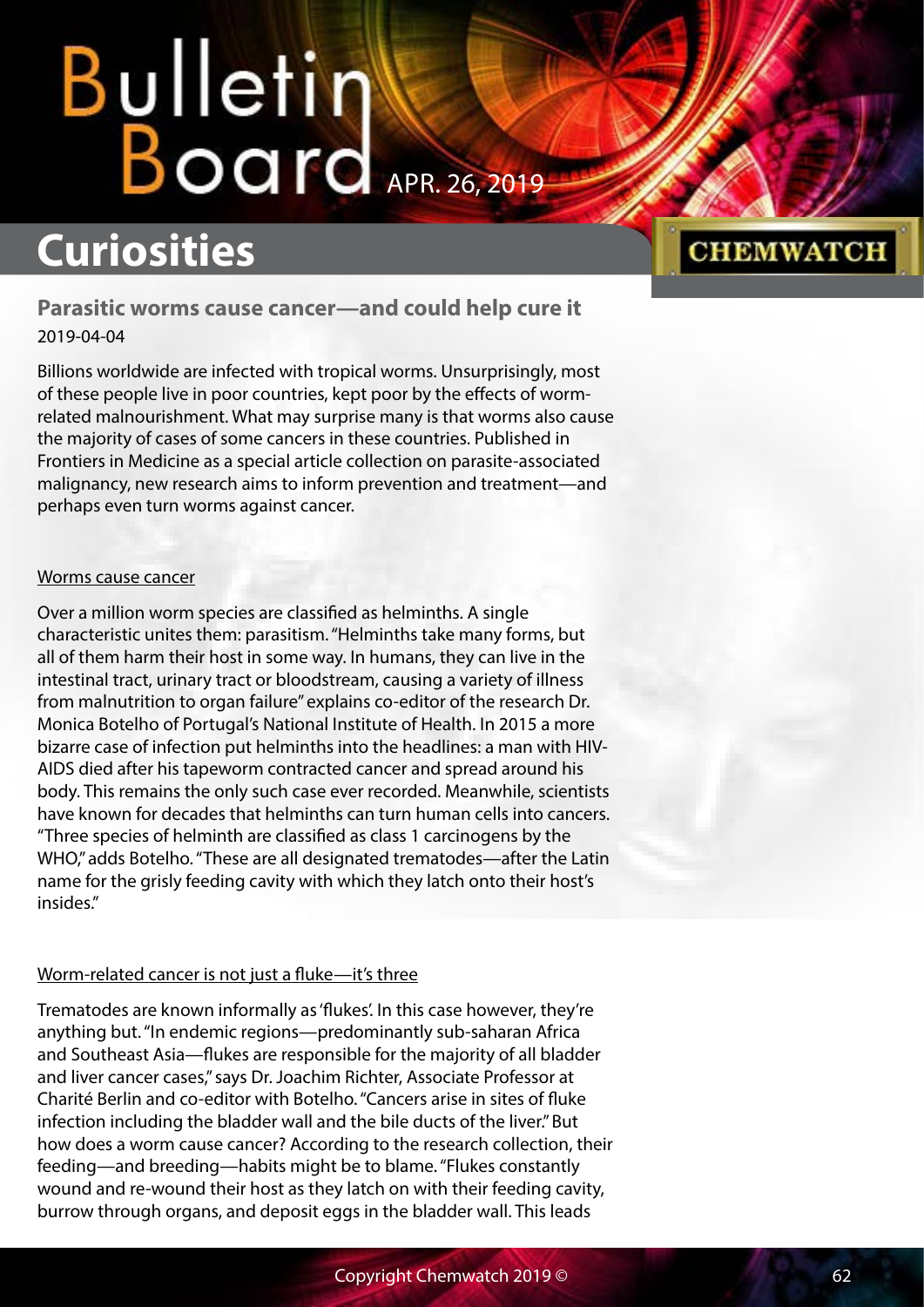# **Bulletintendents**

## **Curiosities**

to chronic inflammation as the body tries endlessly to heal, meaning lots of cell division and so lots of opportunities for cancer-causing mutations to accumulate over years of infection. "The flukes' toxic toilet habits then add insult to injury. "Worms and their eggs also excrete proteins that exacerbate this chronic inflammation, further promoting cell division as well as the blood vessel growth required to feed it," adds Richter.

#### Hyper tapeworms protect hosts from cancer

Fluke infections and early stage cancers are often asymptomatic, so despite availability of anthelminthic drugs patients often present too late for curative treatment. Fortunately, flukes have an Achilles' heel: they require freshwater snails as a first host before infecting humans. "Flukes have been successfully eliminated in Japan by economic development and the filling and drainage of snail habitats," says Richter. "Eradication efforts are underway in Thailand, which has the world's highest rates of liver fluke infection and bile duct cancer—but some high-risk countries like Ethiopia lack a coordinated monitoring or prevention program for fluke-related cancer and need more help." Beyond eradication efforts lies another twist in the bizarre world of worms and cancer: helminths as a cure for malignancy. "Many parasites, including some helminths like the liver fluke Fasciola hepatica, inhibit cancer growth in vitro. Another of these—the ominously named 'hyper tapeworm' - is associated with a significantly lower rate of cancer in human hosts," reports Botelho. "In fact, there is evidence that proteins produced by hyper tapeworms as well as F. hepatica not only kill cancer cells directly—but might also enhance their host's immune response to tumours." "Even cancer-promoting fluke proteins might be repurposed as treatments for other conditions: for example, those that promote new blood vessel growth could help resolve chronic non-healing wounds in diabetics, tobacco users, and the elderly."

Medical Xpress, 25 March 2019

http://medicalxpress.com

### **Early test of male birth control pill shows no safety problems** 2019-04-04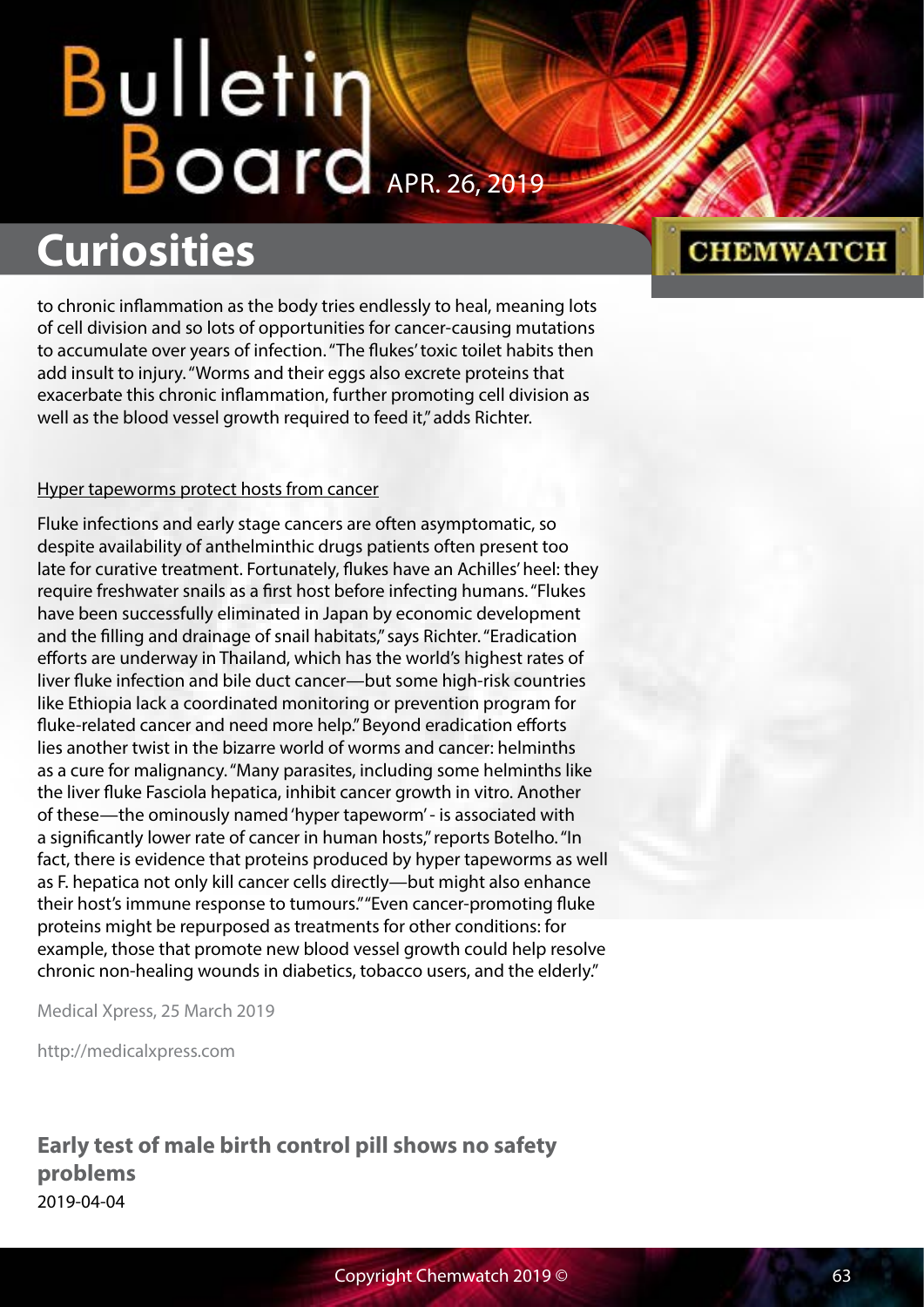# **Curiosities**

After taking an experimental male birth control pill for 28 days, 30 men reported no serious side effects and the drug showed signs of decreasing sperm production, according to results of a phase 1 safety test reported Sunday in a poster session at ENDO 2019, the Endocrine Society's annual meeting in New Orleans. The purpose of phase I trials is to gather initial data on a drug's safety, not to test whether it's effective. In fact, the duration of the trial was insufficient to prove the pill's effectiveness as a contraceptive. That would take 60 to 90 days of use, the researchers said. Instead, the hormone changes seen in the volunteers were "consistent with effective contraception," according to a news release. The effects of the drug seemed to fade after the men stopped taking it. Five men (17 percent) reported a mildly decreased sex drive. Two (7 percent) experienced mild erectile dysfunction although, according to a news release, "sexual activity was not decreased." Side effects included fatigue, acne or headache and were seen in four to six men each. The drug, known as 11-beta-MNTDC, mimics testosterone. The study tested a base dose of 200 milligrams once daily in 14 people. Sixteen men got twice that dose. Another 10 received a dummy pill. The team, led by Dr. Stephanie Page of the University of Washington School of Medicine in Seattle, is planning longer studies of the drug, also known as 11-beta-methyl-19 nortestosterone dodecylcarbonate. The same team is testing another potential male birth control pill, dimethandrolone undecanoate, or DMAU.

Reuters Health, 26 March 2019

http://www.reuters.com/news/health

#### **Long-term hormone use after menopause tied to Alzheimer's risk** 2019-04-04

Women who take hormone replacement therapy (HRT) to ease menopause symptoms like hot flashes and night sweats may be slightly more likely to develop Alzheimer's disease, a large Finnish study suggests. Many women have been reluctant to use hormones for menopause symptoms since 2002, when the Women's Health Initiative (WHI) study in the U.S. linked treatments containing man-made versions of the female hormones oestrogen and progestin to an increased risk of breast cancer, heart attacks and strokes. While some previous research has also linked HRT to an increased risk of dementia, results have been mixed and offered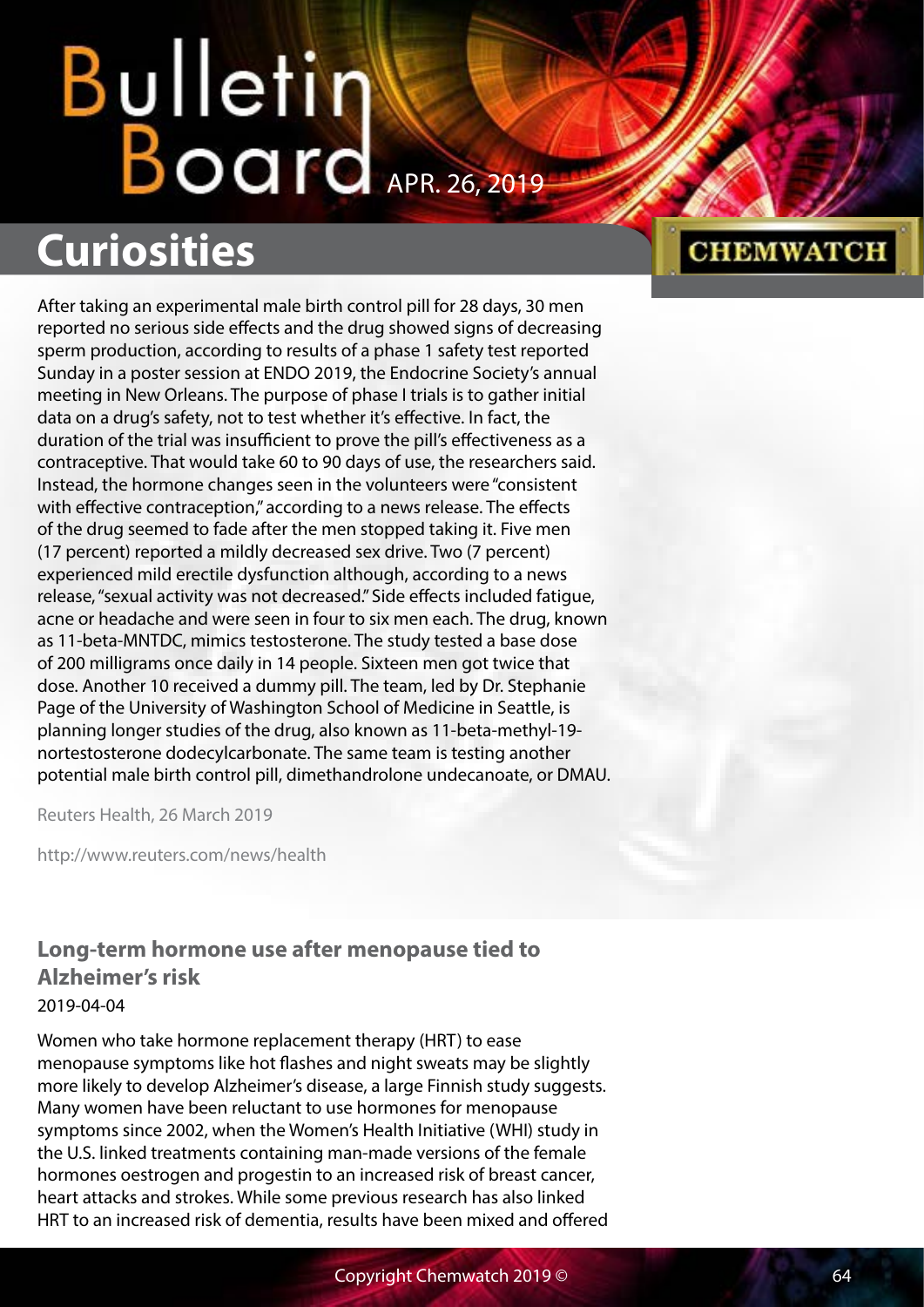# **Curiosities**

little clarity about whether this risk should help inform women's decisions about hormone use. The current study involved almost 85,000 women diagnosed with Alzheimer's disease in Finland between 1999 and 2013 and a control group of about 85,000 similar women without this diagnosis. Roughly 30 percent of women in both groups used hormones; most took "systemic" hormones in tablet or pill forms but some used vaginal treatments. Compared to women who didn't use systemic hormones, those who did were 9 percent to 17 percent more likely to develop Alzheimer's disease. The biggest risk was for older women who used HRT for more than a decade. "These findings should not be a cause for alarm," said senior study author Dr. Tomi Mikkola of Helsinki University by email. "For the short-term management of hot flashes, night sweats and disruptive sleep, the benefits of hormone therapy clearly outweigh the risk." Women typically go through menopause between ages 45 and 55. As the ovaries curb hormone production, women can experience symptoms ranging from irregular periods and vaginal dryness to mood swings and insomnia. Different types of hormone therapy are available, for example, tablets containing oestrogen only or a combination of oestrogen and progestogen, as well as transdermal treatments, such as patches, gels and creams. Alzheimer's disease is the most common cause of dementia among older adults. The progressive brain disorder slowly erodes memory and thinking skills and eventually leaves people unable to handle basic tasks in daily life. Nearly all of the women in the study who had Alzheimer's were diagnosed at age 60 or older, and 56 percent of them were over 80 at the time of their diagnosis, researchers report in The BMJ. Three in four women with Alzheimer's who were taking HRT had been on hormones for more than 10 years when they were diagnosed. In absolute terms, the researchers calculate, HRT is associated with 9 to 18 additional cases of Alzheimer's disease per year detected in every 10,000 women ages 70 to 80, especially in those who used hormone therapy for over 10 years. The type of oral HRT - oestrogen only or in combination with progestogen didn't appear to impact the risk of Alzheimer's. Vaginal forms of hormone therapy didn't appear connected to Alzheimer's disease risk. The study wasn't a controlled experiment designed to prove whether or how HRT might directly increase risk for Alzheimer's. It also wasn't designed to determine whether certain doses or forms of hormone therapy might directly contribute to that risk. Evidence from this and other research isn't compelling enough to warn younger women to avoid HRT just because they're concerned about Alzheimer's disease, Dr. JoAnn Manson of Harvard Medical School and Brigham and Women's Hospital in Boston writes in an editorial. "The randomised trials to date support the cognitive safety of oestrogen therapy when taken in early menopause," Manson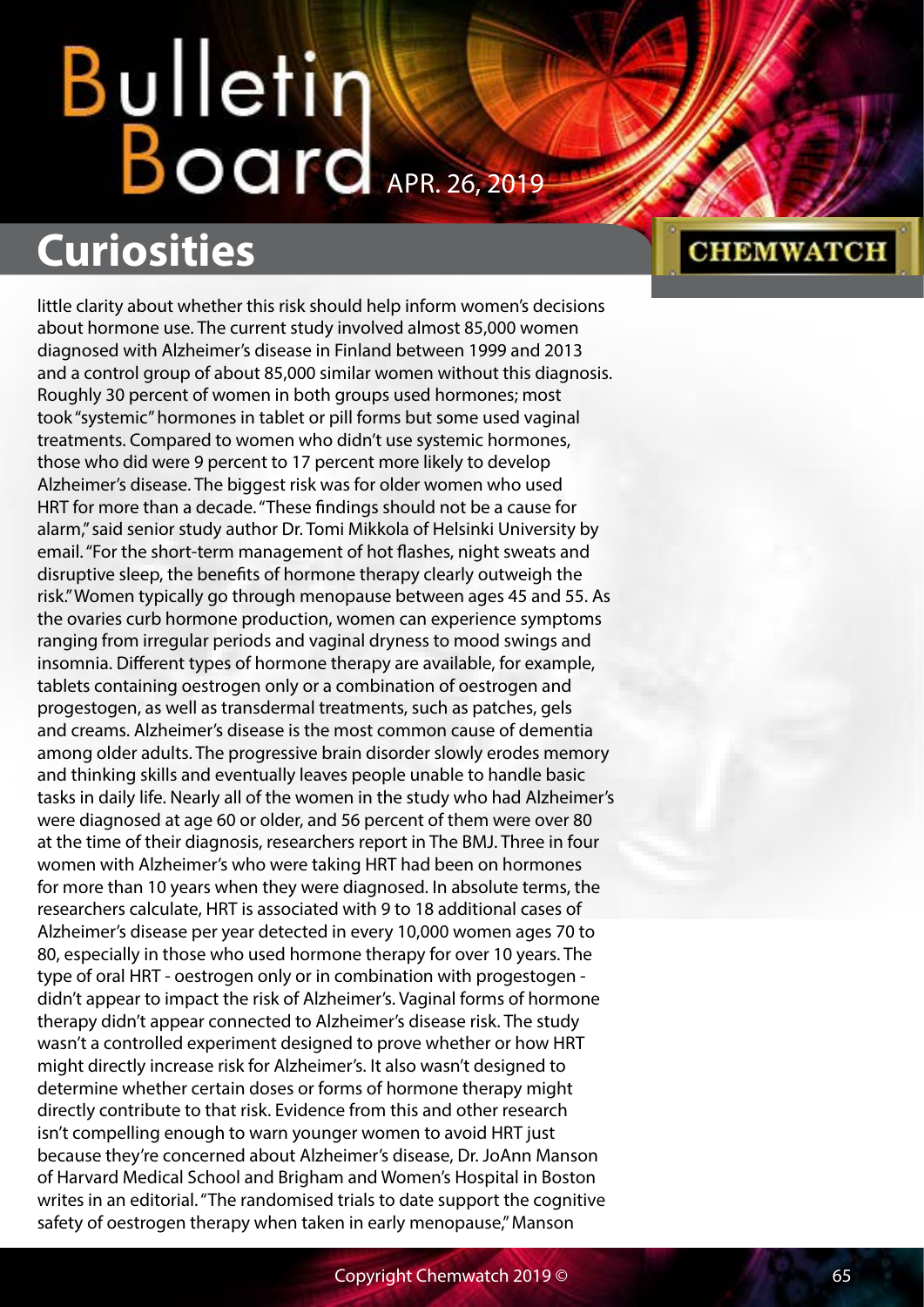## **Curiosities**

### **CHEMWATCH**

said by email. "For recently menopausal women seeking treatment for bothersome hot flashes or night sweats, these observational findings should not discourage use of hormone therapy or materially influence decision making."

Reuters Health, 21 March 2019

http://www.reuters.com/news/health

#### **Bacteria may travel thousands of miles through the air globally** 2019-04-04

Bacteria may travel thousands of miles through the air worldwide instead of hitching rides with people and animals, according to Rutgers and other scientists. Their "air bridge" hypothesis could shed light on how harmful bacteria share antibiotic resistance genes. "Our research suggests that there must be a planet-wide mechanism that ensures the exchange of bacteria between faraway places," said senior author Konstantin Severinov, a principal investigator at the Waksman Institute of Microbiology and professor of molecular biology and biochemistry in the School of Arts and Sciences at Rutgers University-New Brunswick. "Because the bacteria we study live in very hot water - about 160 degrees Fahrenheit - in remote places, it is not feasible to imagine that animals, birds or humans transport them," Severinov said. "They must be transported by air and this movement must be very extensive so bacteria in isolated places share common characteristics." Severinov and other researchers studied the "molecular memories" of bacteria from their encounters with viruses, with the memories stored in bacterial DNA, according to a study in the journal Philosophical Transactions of the Royal Society B. Bacteriophages - viruses of bacteria - are the most abundant and ubiquitous forms of life on the planet, the study notes. The viruses have a profound influence on microbial populations, community structure and evolution. The scientists collected heat-loving Thermus thermophilus bacteria in hot gravel on Mount Vesuvius and hot springs on Mount Etna in Italy; hot springs in the El Tatio region in northern Chile and southern Chile's Termas del Flaco region; and hot springs in the Uzon caldera in Kamchatka, Russia. In bacterial cells infected by viruses, molecular memories are stored in special regions of bacterial DNA called CRISPR arrays. Cells that survive infections pass the memories - small pieces of viral DNA - to their offspring.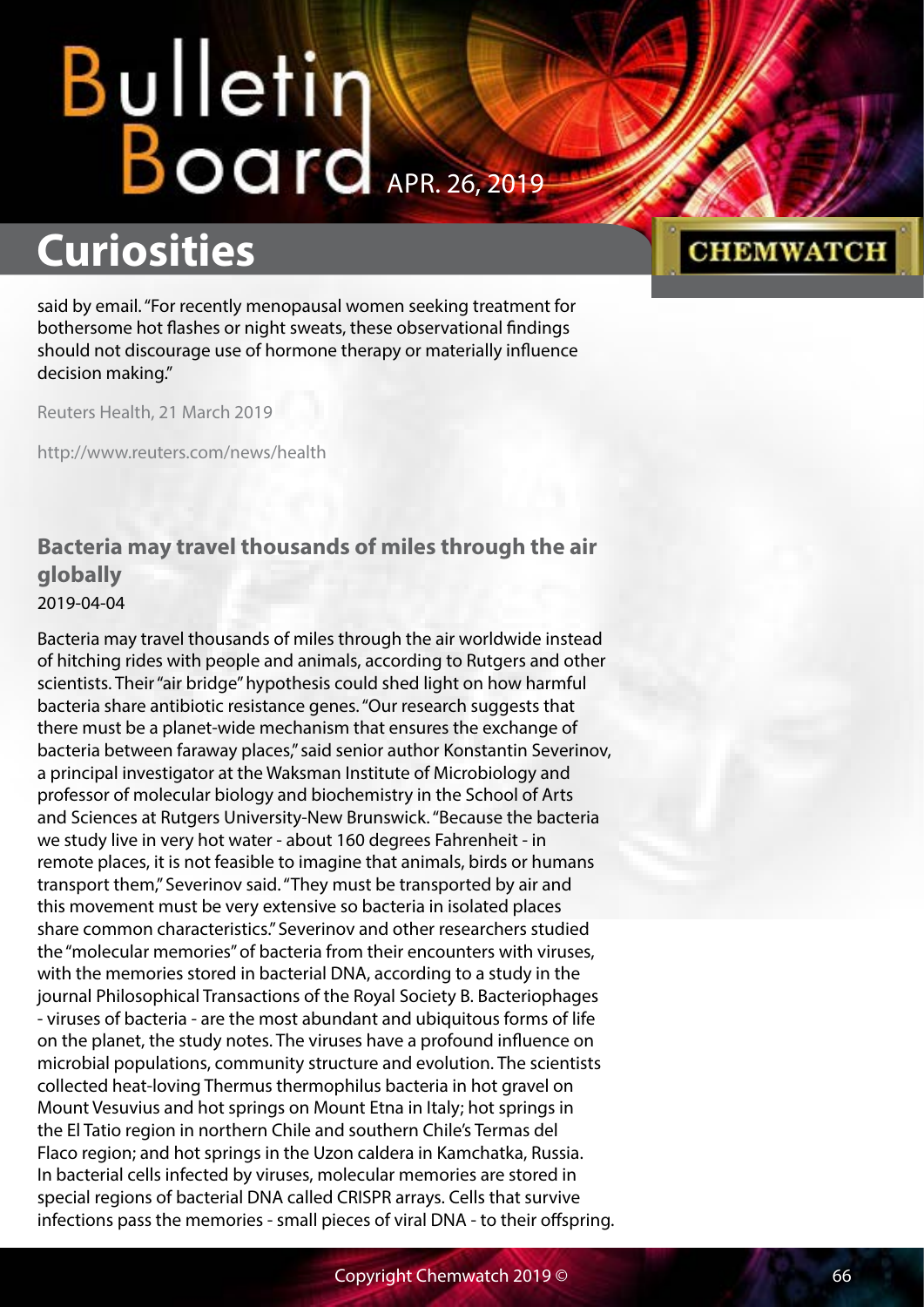# **Curiosities**

### **CHEMWATCH**

The order of these memories allows scientists to follow the history of bacterial interaction with viruses over time. Initially, the scientists thought that bacteria of the same species living in hot springs thousands of miles apart - and therefore isolated from each other - would have very different memories of their encounters with viruses. That's because the bacteria all should have independent histories of viral infections. The scientists also thought that bacteria should be evolving very rapidly and become different, much like the famous finches Charles Darwin observed on the Galapagos Islands. "What we found, however, is that there were plenty of shared memories - identical pieces of viral DNA stored in the same order in the DNA of bacteria from distant hot springs," Severinov said. "Our analysis may inform ecological and epidemiological studies of harmful bacteria that globally share antibiotic resistance genes and may also get dispersed by air instead of human travellers." The scientists want to test their air bridge hypothesis by sampling air at different altitudes and locations around the world and by identifying the bacteria there, he said. They would need access to planes, drones or research balloons.

EurekAlert, 25 March 2019

http://www.eurekalert.org

### **House dust could be causing us to pile on the pounds** 2019-04-04

If you're looking to lose a little weight this year it looks like it could be time for a spring clean. Researchers at Duke University have found that house dust contains chemicals that could be causing us to pile on the pounds. Endocrine-disrupting chemicals, compounds that replicate hormones naturally found in the body, found in household dust may trigger the development of fat cells in the human body, they say. The effect could be triggering increased fat growth in children relative to that ordinarily expected for their age. The chemicals are originally found in common household products such as laundry detergents, household cleaners, paints and cosmetics, and attach themselves onto dust particles through daily or weekly use. Previous research on fat cells isolated in the lab has shown that exposure to certain endocrine-disrupting chemicals found in household dust can cause them to accumulate triglycerides – a type of fat found in the blood. When we eat, our bodies convert any calories we don't immediately need to use into triglycerides. The triglycerides are then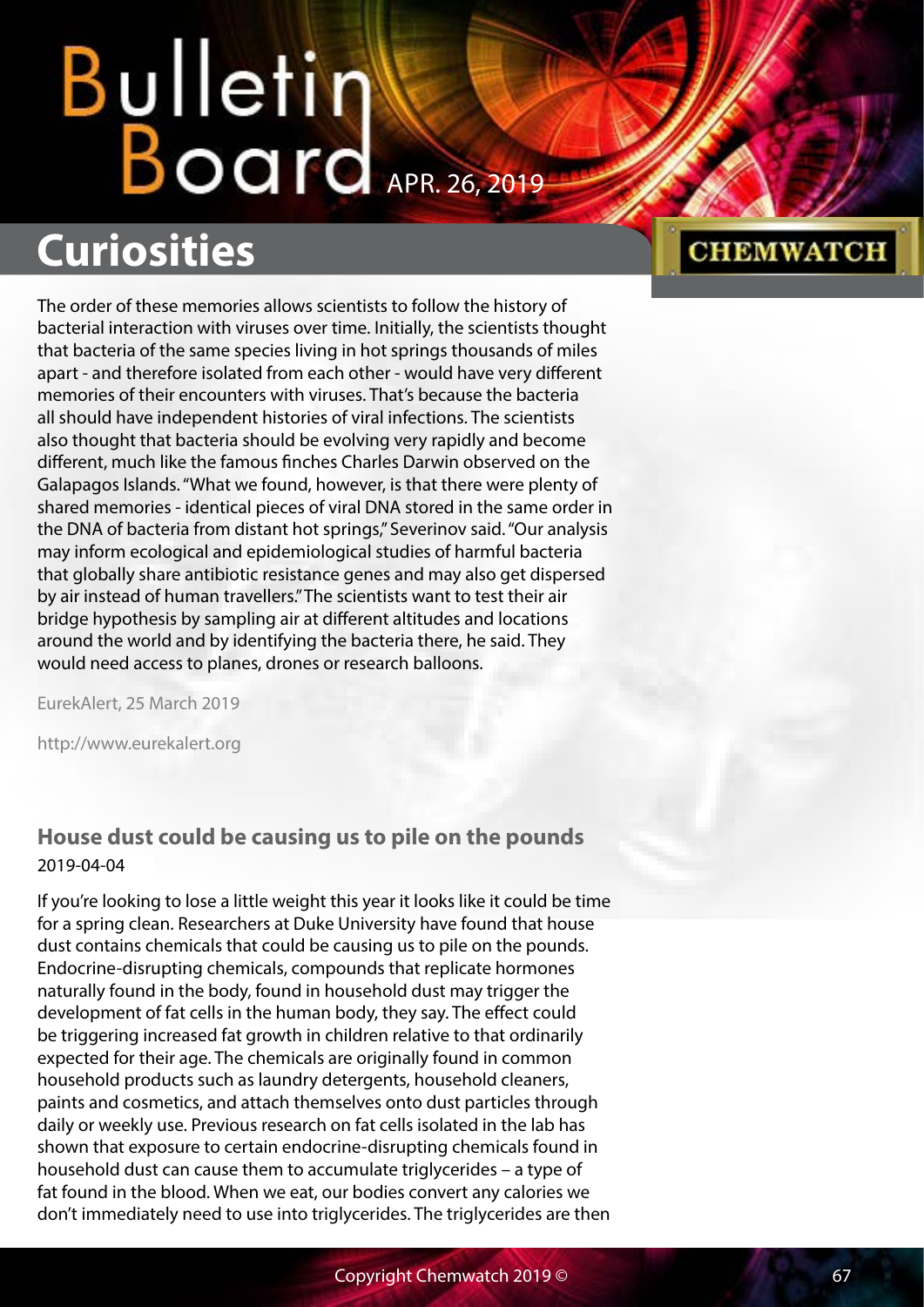# **Curiosities**

stored in fat cells until hormones trigger their release for use as an energy source. Similarly, studies in animals have also shown that endocrinedisrupting chemicals can lead to increased rates of obesity. For this latest study, the team collect nearly 200 house dust samples from homes in North Carolina. They then extracted more than 100 different chemicals from the dust in the lab and tested each of them for their ability to promote fat cell development in petri dish model. They found that around 70 of the chemicals had a marked effect on the development of dustinduced. What's more, they discovered that several of the chemicals were present in large quantities in the dust found in the homes of children who were significantly overweight or obese. "This is some of the first research investigating links between exposure to chemical mixtures present in the indoor environment and metabolic health of children living in those homes," said lead researcher Dr Christopher Kassotis of Duke University's Nicholas School of the Environment. "We found that two-thirds of dust extracts were able to promote fat cell development and half promote precursor fat cell proliferation at 100 micrograms, or approximately 1,000 times lower levels than what children consume on a daily basis." The team now plan to further study these chemicals to establish exactly which of them are a contributing factor to obesity in children.

Science Focus, 30 March 2019

http://www.sciencefocus.com

## **From Canadian Coal Mines, Toxic Pollution That Knows No Borders**

2019-04-04

Massive open-pit coal mines in British Columbia are leaching high concentrations of selenium into the Elk River watershed, damaging fish populations and contaminating drinking water. Now this pollution is flowing across the Canadian-U.S. border, threatening the quality of U.S. waters. Paul Samycia was in a boat floating on British Columbia's Elk River when he reeled in a strange-looking trout. One side of the fish looked like any other cutthroat trout — black speckles, orange belly, olive back. The other side of the fish had a hole in its face. Its gill cover, the flap on the side of its head, was partially missing. Samycia snapped a photo of the fish. For the last four years, Samycia, the owner of Elk River Guiding Company, a fly-fishing shop and outfitter based in Fernie, British Columbia,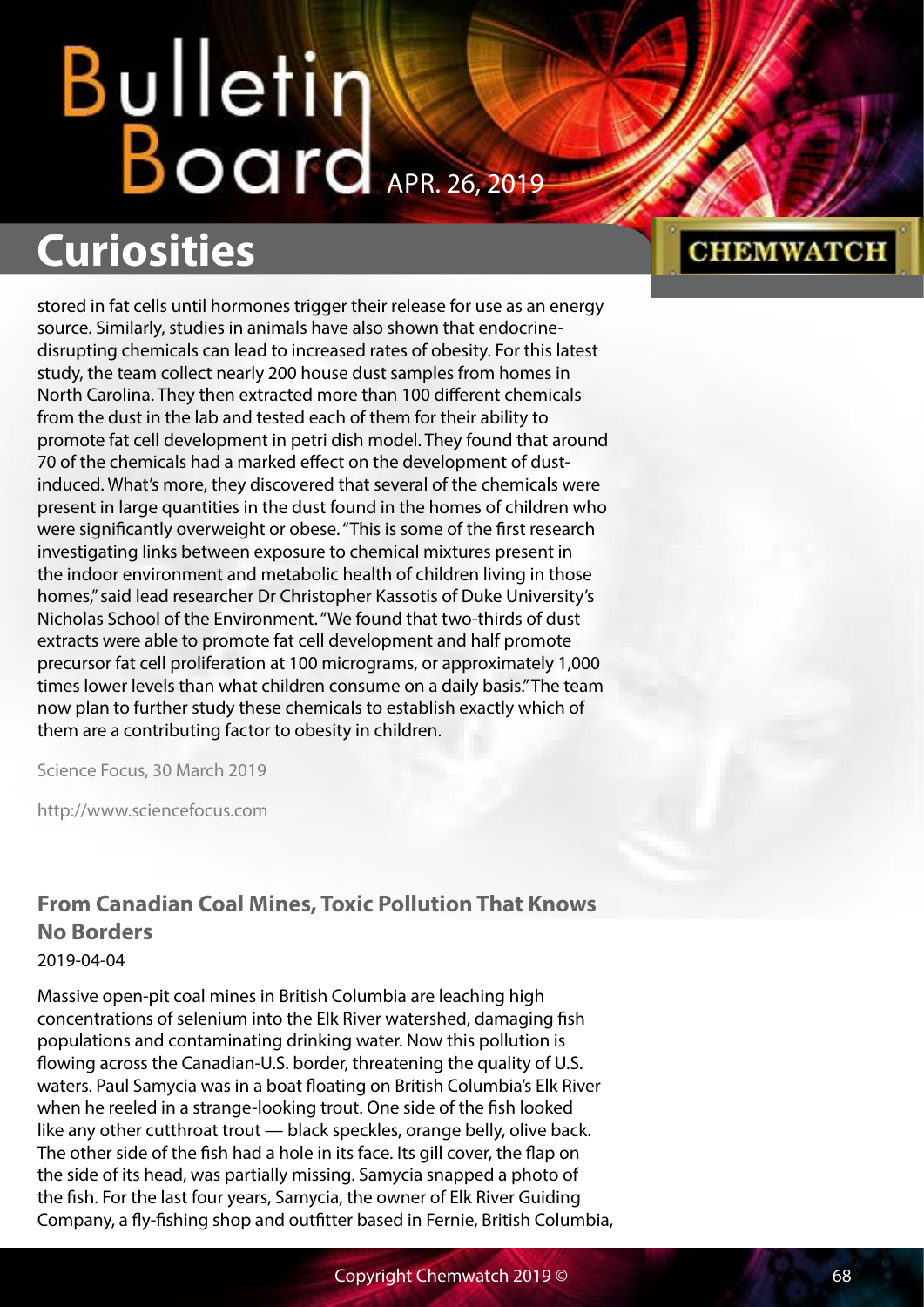# **Curiosities**

has been collecting photos of misshapen catches. Some have shortened gill plates. Others have snubbed noses, making them look like they swam into a rock. He and fellow guides have amassed nearly 40 photos. Samycia started noticing the deformities about 10 years ago, but the sightings are becoming increasingly common. Scientists have found substantial evidence that the cause is selenium, a trace element, leaching from coal mines in the Elk River watershed. A 2013 study found heightened selenium concentrations downstream of mines in the Elk Valley, and a 2014 report linked high selenium to a slew of damaging ecological consequences in the river, including malformations and reproductive failure in fish. Environmental groups now are raising concerns about harm to the ecosystem, ranging from the Elk River's tributaries to waters downstream that cross into the United States. They also point to risks for human health in communities nearest to the mines, where selenium is contaminating drinking water. Meanwhile, tensions on both sides of the border are escalating: U.S. members of a binational water regulator sounded alarm bells last year, charging that Canadian members were suppressing scientific evidence related to the selenium pollution and its risks to the ecosystem and human health. The situation in the Elk has been called "a monumental selenium spill in slow motion." "We have one of the biggest selenium contamination issues in the world taking place in the Elk River," says one biologist.

The destructive consequences of selenium pollution are well documented in North America. In the 1970s, agricultural runoff carried high selenium loads into a reservoir in California's San Joaquin Valley, causing deformities in fish, reptiles, and birds. In the early 2000s, a vast mountaintop removal mining operation in West Virginia wrecked ecosystems in the Mud River. The problem in the Elk Valley is one of the most current and pressing examples. "We have one of the biggest selenium contamination issues in the world taking place in the Elk River," says Erin Sexton, a biologist at the University of Montana who has been studying the region for nearly 20 years. It's also one of the few cases to extend beyond borders. Now, scientists, conservation groups, industry, and government organisations from both Canada and the U.S. are trying to find a solution to one of the most complex, far-reaching selenium leaks either country has ever seen. The Elk River begins its journey in the Canadian Rockies and flows southwest for 140 miles through meandering oxbows before reaching Lake Koocanusa and the Montana border. Miners have excavated coal from the Canadian side of the watershed since the 1800s. In the past 40 years, large-scale, open-pit mining has come to dominate the region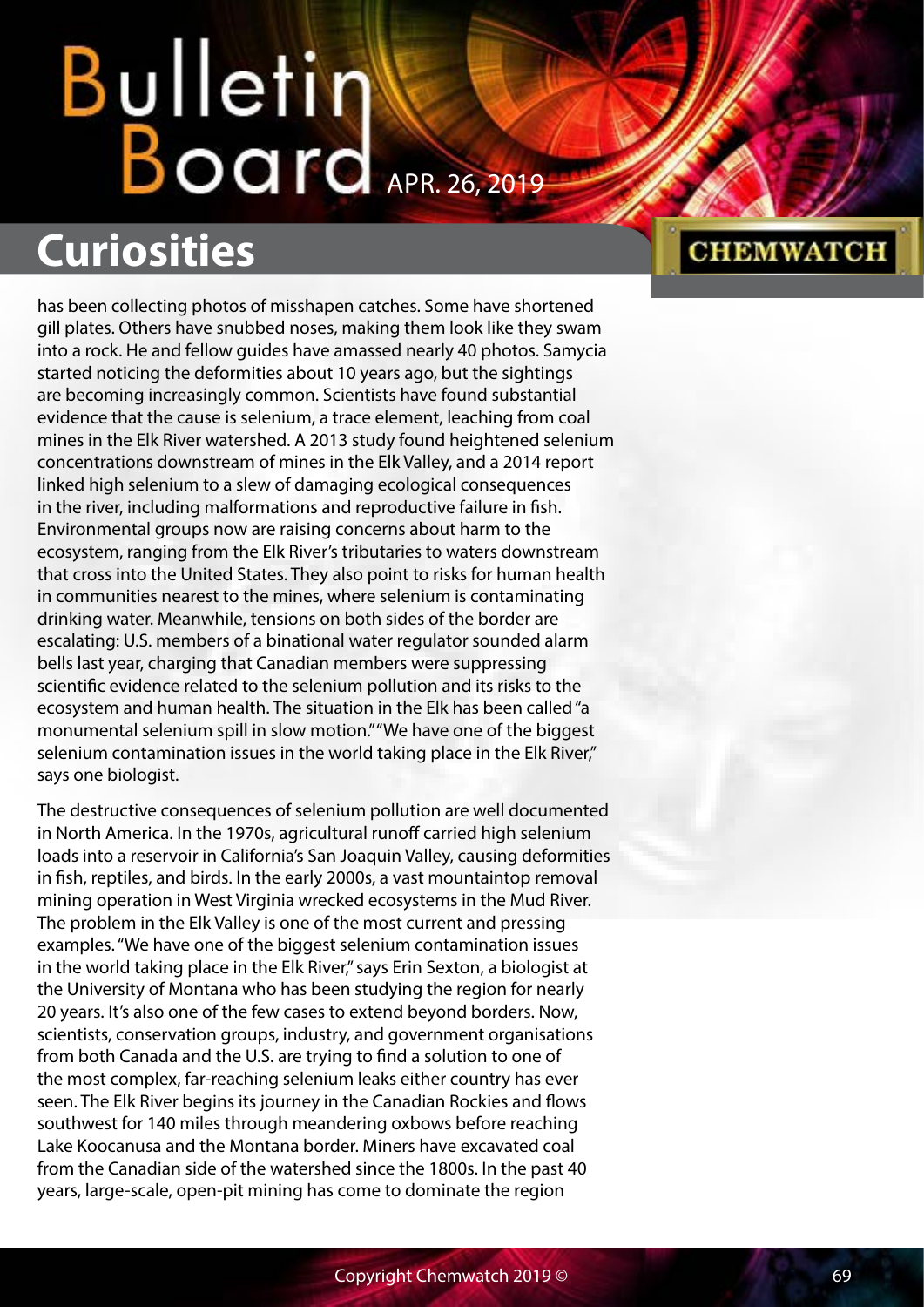## **Curiosities**

— a technique that involves stripping away layers of rock to get at coal deposits deeper in the earth.

Teck Resources, a Canadian mining company and the world's second largest exporter of steelmaking coal, operates five open-pit coal mines within the watershed. These mines are some of the biggest in Canada. Together, they have the capacity to produce more than 21.7 million tons of metallurgical coal, an essential ingredient in producing steel from iron ore. To get at the coal, the company uses a technique called cross-valley fill, which in practice, looks a lot like mountaintop removal mining. Workers dig into hillsides, creating massive, terraced craters – holes so big they make 550-ton trucks look like toys. They separate the valuable coal from the unwanted rubble and dump the debris into waste piles throughout the valley. Scratching away at the surface day and night, the company has moved enough earth to flatten mountains, all while filling valleys with massive heaps of rock. The piles of rubble are the source of the selenium problem. The trace element is naturally occurring and often accompanies the same geological formations as coal. When exposed to water and air, the element seeps out of rock and soil. In small amounts, selenium is necessary for biological function. At higher concentrations, however, it can become harmful. That's the "paradox of selenium," says Dennis Lemly, a retired selenium ecotoxicology expert who used to work as a researcher for the U.S. Forest Service and Wake Forest University in North Carolina. "Just a few times more than is required for normal health can be toxic." In humans, chronic exposure to high selenium concentrations can cause nausea, fatigue, skin lesions, and neurological disorders. In other animals, the high levels of the element have been shown to cause liver damage, paralysis, and even death. In Sparwood, a community of 3,490 people less than two miles from one of Teck's mines, selenium in drinking water is reaching concerning levels. The town, located within the traditional territory of the Ktunaxa Nation, pulled one of its water wells offline last spring when selenium exceeded British Columbia's drinking water standard of 10 micrograms per litre (selenium has been measured as high as 13.5 micrograms per litre, District of Sparwood records show). Last spring, Teck issued a statement warning landowners and farmers that "some mine-related constituents may be elevated." Company testing found that selenium levels in four private wells exceeded provincial standards. Teck did not comment on the specific selenium concentrations in these wells. In an emailed statement, Chris Stannell, a company spokesperson, wrote that Teck has worked with governments, scientists,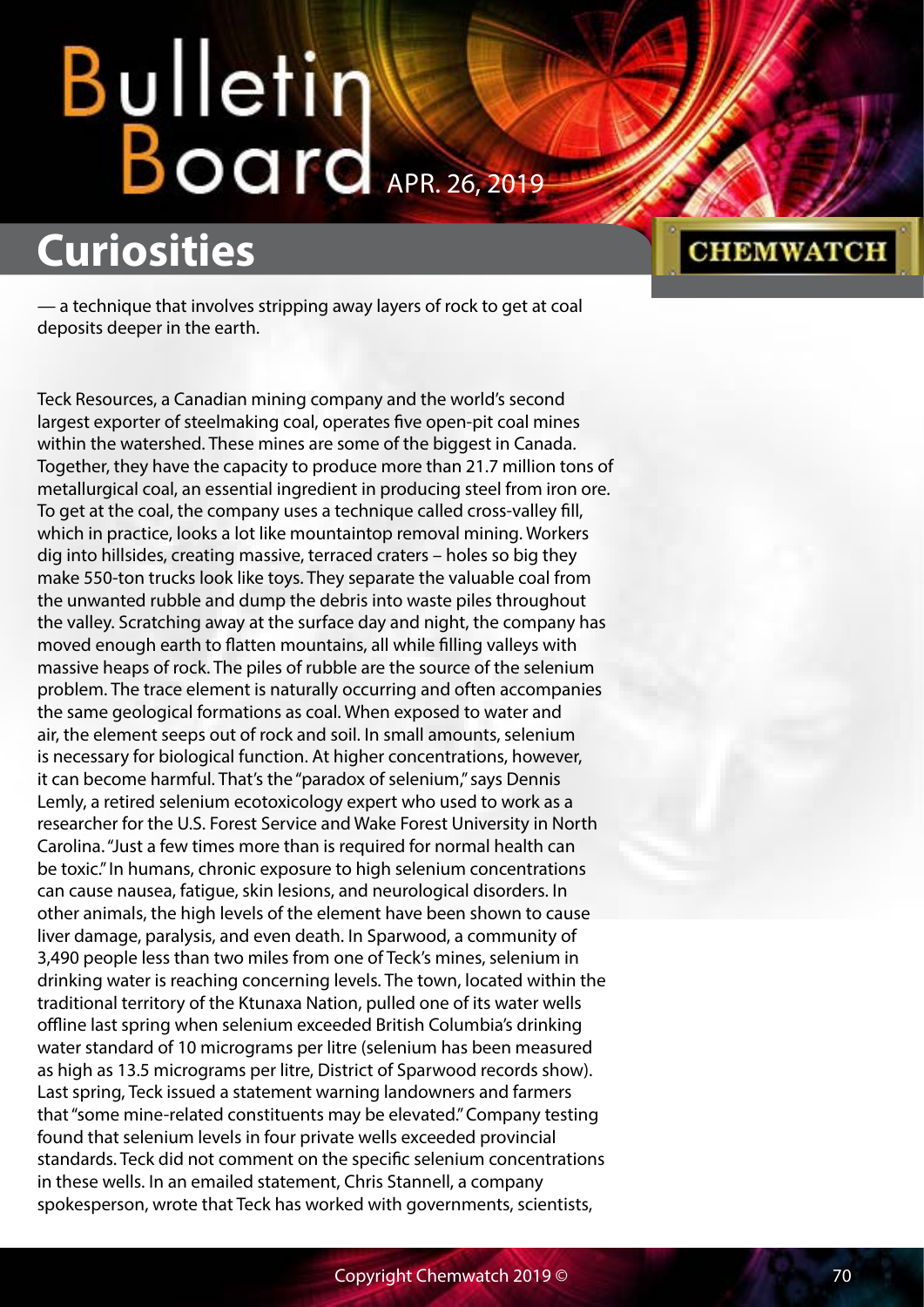# **Curiosities**

and First Nations to develop a management plan to address the selenium issue and is "dedicating significant resources to taking the steps necessary to achieve the objectives" laid out in that plan. In the meantime, Sparwood has two other wells to provide residents with clean drinking water, and Teck is now financing the construction of a new well to replace the tainted one, according to Sparwood Mayor David Wilks. The company has also been supplying bottled water to landowners whose private wells contain selenium levels exceeding British Columbia's standard. British Columbia's guideline for the protection of aquatic life is 2 micrograms per litre. The U.S. Environmental Protection Agency's standard is 3.1 micrograms per litre in rivers and 1.5 in lakes. In the Elk Valley's waters, selenium has been recorded at 50 to 70 micrograms per litre and in some cases, as high as 100 micrograms per litre. Selenium levels were at least seven times higher in the Elk's waters below mines than above them. Those high selenium levels have had major repercussions on the watershed, Sexton, of the University of Montana, says. "The impacts are pretty extensive." She and her colleagues conducted one of the first publicly available scientific studies showing that mining in the Elk Valley was detrimental to the river's ecosystems. They collected ecological and water quality data in both the Elk and its neighbouring watershed, the Flathead, which is considered relatively pristine.

Sexton was baffled by the differences she saw. Selenium levels were at least seven times higher in the Elk's rivers below mines than above them or in the Flathead, according to a 2013 report she published. The researchers also found reduced algae and invertebrate diversity in the Elk compared to the Flathead — a sign that selenium pollution was killing off sensitive species. Algae and invertebrates form the base of the food web in a river system. The selenium they accumulate in their tissues gets transferred up the food chain. In fish, the element tends to concentrate in females' eggs, either killing juvenile fish or causing major birth defects. "Then all of a sudden the fish start disappearing, and in a couple of years, they're all gone," says Richard Hauer, a now-retired limnologist from the University of Montana who co-authored the study with Sexton. If you weren't paying attention to the early warning signs, you might not notice a selenium problem until it's too late, he says. In the Elk Valley, scientists have been paying attention to the warnings. A 2014 review by Lemly, the selenium ecotoxicology expert, details evidence of selenium poisoning in fish, including tell-tale signs such as twisted spines and cranial deformities. Environment Canada, the federal agency that oversees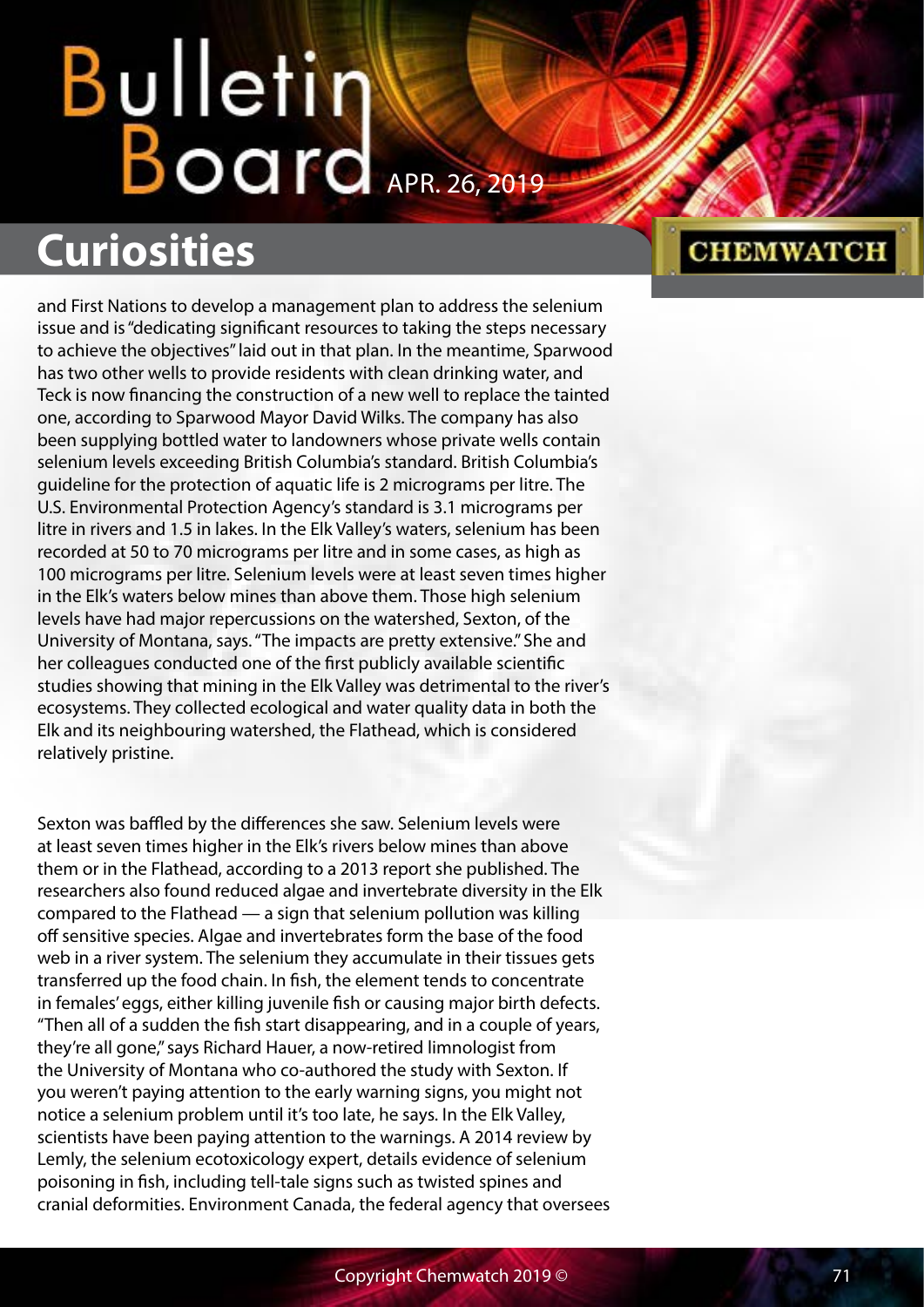# **Curiosities**

environmental enforcement, asked Lemly to conduct the review as part of its investigation into selenium pollution coming from Teck's mines. Lemly's conclusions were unequivocal: Selenium levels in fish eggs and in surface waters are beyond those known to cause reproductive failure, he writes. In one of the Elk's tributaries with the highest selenium concentrations, the Upper Fording River, he estimates that the element is killing nearly half of juvenile fish — more than 180,000 fish each year. The Upper Fording is also home to a genetically pure and distinct population of westslope cutthroat trout (Oncorhynchus clarkii lewisi), which is a species of special concern in Canada. Lemly calls the fish a sentinel species. "As they go, the aquatic system goes," he says. The Upper Fording River is now closed to angling due to uncertainties about the viability of the cutthroat population. Meanwhile, questions remain about health risks linked to eating fish from river. "It's not an area that's being that well researched," says Lars Sander-Green, an analyst with Wildsight, a local environmental group. Although not specific to the Elk watershed, a 2017 study conducted by the Canadian government found that subsistence fishermen and First Nations who eat fish caught downstream from sources of pollution have high selenium blood concentrations. Prolonged exposure to selenium in humans can cause selenosis, a condition linked to hair loss, skin lesions, neurological disorders, and intestinal problems. A few miles north of the Montana border, water from the Elk River spills into Lake Koocanusa and drifts across the U.S. border to Libby Dam. There too, selenium levels have increased. David Naftz, a hydrologist with the U.S. Geological Survey (USGS), is part of a team collecting samples of water, sediment, fish tissue, and eggs to better understand how selenium moves through the ecosystem. "The large amount of selenium coming into Lake Koocanusa is concerning," Naftz says. There's an influx of upwards of 14,000 kilograms per year — seven times more than Utah's Great Salt Lake where USGS scientists reported selenium in the eggs of eared grebes and blackcrowned night herons approaching levels that cause reproductive failure. Regulating an environmental problem that affects international waters is extremely complicated, experts say. Regulating an environmental problem that affects international waters is extremely complicated, experts say. In Montana, selenium standards are used to set discharge limits on permits. British Columbia employs a similar scheme. But conservation groups say the system on the north side of the border is broken. "We don't have anything enforceable," Wildsight's Sander-Green says. Water quality guidelines in British Columbia are just that — guidelines, not laws.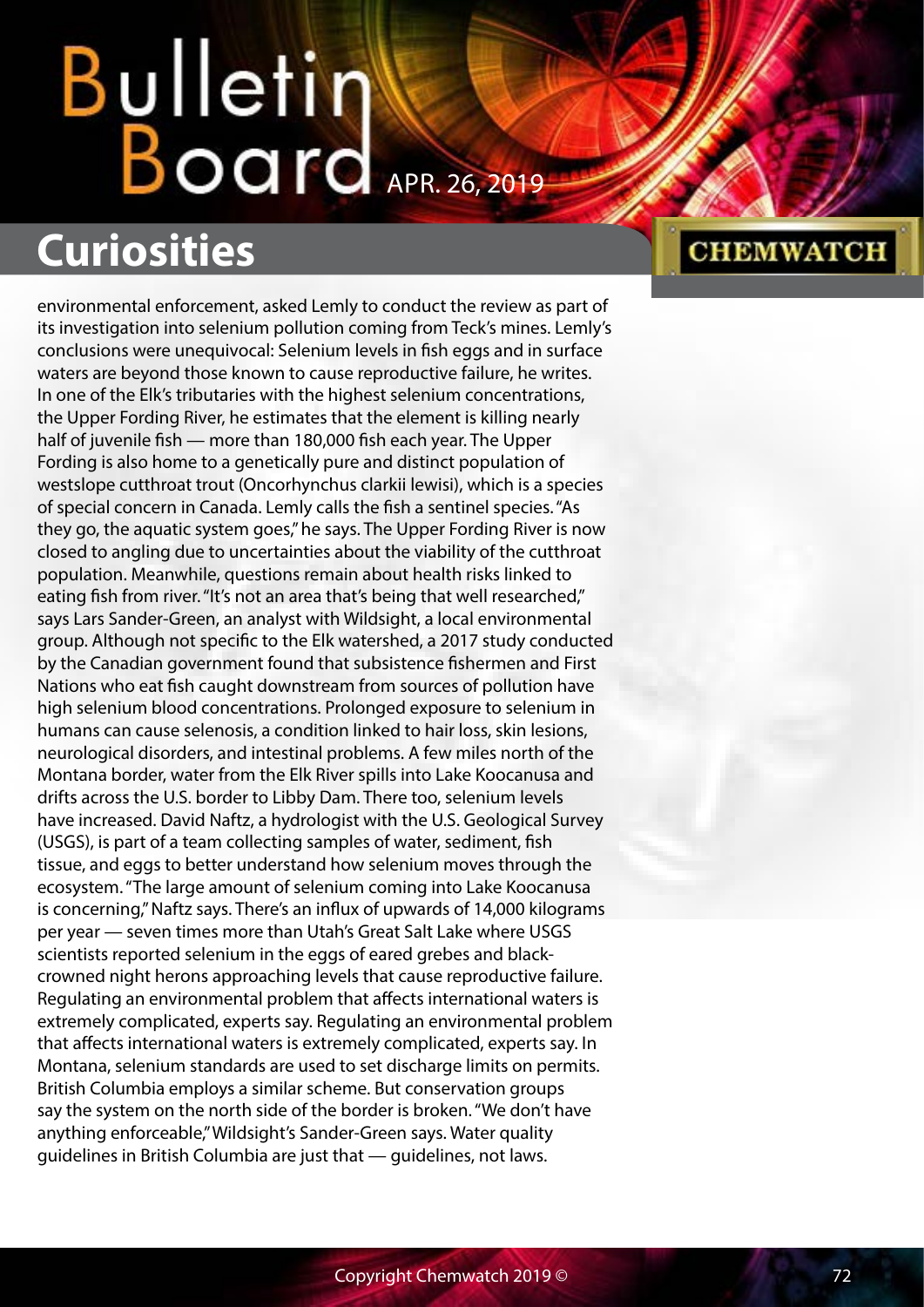## **Curiosities**

The government in 2013 ordered Teck to develop a water quality management plan to address the selenium issue. But according to company reports, Teck exceeded the selenium limits laid out in the plan six times in 2016 and another 20 times in 2017. A 2016 audit shows British Columbia's provincial government granted Teck permits despite getting input from experts that the proposed selenium levels on those permits failed to protect the environment. U.S. commissioners from the International Joint Commission, a binational regulatory body that oversees shared Canada-U.S. waters, have also been critical. In a letter last year, they accused Canadian commissioners of minimizing scientific evidence on the valley's selenium problem and its risk to aquatic and human life. Sexton says she finds the continuous lack of regulatory response to the selenium issue shocking. "As a scientist, you do this kind of work with the objective that the data you collect will inform environmental decision-making," she says. But mining in the Elk Valley has steadily moved forward, despite mounting evidence pointing to the source of the problem. "From the big picture, it doesn't appear that there is any regulatory response at all," she says. The Canadian government is currently working on amendments to federal mining regulations that would place compliance limits on selenium discharges. British Columbia and Montana are also working to set selenium standards for Lake Koocanusa by 2020. Once established, the binational standard would be used to inform discharge limits on permits on both sides of the border. Until then, the Ktunaxa Nation Council, along with other First Nations' leaders, are urging governments on both sides of the border to adopt more conservative interim standards for selenium in the lake. Teck plans to build six new waste treatment plants by 2030, but currently it has only one, and it had to be shut down at least twice because of technical problems since it came online in 2014. The company is considering other water treatment options too, such as systems that use microbes to remove selenium from water-filled pits. Some question whether those tools are capable of stopping such a massive selenium leak. These technologies have never been used at such a large scale, says USGS's Naftz. Meanwhile, three companies have proposed new mines in the Elk River watershed. Currently in the early stages of environmental assessment, each new mine would add another 8 million tons of coal production to the valley. Sexton says the area needs a moratorium on mining until technologies have been proven capable of mitigating pollutants. By continuing to issue mining permits, regulators are only letting the problem get worse, she says. But others point out that stopping the mining isn't necessarily going to make things better. "A moratorium on mining without a solution is just a moratorium," Hauer says. The region needs a long-term solution to deal with such a massive, long-term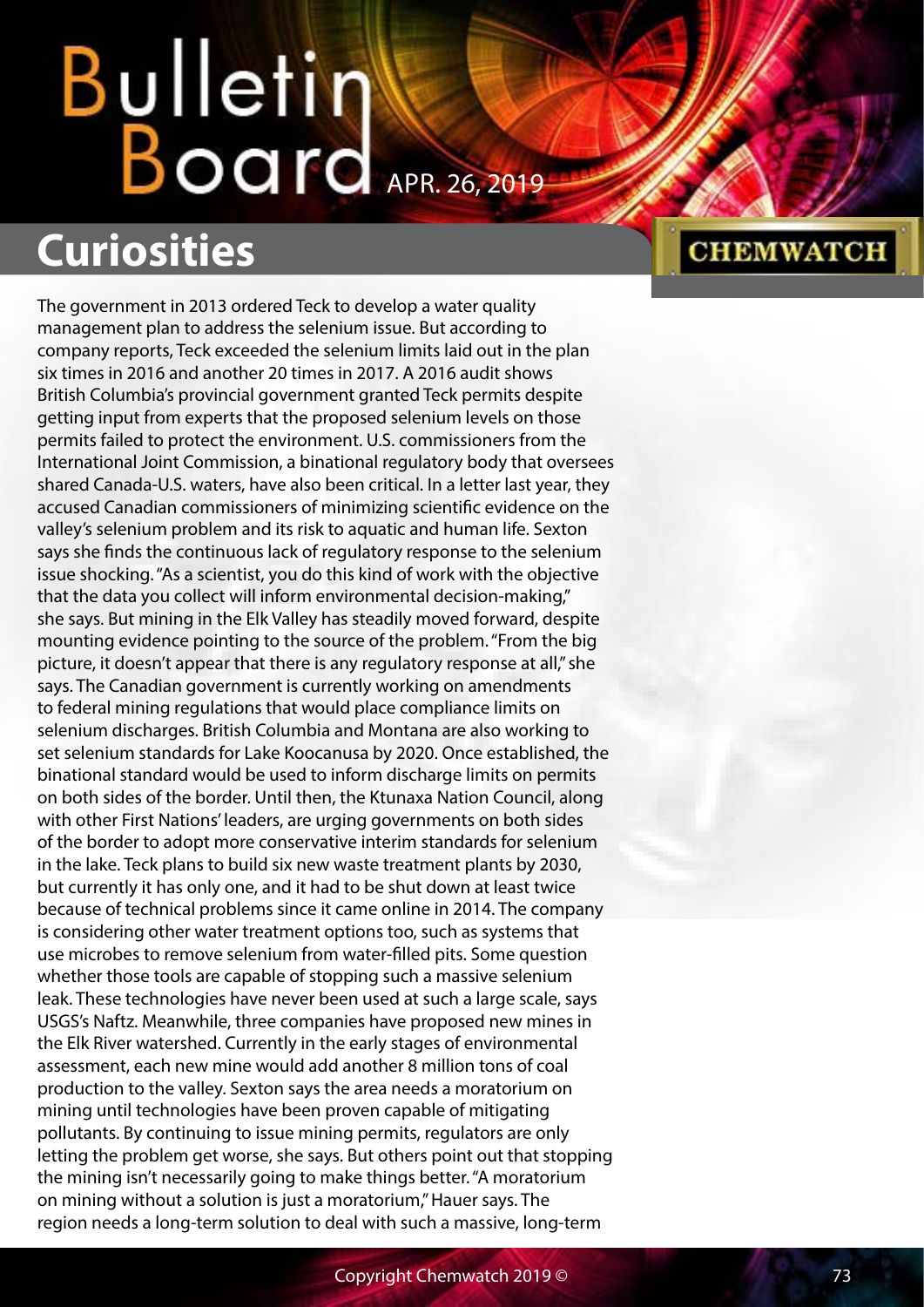### **Curiosities**

#### problem. For now, the mines show no signs of slowing. Trucks continue hauling rock waste to ever-growing piles; trains loaded with coal head toward the coast destined for overseas markets; the people of Sparwood worry about the safety of their drinking water; and fishermen collect photos of deformed fish for their growing file.

Yale Environment 360, 1 April 2019

https://e360.yale.edu

#### **How to Minimise Exposures to Hormone Disrupters** 2019-04-04

Experts say adults and children alike can benefit from avoiding canned goods and certain plastics and substituting natural products for commercial cleaning products. "We tend to think hormone disrupters are a mom and baby issue," said Dr. Leonardo Trasande, the chief of the division of environmental paediatrics at N.Y.U. School of Medicine. "But it literally can be a life and death matter for folks who are not even trying to have a family." Dr. Trasande is one of the doctors I work with in the paediatric clinic at Bellevue Hospital, and the author of "Sicker, Fatter, Poorer: The Urgent Threat of Hormone-Disrupting Chemicals to Our Health and Future … and What We Can Do About It." There is significant evidence that several types of chemicals can in different ways interfere with the hormones that our bodies use as messengers for everything from sexual maturity and fertility to how we handle appetite and fat storage. Evidence has accumulated that these substances can change the ways that children's bodies develop, starting very early. "We are also looking more and more at not just exposures in pregnancy, but exposures before conception, which is very interesting," Dr. Trasande said. "It may be early exposures are shaping how gametes develop." But what can we actually do to shield ourselves (and our gametes) and our children? The subtitle of Dr. Trasande's book suggests that there are ways to protect ourselves and our families from substances that he and other environmental medicine specialists believe we will come to see as more and more dangerous, even at comparatively low levels. The four categories of particularly concerning chemicals include pesticides, which can contaminate our produce; phthalates, which are used in cosmetics and personal care products and also in many kinds of food packaging; bisphenols, which are in the lining of aluminium cans; and flame retardants used in electronics, furniture and mattresses. "There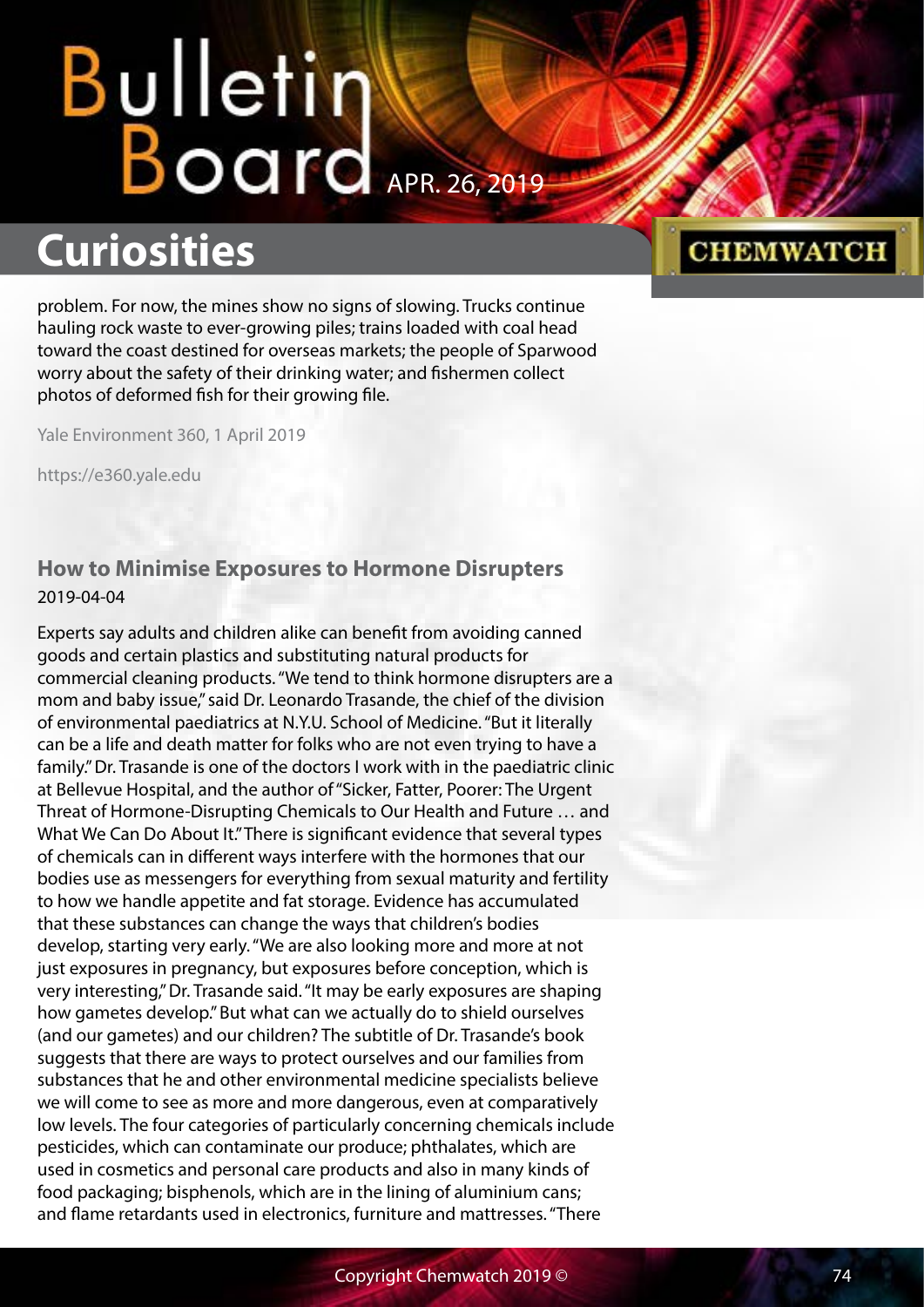## **Curiosities**

are straightforward, simple steps to reduce exposures that don't have to break the budget," Dr. Trasande said. He suggested avoiding canned food consumption, along with foods that are highly packaged or processed, and in particular avoiding plastic bottles or containers marked on the bottom with 3, 6 or 7. Plastics marked with a 3, he said, are worrisome for phthalates, which inhibit male sex hormones and disrupt metabolism. A number 6 denotes styrene, which is a known carcinogen. And plastics marked with 7 contain bisphenol, which in the lab has been shown to be related to obesity. He pointed to a recent study in JAMA Internal Medicine. In a group of more than 44,000 French adults 45 and older, a 10 percent increase in what is called "ultraprocessed food" was associated with a 14 percent higher risk of death from all causes. (Ultraprocessed foods are industrial products with many additives.) These are very difficult links to draw, and it's also possible that people who tend to eat ultraprocessed foods are making many other lifestyle choices that affect their health. One possible link might be, "phthalates and other food contaminants in those processed foods may inhibit testosterone function, which is known to be a major risk factor for adult cardiovascular disease and stroke," Dr. Trasande said. But this kind of study can show only an association, it doesn't establish cause and effect, and Dr. Trasande pointed out that the conclusions have been disputed by other experts. Even so, environmental health experts worry about both the food and the packaging. "Eat less processed food," said Manish Arora, professor of environmental medicine and public health at Icahn School of Medicine at Mt. Sinai. It's good for your body, he said, and "it's also good for the environment, less processing, less carbon footprint, less chemicals into the environment, less chemicals back into us." "Buy fresh food not wrapped in plastic," Dr. Trasande said, since the contact of the food with the packaging is what you want to avoid. "How to help our children improve their health?" Dr. Arora asked. "There's nothing like physical activity, fruits and vegetables." But beyond protecting yourself and your own family as far as you can, Dr. Trasande said, "there's so much we can do with the broader public action and social action." Dr. Arora said, "It's almost as if the products are released and then there's a slow and cumbersome process to see if they're harmful." Decades can go by before that process is complete, he said, and during those decades, "an entire generation has been exposed during the formative years." This was the story with lead, and more recently, he said, it was almost the story for many plastics. Lead was present in so many places in children's environments, from paint to auto emissions, and was gradually understood to be more and more dangerous, even at levels of exposure which had been thought to be safe. Dr. Arora also pointed to the importance of keeping household cleaning products which can contain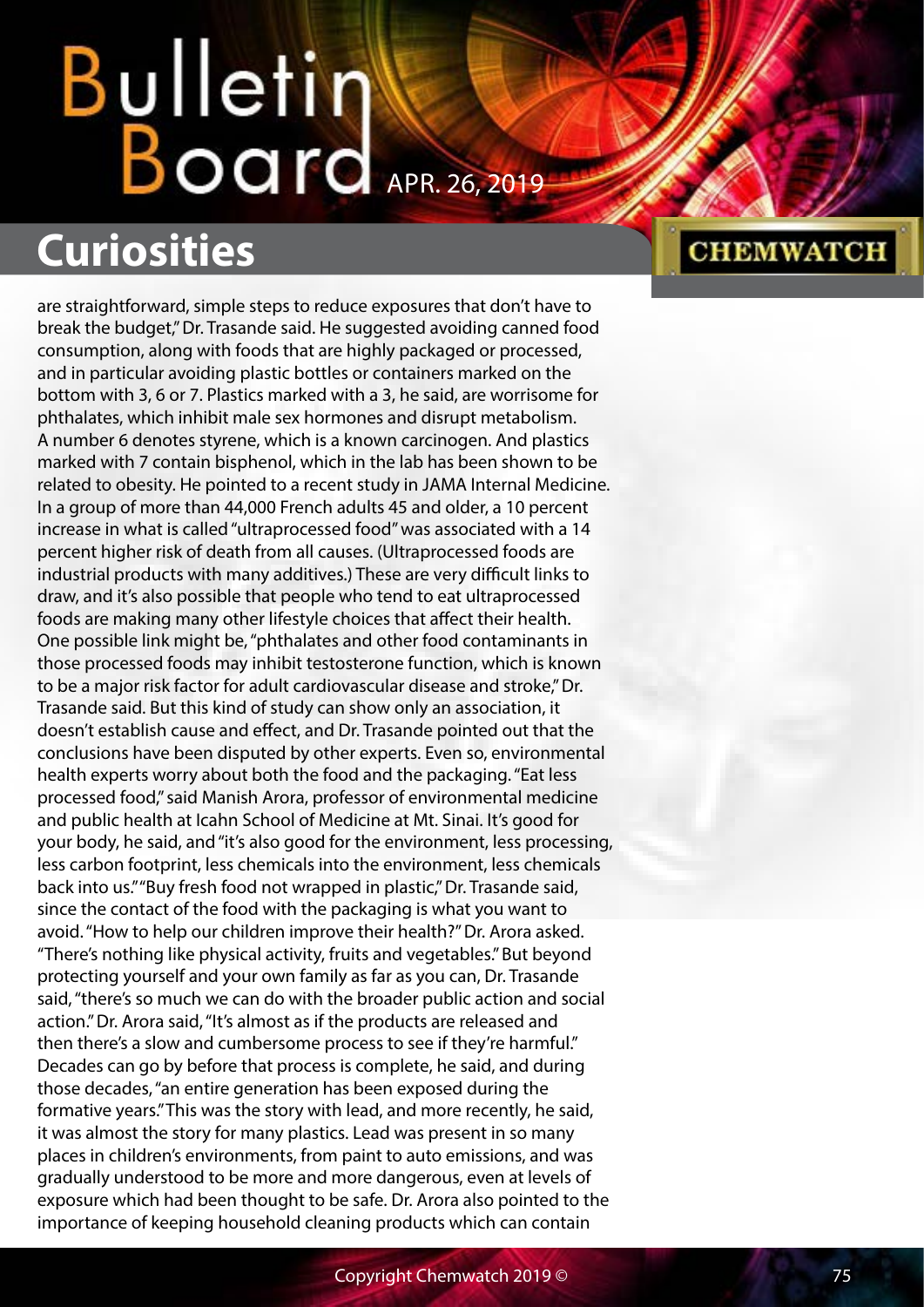### **Curiosities**

"really nasty chemicals" away from children, and choosing products that contain fewer chemicals (the Environmental Working Group guide to healthy cleaning products can help). In an email, he wrote, "personally, like many folks these days I use homemade products for regular cleaning in areas that are not too dirty, such as lemon, baking soda, white vinegar." It's important to try to influence product manufacturers to move in the right direction, Dr. Arora said, and to take the trouble to look for products made in ways that minimise the impact on the consumer and more broadly on the environment, for example, by using biodegradable dyes. He buys jackets made from 100 percent recycled material, he said, and has switched to second-hand clothes.

New York Times, 1 April 2019

http://www.nytimes.com/

#### **Car exhaust exposure has lifelong mental health effects** 2019-04-04

Exposure to atmospheric lead during childhood results in lifelong mental health deficits, a 30-year study has found. Researchers led by Aaron Reuben from Duke University in North Carolina, US, followed a cohort of 579 people born between 1 April 1972 and 31 March 1973, in the small New Zealand city of Dunedin. The location was chosen as the target for the investigation because during the 1970s it had one of the highest atmospheric lead levels in the world – caused entirely by motor vehicle exhausts. There were no other contributing sources, such as lead pipes or paint. Levels of lead in the blood were measured when the cohort turned 11, providing a baseline standard. Almost all of them had levels that were above what today is considered concerning enough to warrant clinical attention. Each of the participants was given a clinical interview at 18, 21, 26, 32 and 38 years of age. The interviews were designed to assess mental health wellbeing in line with what is known as the Big Five Personality Inventory, which measures neuroticism, extraversion, openness to experience, agreeableness, and conscientiousness. Other psychopathological assessments, of internalising, externalising, and thought disorder symptoms were also made. The results of the study, published in the journal JAMA Psychiatry, are believed to represent the largest and longest investigation into the adult effects of childhood blood lead levels (BLLs) ever conducted. Reuben and colleagues found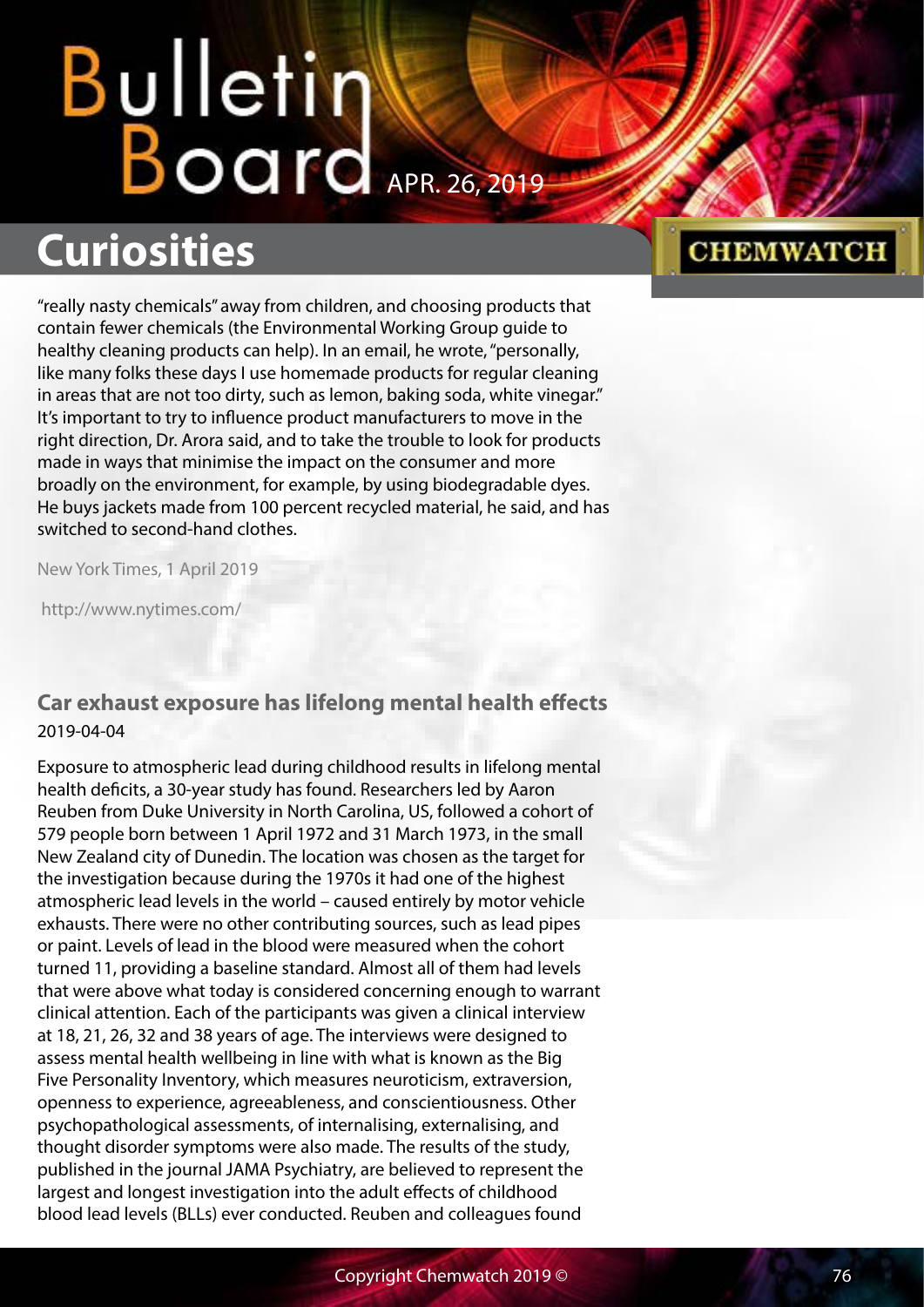### **Curiosities**

that the entire exposed cohort showed personality and psychological outcomes that were cause for concern. "Across nearly three decades of follow-up, childhood BLLs were associated with higher levels of general psychopathology, driven primarily by greater rates of internalising and thought disorder symptoms," they write. "Second, childhood BLLs were associated with higher neuroticism, lower agreeableness, and lower conscientiousness." The cohort spanned a wide range of economic, social and cultural positions, meaning that many aspects that can influence outcomes – such as poverty or poor education – could be taken into account. Doing so did not affect the outcome. "Each of these findings remained significant after adjusting for members' social class backgrounds, their mothers' IQs, and their family histories of mental illness," the authors report.

Cosmos, 1 April 2019

https://cosmosmagazine.com

#### **Generation-long epidemic': Compensation funds running out as 9/11-related illnesses rise** 2019-04-04

Thomas Wilson rarely left Ground Zero in the dizzying month following the attacks of September 11, 2001. A New York City police sergeant at the time, Wilson spent his days sifting through the tangled, charred rubble of the World Trade Centre. When night came, he slept for a few hours in one of the makeshift dormitories that sprung up around the site — a fierce sense of duty prevented him from being anywhere else. "A job had to be done," he said. "It was the right thing to do." Wilson counted himself lucky for escaping that day when so many others didn't. But seven years later, 9/11 caught up with him. He was diagnosed with a rare tongue, and later, skin cancer—both of which doctors said were linked to his time spent at Ground Zero. Wilson, a father of five, was shocked but not entirely surprised. He remembered the lack of proper protective gear and the metallic odour of the toxic brew of carcinogens that hovered over what he, and other first responders, dubbed "The Pile." "It just perforated everything," he said. Wilson is one of more than 11,000 first responders and survivors who've been diagnosed with a 9/11-related cancer, according to the World Trade Centre Health program, part of the U.S. government's Centres for Disease Control and Prevention (CDC). In 2011,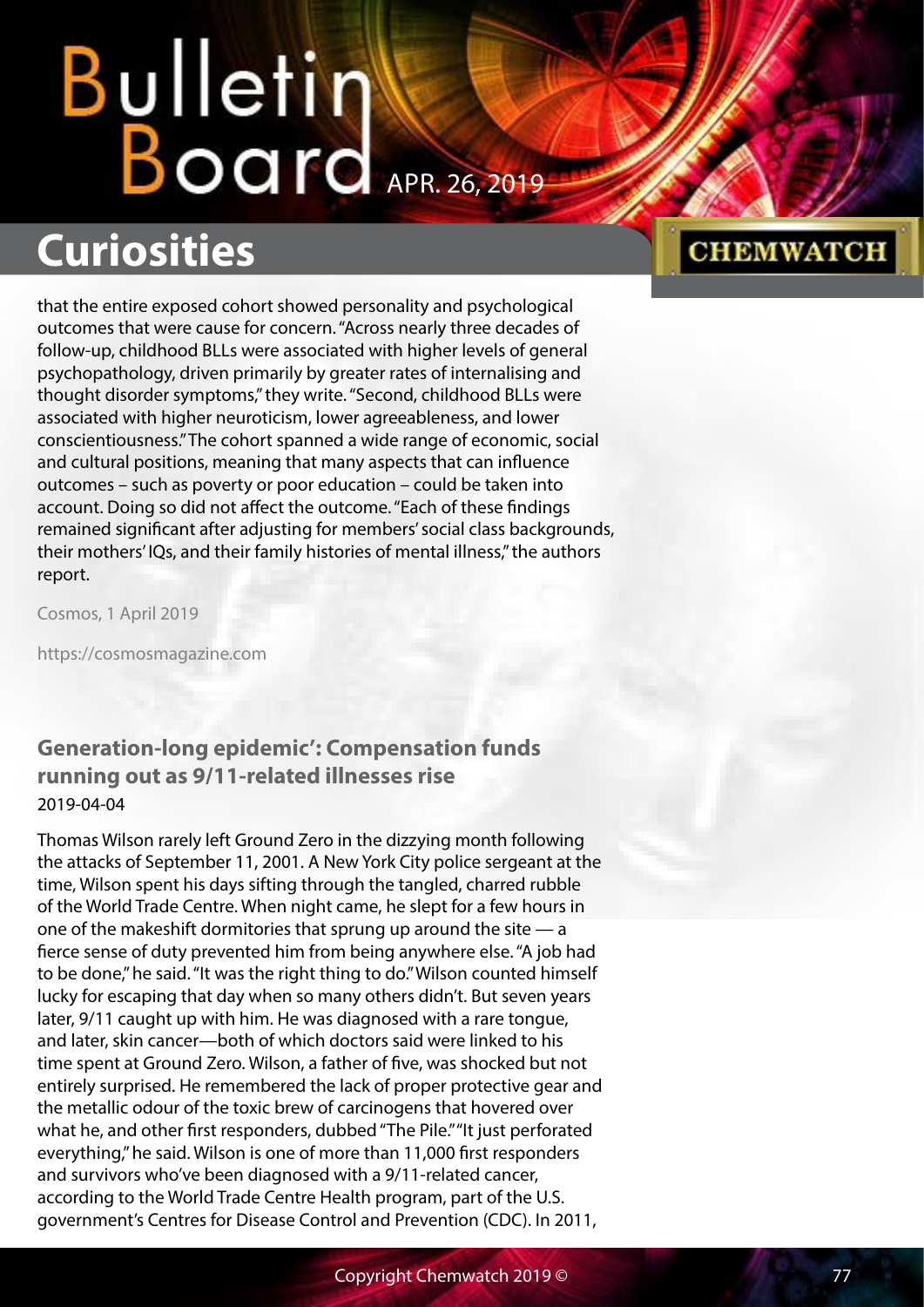## **Curiosities**

about 60,000 people were registered as having 9/11-related illnesses. By December 2018, that number was higher than 93,000, according to WTC Health Program. The growing number has put crippling pressure on the September 11 Victim Compensation fund, set up by the U.S. government to provide financial aid for the sick and the families of those who've died from their illnesses. The fund is running out of money faster than expected and, to ration what's left, future payments are set to be cut by up to 70 per cent — a decrease that could mean undue financial stress, in addition to life-changing health challenges, for people impacted by that awful day. "I am painfully aware of the inequity of this situation," the administrator of the fund, Rupa Bhattacharyya said in the fall. "But the stark reality of the data leaves me no choice." Before the cuts were announced, compensation rates for people diagnosed with 9/11-related ailments ranged from \$200,000 to \$340,000 US, depending on the type of illness and its severity. In order to be eligible for compensation, first responders must have been working at Ground Zero and then diagnosed with one of 65 cancers doctors in the WTC program have linked to the aftermath of 9/11.

#### 'This is a generation-long epidemic'

Bhattacharyya's announcement prompted a group of 9/11 first responders and their families to travel to Capitol Hill earlier this month to pressure Congress for a fix. They appeared with Kirsten Gillibrand, a New York Senator and Democratic presidential candidate, as she announced a bipartisan bill that would make the fund — set to expire in 2020 — permanent. Doing so would likely render the compensation cuts unnecessary and protect those diagnosed with 9/11-related illnesses in the future. But the bill currently does not have enough votes to pass. "This is a no-brainer," said John Feal, a leading advocate for 9/11 first responders, whose foot was crushed by a steel beam as he removed debris from Ground Zero. "This is an ongoing thing; this is a generation-long epidemic." And it's only going to get worse, said doctors treating people with 9/11-related conditions. Some doctors estimate that more people will eventually die of 9/11-related conditions than the nearly 3,000 people who died on the day itself. Many of the cancers linked to breathing in toxic air potentially take decades to develop, meaning the scope of the crisis could grow exponentially in the coming years. "It's a huge problem," said Dr. Benjamin Luft, a physician at Stony Brook University Hospital who works with the WTC Health program. "Overall, the amount of suffering that occurs post-trauma far exceeds the amount of trauma that occurs at the time — even though that trauma itself was enormous."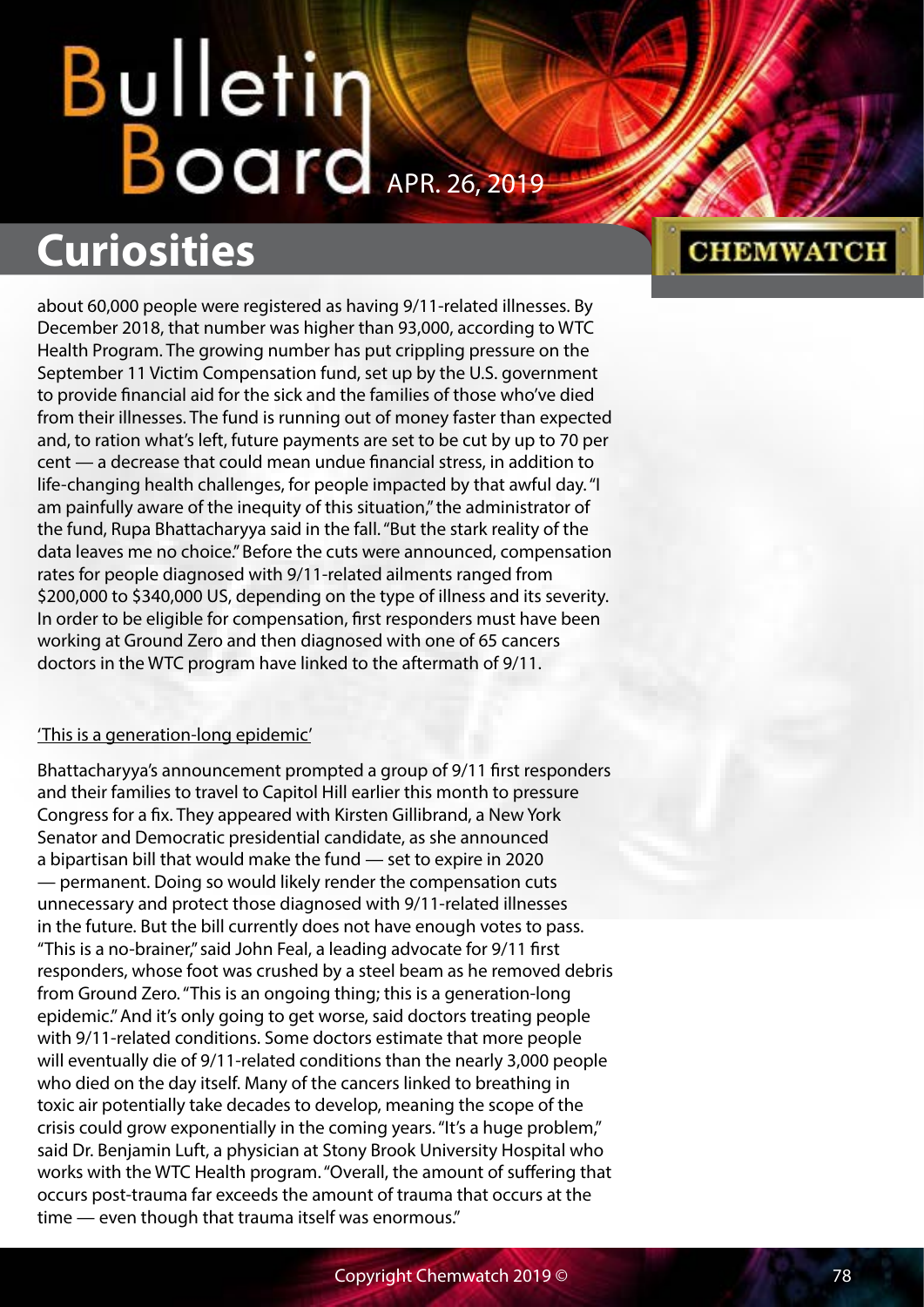### **Curiosities**

#### **CHEMWATCH**

#### 'We're coming down hat in hand'

The dire predictions make Feal's work all the more important to him. He's organised lobbying trips to Washington every time the fund has come under threat since it was first created in 2011. In 2015, a similar push to make it permanent was quashed by Republican lawmakers concerned over costs. Instead, Congress gave the fund \$7.3 billion US with the 2020 expiration date. Only about \$2 billion US remains, with thousands of claims waiting to be processed and more people registering every day. "We're coming down hat in hand," said Wilson. "We're begging for our brothers and sisters who are too sick to go and lobby on their own." And with each trip, the frustration grows. Wilson, who is still an active duty police officer, said it's insulting to meet lawmakers who pay lipservice to remembering the attacks but refuse to actually take care of those who were caught in the aftermath of that day. "If hypocrisy was a crime in Congress, I'd be locking people up," he said. It's a sentiment echoed by fellow first responder, Charles Sullivan, a former NYPD officer. In 2015, Sullivan was diagnosed with a rare form of lymphoma doctors said was related to working in Lower Manhattan following the attack. "Some people might say we're tired of hearing about 9/11, let it go," he said. "I'd love to let it go: if people weren't dying every day."

#### The gift that keeps on taking

It's a reality that Bridget Gormley and Robert Tilearcio Jr. know all too well. Their fathers were New York City firefighters who died prematurely after being diagnosed with 9/11-related cancers. Tilearcio's father travelled to Capitol Hill to lobby Congress in the years before he died of brain cancer in 2017 at age 58. Now Tilearcio Jr. goes in his place. "9/11 is the gift that keeps on taking," he said. "Hopefully those angels watching over us can maybe get into the heads of the people who don't want to vote yes." Both Tilearcio and Gormley work at law firm Barasch & McGarry, located just minutes from where the Twin Towers once stood. The firm specialises in advocating for those with 9/11-related illnesses. "I lost my father and I'm not going to get him back," Gormley said. "I've come to terms with that, but now I feel like I'm part of something bigger than me. It's cathartic almost." Partner Michael Barasch represented both of their fathers before they died. On 9/11, he watched from his office window as the South Tower collapsed. "I was like a deer in highlights," he said. "We are some of the same people that you've seen in those famous photographs covered in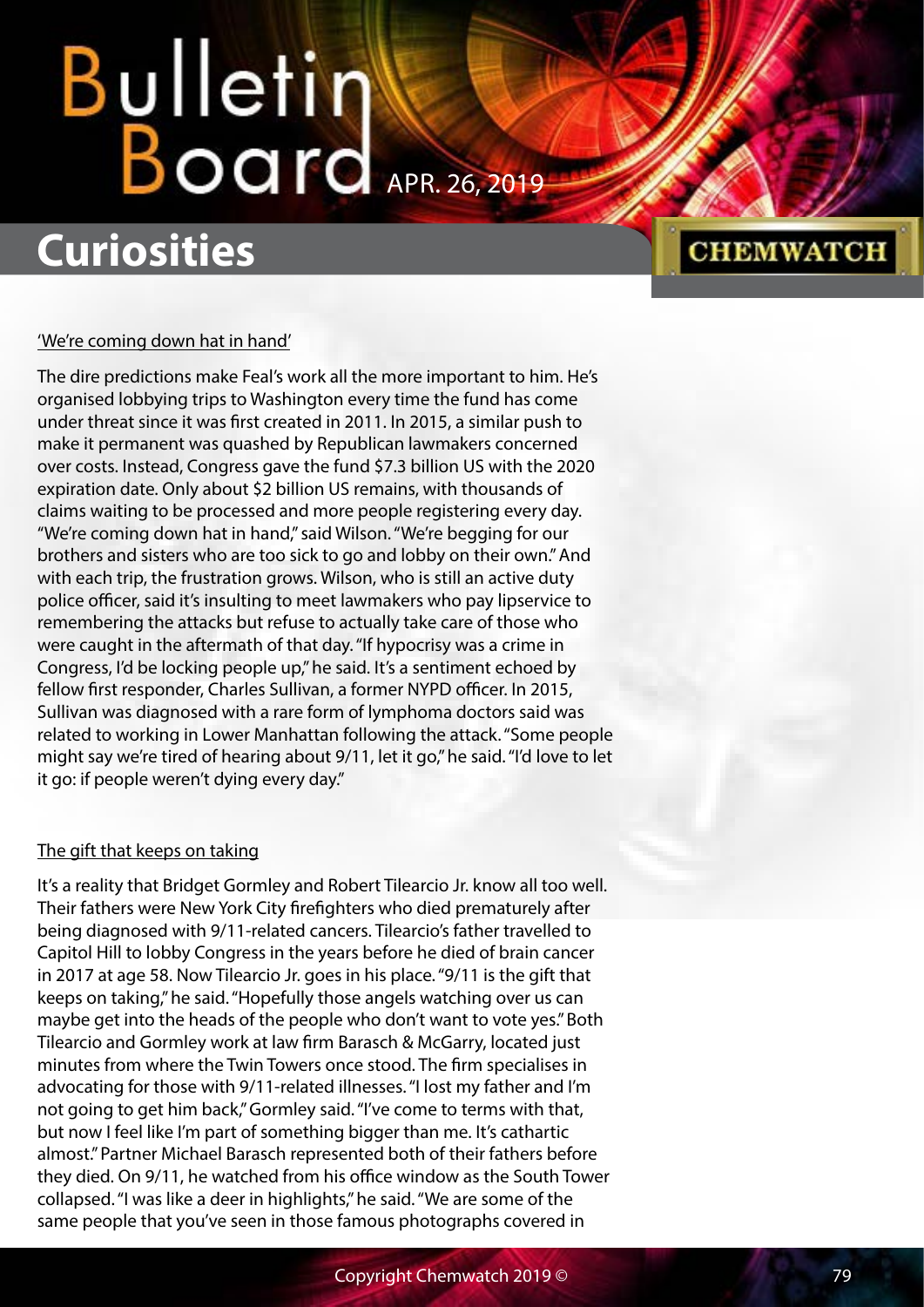### **Curiosities**

dust and ash, running up Broadway." Like Feal, Barasch has made many trips to Washington on his clients' behalf. "In many cases, it's the difference between keeping your house and not keeping your house," he said of the compensation cuts. "Congress just didn't set aside enough money for all the people getting sick." Gormley said one of the hardest parts of losing her father was thinking he survived 9/11 — that her family had dodged a terrible fate — only for that day to change his life so many years later. "You have survivors who are turning into victims," she said. "Everyone's looking over their shoulder wondering what's going to happen next."

#### Fear of the future

Rob Serra lives with that anxiety every day. He was 21 years old on 9/11, his first day on the job as an New York firefighter. His health problems began almost immediately as he suffered with an uncontrollable nosebleed while working at Ground Zero. Other issues followed. Nasal polyps had to be surgically removed, respiratory problems arose, and nerve damage means he sometimes relies on a wheelchair. His downward health spiral forced Serra to retire from the FDNY at just 33. "I feel like the sand is moving a little quicker through the hourglass," he said. Serra now spends his time advocating for the fund. Compared to those waiting for their claims to be processed or the yet-to-be diagnosed, Serra said he's lucky. He received his compensation before the cuts were announced money to help take care of his young children now that he can no longer work. But it does little to ease his fear — a fear that stalks so many of 9/11's first responders — that he won't get to see his kids grow up. "I'm hoping to see them go to high school but I don't know," he said. "I can't imagine that I got all these other illnesses so early on and I'm not going to get cancer."

CBC.com, 31 March 2019

www.cbc.com.au

#### **Some People Put on More Weight When They Become Active - Here's Why** 2019-04-04

Governments are always telling us to eat less and exercise more to be healthier, but this presents an obvious problem. Being active is liable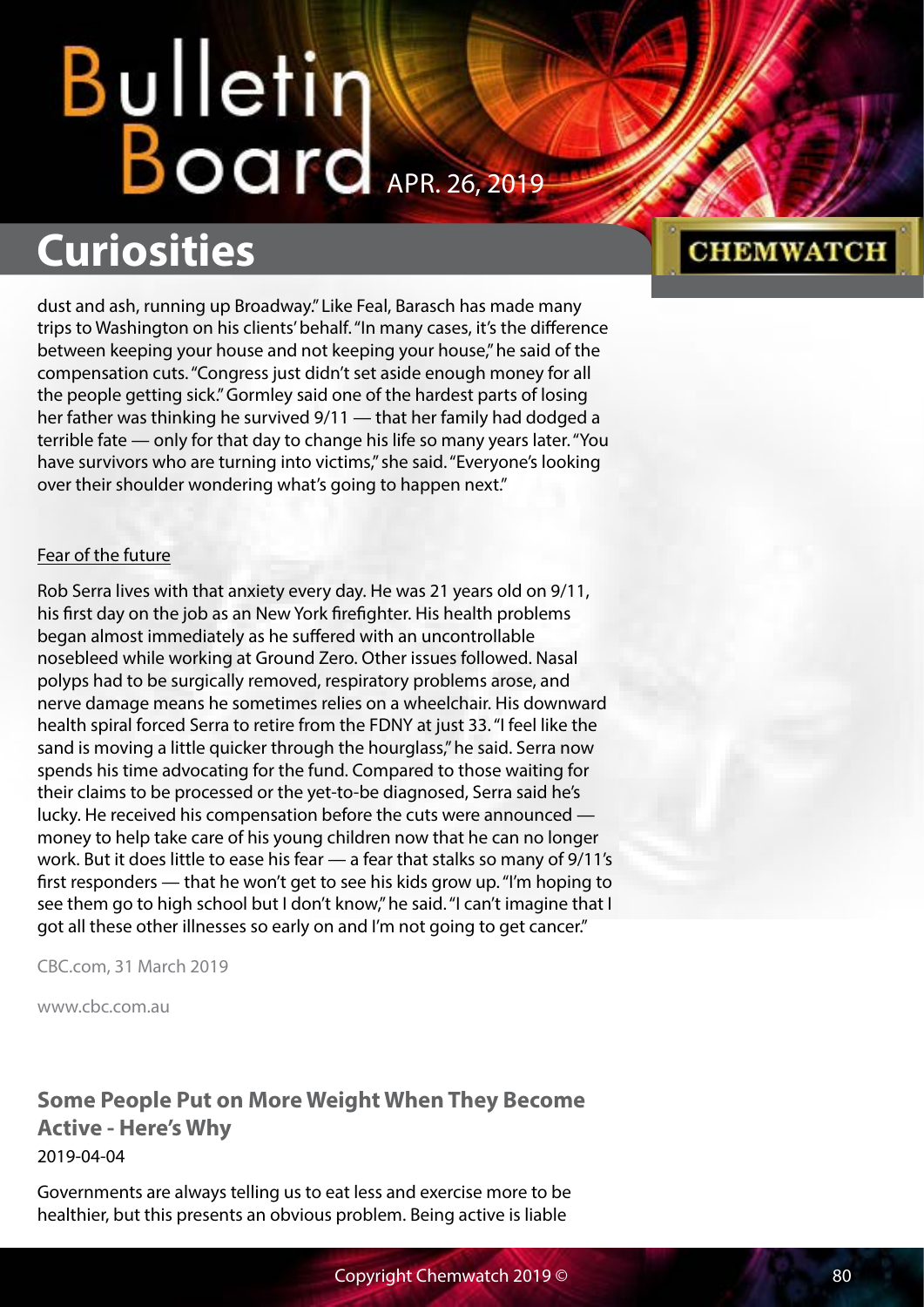## **Curiosities**

to make you hungrier, so there's a risk you end up eating extra to compensate, and putting on more weight than if you'd never got off the sofa in the first place. Dieticians dream of the day when they can design diets for people where they are more active but don't get hungry in the process. Unfortunately, it's trickier than you might think: we're still searching for the mechanism that governs how the energy we expend translates into our level of appetite. And as we shall see, that's by no means the only thing that makes this area complicated. In an ideal world, the human body would be wired to immediately detect changes in the amount of energy we use and then give us the appetite to eat the right amount to balance it out. Alas not: we all get hungry two or three times a day, sometimes more, regardless of what we are getting up to. Our bodies also release far stronger signals about our appetite when we haven't eaten enough than when we've eaten too much. This poor daily feedback relationship helps to explain why obese people still experience strong feelings of hunger – that and all the cheap calorie-dense food that is widely available, of course.

#### Mysteries of appetite

There is much that we don't understand about the effect of increased activity. Most of us burn different amounts of calories on different days – gym-goers have days off, while everyone has days where they walk round more shops, do more housework or whatever. Studies don't find any clear relationship between these variations and the amount of food that the average person consumes on the day in question. But neither is it easy to say anything definitive. Most research has focused on people doing aerobic exercise, and has found, for instance, that while some highly trained and lean people tend to eat the right amount to compensate for the extra calories they burn, overweight people are more prone to over-eat. What could lie behind this difference? One possibility is that physiological processes change in people who do more exercise – for instance, their gut hormones might be released in different concentrations when they eat, potentially with a bearing on how much food they need. One longstanding question, dating back some 60 years, is where metabolism fits into the picture. Some important work published in 2013 by a team in Leeds found that overweight people were hungrier and consumed more calories than thinner people. Since overweight people have a higher resting metabolic rate – the rate at which the body burns energy while at rest – the group proposed that there was a correlation between this rate and the size of meals that people eat. The fact that people's resting metabolic rates are stable, regardless of fluctuations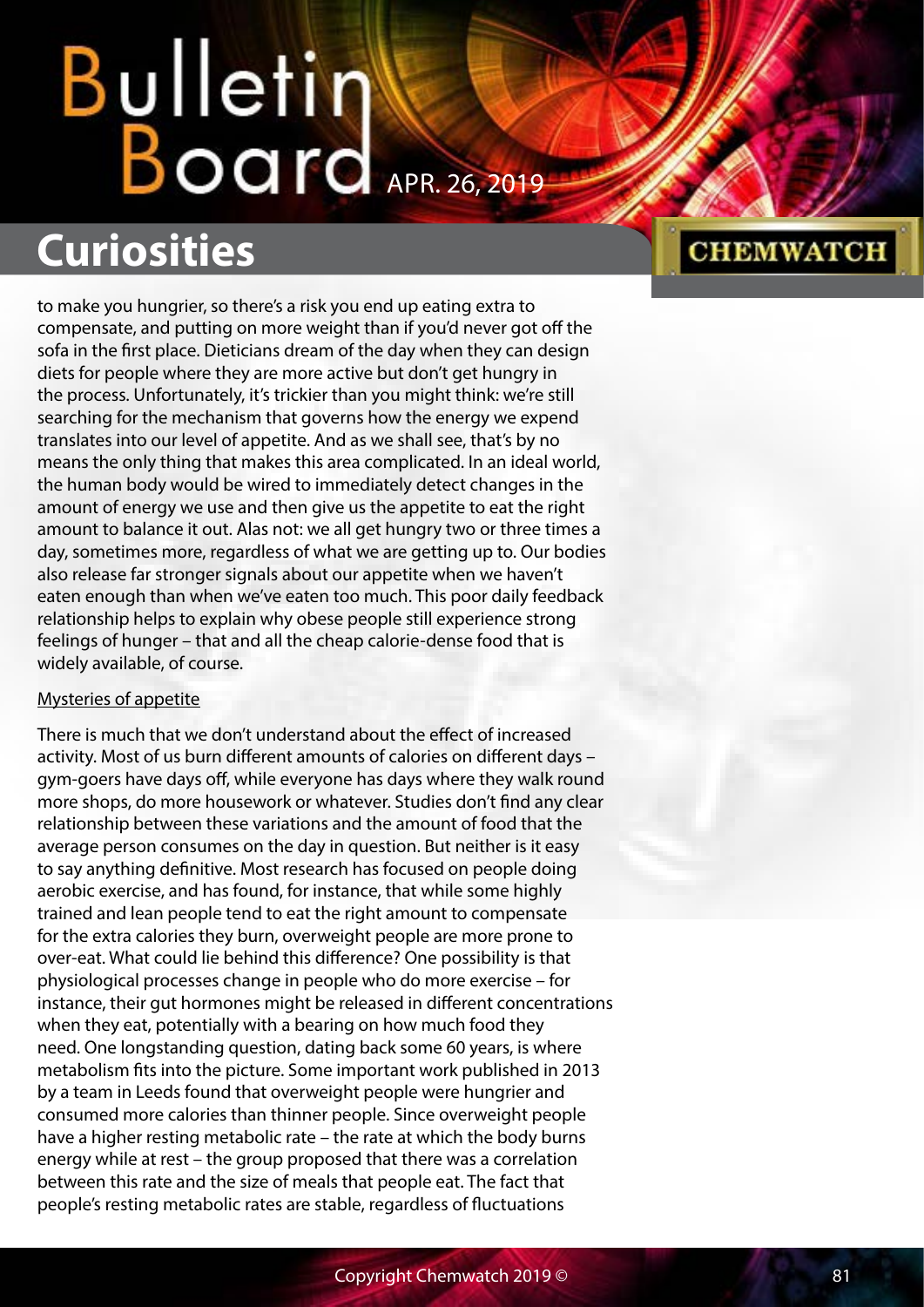### **Curiosities**

in daily exercise, might help explain why exercise levels often have no bearing on how much we eat on the same day. Yet this doesn't mean that resting metabolic rate actually determines how much food we eat. The team proposed that a person's body composition, specifically their amount of muscle mass, might be governing their metabolic rate. If so, the metabolic rate might just be acting as an intermediary – routing the information about body composition through hypothalamic networks in the brain, which are believed to control appetite. Either way, this still needs further research.

#### Our study

To examine what happens in the real-life situation, rather than the lab setting, I've co-authored a new study that looks at what happens to people's calorie intake on days when they are more active without deliberately taking exercise – this could be anything from a trip to the dentist to a day out at the beach with the children. We looked at 242 individuals – 114 men and 128 women. We found that their amount of activity did have a bearing on how much they ate, but that their resting metabolic rates influenced their appetites as well – in other words, overweight people tended to eat more. This is another step forward in understanding the relationship between activity and the calories we consume. But don't expect this to translate into a magic formula for optimising everyone's relationship with activity and food any time soon. There are many variables that have barely been taken into account by researchers. Most work has tended to focus on white men aged 20- 30, for instance, yet there is evidence that women are more prone to compensate for extra physical activity by eating. Equally, different genetic characteristics are likely to be important – some people are more fidgety, for instance. Then there are differences in people's psychology and to what extent they use food as a reward. People who have been losing or gaining weight will have different appetite signals to people whose weight is stable. The time of the activity in the course of the day is likely to make a difference, too. I doubt that in my lifetime we will reach a point where we can look at any person's entire genetic make-up and tell them exactly what will work for them. What we can say from our study is that many people are liable to eat more when they are more active. Just moving more will not lead to spontaneously losing weight - people should be aware of this and watch how much extra they eat as a result.

Science Alert, 1 April 2019

<http://www.sciencealert.com.au>

#### Copyright Chemwatch 2019 © 82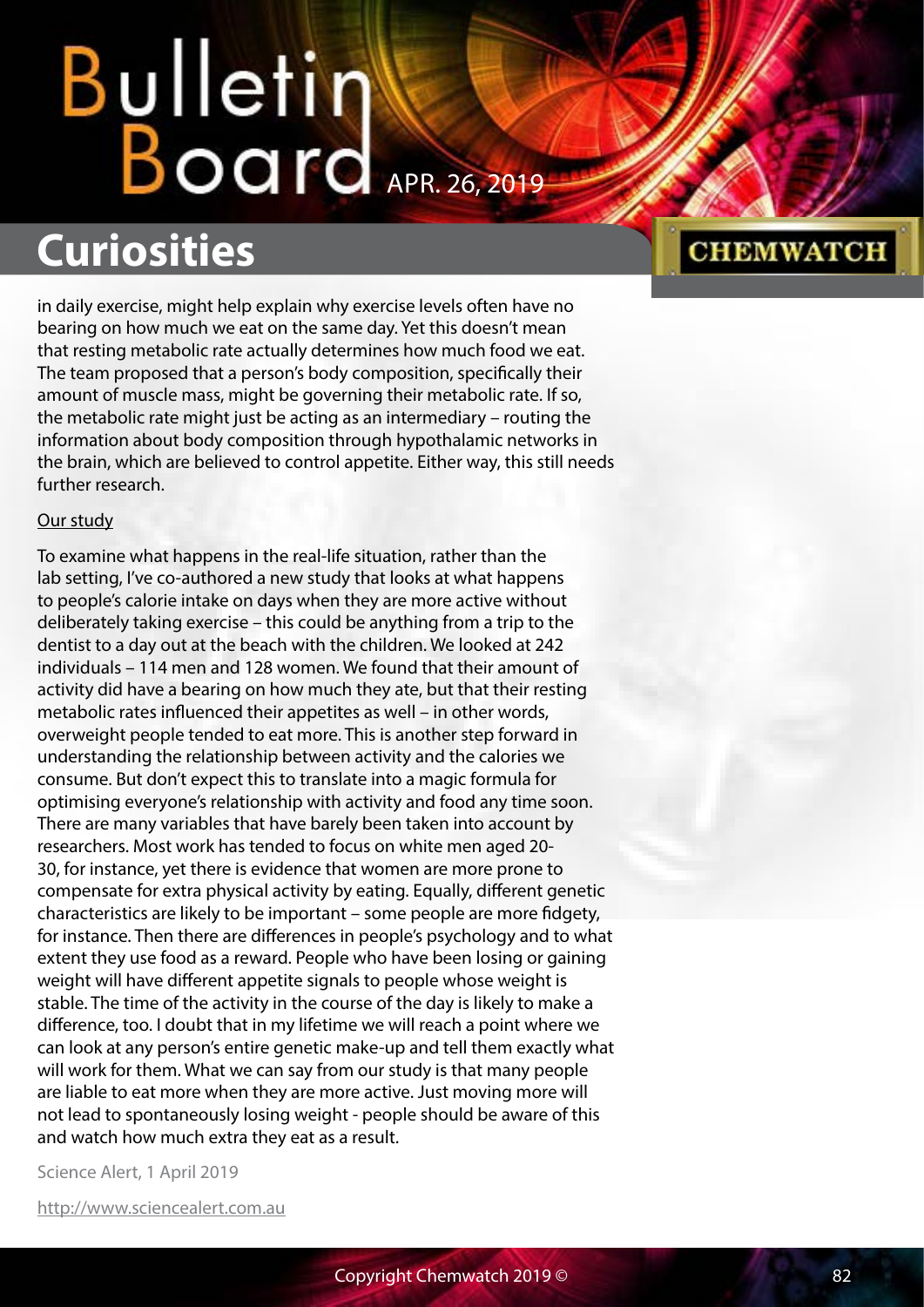### **Curiosities**

#### **Acetaminophen's Surprising Psychoactive Effects** *2019-04-04*

Every day, millions of people turn to acetaminophen, also known as paracetamol – the active ingredient in Tylenol – to dull the occasional ache or pain. That's because few side effects accompany this highly effective over-the-counter drug when taken at recommended doses. A new side effect is starting to come to light, however. Research is now revealing that acetaminophen may subtly influence your emotions. To relieve pain, acetaminophen works its magic in the brain, but researchers still aren't entirely sure how this trick works – a remarkable fact considering the drug has been available without prescription for sixty years! It may impact an enzyme called cyclooxygenase, or it might modulate humans' endocannabinoid system. Some experts say one or both of these ideas tells the whole story, while others insist, we've barely scratched the surface. Regardless, whatever acetaminophen does in the brain also seems to alter how we perceive the world. One of the earliest and most elucidating studies on the topic was published back in 2010. A team of scientists from a variety of academic institutions in the U.S. found that subjects who took acetaminophen were not as sensitive to emotional pain compared to people given a placebo. "In two experiments, participants took acetaminophen or placebo daily for 3 weeks," they described. "Doses of acetaminophen reduced reports of social pain on a daily basis." The team also found a "smoking gun" of sorts when conducting brain scans on the participants. "We used functional magnetic resonance imaging to measure participants' brain activity, and found that acetaminophen reduced neural responses to social rejection in brain regions previously associated with distress caused by social pain and the affective component of physical pain." Five years later, a team from Ohio State recruited 167 subjects and exposed them to negative and positive images, asking the participants to evaluate the stimuli. Subjects given 1,000mg of acetaminophen described the imagery as less emotionally arousing and evaluated unpleasant stimuli less negatively and pleasant stimuli less positively, compared to subjects given a placebo. "These findings suggest that acetaminophen has a general blunting effect on individuals' evaluative and emotional processing," they wrote. Acetaminophen may also reduce one's empathy for pain. In a double-blind, placebo-controlled study with over 200 participants, researchers at Ohio State University found that subjects given 1,000mg of acetaminophen expressed less empathy compared to those given a placebo when "reading scenarios about another's physical or social pain, witnessing ostracism in the lab, or visualizing another study participant receiving painful noise blasts." How

#### **CHEMWATCH**

**Research is now revealing that acetaminophen may subtly influence your emotions.**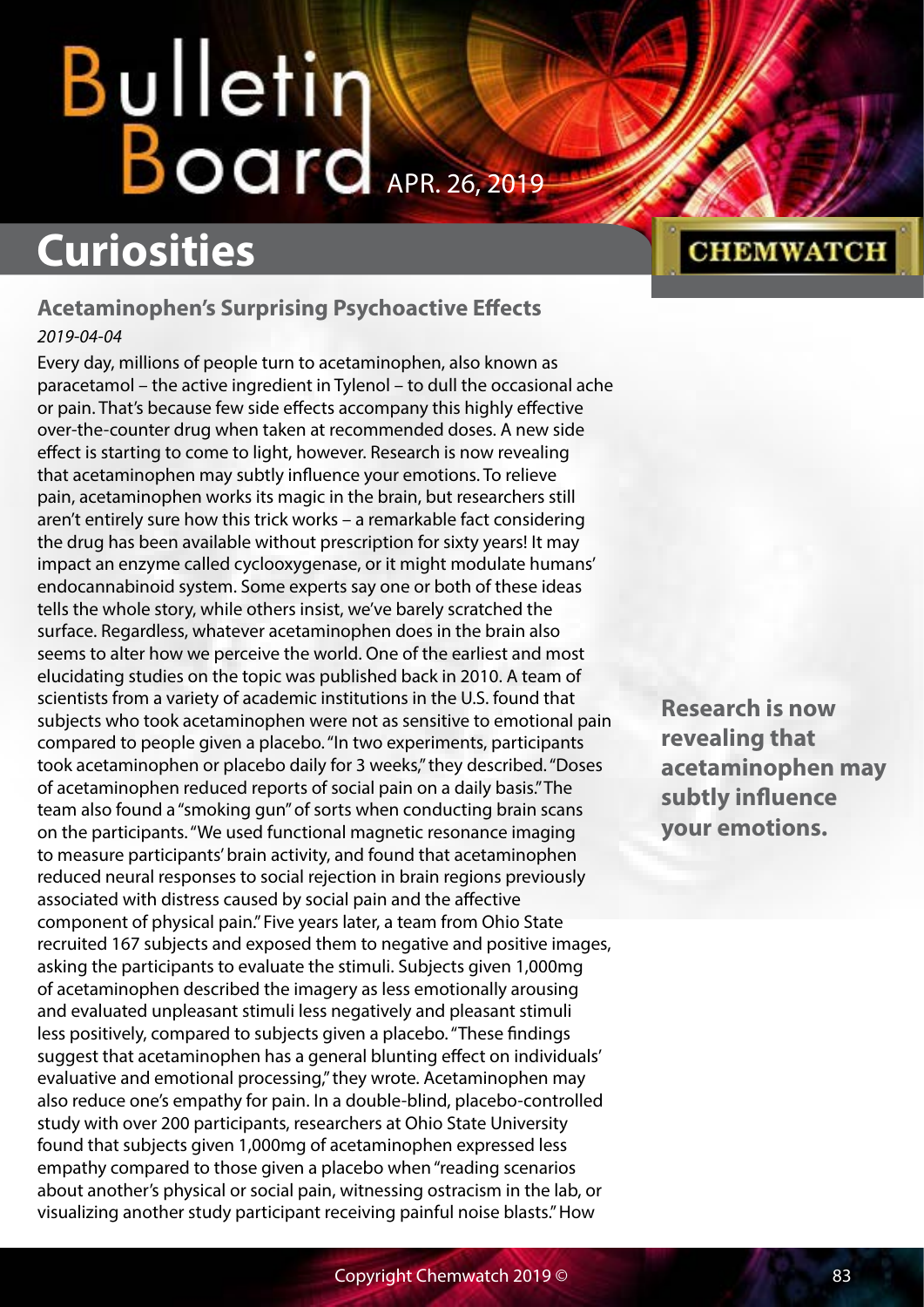### **Curiosities**

should we view these intriguing trials? Do the subtle, yet present effects of acetaminophen witnessed in the lab affect real-world decision making? Hard to say for sure, but the doses used in these studies are equivalent to just two extra strength Tylenols, so regular users of acetaminophen-based painkillers are undoubtedly being emotionally affected in some fashion. And if you think you can avoid having your emotions dulled by switching to ibuprofen, sorry, it probably has the same effects. Of course, we could just shrug our shoulders and say "who cares?" In modern society where all sorts of stimuli exert unnoticed, mind-altering influences, what's the problem with a bit of emotional blunting? But wait, maybe that's the just the Tylenol talking...

Real Clear Science, 30 March 2019

https://realclearscience.com

#### **Dead People And Pets Are Being Forged Into Pretty Blue Diamonds - Here's How It Works**

#### *2019-04-04*

When a person dies, cremation is an increasingly popular option. The practice eclipsed burials in the US in 2015 and is expected to make up more than half of all body disposals by 2020, according to the Cremation Association of North America. But instead of storing a loved one's cremains in an urn or sprinkling them outside, a growing number of bereaved consumers are doing something more adventurous: forging the ashes into diamonds. This is possible because carbon is the secondmost abundant atomic element in the human body, and diamonds are made of crystallised carbon. Researchers have also improved ways to grow diamonds in the lab in recent years. While at least five companies offer a "memorial diamond" service, Algordanza in Switzerland is one of the industry leaders — its services are available in 33 countries, and the company told Business Insider it sold nearly 1,000 corporeal gems in 2016. Algordanza also claims to be the only company of its kind that operates its own diamond-growing lab for cremains — one of two in the world. (The other is in Russia.) "It allows someone to keep their loved one with them forever," Christina Martoia, a spokesperson for Algordanza US, told Business Insider. "We're bringing joy out of something that is, for a lot of people, a lot of pain." Here's how the company uses extreme heat and pressure to turn dead people — and sometimes animals — into sparkling gems of all sizes, cuts, and colours. Making a diamond from a dead person begins with cremation. The process typically leaves behind about 2.2kgs to 4.5kgs of ashes, much of which is carbon. Martoia said Algordanza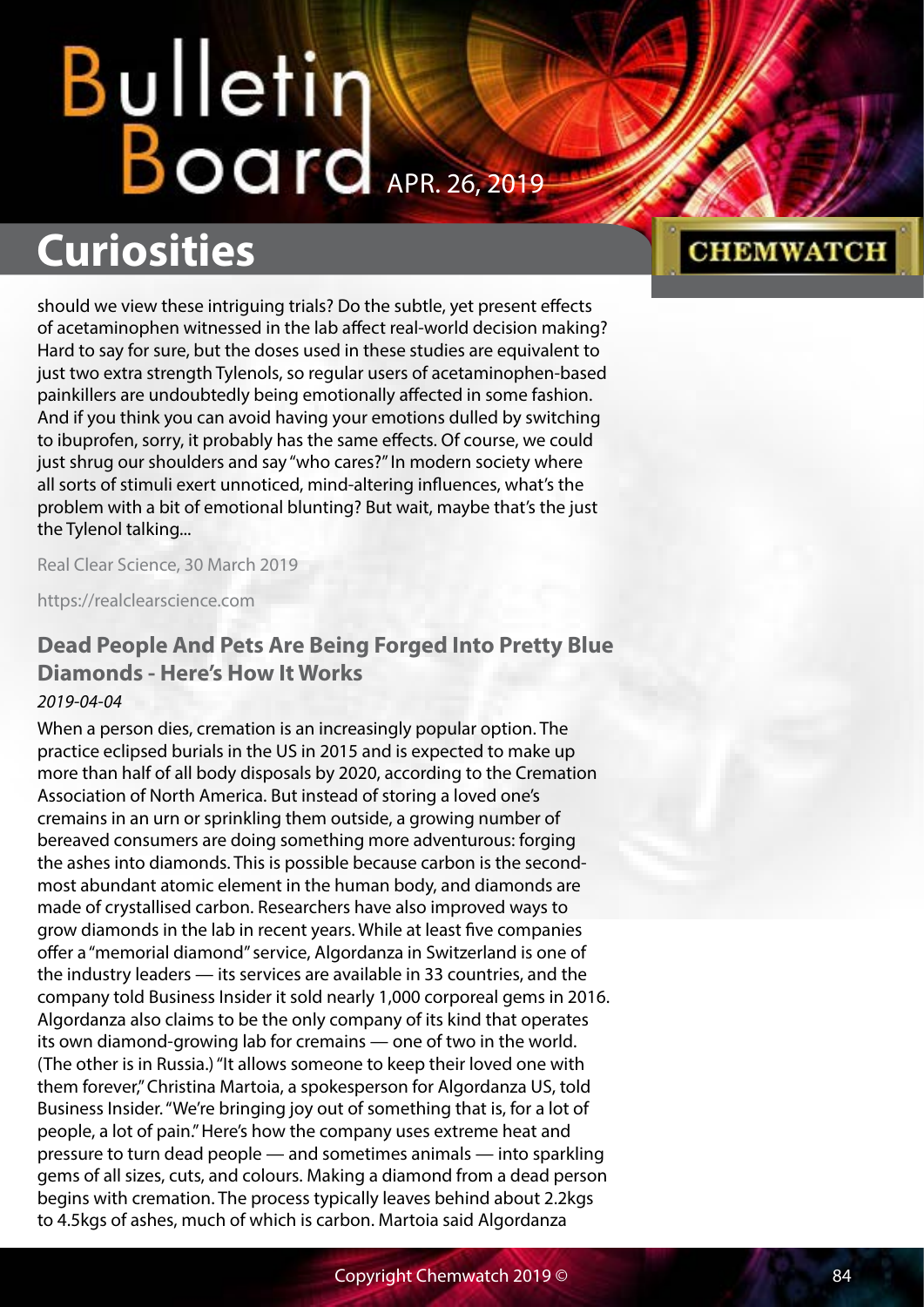## **Curiosities**

requires a minimum of 500g of cremains. 'That's kind of the magic number, where our engineers can guarantee there will be enough carbon to make a memorial diamond,' she said. When the company receives ashes from a customer, a technician puts a sample into a special oven to see if there's enough carbon to grow a diamond. If there's not enough, the amount of carbon in a lock of hair can make up the difference. Once there's enough carbon, the element is extracted and purified of contaminants like salts. 'We use an acidic chemical to get rid of impurities,' Martoia said. This bumps the carbon purity of the processed ashes to about 99% or greater. The other 1% contains impurities like boron -- an element and micronutrient that helps humans (and other animals) grow bone, heal wounds, and regulate the immune system. Boron is the impurity that colours the rare blue diamonds found in nature -- and is why many 'memorial diamonds' come out blue, too. 'The diamonds can range from clear to very deep blue,' Martoia said. 'The more boron, the deeper the blue.' When Algordanza processes ashes, Martoia says, 'it's nearly impossible to separate out the boron from the carbon'. This is because the two elements share similar weights and properties. To further purify the carbon to 99.9% or more, technicians pack it into a growing cell that contains iron and cobalt -- additives that help remove contaminants. The cell also contains a tiny diamond to help the carbon crystallise into a rough shape, since carbon crystallises best when it touches an existing diamond. The final purification step converts the carbon into slippery sheets of graphite - the same type of carbon in pencils. Graphite's microscopic flat sheets of carbon are an ideal starter material for synthesising diamonds. Natural diamonds form out of carbon that gets stuck in lava tubes about a mile deep in the Earth's crust. To emulate that environment, Algordanza inserts the cell (now packed with graphite) into a platter and slides it into a hightemperature high-pressure (HPHT) growing machine. That machine can heat a growth cell to nearly 1,370 degrees celcius. It also squeezes the cell under 394,625kgs-per-square-inch of pressure. That's like the entire mass of the International Space Station bearing down on the face of a wristwatch -- then heating it up to a temperature exceeding that of lava. Depending on how big a customer wants their diamond to be, it can take six to eight weeks in an HPHT machine to coax graphite to crystallise into a gem. 'The larger the diamond, the longer it takes to grow,' Martoia said. When enough time has passed, technicians remove the puck of graphite and crack it open. Inside awaits a rough, uncut, and unpolished diamond. Some customers take the rough gem, but many opt to have their memorial diamonds cut, faceted, and polished by a jeweller in Switzerland. Algordanza's prices start at \$3,000 for a 0.3 carat diamond. Martoia said the average order is about 0.4 to 0.5 carat, though US customers usually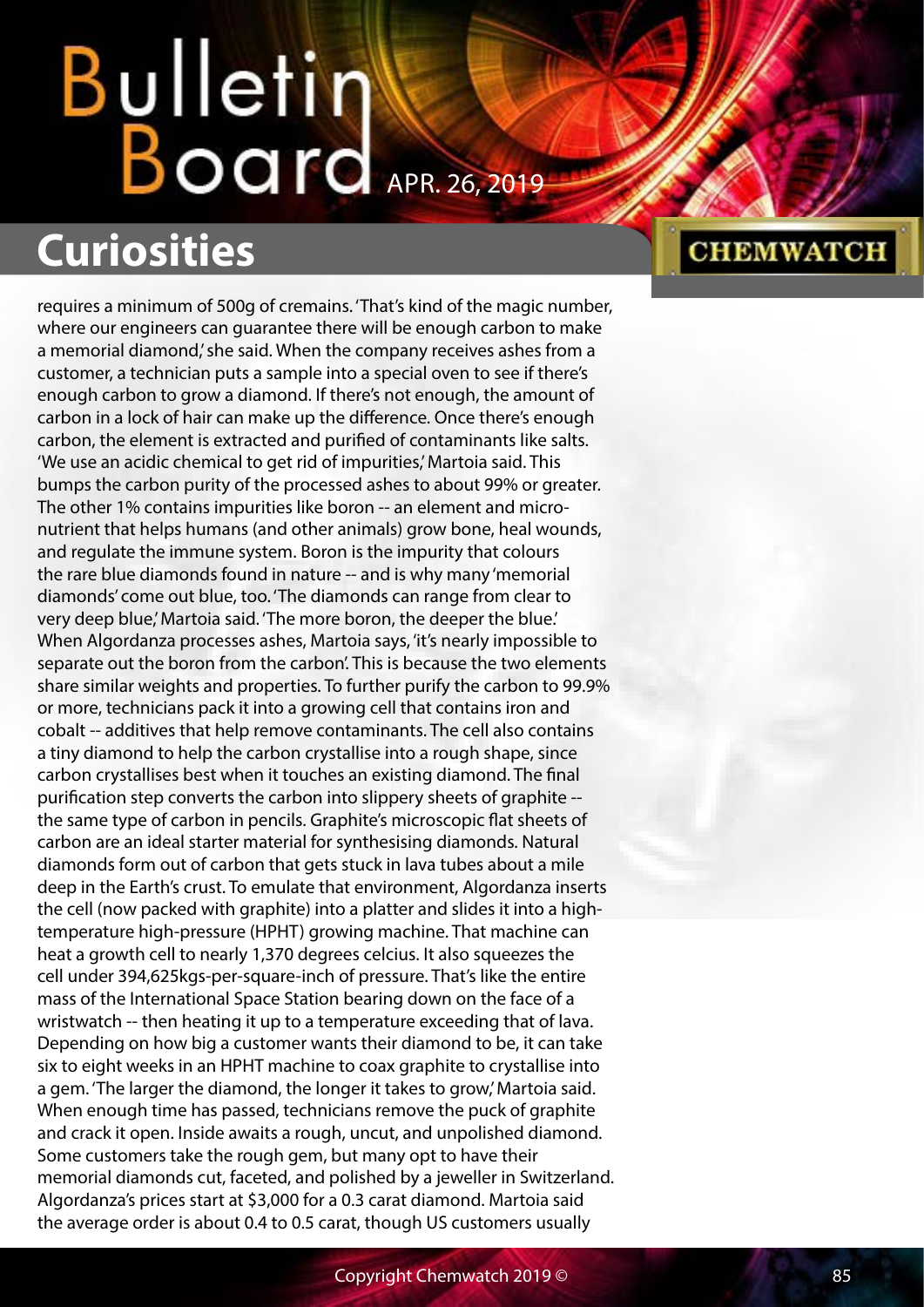## Bulletin Board APR. 26, 2019

### **Curiosities**

request bigger, 0.8-carat diamonds. Orders for diamonds made from human cremains aren't the only type that Algordanza receives. 'First we had the cremains of a German Shepard and now we have cremains of a cat,' Martoia said.

Science Alert, 31 March 2019

<http://www.sciencealert.com.au>

#### **Contact lenses that reduce eye itch may become a reality**

#### *2019-04-04*

Experimental contact lenses that not only improve vision, but also ward off itchiness due to allergies, got a boost with the completion of two latestage studies, according to a new report. The antihistamine-containing lenses, developed and tested by Johnson & Johnson, significantly quieted eye allergy symptoms, researchers reported in Cornea. "These are pretty encouraging results," said co-author Brian Pall, director of clinical science for Johnson & Johnson Vision Care. "Over 20 percent of people suffer from eye allergies. It has a pretty big impact on their quality of life." The two randomised trials - both funded by Johnson & Johnson - tested the effectiveness and safety of lenses that slowly release the antihistamine ketotifen. Together the trials included 244 volunteers whose ages ranged from 12 to 61. Participants either wore two antihistamine-treated lenses, two regular lenses without the antihistamine, or one of each - but they didn't know what they were wearing. After volunteers put the lenses in, they were exposed to allergens that would normally make their eyes itch. They were asked to rate on a scale of zero to four how itchy their eyes were at 15 minutes after the lenses were inserted and 12 hours after insertion. Scores were lower on average, by more than one point on a scale of zero to four, when volunteers had medicated lenses in. Between the two studies there were 24 adverse events, most of which were mild, the researchers reported. There were two more-severe adverse events that occurred in both eyes of one volunteer, which the researchers described as "excess tearing." Some of the volunteers who wore lenses with antihistamine reported no itching, while others reported itching that was bothersome, but tolerable, Pall said. Pall is very enthusiastic about the new lenses. "We are super excited to have this opportunity to publish on this technology," he said. Dr. Christopher Starr welcomed the new findings. "This is really novel and interesting on a number of levels," said Starr, an ophthalmologist and professor at NewYork-Presbyterian and Weill Cornell Medicine. "I do treat a lot of patients with seasonal allergies in New York

#### **CHEMWATCH**

**Experimental contact lenses that not only improve vision, but also ward off itchiness due to allergies, got a boost with the completion of two late-stage studies, according to a new report.**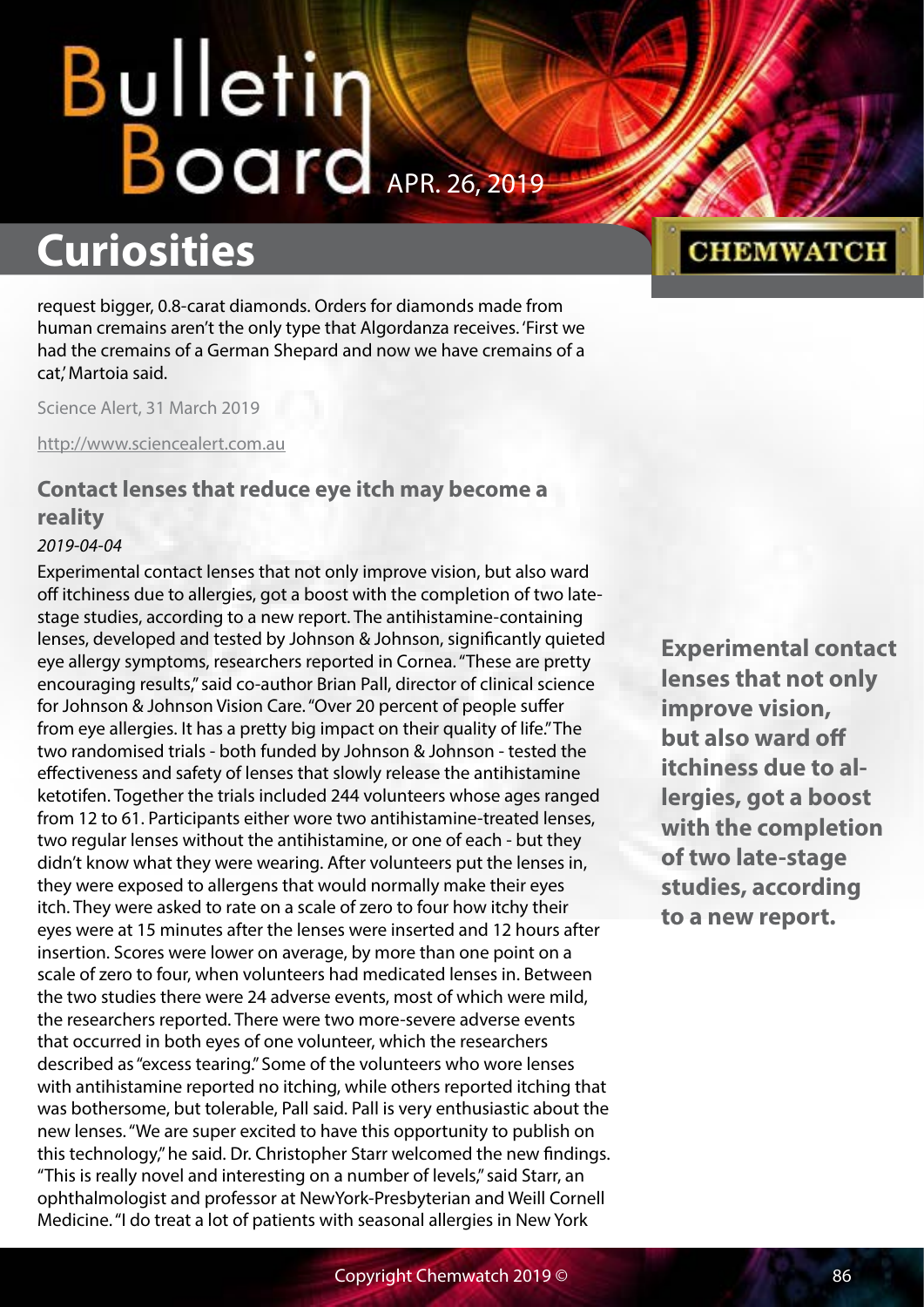## **Bulletin Board** APR. 26, 2019

### **Curiosities**

City. Right now they're bracing for the first peak that comes from April to May." Currently Starr advises those patients to put antihistamine drops in their eyes 10 minutes before they put their lenses in. "Then they can wear them throughout the day," he said. "And then they put a second drop in their eyes after they take the lenses out." In fact, Starr said, "my own eyes itch and this is a product that on first glance - with this positive data - is something I would use myself." It's also reassuring that the new product is a combination of two items that have proven track records for safety, Starr said. Pall says he doesn't know when the new lenses might show up on store shelves. "Obviously we are committed to getting all the pieces in place for regulatory submission," he said. "In my experience it's very hard to predict how things will go when you start to meet and discuss with regulatory bodies. But we are encouraged by this robust clinical data that would support a submission (for approval) in the future."

Reuters Health, 30 March 2019

<http://www.reuters.com/news/health>

#### **What's bad for the heart is also bad for the brain** *2019-04-04*

People who have risk factors for heart disease like diabetes, high blood pressure and obesity may also be more likely to develop structural changes in the brain that can lead to dementia, a recent study suggests. Researchers examined data on 9,772 adults, ages 44 to 79, who all had at least one MRI brain scan and provided general health information and medical records for the analysis. The researchers looked for associations between brain structure and so-called vascular risk factors. They found that except for high cholesterol, all of the other vascular risk factors smoking, high blood pressure, high pulse pressure, diabetes, and obesity - were linked to abnormal brain changes seen in dementia. And the more vascular risk factors a person had, the poorer was their brain health, as evidenced by greater brain shrinkage, less grey matter (tissue mainly on the surface of the brain) and less healthy white matter (tissue in deeper parts of the brain). "There are some things that contribute to cognitive and brain aging that we cannot change (like our genes), so you could look at this like a list of things that we can have some agency over - so-called 'malleable' risk factors," said lead study author Simon Cox of the University of Edinburgh in the U.K. "There are so many other benefits to improving your cardiovascular health (improving diet, weight, exercise, blood sugar control) and stopping smoking, but in combination with other good evidence out there, maintaining brain health is probably another one."

**People who have risk factors for heart disease like diabetes, high blood pressure and obesity may also be more likely to develop structural changes in the brain that can lead to dementia, a recent study suggests.**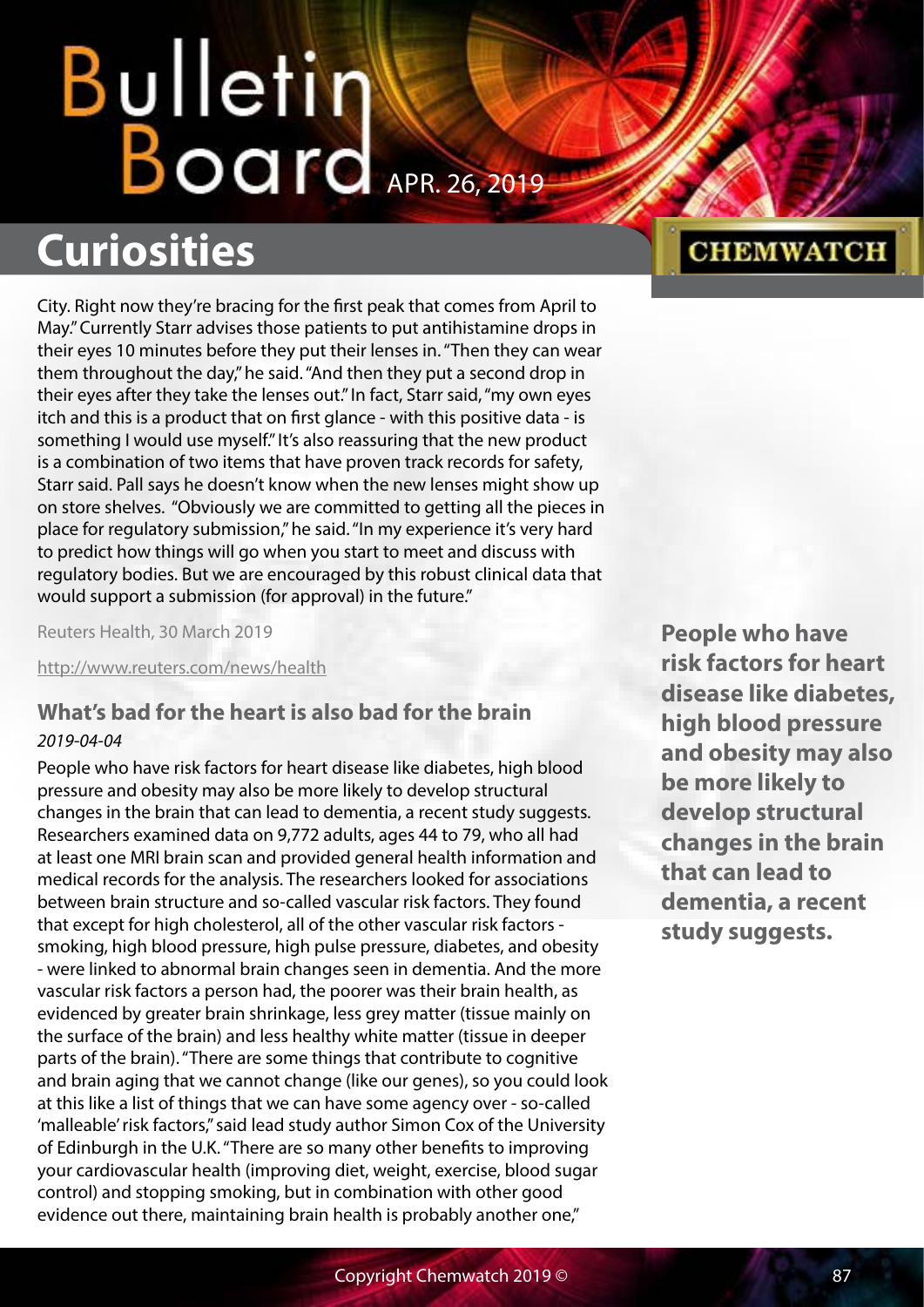## **Curiosities**

Cox said by email. The strongest links between the vascular risk factors and brain structure were in areas of the brain known to be responsible for our more complex thinking skills, and which deteriorate during the development of Alzheimer's disease and dementia. Risk factors for heart disease appeared to impact brain health just as much in middle age as they did later in life, researchers report in the European Heart Journal. And the risk of structural changes in the brain associated with cognitive decline also increased with each additional vascular risk factor, even in adults who appeared otherwise healthy, the study found. Smoking, high blood pressure and diabetes were the three vascular risk factors that showed the most consistent associations across all types of brain tissue. High cholesterol levels were not associated with any differences in the MRI scans. The study wasn't a controlled experiment designed to prove whether or how specific risk factors might directly cause dementia or cognitive decline. "The precise mechanisms underlying these findings are not entirely clear," said Dr. Jeffrey Burns, co-director of the University of Kansas Alzheimer's Disease Centre. "The findings do underscore our increasing recognition that dementia is a complex syndrome and that vascular factors contribute to brain changes that we see and expect in people who are diagnosed with Alzheimer's disease," Burns, who wasn't involved in the study, said by email. Still, there's enough evidence of the connection for patients to do what they can to promote brain health as they age, said Dr. Andrew Budson of the Veterans Affairs Boston Healthcare and Boston University School of Medicine. "Because smoking, hypertension, and diabetes were the strongest risk factors, if you have a number of risk factors, these are the most important ones to work on," Budson, who wasn't involved in the study, said by email. "Quit smoking cigarettes today," Budson advised. "Control high blood pressure and diabetes through medications, aerobic exercise, and weight loss. These measures can reduce the daily brain damage that will otherwise occur."

Reuters Health, 30 March 2019

<http://www.reuters.com/news/health>

#### **Stowaway mozzies enter Australia from Asian holiday spots – and they're resistant to insecticides** *2019-04-04*

Planning a trip to the tropics? You might end up bringing home more than just a tan and a towel. Our latest research looked at mosquitoes that travel as secret stowaways on flights returning to Australia and New Zealand from popular holiday destinations. We found mosquito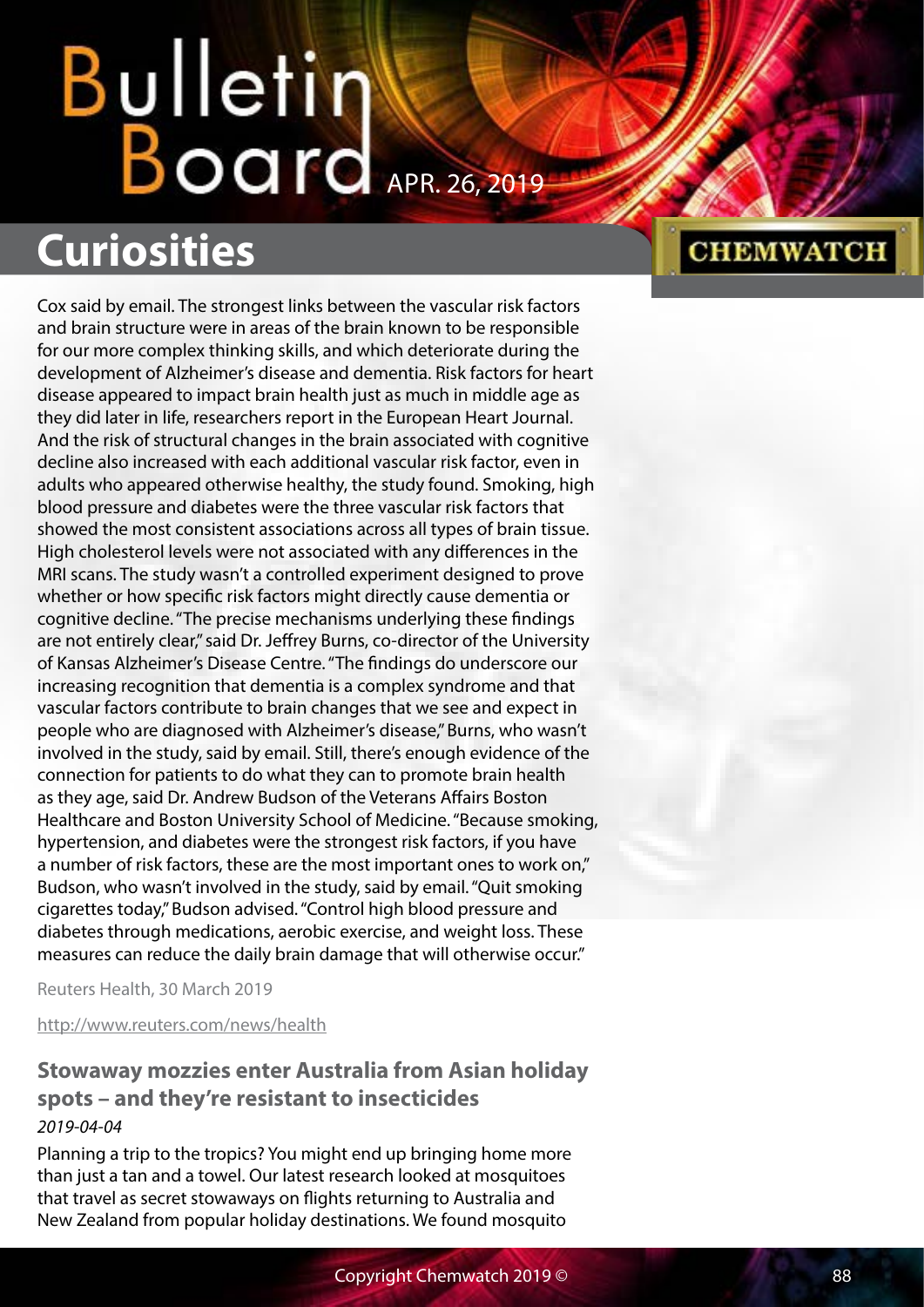### **Curiosities**

stowaways mostly enter Australia from Southeast Asia, and enter New Zealand from the Pacific Islands. Worse still, most of these stowaways are resistant to a wide range of insecticides, and could spread disease and be difficult to control in their new homes. Undetected insects and other small creatures are transported by accident when people travel, and can cause enormous damage when they invade new locations. Of all stowaway species, few have been as destructive as mosquitoes. Over the past 500 years, mosquitoes such as the yellow fever mosquito (Aedes aegypti) and Asian tiger mosquito (Aedes albopictus) have spread throughout the world's tropical and subtropical regions. Dengue spread by Aedes aegypti mosquitoes now affects tens to hundreds of millions of people every year. Mosquitoes first travelled onboard wooden sailing ships, and now move atop container ships and within aircraft.

#### Adults in your luggage

You probably won't see Aedes mosquitoes buzzing about the cabin on your next inbound flight from the tropics. They are usually transported with cargo, either as adults or occasionally as eggs (that can hatch once in contact with water). It only takes a few Aedes stowaways to start a new invasion. In Australia, they've been caught at international airports and seaports, and in recent years there has been a large increase in detections. Aedes aegypti mosquito detections per year at Australian international terminals – passenger airline terminals in white; seaports or freight terminals in black. In our new paper, we set out to determine where stowaway Aedes aegypti collected in Australia and New Zealand were coming from. This hasn't previously been possible. Usually, mosquitoes are only collected after they have "disembarked" from their boat or plane. Government authorities monitor these stowaways by setting traps around airports or seaports that can capture adult mosquitoes. Using this method alone, they're not able to tell which plane they came on. But our approach added another layer: we looked at the DNA of collected mosquitoes. We knew from our previous work that the DNA from any two mosquitoes from the same location (such as Vietnam, for example) would be more similar than the DNA from two mosquitoes from different locations (such as Vietnam and Brazil). So, we built a DNA reference databank of Aedes aegypti collected from around the world, and compared the DNA of the Aedes aegypti stowaways to this reference databank. We could then work out whether a stowaway mosquito came from a particular location. We identified the country of origin of most of the Aedes aegypti stowaways. The majority of these mosquitoes detected in Australia are likely to have come from flights originating in Bali. Now we can work with

#### **CHEMWATCH**

**We might not be able to use common insecticides to kill mosquitoes that arrive from other countries.**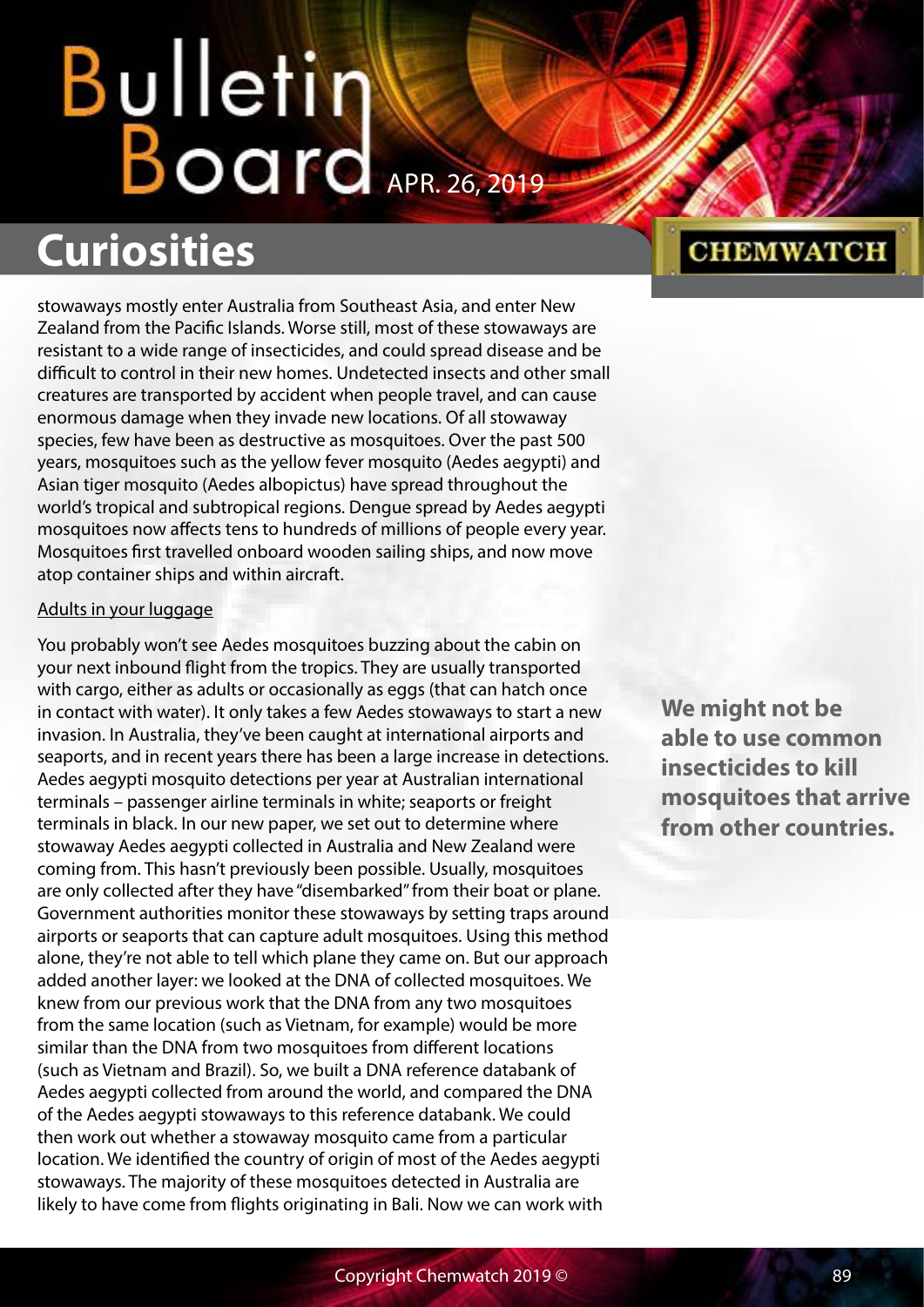### **Curiosities**

these countries to build smarter systems for stopping the movement of stowaways. As the project continues, we will keep adding new collections of Aedes aegypti to our reference databank. This will make it easier to identify the origin of future stowaways.

#### New mosquitoes are a problem

As Aedes aegypti has existed in Australia since the 19th century, the value of this research may seem hard to grasp. Why worry about invasions by a species that's already here? There are two key reasons. Currently, Aedes aegypti is only found in northern Australia. It is not found in any of Australia's capital cities where the majority of Australians live. If Aedes aegypti established a population in a capital city, such as Brisbane, there would be more chance of the dengue virus being spread in Australia. The other key reason is because of insecticide resistance. In places where people use lots of insecticide to control Aedes aegypti, the mosquitoes develop resistance to these chemicals. This resistance generally comes from one or more DNA mutations, which are passed from parents to their offspring. Importantly, none of these mutations are currently found in Australian Aedes aegpyti. The danger is that mosquitoes from overseas could introduce these resistance mutations into Australian Aedes aegpyti populations. This would make it harder to control them with insecticides if there is a dengue outbreak in the future. In our study, we found that every Aedes aegpyti stowaway that had come from overseas had at least one insecticide resistance mutation. Most mosquitoes had multiple mutations, which should make them resistant to multiple types of insecticides. Ironically, these include the same types of insecticides used on planes to stop the movement of stowaways.

#### Other species to watch

We can now start tracking other stowaway species using the same methods. The Asian tiger mosquito (Aedes albopictus) hasn't been found on mainland Australia, but has invaded the Torres Strait Islands and may reach the Cape York Peninsula soon. Worse still, it is even better than Aedes aegypti at stowing away, as Aedes albopictus eggs can handle a wider range of temperatures. A future invasion of Aedes albopictus could take place through an airport or seaport in any major Australian city. Although it is not as effective as Aedes aegypti at spreading dengue, this mosquito is aggressive and has a painful bite. This has given it the nickname "the barbecue stopper". Beyond mosquitoes, our DNA-based approach can also be applied to other pests. This should be particularly important for protecting Australia's A\$45 billion dollar agricultural export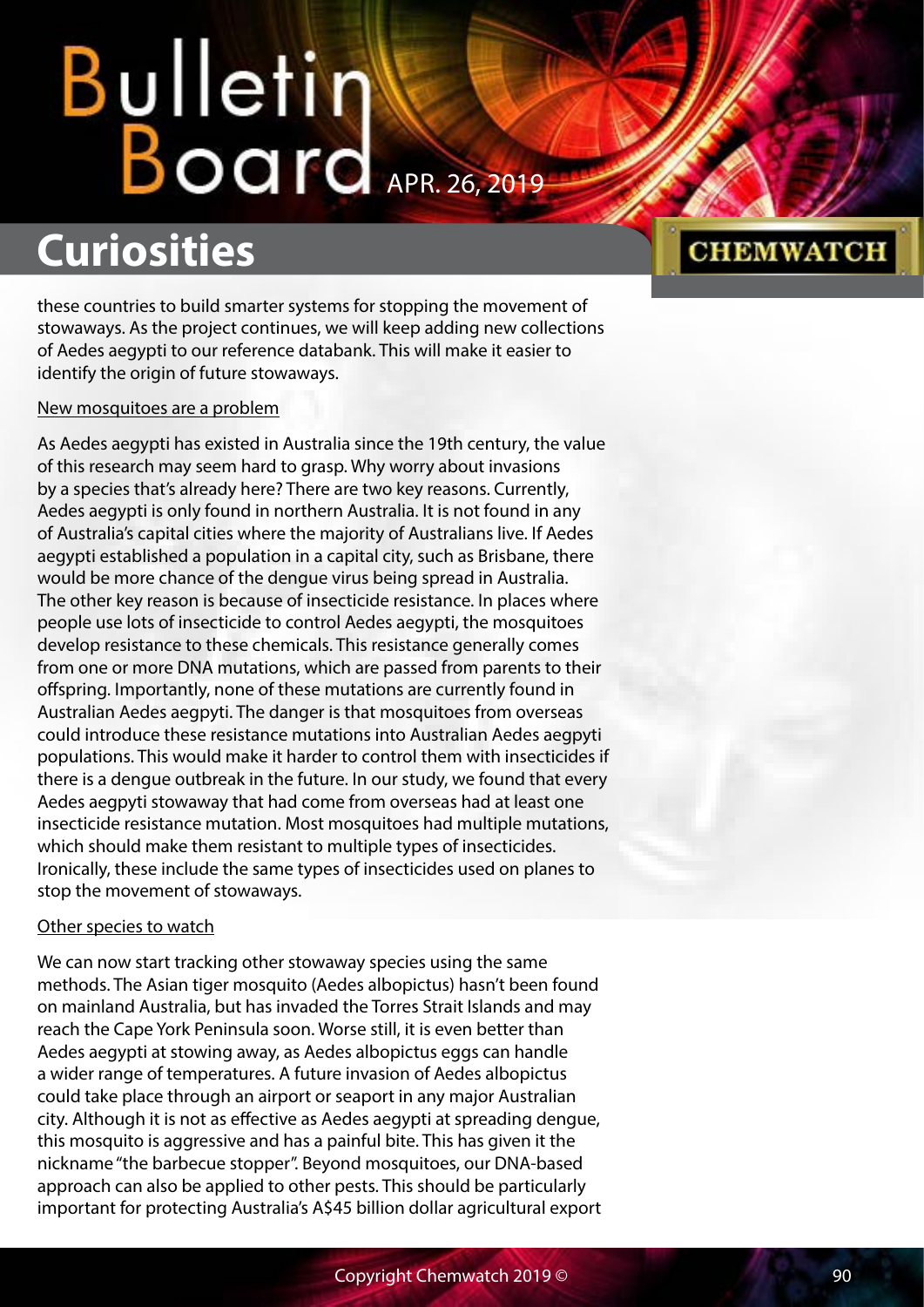### **Curiosities**

market as international movement of people and goods continues to increase.

Authors: Andrew Weeks is a Senior Research Fellow at the University of Melbourne and a Director of cesar and Ary Hoffmann.

The Conversation, 25 March 2019

<http://www.theconversation.com>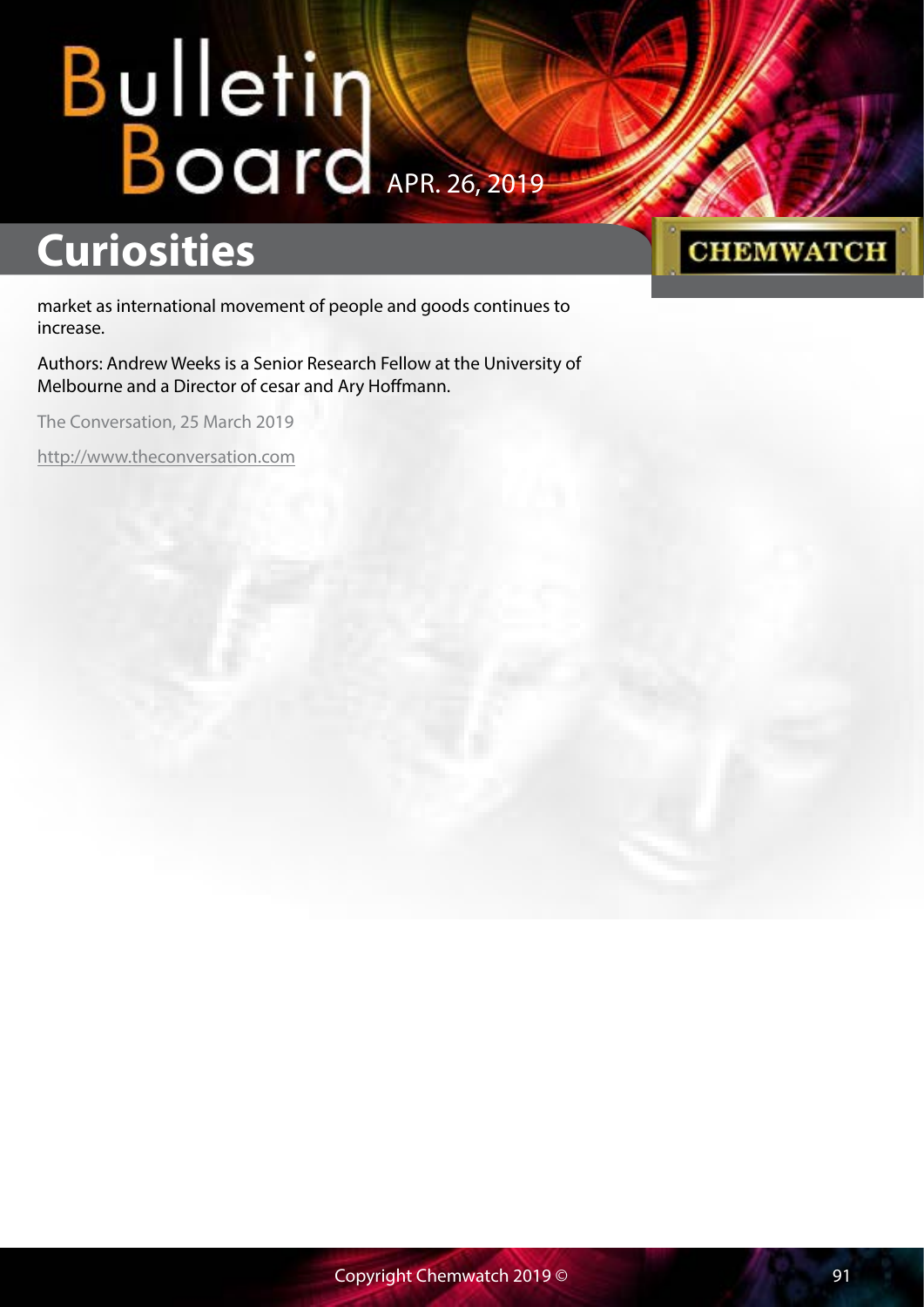### **Technical Notes**

#### **(NOTE: OPEN YOUR WEB BROWSER AND CLICK ON HEADING TO LINK TO SECTION)**

#### **ENVIRONMENTAL RESEARCH**

[Apex marine predators and ocean health: Proactive screening of](ftp://ftp.chemwatch.net/pub/chemwatch/Bulletin/2019/04/260419/190426-Technical.pdf)  [halogenated organic contaminants reveals ecosystem indicator species](ftp://ftp.chemwatch.net/pub/chemwatch/Bulletin/2019/04/260419/190426-Technical.pdf)

[Fate and toxicity of spilled chemicals in groundwater and soil environment](ftp://ftp.chemwatch.net/pub/chemwatch/Bulletin/2019/04/260419/190426-Technical.pdf)  [I: strong acids](ftp://ftp.chemwatch.net/pub/chemwatch/Bulletin/2019/04/260419/190426-Technical.pdf)

[Grapevine Trunk Diseases: A Review of Fifteen Years of Trials for Their](ftp://ftp.chemwatch.net/pub/chemwatch/Bulletin/2019/04/260419/190426-Technical.pdf)  [Control with Chemicals and Biocontrol Agents](ftp://ftp.chemwatch.net/pub/chemwatch/Bulletin/2019/04/260419/190426-Technical.pdf)

[Electro-driven methanogenic microbial community diversity and](ftp://ftp.chemwatch.net/pub/chemwatch/Bulletin/2019/04/260419/190426-Technical.pdf)  [variability in the electron abundant niche](ftp://ftp.chemwatch.net/pub/chemwatch/Bulletin/2019/04/260419/190426-Technical.pdf)

[Perfluorooctanoic acid \(PFOA\) and perfluooctane sulfonate \(PFOS\) induce](ftp://ftp.chemwatch.net/pub/chemwatch/Bulletin/2019/04/260419/190426-Technical.pdf)  [different modes of action in reproduction to Japanese medaka \(Oryzias](ftp://ftp.chemwatch.net/pub/chemwatch/Bulletin/2019/04/260419/190426-Technical.pdf)  [latipes\)](ftp://ftp.chemwatch.net/pub/chemwatch/Bulletin/2019/04/260419/190426-Technical.pdf)

[The treatment of sarcoptic mange in wildlife: a systematic review.](ftp://ftp.chemwatch.net/pub/chemwatch/Bulletin/2019/04/260419/190426-Technical.pdf)

#### **MEDICAL RESEARCH**

[Chronic Low-Dose Nonylphenol or Di-\(2-ethylhexyl\) Phthalate has a](ftp://ftp.chemwatch.net/pub/chemwatch/Bulletin/2019/04/260419/190426-Technical.pdf)  [Different Oestrogen-like Response in Mouse Uterus](ftp://ftp.chemwatch.net/pub/chemwatch/Bulletin/2019/04/260419/190426-Technical.pdf)

[Comparative analysis of US real-world dosing patterns and direct infusion](ftp://ftp.chemwatch.net/pub/chemwatch/Bulletin/2019/04/260419/190426-Technical.pdf)[related costs for matched cohorts of rheumatoid arthritis patients treated](ftp://ftp.chemwatch.net/pub/chemwatch/Bulletin/2019/04/260419/190426-Technical.pdf)  [with infliximab or intravenous golimumab](ftp://ftp.chemwatch.net/pub/chemwatch/Bulletin/2019/04/260419/190426-Technical.pdf)

[Cabozantinib as first-line treatment in advanced renal cell carcinoma: a](ftp://ftp.chemwatch.net/pub/chemwatch/Bulletin/2019/04/260419/190426-Technical.pdf)  [profile of its use](ftp://ftp.chemwatch.net/pub/chemwatch/Bulletin/2019/04/260419/190426-Technical.pdf)

[Initiation of Pulmonary Fibrosis after Silica Inhalation in Rats is linked with](ftp://ftp.chemwatch.net/pub/chemwatch/Bulletin/2019/04/260419/190426-Technical.pdf)  [Dysfunctional Shelterin Complex and DNA Damage Response](ftp://ftp.chemwatch.net/pub/chemwatch/Bulletin/2019/04/260419/190426-Technical.pdf)

[A randomised controlled trial of a mitochondrial therapeutic target for](ftp://ftp.chemwatch.net/pub/chemwatch/Bulletin/2019/04/260419/190426-Technical.pdf)  [bipolar depression: mitochondrial agents, N-acetylcysteine, and placebo](ftp://ftp.chemwatch.net/pub/chemwatch/Bulletin/2019/04/260419/190426-Technical.pdf)

#### **OCCUPATIONAL RESEARCH**

[Health Risks of Polybrominated Diphenyl Ethers \(PBDEs\) and Metals at](ftp://ftp.chemwatch.net/pub/chemwatch/Bulletin/2019/04/260419/190426-Technical.pdf)  [Informal Electronic Waste Recycling Sites](ftp://ftp.chemwatch.net/pub/chemwatch/Bulletin/2019/04/260419/190426-Technical.pdf)